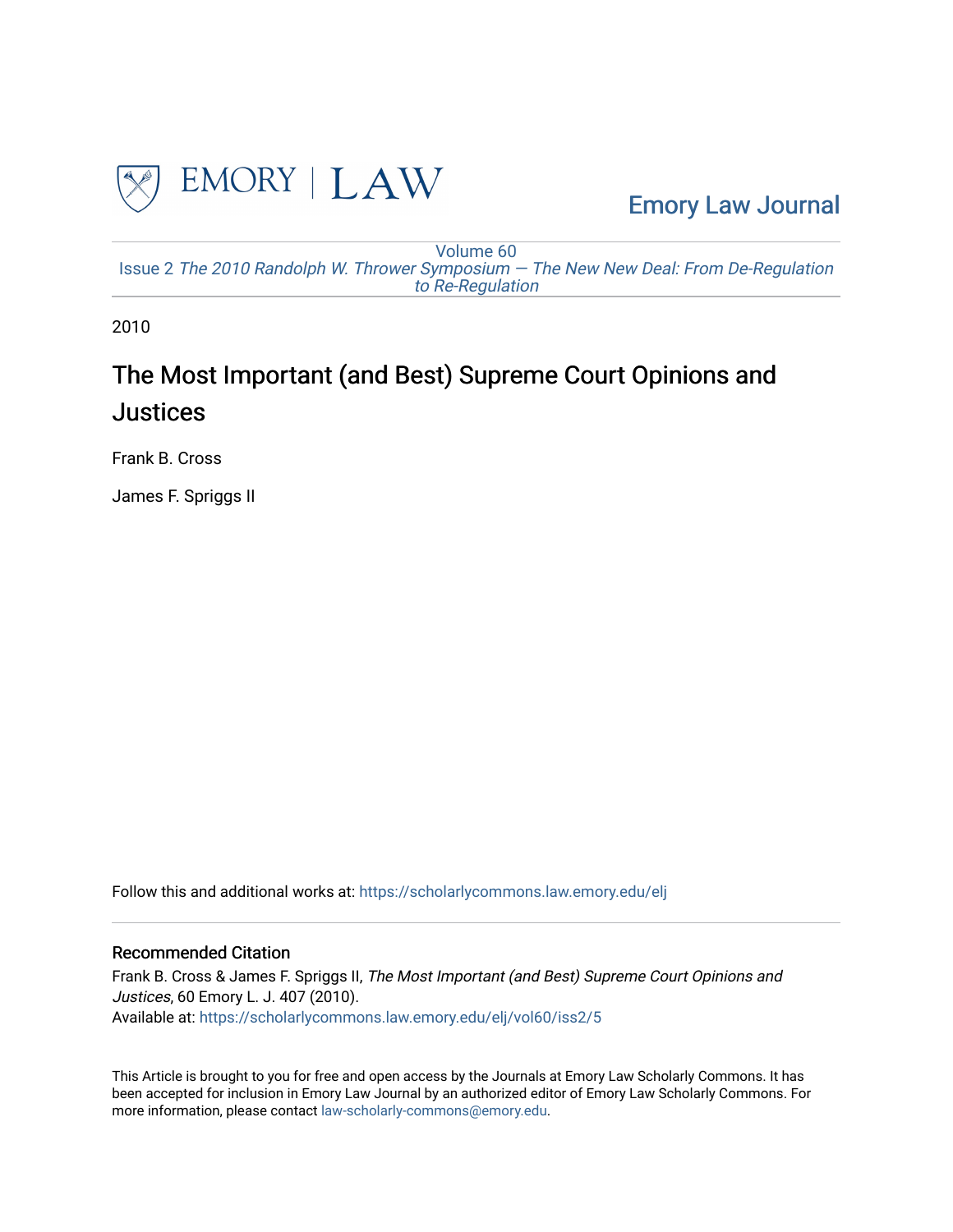# **THE MOST IMPORTANT (AND BEST) SUPREME COURT OPINIONS AND JUSTICES**

*Frank B. Cross*\* *James F. Spriggs II*\*\*

| L    |                       | CRITERIA FOR IDENTIFYING THE MOST IMPORTANT SUPREME        |  |
|------|-----------------------|------------------------------------------------------------|--|
|      |                       |                                                            |  |
|      | A.                    |                                                            |  |
|      | B.                    |                                                            |  |
| II.  |                       | QUANTIFYING THE MOST IMPORTANT SUPREME COURT DECISIONS 430 |  |
|      | $\mathcal{A}_{\cdot}$ |                                                            |  |
|      | $\boldsymbol{B}$ .    |                                                            |  |
|      | $\mathcal{C}$         |                                                            |  |
|      | D.                    |                                                            |  |
| III. |                       | DETERMINANTS OF AN OPINION'S LEGAL IMPORTANCE  449         |  |
|      | А.                    |                                                            |  |
|      |                       | I.                                                         |  |
|      |                       | 2.                                                         |  |
|      |                       |                                                            |  |
|      | $B_{\cdot}$           |                                                            |  |
|      | $\mathcal{C}$         |                                                            |  |
|      |                       |                                                            |  |
|      |                       | Ideological Composition of Court Coalitions  462<br>2.     |  |
|      |                       | Ideological Distance from Citing Court  463<br>3.          |  |
|      | D.                    |                                                            |  |
|      |                       | $\mathcal{I}$ .                                            |  |
|      |                       | 2.                                                         |  |
|      |                       | 3.                                                         |  |
|      |                       |                                                            |  |
|      | E.                    |                                                            |  |
|      |                       |                                                            |  |

<sup>\*</sup> Herbert D. Kelleher Centennial Professor of Business Law, McCombs School of Business, University of Texas at Austin; Professor of Law, University of Texas Law School; Professor of Government, University of Texas at Austin.<br>\*\* Sidney W. Souers Professor of Government and Professor of Political Science, Washington University

in St. Louis; Professor of Law (by courtesy), Washington University in St. Louis School of Law.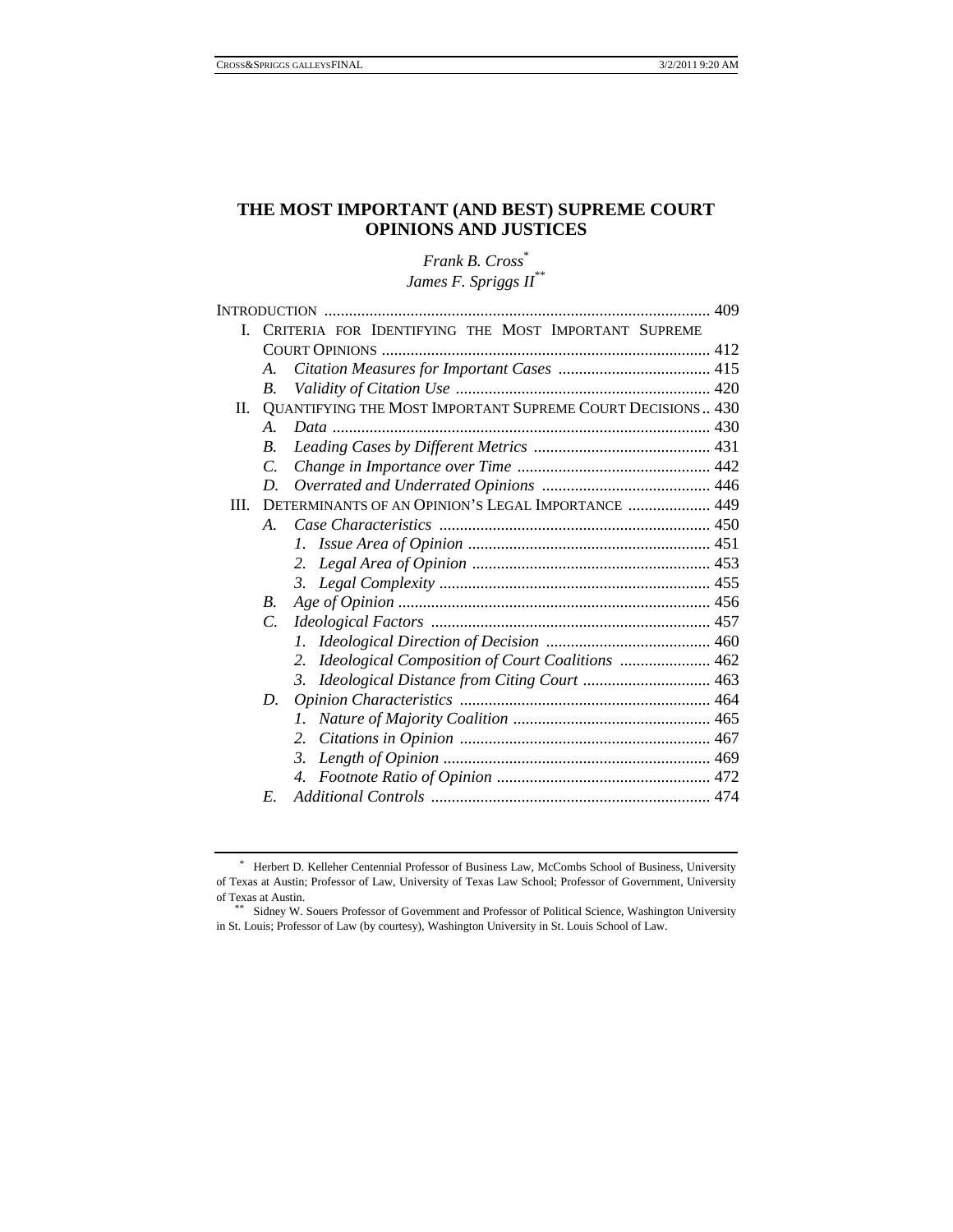| V. ARE THESE THE BEST CASES IN THE SUPREME COURT'S HISTORY?  498 |  |
|------------------------------------------------------------------|--|
|                                                                  |  |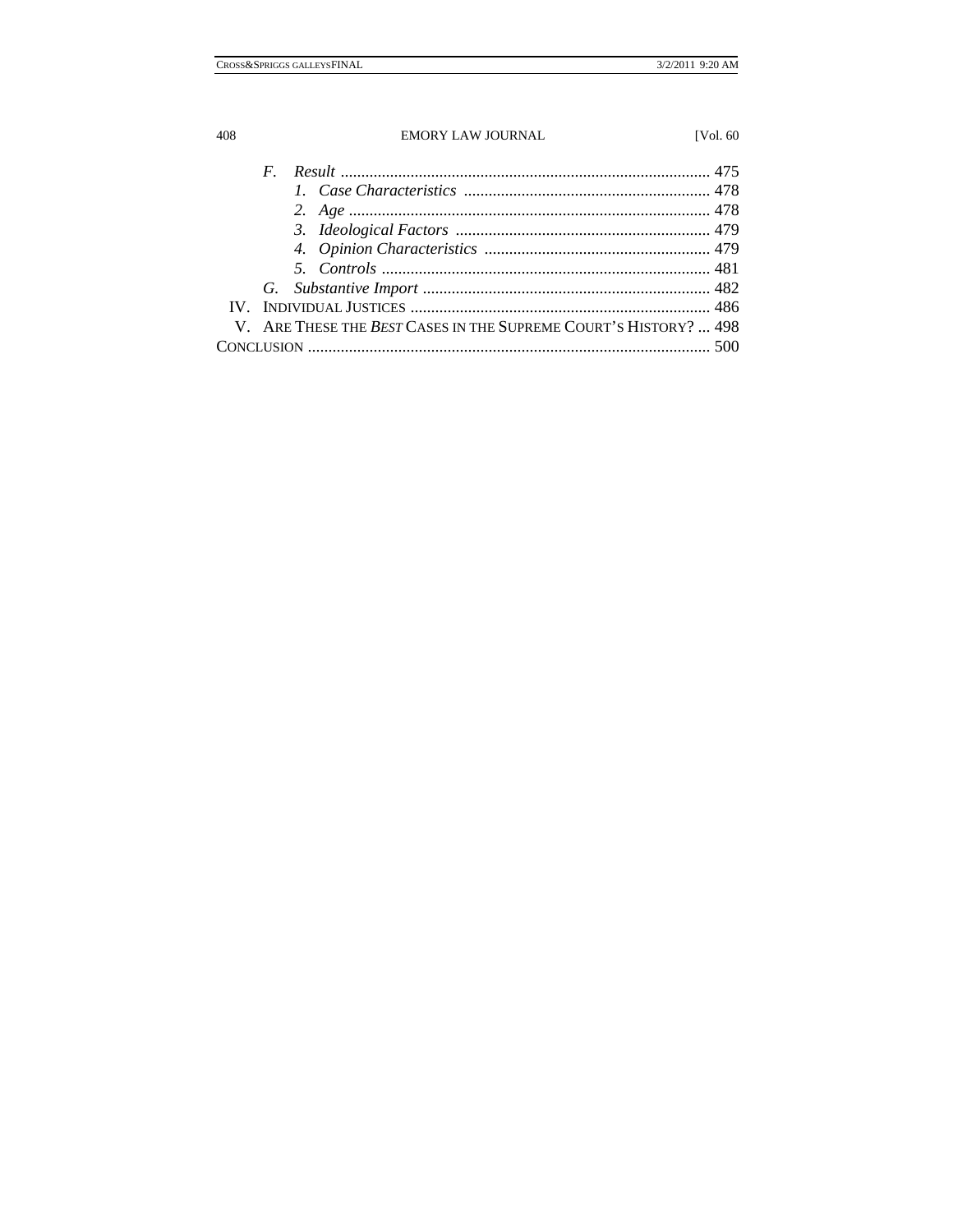#### **INTRODUCTION**

Identifying the most important cases decided by the Supreme Court is more than an interesting parlor game; the process illuminates the function of the law. The Court issues scores of opinions annually, some of which go on to assume great importance in future years, while many others languish in desuetude. Some opinions may appear to be important (e.g., they are commonly found in constitutional law casebooks), when in fact they have little real impact on the nation's law. For purposes of this Article, we define *importance* in legal terms—opinions with greater legal importance are more relevant for deciding legal disputes and thus helping to structure legal outcomes.

The identification of key cases has practical significance for judicial research. When researchers study Supreme Court cases empirically, they commonly treat each case as an equally important data point. In reality, though, one single Supreme Court decision may be vastly more significant than numerous other small cases.<sup>1</sup> There is reason to believe that the dynamics of decision making in especially salient cases may be different than for cases of lesser practical significance.<sup>2</sup> The "lack of a valid, well-accepted, and 'ready' measure of salience" has resulted in significant "voids in our knowledge" of Supreme Court decisions.<sup>3</sup>

We enter this void with a study of the citations to past Supreme Court opinions. Citation analysis is "growing mainly because it enables rigorous quantitative analysis of elusive but important social phenomena," including stare decisis.<sup>4</sup> Considerable quantitative research has been done on the outcomes of Supreme Court decisions, but the content of opinions has not been much studied. This is a serious limitation because it is the opinion—not the mere outcome—that is the Court's salient product.<sup>5</sup> Past research "focused too

<sup>1</sup> *See* Beverly B. Cook, *Measuring the Significance of U.S. Supreme Court Decisions*, 55 J. POL. 1127, 1127 (1993) ("Decisions are not equal in significance . . . ."). 2 *See* Isaac Unah & Ange-Marie Hancock, *U.S. Supreme Court Decision Making, Case Salience, and* 

*the Attitudinal Model*, 28 LAW & POL'Y 295 (2006) (finding that the influence of Justice ideology on decisions varies with case salience).<br><sup>3</sup> Lee Epstein & Jeffrey A. Segal, *Measuring Issue Salience*, 44 AM. J. POL. SCI. 66, 72 (2000).<br><sup>4</sup> Richard A. Posner, *An Economic Analysis of the Use of Citations in the Law*, 2 AM. L. & EC

<sup>381, 382 (2000).</sup> The process "offers substantial promise of improving our knowledge of the legal system." *Id.* at 402. <sup>5</sup> For a critique of the research focus on outcomes, see Harry T. Edwards & Michael A. Livermore,

*Pitfalls of Empirical Studies That Attempt to Understand the Factors Affecting Appellate Decisionmaking*, 58 DUKE L.J. 1895, 1909 (2009) (noting that separate opinions reaching the same outcome may be very different in expressing the law). *See also* THOMAS G. HANSFORD & JAMES F. SPRIGGS II, THE POLITICS OF PRECEDENT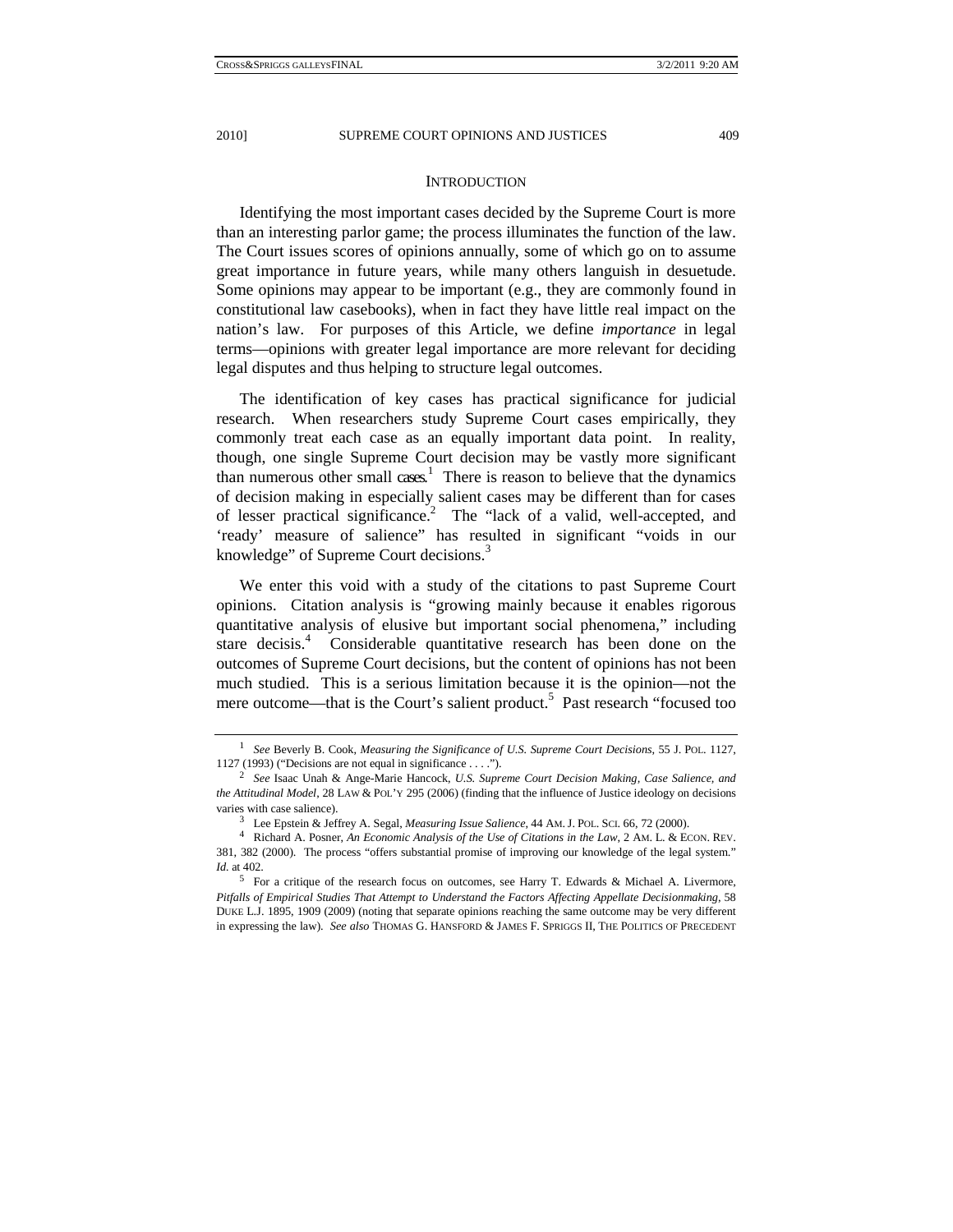narrowly on the disposition of the case."<sup>6</sup> Studies of case outcomes without consideration of opinion content can lead to very misleading conclusions.<sup>7</sup> This Article studies one aspect of opinion content to determine which opinions are most important, and seeks to ascertain why they are so important.

Identifying the most important opinions and the determinants of such importance has considerable legal significance. If the ideology of the Justices drives opinion importance, that fact has implications for decisions about the composition of the Court. If some feature of the opinion itself drives importance, that fact is crucial to our evaluation of the Justices, or Court norms and procedures. Perhaps a larger majority makes an opinion more important. Perhaps the use of more citations in an opinion gives it greater future impact. Perhaps some Justices are simply better at writing opinions of significance. Ascertaining such determinants is central to the evaluation of the Court and its members.

This Article embarks upon the project of identifying which Supreme Court opinions have proved the most legally significant and exploring why. We employ an analysis of citations to opinions. Other legal authors have used citation studies to assess the importance or value of opinions or judges. $8$  We

ON THE U.S. SUPREME COURT 3 (2006) (arguing that while case dispositions are important, "[t]he legal reasoning . . . can have more far-reaching consequences"); MARTIN SHAPIRO & ALEC STONE SWEET, ON LAW, POLITICS, AND JUDICIALIZATION 98 (2002) (suggesting that "what judges say is even more important than how they vote"); Frank B. Cross et al., *The Reagan Revolution in the Network of Law*, 57 EMORY L.J. 1227, 1234 (2008) (stressing that the significant aspect of a Supreme Court decision lies in the opinion, not the outcome, and that "[o]utcome-based research fails to capture the differential future significance of Supreme Court opinions"). Perhaps the leading empirical researchers of Supreme Court outcomes, Jeffrey Segal and Harold Spaeth, have conceded that it is the Court's opinion that "constitutes the core of the Court's policy-making process." JEFFREY A. SEGAL & HAROLD J. SPAETH, THE SUPREME COURT AND THE ATTITUDINAL MODEL REVISITED 357 (2002) [hereinafter SEGAL & SPAETH, ATTITUDINAL MODEL REVISITED]. 6 Jack Knight, *Are Empiricists Asking the Right Questions About Judicial Decisionmaking?*, 58 DUKE

L.J. 1531, 1532 (2009). Knight notes the need to study "aspects of the opinions accompanying the votes." *Id.* at 1533. 7 *See* Barry Friedman, *Taking Law Seriously*, 4 PERSP. ON POL. 261 (2006). The article examines

decisions on affirmative action and concludes that "looking to outcomes rather than opinions leads to the wrong conclusion of what the court 'did.'" *Id.* at 266. Friedman compares Justices Rehnquist and Thomas and notes that their votes appear quite similar but "if one reads the decisions authored by these Justices, it is apparent that the two are quite different in ways that have great significance for the law." *Id.* at 267. 8 *See, e.g.*, Montgomery N. Kosma, *Measuring the Influence of Supreme Court Justices*, 27 J. LEGAL

STUD. 333, 333 (1998) (using citation counts as a proxy for the influence of individual Justices); William M. Landes & Richard A. Posner, *Legal Precedent: A Theoretical and Empirical Analysis*, 19 J.L. & ECON. 249 (1976) (analyzing an opinion's influence as a form of capital and measuring its depreciation over time through citation counting); John Henry Merryman, *The Authority of Authority: What the California Supreme Court Cited in 1950*, 6 STAN. L. REV. 613 (1954) (the first empirical analysis of a court's use of precedent, noting the effect of age on citation probability). A number of studies have used citations as a measure of the quality of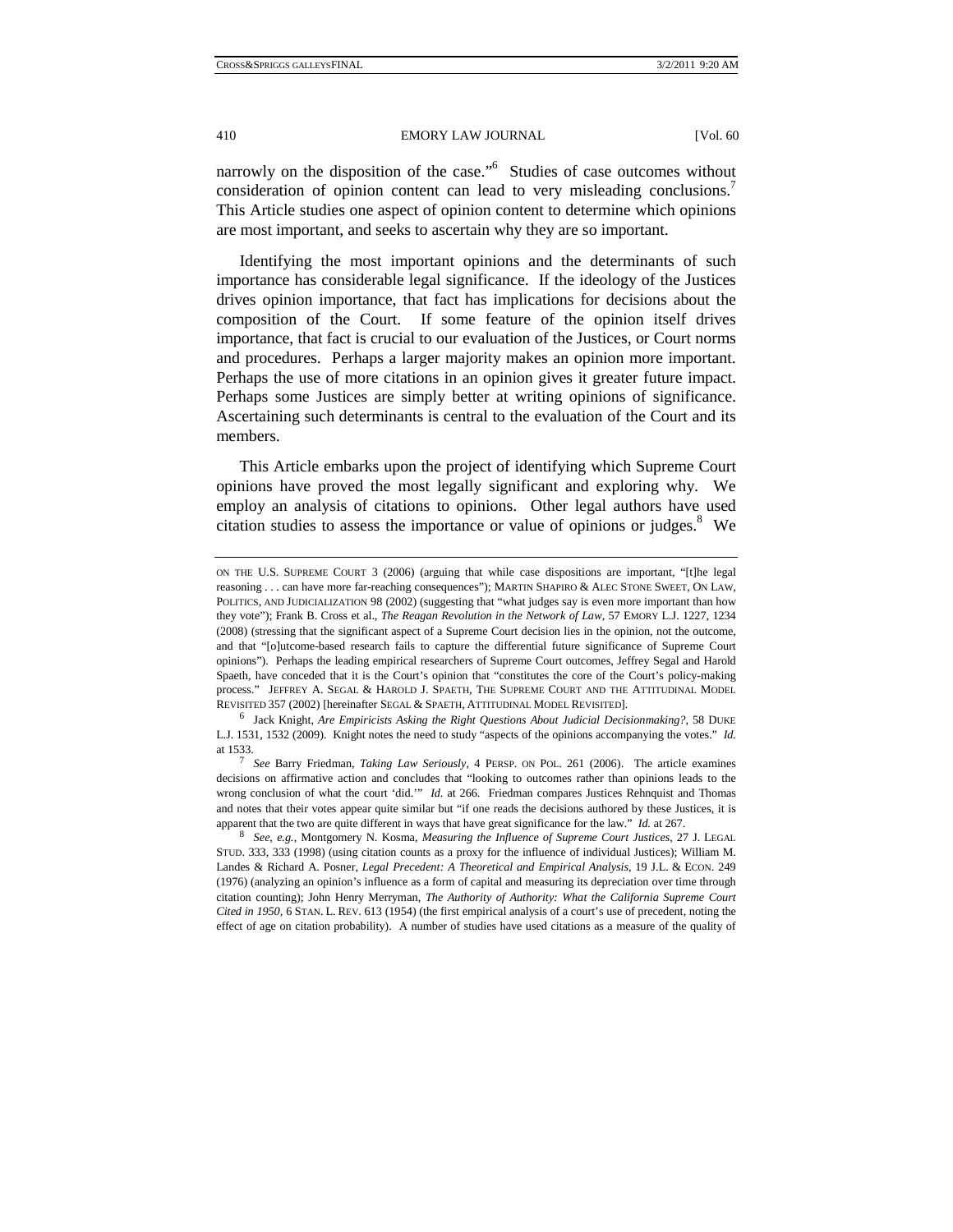build upon these existing analyses with more sophisticated measures and a focus on what makes Supreme Court opinions more or less important in the law.

The first Part of the Article sets out our criteria for identifying the most important Supreme Court opinions: the frequency of citation by subsequent judges and Justices. Citations are a facially clear measure of the importance of opinions, at least within the law itself. They are commonly used in research and offer an available measure for quantitative analysis. Like any empirical proxy used to represent a concept of interest, the use of citations to study discrete aspects of law is imperfect, but the primary criticisms of their use, such as the "settled law" phenomenon, do not invalidate the measure.<sup>9</sup> Our analyses, for example, show that our measures of case importance correspond to perceptions of case importance.

In the second Part, we quantify the most important Supreme Court opinions. We identify the opinions with the most citations at the Supreme Court, circuit court, and district court levels. This produces very different lists, revealing different dimensions of importance depending on the level of the judiciary. We also provide an additional list for the Supreme Court using a more sophisticated measure of importance available from analysis of the full network of citations at the Court. This enables us to identify the most overrated and underrated opinions of the Court.

Having various measures at different levels of the judiciary to assess importance, the third Part of this Article analyzes what makes an opinion more or less important. We analyze the role of characteristics of the case itself, the age of the precedent, the role of ideological factors, various opinion characteristics, and control variables. Through multiple regression analysis, we discover that all these characteristics are relevant for understanding importance, though particular results are not always as expected according to prevailing theories. Features of the opinion itself that appear to matter include, for instance, its length and the number of citations it contains.

circuit court judges. *See* Stephen J. Choi & G. Mitu Gulati, *Choosing the Next Supreme Court Justice: An Empirical Ranking of Judge Performance*, 78 S. CAL. L. REV. 23 (2004); David Klein & Darby Morrisroe, *The Prestige and Influence of Individual Judges on the U.S. Courts of Appeals*, 28 J. LEGAL STUD. 371 (1999); William M. Landes et al., *Judicial Influence: A Citation Analysis of Federal Courts of Appeals Judges*, 27 J. LEGAL STUD. 271 (1998). The practice is also increasingly used in political science research in articles discussed throughout this Article. 9 *See infra* Part I.B.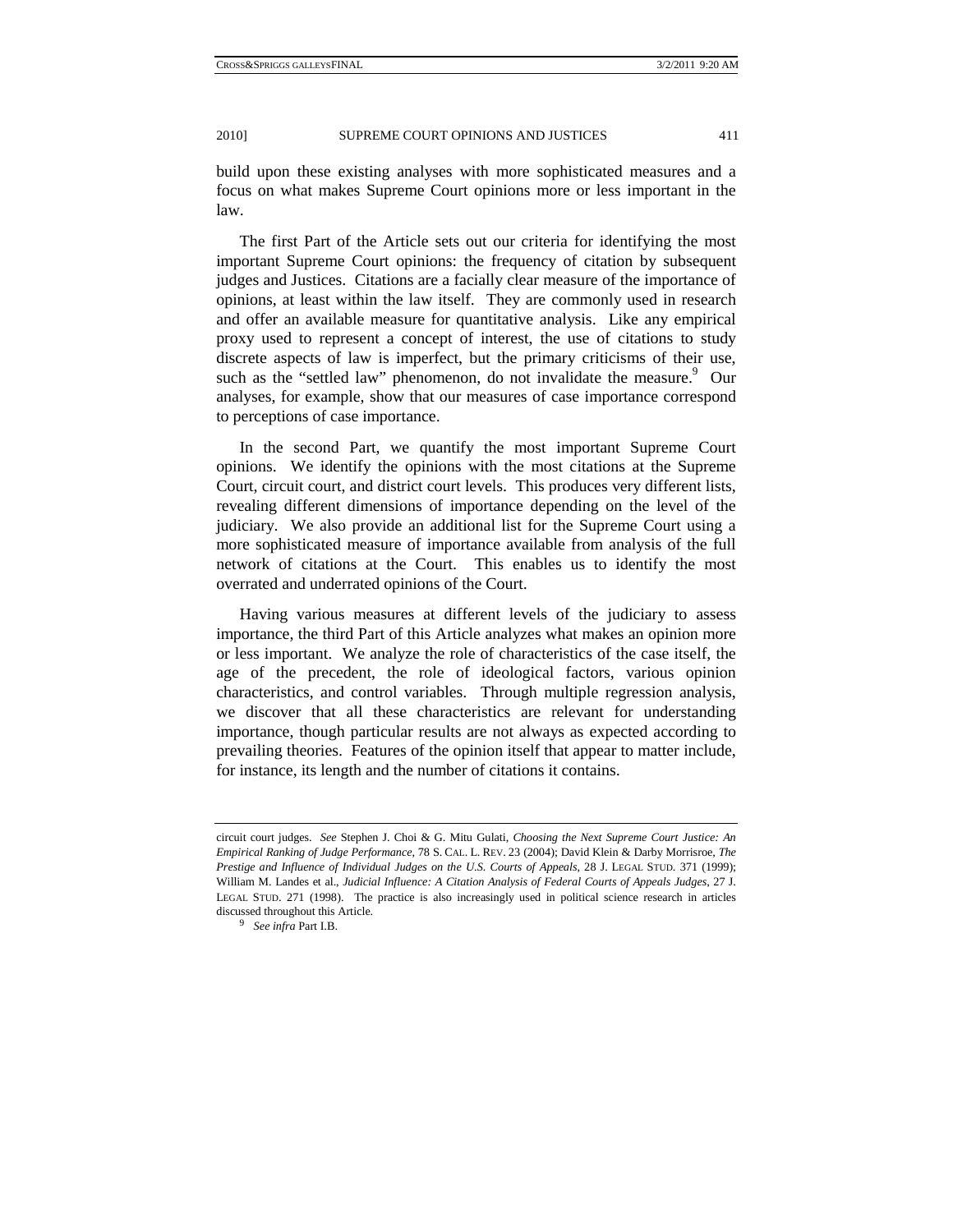The fourth Part examines the associations of opinion importance and the Justice who authored the opinion. With the ability to control for specific case characteristics from the preceding Part, we examine whether opinions authored by different Justices have greater future citation power, whether at the Supreme Court or lower court levels. Our analysis shows that a few Justices appear to author particularly influential opinions.

The fifth and final Part assesses whether the importance of the Supreme Court's opinion, significant in itself, may also be considered a measure for the best opinions. While the notion of the "best" opinion is inevitably a subjective one, our quantitative empirical analysis provides a reasonable guide for opinion quality. While no study can provide conclusive answers in itself, we provide the first quantitative analysis of opinion importance and quality, upon which we hope others will build.

## I. CRITERIA FOR IDENTIFYING THE MOST IMPORTANT SUPREME COURT **OPINIONS**

Some efforts have been made to identify the most important opinions of the Supreme Court. The *Oxford Guide to Supreme Court Decisions* summarizes those considered to be the most important (the "Oxford list").<sup>10</sup> Congressional *Quarterly* publishes a *Guide to the U.S. Supreme Court* that lists cases it considers to be of landmark status.<sup>11</sup> These rankings of case importance are based on the assessments of legal experts, considering each case's "historical and/or social significance, its importance to the development of some area of the law, its impact on the development of American government, and relatedly, its prevalence in legal textbooks."12 These lists of cases have been used in academic research as a screen for the most important decisions.<sup>13</sup> The *Congressional Quarterly* compilation has a distinguished list of compilers, but they did not indicate their criteria for inclusion, and the list may have a bias for

<sup>&</sup>lt;sup>10</sup> THE OXFORD GUIDE TO UNITED STATES SUPREME COURT DECISIONS (Kermit L. Hall ed., 1999) [hereinafter THE OXFORD GUIDE]. The book describes its contents as a discussion of "the 440 most important cases in the Court's history." *Id.* at vii.<br><sup>11</sup> JOAN BISKUPIC & ELDER WITT, CONGRESSIONAL QUARTERLY'S GUIDE TO THE U.S. SUPREME COURT

<sup>(3</sup>d ed. 1997). This source has been used in research as a guide to the most important decisions of the Court. *See, e.g.*, Jeffrey A. Segal & Harold J. Spaeth, *The Influence of* Stare Decisis *on the Votes of United States Supreme Court Justices*, 40 AM.J. POL. SCI. 971 (1996). 12 James H. Fowler & Sangick Jeon, *The Authority of Supreme Court Precedent*, 30 SOC. NETWORKS 16,

<sup>20 (2008). 13</sup> *See, e.g.*, Segal & Spaeth, *supra* note 11.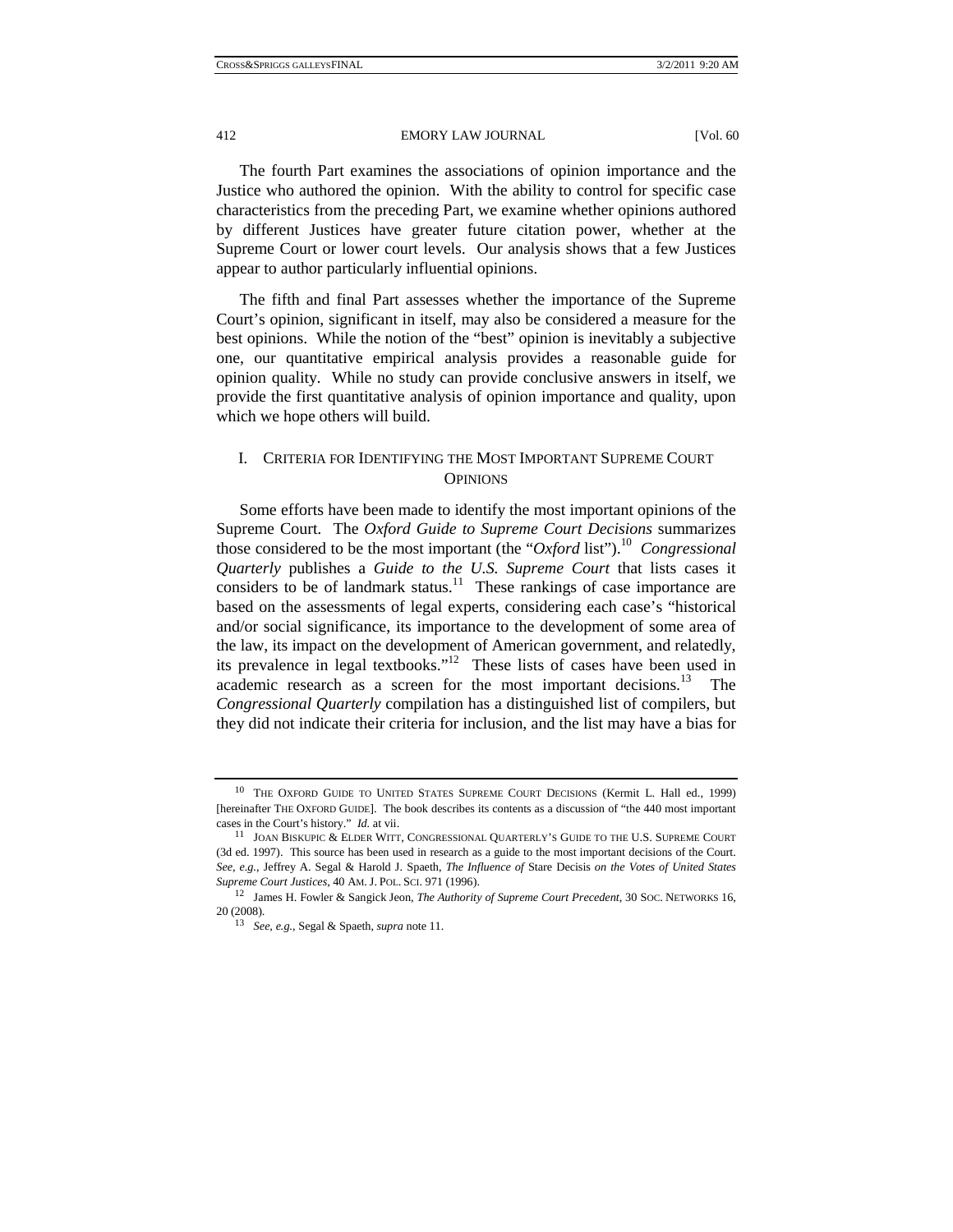constitutional decisions. $14$  The list is also merely binary, categorizing cases as major or not, without any other differentiation among individual opinions.

One of the most accepted measures for case importance in social science is *New York Times* front-page coverage of a Supreme Court opinion when issued.15 This standard contrasts with both the *Oxford* and *Congressional Quarterly* lists because it is a contemporaneous (rather than retrospective) standard. Any identification of the most important cases in history should take advantage of how those cases were used over time. The contemporaneous *New York Times* measure could still have accuracy as a predictor of future importance, and the future significance of a decision may be obvious. Use of this measure may be distorted though, as front-page coverage is surely contingent on the day's other news, and the measure may have an ideological or geographical bias.<sup>16</sup> As with the accepted compilations of case importance, however, this standard is a binary one that simply puts cases in the categories of significant or not significant—without further differentiation.

Another possible standard for importance is inclusion in major law school constitutional law casebooks or political science texts.17 This measure has an obvious bias for constitutional decisions, excluding all others, and suffers other deficiencies as well. The authors of casebooks, though expert, provide a small sample of commentators. In addition, they may choose cases that are pedagogically useful rather than those with the greatest importance.<sup>18</sup>

<sup>14</sup> *See* Epstein & Segal, *supra* note 3, at 69. 15 The initial case for the reliability of the measure is found in Epstein & Segal, *supra* note 3. The measure has been used in numerous subsequent articles, including Michael A. Bailey et al., *Signals from the Tenth Justice: The Political Role of the Solicitor General in Supreme Court Decision Making*, 49 AM. J. POL. SCI. 72 (2005); Vanessa A. Baird, *The Effect of Politically Salient Decisions on the U.S. Supreme Court's Agenda*, 66 J. POL. 755 (2004); Paul M. Collins Jr., *Towards an Integrated Model of the U.S. Supreme Court's Federalism Decision Making*, 37 PUBLIUS 505 (2007); James H. Fowler et al., *Network Analysis and the Law:*  Measuring the Legal Importance of Precedents at the U.S. Supreme Court, 15 POL. ANALYSIS 324 (2007).<br><sup>16</sup> See Forrest Maltzman & Paul J. Wahlbeck, Salience or Politics: New York Times Coverage of the

*Supreme Court* (Apr. 3–6, 2003) (unpublished manuscript) (on file with authors) (discussing the geographic bias). Maltzman and Wahlbeck also suggest that coverage is affected by the number of votes in the majority and whether the Chief Justice wrote the opinion, among other biasing factors. *Id.*

<sup>17</sup> *See, e.g.*, Cook, *supra* note 1 (discussing assorted measures of Supreme Court opinion significance). 18 For a review of the constitutional canon in casebooks, see J.M. Balkin & Sanford Levinson, *The* 

*Canons of Constitutional Law*, 111 HARV. L. REV. 963 (1998). Balkin and Levinson address various features, beyond opinion importance, which go into the text of casebooks, including the significance of the particular audience. *Id.* at 976. They observe that some cases may be included precisely because they are "wrongly decided or, even if the correct result is reached, offer styles of reasoning that the authors wish to question or criticize." *Id.* at 982. The choices may also be influenced by the ideology of the authors. *Id.* at 998.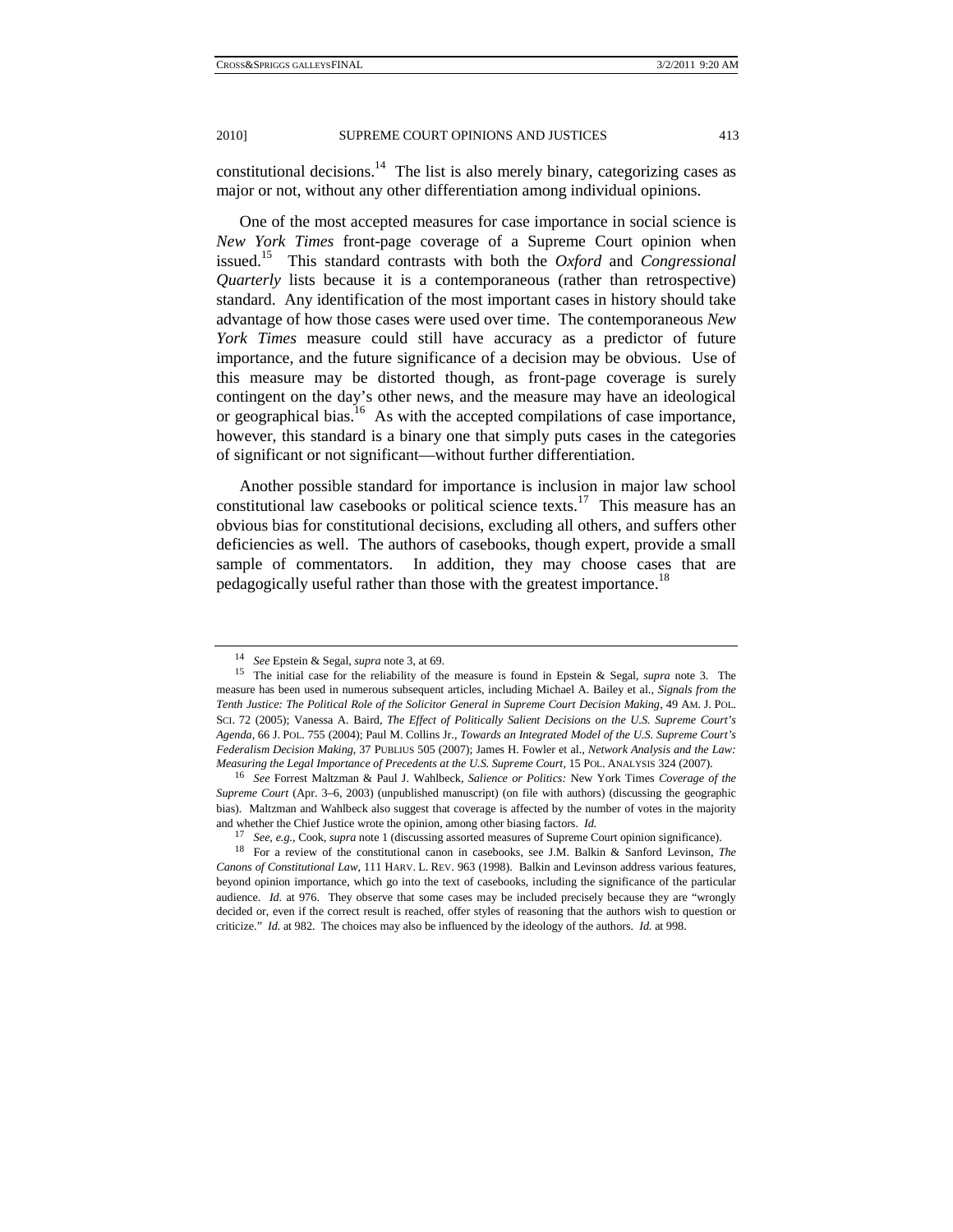414 **EMORY LAW JOURNAL** [Vol. 60]

Another suggestion has been to use the number of law review notes received by a case as a cue for significance.<sup>19</sup> While one might prefer law students to journalists as a resource for case significance, this measure too has the lack of historical perspective and possible geographical and ideological biases. Nor does it appear facially valid, as *Brown v. Board of Education* was treated in many fewer law review notes than *Fuentes v. Shevin*, yet the former case is generally considered far more significant.<sup>20</sup> Some have suggested treating as important cases headlined on the cover of the advance sheets of the Lawyer's Edition of the U.S. Supreme Court Reports,<sup>21</sup> but this measure is too expansive, including nearly all the decisions rendered by the Court.<sup>22</sup>

Others have argued for measuring salience based on the number of amicus briefs filed at the Court, but this tool contains a substantial bias by case type, likely reflects other case traits (such as legal complexity and ambiguity), and is difficult to use as a historic measure due to the lack of much amici activity until the mid-1900s. $^{23}$  Moreover, any measure using amici could only reflect the state of the case as it approached the Court, not the resultant opinion; such a measure is thus incapable of capturing change in the legal importance of an opinion over time. While the presence of numerous amici is surely meaningful (and we will use this in our analysis), it is not an ideal measure for the importance of Supreme Court decisions.

Some would suggest that "activist" decisions of the Supreme Court are the most important. Certainly some decisions regarded as activist (*Brown* or *Roe v. Wade* or *Miranda v. Arizona*) clearly seem quite significant. However, the notion of activism is quite vague and "often in the eye of the beholder."<sup>24</sup> A decision striking down a federal statute might seem quite significant, but federal statutes vary considerably in their practical significance. There are many different criteria for judicial activism, which makes it difficult to isolate such cases. $25$ 

<sup>19</sup> *See* Dennis Haines, *Rolling Back the Top on Chief Justice Burger's Opinion Assignment Desk*, 38 U.

PITT. L. REV. 631 (1977). 20 *See* SAUL BRENNER & HAROLD J. SPAETH, STARE INDECISIS: THE ALTERATION OF PRECEDENT ON THE

SUPREME COURT, 1946–1992, at 25 (1995). 21 Harold J. Spaeth, *Distributive Justice: Majority Opinion Assignments in the Burger Court*, 67 JUDICATURE 299 (1984). 22 BRENNER & SPAETH, *supra* note 20, at 25. 23 Epstein & Segal, *supra* note 3, at 69; *see* Paul M. Collins, Jr., *Amici Curiae and Dissensus on the U.S.* 

*Supreme Court*, 5 J. EMPIRICAL LEGAL STUD. 143, 151–53 (2008). 24 STEFANIE A. LINDQUIST & FRANK B. CROSS, MEASURING JUDICIAL ACTIVISM 1 (2009). 25 *See id.*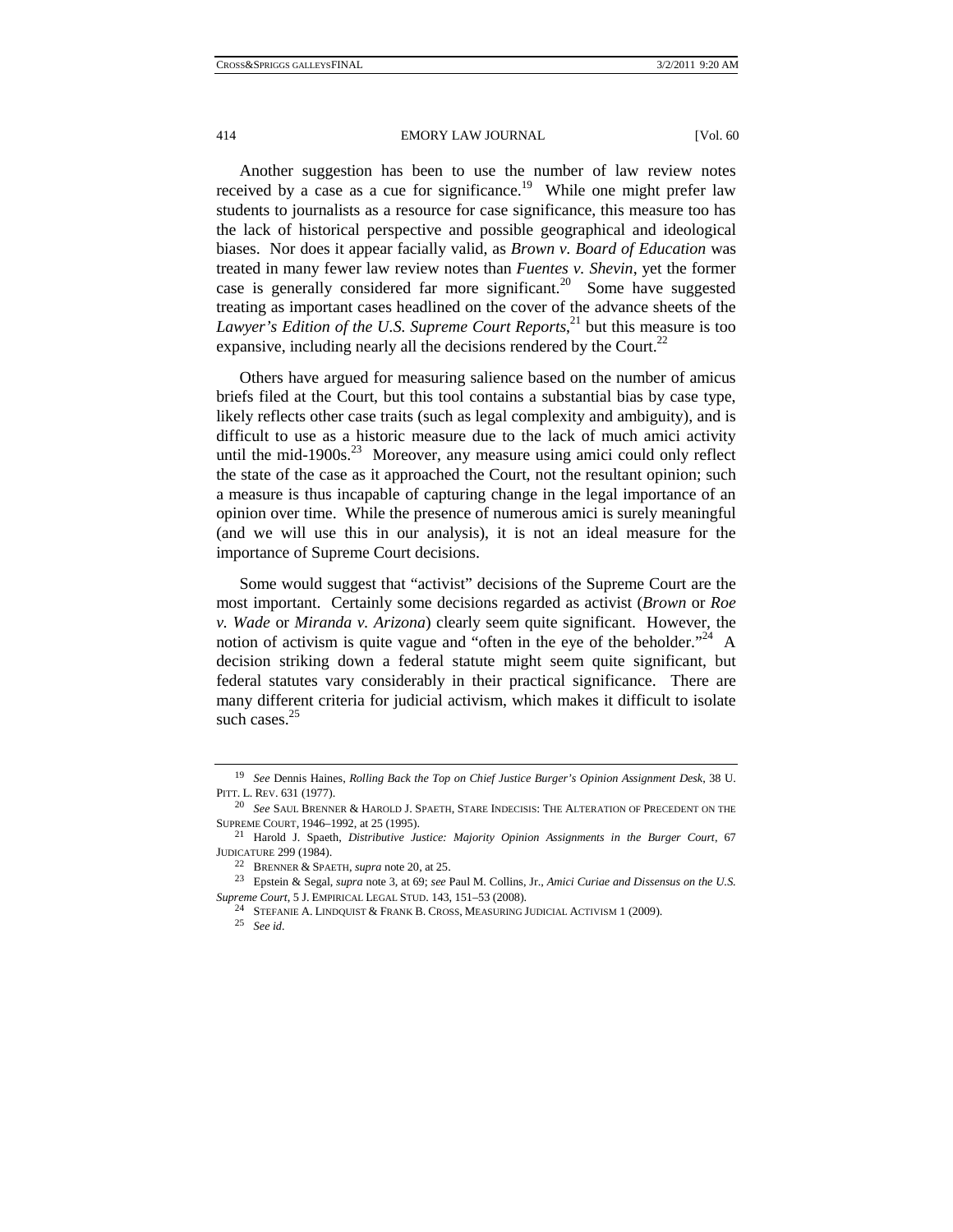In a popular book, Bernard Schwartz has produced a list of the "top ten" greatest Supreme Court opinions.26 While the Schwartz list involves obviously important decisions, it measures "greatness," which includes some normative judgment beyond mere significance, though Schwartz focuses on influence as a measure of greatness. However, Schwartz provides no explanation for the method he used to identify the greatest cases.<sup>27</sup> He stresses the value of an important Supreme Court opinion, suggesting that the "mind boggles at how different our system would be if these cases had not been decided as they were."<sup>28</sup>

The notion of importance is somewhat ambiguous and multidimensional (e.g., legal, political, social, etc.); a case might be politically quite significant but legally unimportant (perhaps *Bush v. Gore*). Some decisions, for instance, have a significant effect on public attitudes on political issues, independent of any legal consequence.<sup>29</sup> Our focus is on legal significance rather than political or societal significance.

#### *A. Citation Measures for Important Cases*

Citations to prior Supreme Court decisions are the primary source of authority for today's opinions of the Court.<sup>30</sup> Reliance on prior opinions is the

*Marbury v. Madison*, 5 U.S. (1 Cranch) 137 (1803); *Brown v. Board of Education*, 347 U.S. 483 (1954); *McCulloch v. Maryland*, 17 U.S. (4 Wheat.) 316 (1819); *Gibbons v. Ogden*, 22 U.S. (9 Wheat.) 1 (1824); *Ex parte Milligan*, 71 U.S. (4 Wall.) 2 (1866); *Granger Cases*, 94 U.S. 113 (1876); *NLRB v. Jones & Laughlin Steel Corp.*, 301 U.S. 1 (1937); *United States v. Nixon*, 418 U.S. 683 (1974); *Baker v. Carr*, 369 U.S. 186 (1962); and *Charles River Bridge v. Warren Bridge*, 36 U.S. (11 Pet.) 420 (1837).

27 Schwartz concedes that the list is "as personal as a sports writer's choices for an all-star team." *Id.* at 66. 28 *Id.* at 67. 29 *See generally* Roy B. Flemming et al., *One Voice Among Many: The Supreme Court's Influence on* 

*Attentiveness to Issues in the United States, 1947–92*, 41 AM. J. POL. SCI. 1224, 1224 (1997) (noting that "politically significant" decisions affect "systemic attention to the underlying issues"). 30 *See* Glenn A. Phelps & John B. Gates, *The Myth of Jurisprudence: Interpretive Theory in the* 

*Constitutional Opinions of Justices Rehnquist and Brennan*, 31 SANTA CLARA L. REV. 567 (1991) (providing data showing that prior Court precedents are more commonly invoked than other authorities in the Court's opinions).

<sup>26</sup> BERNARD SCHWARTZ, A BOOK OF LEGAL LISTS: THE BEST AND WORST IN AMERICAN LAW 48 (1997). His choices in order are as follows: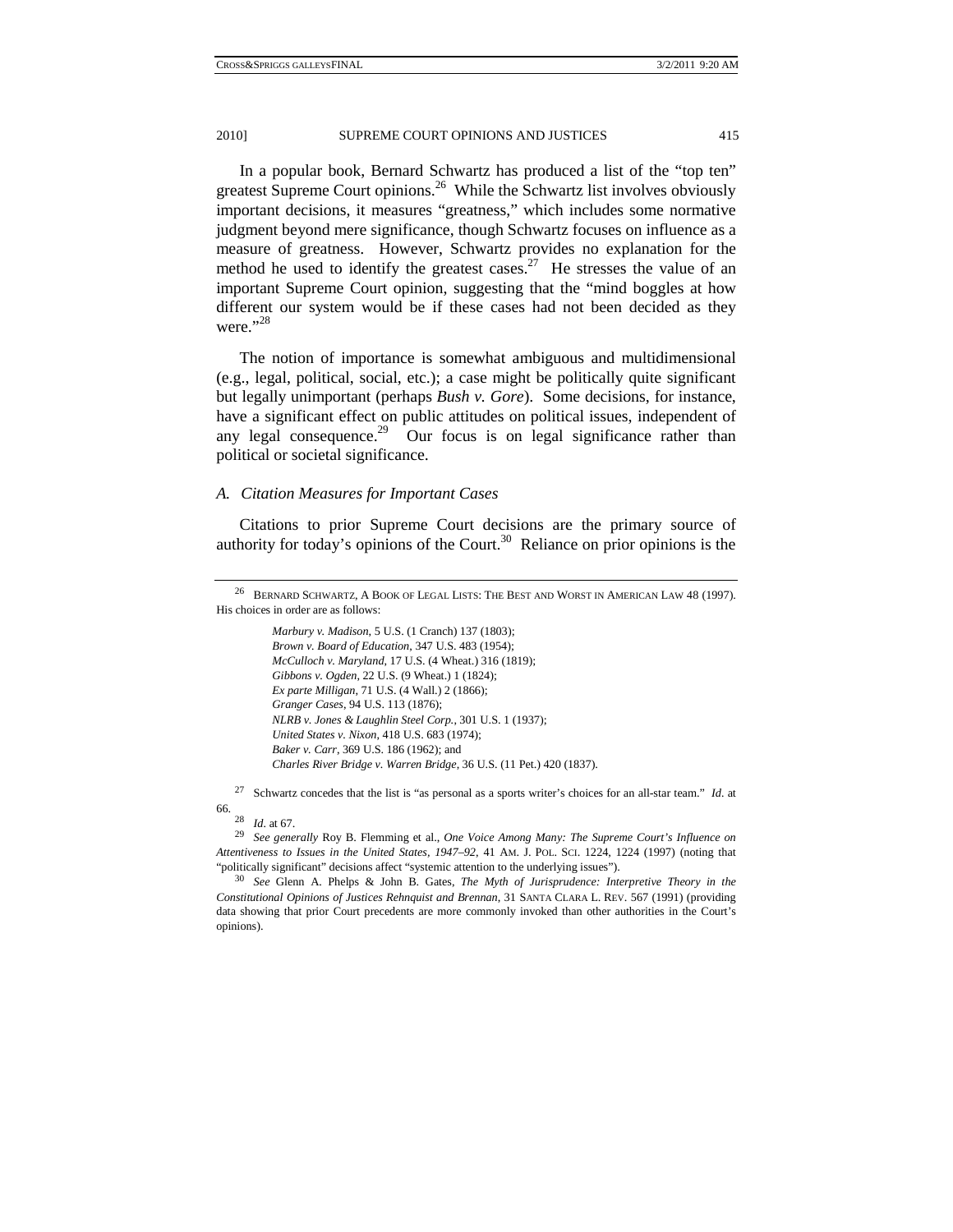foundation of stare decisis, which is central to our law. Precedents are "viewed as the principal asset of a judicial system," so that the higher their quality, "the better the judicial system may be said to be.<sup>31</sup> It is difficult to assess the significance of an opinion in the abstract, as "the meaning and value of precedent depends on how subsequent Justices conceived it."<sup>32</sup> Citation counts have been used as a measure of "influence on the law."<sup>33</sup> Judge Posner, for example, used citations to assess the significance of Justice Cardozo.<sup>34</sup> Hence, we use citations as a tool for estimating an opinion's importance.

Our measure of the most legally important cases in the history of the Supreme Court depends upon the number and pattern of citations received by a case. Citations function as the "currency of the legal system," so that their measure represents a central measure for the legal system. Our measures of legal importance include the number of citations received by a case both at the Supreme Court and lower court levels, plus a network measure of the "legal relevance" of each of the opinions, based on the connections (both direct and indirect) between it and other opinions in the network of citations at the Supreme Court level.

Frequency of citation is a reasonable standard for measuring case importance. Citations "set forth the authority on which a case rests."<sup>35</sup> If a Supreme Court opinion is never cited, that suggests that its content is not useful in the resolution of subsequent litigation. Such an opinion could hardly be considered an important one.<sup>36</sup> Conversely, if an opinion is frequently cited, that very fact suggests that it provides valuable governance or information.

There is considerable variance in the rate at which Supreme Court opinions are cited by later Supreme Courts. Of the 26,616 opinions released by the Supreme Court from 1791 to 2005, about 14% of them were never cited by a majority opinion of the Supreme Court, and an additional 10.9% were cited by

<sup>31</sup> Jonathan R. Macey, *The Internal and External Costs and Benefits of Stare Decisis*, 65 CHI.-KENT L. REV. 93, 106 (1989).  $$^{32}\,$  MICHAEL J. GERHARDT, THE POWER OF PRECEDENT 109 (2008).

<sup>&</sup>lt;sup>33</sup> Kosma, *supra* note 8, at 338.<br><sup>34</sup> RICHARD A. POSNER, CARDOZO: A STUDY OF REPUTATION 80–90 (1990).<br><sup>35</sup> Lawrence M. Friedman et al., *State Supreme Courts: A Century of Style and Citation*, 33 STAN. L. REV. 773, 794 (1981).

<sup>36</sup> *See* Richard A. Posner, *Judges' Writing Styles (and Do They Matter?)*, 62 U. CHI. L. REV. 1421, 1424– 25 (1995) (stating that "[e]ven a brilliant analysis of yesterday's legal problems is unlikely to hold much current interest," while the greater opinion "can be pulled out and made exemplary of law's abiding concerns").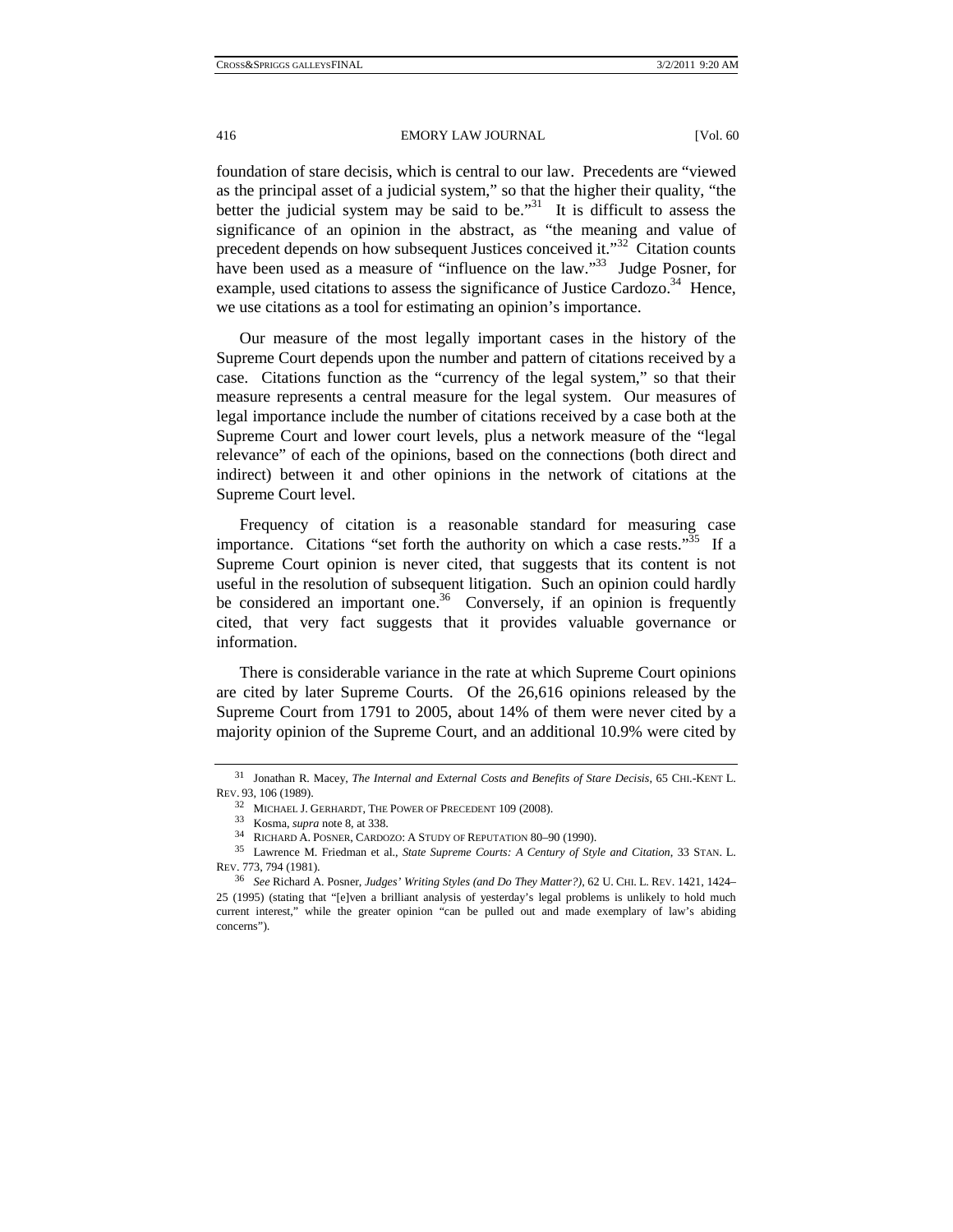the Court only once.<sup>37</sup> In addition, the average case received 7 citations by majority opinions of the Court over its life, with a standard deviation of 9.5 citations. A small number of cases, however, received a lot of citations, with, for instance, about 1% of cases receiving at least 65 citations. The cases with fewer citations (especially those with none) are plainly of lesser importance, as future Courts have found them to be largely irrelevant to their work. The Supreme Court, though, is only the tip of the judicial iceberg. Even if the Supreme Court rarely cites an opinion, it might still be legally very important if it is frequently used by lower courts, who decide the overwhelming majority of disputes. We incorporate lower courts in our analysis.

Citation rates for opinions are certainly influenced by the content of ensuing litigation. An opinion written in an area of the law that sees little litigation is less likely to be cited than one in a more litigated field, simply on grounds of relevance. This fact is relevant to case importance. If a legal question is so rare that it does not often arise in disputes, it probably is not an important one.<sup>38</sup>

The structure of the law is often characterized as a path-dependent system.<sup>39</sup> Opinions are to some degree dependent on earlier opinions that they cite. From an economic perspective, this path dependence represents an efficiency adaptation, as subsequent opinions follow earlier opinions because it is less costly to do so. $40$  The procedure has other benefits as well, because subsequent judges can use the information provided by the earlier holding. Ronald Dworkin has analogized stare decisis to a chain novel, in which succeeding authors build upon what was written before, in hopes of producing the best overall story.<sup>41</sup> In a chain novel, the importance of a particular chapter depends critically on the degree to which its foundation is used by the authors of later chapters.<sup>42</sup> A character who appears in the second chapter but is never again mentioned has little importance in a novel.

<sup>&</sup>lt;sup>37</sup> These data were derived from Fowler et al., *supra* note 15.<br><sup>38</sup> A possible exception to this position would be an opinion that so clearly settled the law that disputes did not arise precisely because of the power and clarity of the opinion. This possibility is discussed below at note 63 and accompanying text. 39 *See generally* Oona A. Hathaway, *Path Dependence in the Law: The Course and Pattern of Legal* 

*Change in a Common Law System*, 86 IOWA L. REV. 601 (2001) (describing path-dependence theory and applying it to common law decision making). <sup>40</sup> See id. at 606–09, 627–35.<br><sup>41</sup> This theory is discussed in Stefanie A. Lindquist & Frank B. Cross, *Empirically Testing Dworkin's* 

*Chain Novel Theory: Studying the Path of Precedent*, 80 N.Y.U. L. REV. 1156 (2005). 42 *See id.*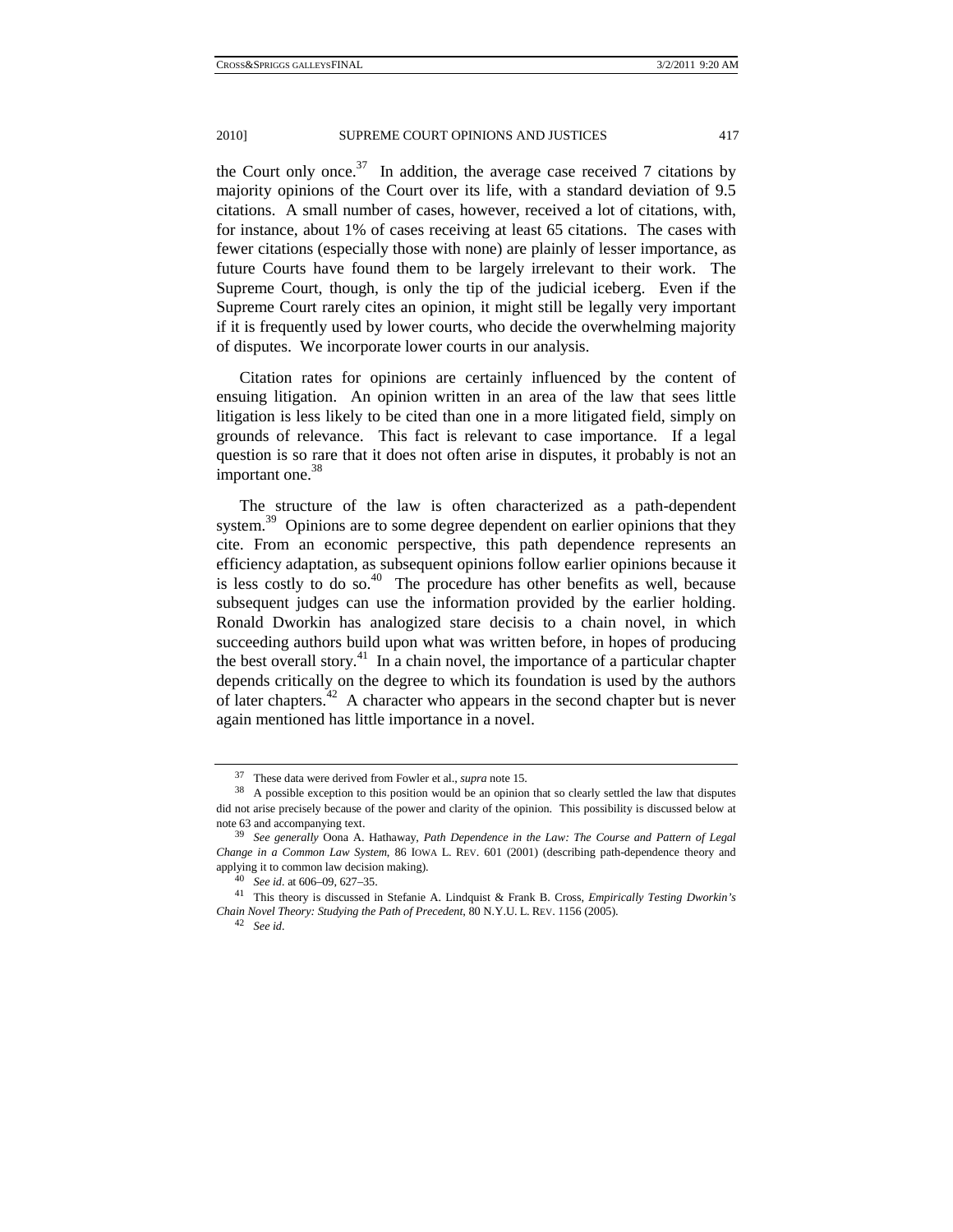Given this path-dependent structure of precedent, the importance of an opinion is associated with its subsequent frequency of use as a citation by later opinions. One would expect that "the repeated use of precedents reinforces their own significance."<sup>43</sup> Michael Gerhardt has stated that the "more courts" and other institutions approvingly cite precedents, the more their value increases."<sup>44</sup> Similarly, Justice Alito has declared that "when a precedent is reaffirmed, that strengthens the precedent,"45 and Illinois chief justice Walter Schaefer has stated that, "[a]long with quality, quantity [of citation] too is significant," as a "settled course of decision is more compelling than an isolated precedent  $\dots$ ."<sup>46</sup>

One important reason for the Court to rely on precedent is to grant greater legitimacy to its decisions. The Court is often criticized for activism—making ideological political decisions—and this perception harms its legitimacy. Justices themselves have written that "the Court's legitimacy depends on making legally principled decisions" that rely on precedent. $47$  Individuals consider Supreme Court decisions legitimate because of the perception that they are based on "case-relevant information" and not "political pressures and public opinion."48 If the Court's decisions were seen as political, it would become "more vulnerable to retaliation from the political branches."<sup>49</sup> There is evidence for these propositions. A recent study used an experimental research design to show that attributes of Court opinions that connote the neutral and principled character of decision making influence individuals' perceptions of those decisions.<sup>50</sup> In particular, opinions that overrule precedent (rather than follow it) and cases decided by minimum-winning coalitions (rather than unanimously) are generally held in lower regard by the public.<sup>51</sup>

The reliance on precedent provides legitimacy for the Supreme Court's opinions. Political scientists have argued that even if the Justices wanted to be

<sup>43</sup> *Id.* at 1170. 44 GERHARDT, *supra* note 32, at 192. 45 *See Court in Transition: When a Precedent Is Reaffirmed, That Strengthens the Precedent*, N.Y. TIMES, Jan. 11, 2006, at A26 (quoting Justice Alito's confirmation hearing testimony).<br>  $^{46}$  Walter V. Schaefer, *Precedent and Policy*, 34 U. CHI. L. REV. 3, 11 (1966).<br>  $^{47}$  Planned Parenthood of Se. Pa. v. Casey, 5

<sup>48</sup> Tom R. Tyler & Gregory Mitchell, *Legitimacy and the Empowerment of Discretionary Legal Authority: The United States Supreme Court and Abortion Rights*, 43 DUKE L.J. 703, 786 (1994). 49 Thomas M. Merrill, *A Modest Proposal for a Political Court*, 17 HARV. J.L. & PUB. POL'Y 137, 139

<sup>(1994). 50</sup> *See* James R. Zink et al., *Courting the Public: The Influence of Decision Attributes on Individuals' Views of Court Opinions*, 71 J. POL. 909 (2009). 51 *Id.*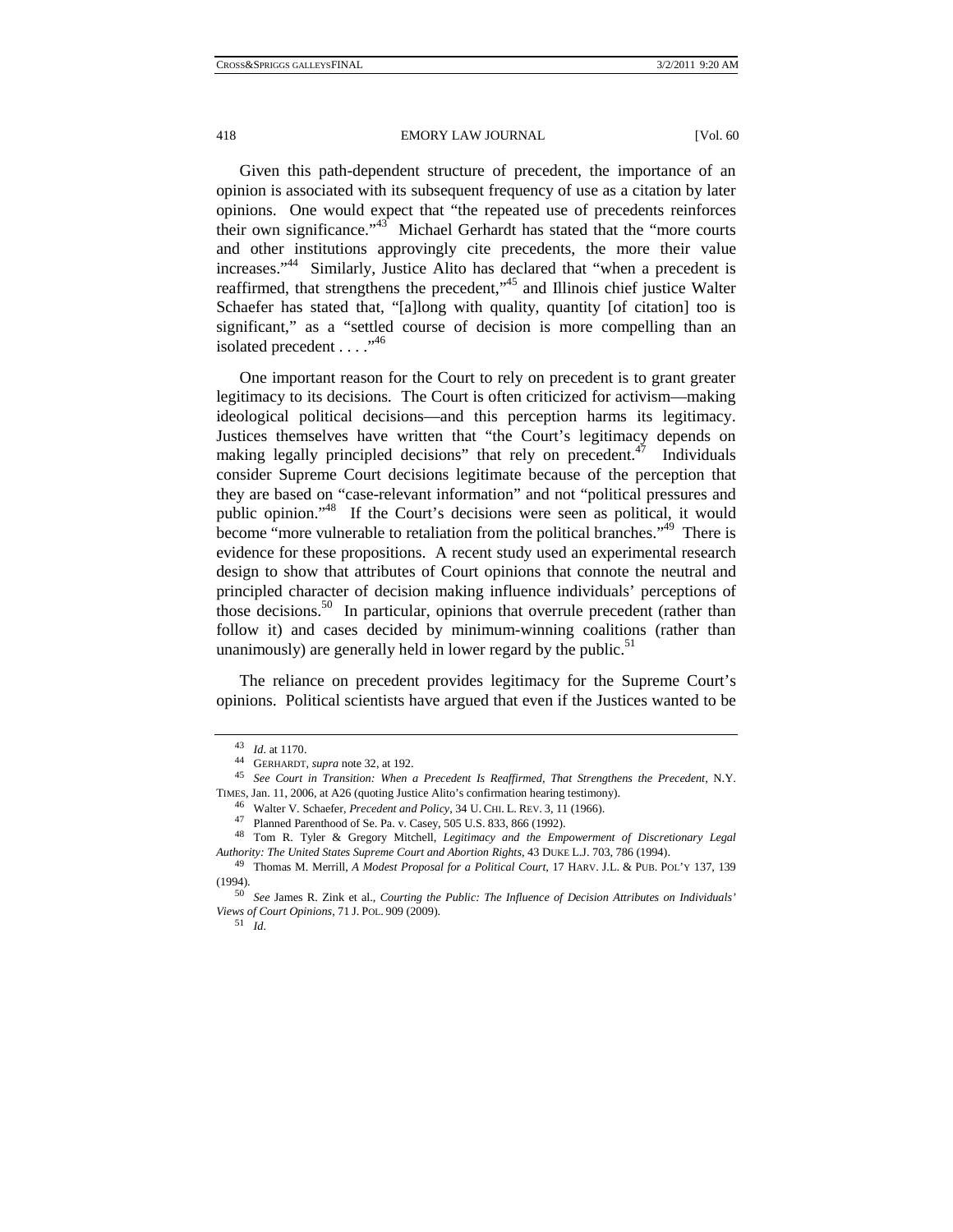uncontrolled policymakers, they would be constrained by legitimacy.<sup>52</sup> They must "make accommodations over the interpretation of precedent because they believe that doing so enhances the probability that society will consider the resulting decision legitimate."<sup>53</sup> Ample evidence supports this position.<sup>54</sup> Insofar as legitimacy is a concern, it is likely that relying on well-established precedents, often used by the Court, has greater value than relying on obscure precedents that have not been previously embraced.<sup>55</sup>

In addition to providing external legitimacy to opinions, reliance on precedent may also be used by Justices as a means of providing greater authority to their own opinions. Greater fealty to precedent may give Justices "greater influence" and make them "more influential both on and off the Court."<sup>56</sup> One theory of the use of precedent suggests that it is a tool for judges to project power via their own opinions. Even the most willful judge would follow prior decisions, by this theory, in order to protect "the precedential significance of his own decisions."57 While Justices may well independently value decision making according to stare decisis,  $58$  the legitimacy and power-protection theories add reasons for the power of precedent in the Court and the consequent path dependence of precedent.

This path-dependency effect of precedent has been clearly demonstrated empirically. An empirical analysis examined the "vitality" of precedents, meaning the relative frequency with which they were "positively" versus "negatively" interpreted in subsequent opinions of the Court. The authors found, for instance, that an opinion was more likely to be positively interpreted in a given year if it had a higher level of legal vitality, even after controlling

 $^{52}$  LEE EPSTEIN & JACK KNIGHT, THE CHOICES JUSTICES MAKE  $45$  (1998).  $_{\mathit{Id}}$ 

<sup>54</sup> Justice Stevens has declared that following precedent "obviously enhances the institutional strength of the judiciary." John Paul Stevens, *The Life Span of a Judge-Made Rule*, 58 N.Y.U. L. REV. 1, 2 (1983). 55 HANSFORD & SPRIGGS, *supra* note 5, at 23 (contending that "for legitimacy reasons, the justices are

more likely to rely on those precedents possessing greater legal weight" as reflected in their repeated citation).<br><sup>56</sup> GERHARDT, *supra* note 32, at 368.<br><sup>57</sup> Landes & Posner, *supra* note 8, at 273. This has been modeled

*Social Constraint or Implicit Collusion?: Toward a Game Theoretic Analysis of Stare Decisis*, 24 SETON HALL L. REV. 736, 745–49 (1993) (explaining how judges agree to follow each other's precedents to avoid nonproductive competition); Eric Rasmusen, *Judicial Legitimacy as a Repeated Game*, 10 J.L. ECON. & ORG. 63, 67 (1994) (arguing that stare decisis enhances judges' power vis-à-vis future judges). 58 *See, e.g.*, LAWRENCE BAUM, THE PUZZLE OF JUDICIAL BEHAVIOR 61 (1997) ("[I]t pleases judges to

carry out what they conceive as the judge's role."); Tracey E. George, *From Judge to Justice: Social Background Theory and the Supreme Court*, 86 N.C. L. REV. 1333, 1355–57 (2008) (discussing this role theory and its influence on judges). Baum argues that ideological preferences are constrained "because decision makers want to reach results that they can accept as correct." BAUM, *supra*, at 65.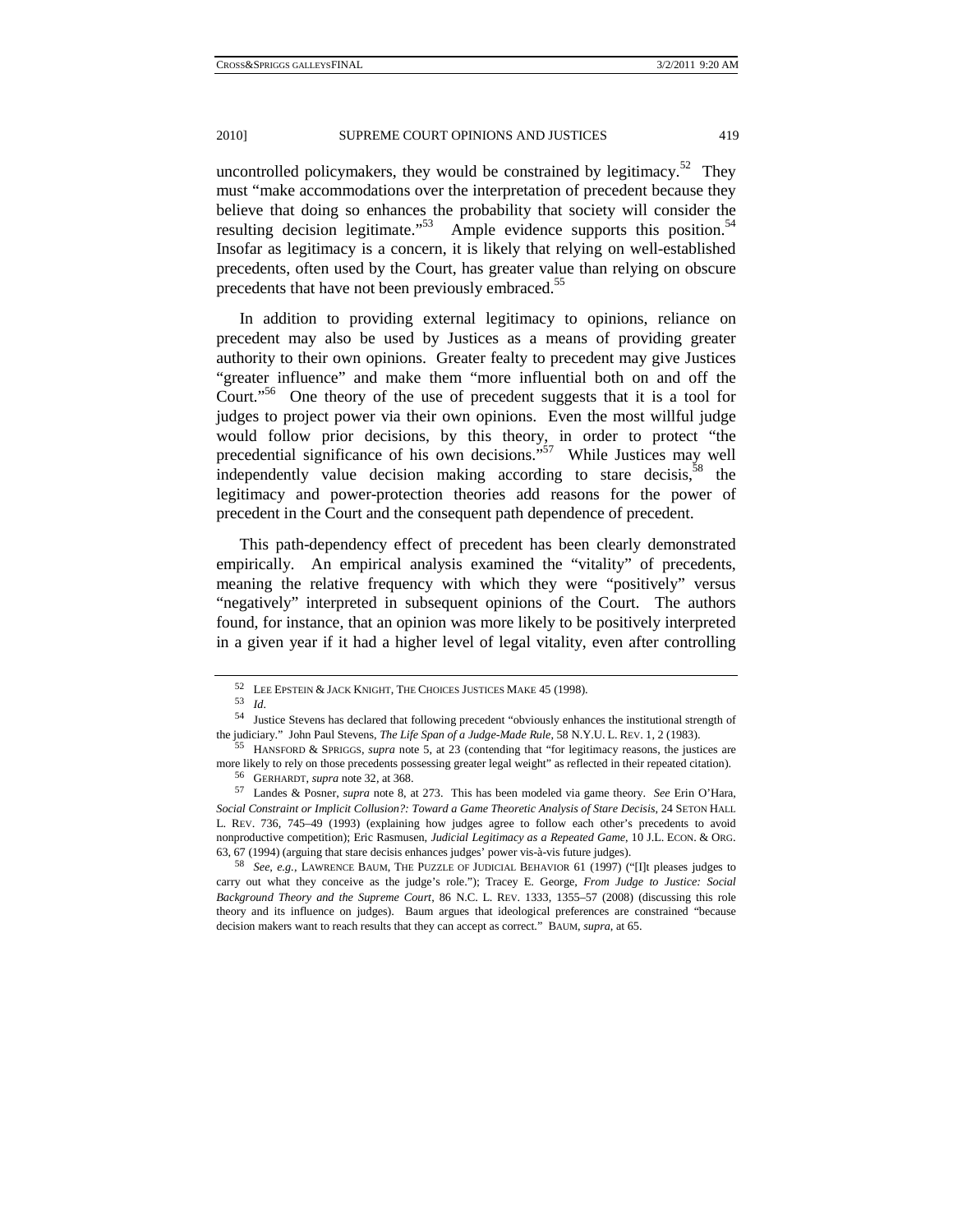for a whole host of additional variables.<sup>59</sup> Other factors also mattered, most notably the ideological distance of the Court from the precedent, but precedential vitality was consistently a significant determinant of subsequent legal interpretations.

There is "often decisional leeway in determining whether a precedent governs a case."<sup>60</sup> Many of the cases cited in briefs by litigants do not appear in the Court's subsequent opinion.<sup>61</sup> A citation measure reflects the in the Court's subsequent opinion. $61$ evaluations of sitting Justices and judges about the importance of precedents for the disputes they resolve. While it may not reflect all aspects of an opinion's importance, a citation metric measures the importance of those opinions within the law itself, surely an important standard. In Cardozo's words, these are the cases that "count for the future."<sup>62</sup>

If citations are a measure for case importance, one must decide: citations by whom? The Supreme Court is the ultimate arbiter of American law, so Supreme Court citations are surely relevant. The Supreme Court sets the ground rules for all decisions and has an obvious influence on lower courts. However, it is those lower courts that resolve most of the disputes in our legal system. Consequently, citations by lower courts are also relevant criteria for any measure of case importance. The comparative importance of particular levels of our judiciary is a debatable one, and we will report the results for different levels, leaving it to the reader to evaluate their relative significance.

## *B. Validity of Citation Use*

While citations are an obvious measure of the legal significance of a case in the corpus of stare decisis, they might be disputed as a misleading measure of case importance. Use of citations as a measure of significance is subject to a variety of challenges, which we address in this section. While no measure is

<sup>59</sup> *See generally* HANSFORD & SPRIGGS, *supra* note 5 (analyzing the Supreme Court's use of precedent from 1946 to 2000 and showing that the interplay of the Justices' ideological orientations and the current legal authority of a precedent combined to influence how the Court legally interpreted the precedent).<br>  $\frac{60}{61}$  *Id.* at 22.<br>  $\frac{61}{3}$  *See* Frank B. Cross, *Chief Justice Roberts and Precedent: A Preliminary Study*, 86 N

<sup>1274 (2008) (</sup>surveying cases decided by Chief Justice Roberts and finding that the "opinions cited, on average, less than half the cases found in both the petitioners' and respondents' briefs"); James F. Spriggs II  $\&$ Thomas G. Hansford, *The U.S. Supreme Court's Incorporation and Interpretation of Precedent*, 36 LAW & SOC'Y REV. 139 (2002) (modeling the conditions under which the Court positively or negatively interprets the precedents cited in litigant and amici briefs). 62 BENJAMIN N. CARDOZO, THE NATURE OF THE JUDICIAL PROCESS 164–65 (1921).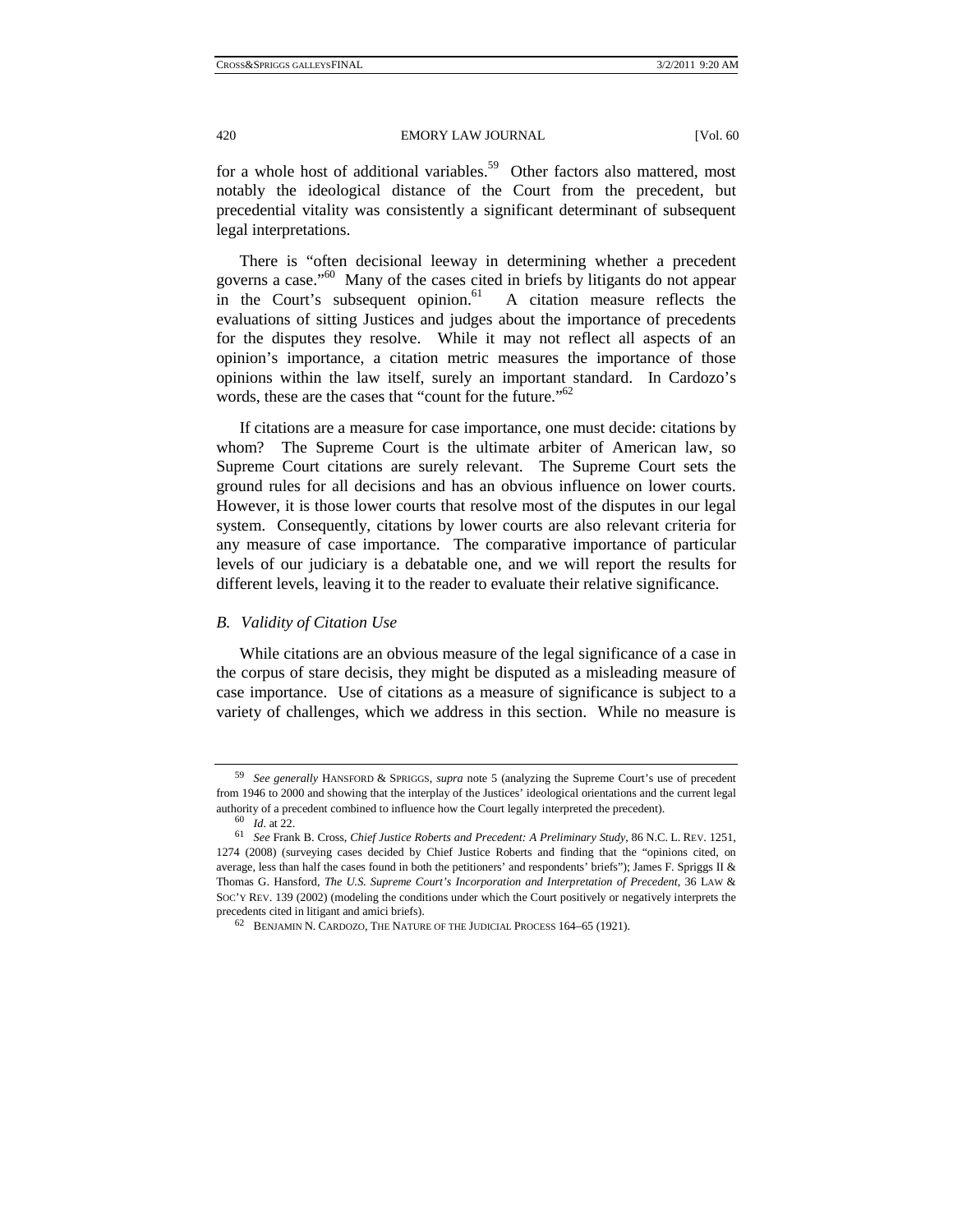perfect, the citation metric is widely used and valid for measuring the significance of cases.

The first and most common criticism of citation usage is that it fails to capture dispositive rulings that conclusively resolve legal issues. Some decisions may *settle* the law in a given area, setting out such clear directions that future cases in its ambit do not even arise. Such a decision could be one of very great practical importance, defining the law for primary actors, who follow it faithfully. However, such a case would appear insignificant in any measure based on citations because the lack of subsequent litigation would correspond to a lack of citations.<sup>63</sup>

The facile answer to this criticism is that we are measuring for legal significance, not overall political or societal significance.<sup>64</sup> While the "settled case" phenomenon is theoretically problematic for any citation measure, its existence is questionable. Under the operation of precedent at the Supreme Court, a decision rarely if ever truly settles the law in a fashion that halts future litigation. Even if a case did so, it might still assume importance in citations as precedent for other legal matters.

Under the strictest concept of stare decisis, a decision only resolves the dispute on the precise facts before the Court and is debatably analogous to other groups of facts. In practice, the language of opinions may functionally resolve many other circumstances that differ from those before the Court. The language choices in the opinion largely control how far beyond the instant facts its power stretches. For example, if the court sets a rule, it ostensibly governs many differing factual circumstances, but if it sets a standard, it leaves the resolution of those cases unclear.<sup>65</sup> Therefore, a clear rule might be said to *settle* a large number of cases and might appear falsely weak in a salience measure based on citations.

<sup>63</sup> *See* Kosma, *supra* note 8, at 339 (noting the criticism that "a precedent may set such a clear legal standard that subsequent cases settle rather than go to trial and appeal, resulting in few citations to the case in

later opinions"). 64 *See, e.g.*, Landes et al., *supra* note 8, at 274 (noting that citation counts could understate the significance of a precedent "that is so effective in clearing up an unsettled area of law that future disputes settle rather than go to trial"). The authors suggested that such cases were "rare," however. *Id.*

<sup>65</sup> Much has been written on the different implications of rules and standards. *See, e.g.*, Louis Kaplow, *Rules Versus Standards: An Economic Analysis*, 42 DUKE L.J. 557 (1992) (modeling this effect on primary behavior); Kathleen Sullivan, *The Justices of Rules and Standards*, 106 HARV. L. REV. 22 (1992) (discussing the Supreme Court's use of rules and standards).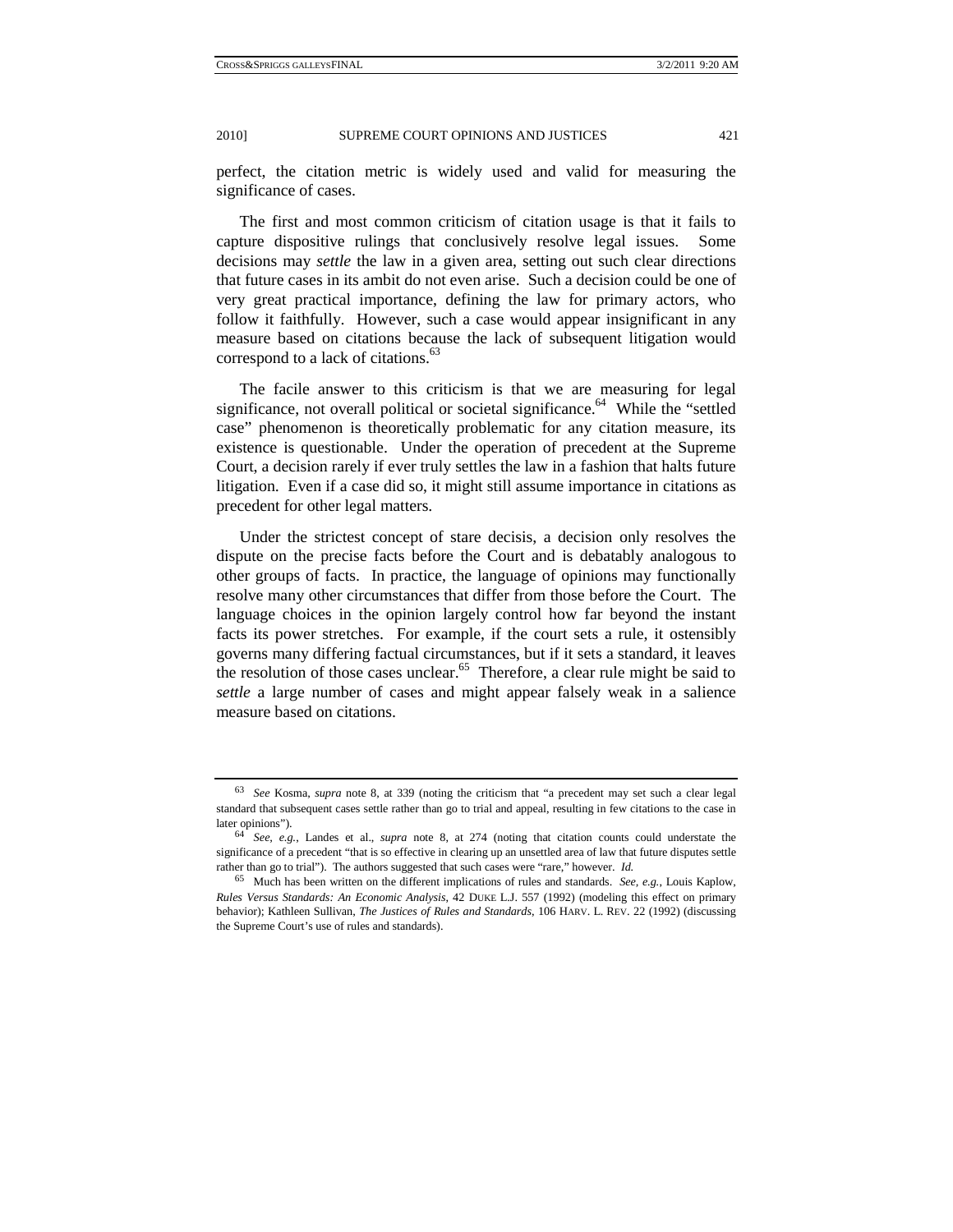The notion that any opinion, including one with a clear rule, settles the law so that it receives few future citations misunderstands the operation of precedent. In their precedential opinions, judges "set boundaries in fact spaces."<sup>66</sup> They define the sets of cases governed by the opinion's holdings. A bright-line rule may have the functional effect of setting broader boundaries than other types of opinions. But in each case, even with the bright-line rule, there will inevitably be legal questions at the margins. While the core of the rule may be settled and may not yield litigation, the marginal applications will. Moreover, given the nature of stare decisis, the rule's holding will surely be cited as an analogy to other cases, well outside the core holding of the original opinion.

The creation of a rule in an attempt to settle the law also invites a series of future legal challenges even within its apparent core. Consider *Miranda v. Arizona*. 67 In *Miranda*, the Court set down an unusually clear requirement that statements by a criminal defendant in police custody would be admissible only if the defendant were informed of his or her rights in a very specific way. Yet the opinion left open many questions to be clarified by future decisions. What is the definition of custody or interrogation? $68$  What about spontaneous statements made by a defendant, unprovoked by questioning? What if the police used good faith?<sup>69</sup> What if public safety requires prompt police action? However much the Court might wish to conclusively resolve a legal question, leaving no possible future disputes, the nature of the case-or-controversy requirement and opinion writing means that this is virtually impossible.

It is difficult to identify a single case that so settled the law that it rendered future citations unnecessary. Some cases are claimed to be "superprecedents," settling the state of the law<sup>70</sup> such that they "might never be cited in an appellate opinion yet have greater precedential significance than [the] most

<sup>66</sup> Charles M. Cameron, New Avenues for Modeling Judicial Politics 45 (Oct. 4, 1993) (unpublished manuscript), *available at* http://www.princeton.edu/~ccameron/NewAvenues.pdf. 67 384 U.S. 436 (1966).

<sup>68</sup> *See, e.g.*, Berkemer v. McCarty, 468 U.S. 420 (1984); Rhode Island v. Innis, 446 U.S. 291 (1980); Brewer v. Williams, 430 U.S. 387 (1977); Orozco v. Texas, 394 U.S. 324 (1969).<br><sup>69</sup> See United States v. Leon, 468 U.S. 897 (1984).<br><sup>70</sup> Superprecedent is a term that has been recently used to describe a Supreme Court opin

entrenched in our law and politics that it is beyond challenge. *See* Michael J. Gerhardt, *Super Precedent*, 90 MINN. L. REV. 1204, 1207 (2006). The term was coined to refer to an opinion that "would be so effective in defining the requirements of the law that it prevents legal disputes from arising in the first place, or, if they do arise, induces them to be settled without litigation." Michael Sinclair, *Precedent, Super-Precedent*, 14 GEO. MASON L. REV. 363, 364 (2007).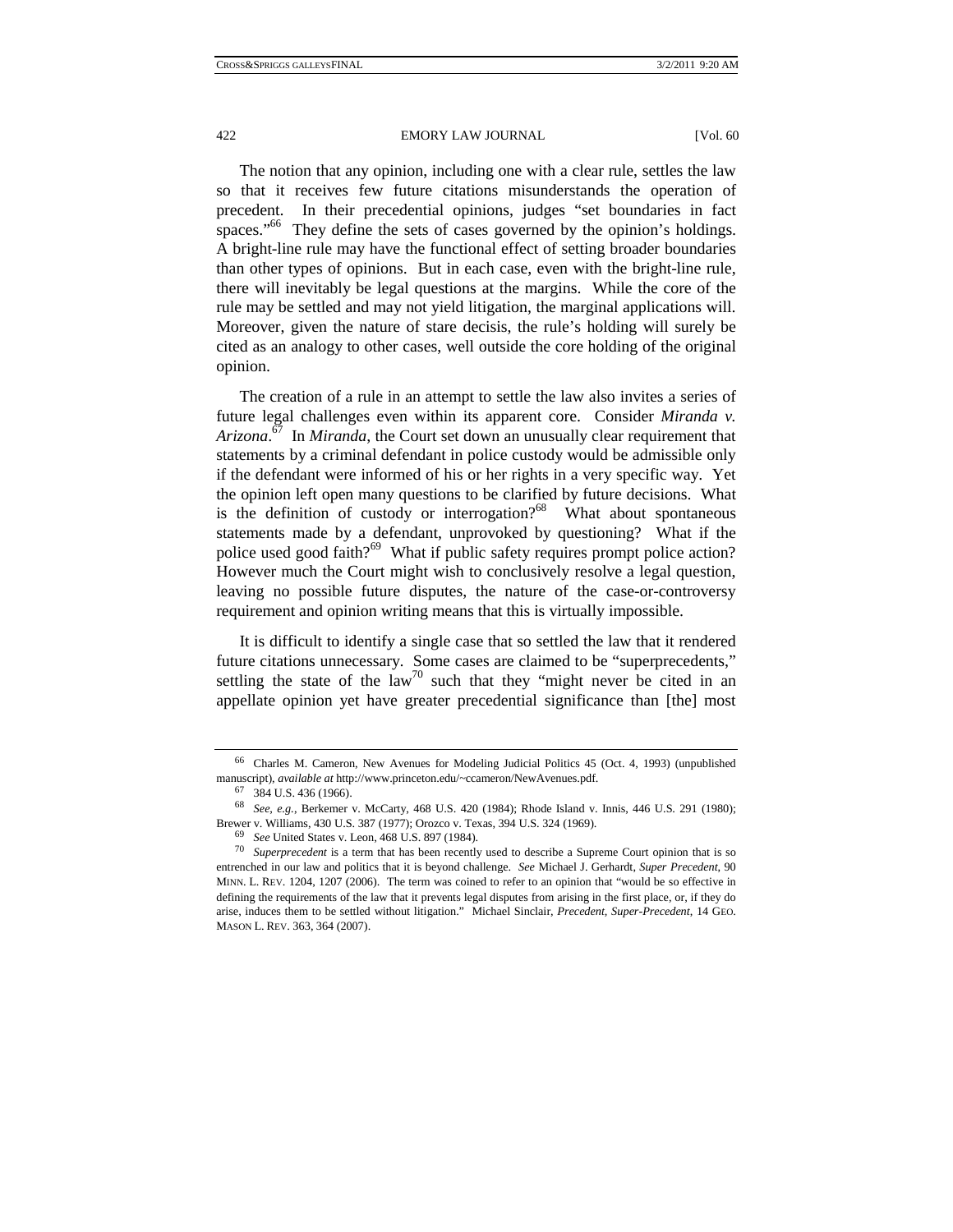frequently cited cases."<sup>71</sup> Yet the cases known to be superprecedents have received numerous citations in later opinions. *Marbury v. Madison*, 72 for example, settled the issue of constitutional judicial review quite conclusively, but the case has nevertheless received numerous subsequent citations.<sup>73</sup> Landes and Posner affirmed this conclusion about the settled case theory, writing:

[S]uch cases are probably rare. If a case is highly specific, it will hardly qualify as a "superprecedent"; by definition it will control only those infrequent cases that present virtually identical facts to those of the case in which it was originally announced. If it is highly general, and therefore more likely to be an important precedent, it is unlikely to decide—so clearly as to prevent disputes or litigation from  $\frac{\text{arising}}{4}$  the specific form of the question presented in subsequent cases.

Some cases may settle some legal issues, but if important, they are still relevant citations for issues on the margin or by analogy to different circumstances. "Even were such an impressive settlement-generating opinion to appear, courts would likely recognize its influence and cite it frequently (perhaps using similar reasoning in a different context) rather than ignore it . . . .  $\cdot$  . 75

The notion of settled law also embraces a naïve vision of stare decisis and its control over courts. In light of considerable empirical research, the formalistic vision of judges reliably adhering to precedent is no longer a viable one. 76 Justices are influenced to some degree by their personal ideological attitudes in their decisions, and they will try to avoid the governance of

<sup>71</sup> Sinclair, *supra* note 70, at 364. 72 5 U.S. (1 Cranch) 137 (1803).

<sup>73</sup> *Marbury* is a leading example of a superprecedent. *See* Gerhardt, *supra* note 70, at 1207–08; Sinclair, *supra* note 70, at 364. As of this writing, *Marbury* has over 17,000 total citations in the Westlaw database. It has the fourth most citations of any case in Supreme Court history, garnering 209 citations by the U.S.

Supreme Court through 2005. See infra Table 1.<br>
<sup>74</sup> Landes & Posner, *supra* note 8, at 251.<br>
<sup>75</sup> Kosma, *supra* note 8, at 339.<br>
<sup>75</sup> Research on the attitudinal model of decision making has shown systematic patterns of Supreme Court Justices that appear to parallel their political ideological preferences. *See* JEFFREY A. SEGAL & HAROLD J. SPAETH, THE SUPREME COURT AND THE ATTITUDINAL MODEL (1993) [hereinafter SEGAL & SPAETH, ATTITUDINAL MODEL]; SEGAL & SPAETH, ATTITUDINAL MODEL REVISITED,*supra* note 5. "Scores" of additional studies have confirmed this effect. Emerson H. Tiller & Frank B. Cross, *What Is Legal Doctrine?*, 100 NW. U. L. REV. 517, 523 (2006).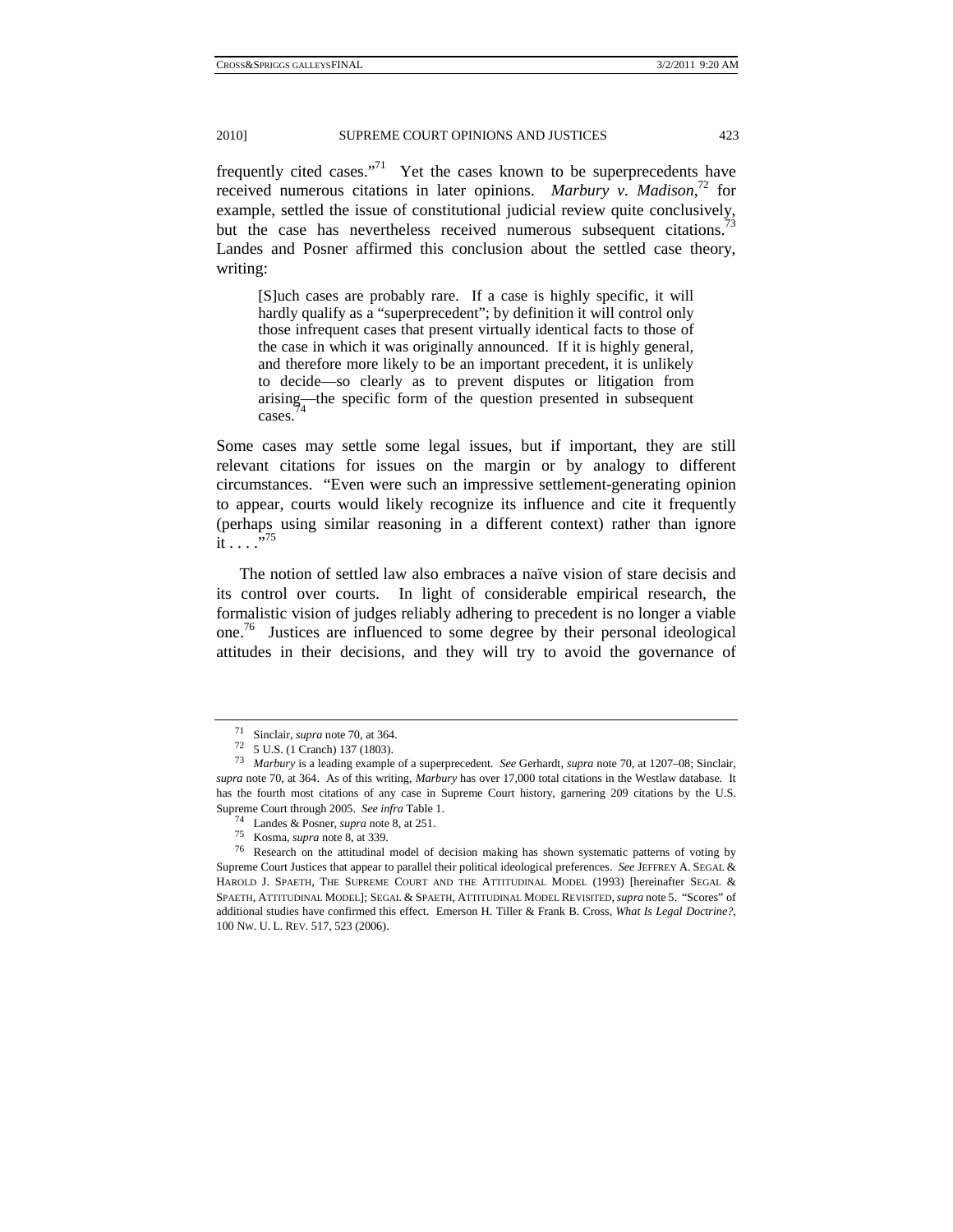precedents that they find unappealing.<sup>77</sup> Litigants will probe even settled precedents, seeking exceptions to their controlling power or expansions of that power, and ideologically influenced Justices will sometimes respond.

In addition to the theoretical dubiousness of the Supreme Court "settling" the law conclusively, it appears that Justices do not even try to fully settle the law. Rather, through a signaling process, they render decisions on particular cases in part to provoke access to additional cases that can be used to develop the ruling in the original case.<sup>78</sup> Through its selective certiorari decisions, the Court sets the agenda for change. Research has found that a salient Supreme Court decision produces an increase in circuit court decisions and amicus briefs and increases the Supreme Court's agenda of potential cases to build upon the original decision's precedent.<sup>79</sup>

Although commentators have suggested that the settled case effect might bias our instruments,<sup>80</sup> none have suggested a specific example of such an opinion. A logical possibility might be the *Slaughter-House Cases*. 81 This group of cases has been seriously criticized for neutralizing the Privileges and Immunities Clause of the Constitution<sup>82</sup> and is regarded as one of the most important Court opinions.<sup>83</sup>

<sup>77</sup> Many have expressed skepticism about the influence of stare decisis on the Justices. Henry Monaghan has stated that precedent is merely a "mask hiding other considerations." Henry Paul Monaghan, *Stare Decisis and Constitutional Adjudication*, 88 COLUM. L. REV. 723, 743 (1988). Judge Wald suggested that judges simply distinguish away unappealing precedents and "follow those precedents which they like best." Patricia M. Wald, *Changing Course: The Use of Precedent in the District of Columbia Circuit*, 34 CLEV. ST. L. REV. 477, 481 (1986). Segal and Spaeth found that Justices who dissented from an original opinion did not respect its power, but continued to dissent from future opinions relying on the original opinion. HAROLD J. SPAETH & JEFFREY A. SEGAL, MAJORITY RULE OR MINORITY WILL (1999); *see also* HANSFORD & SPRIGGS, *supra* note 5, at 3 (showing that the Justices are more likely to negatively interpret (e.g., overrule) precedent if they are ideologically opposed to it). 78 *See* Vanessa A. Baird, *The Effect of Politically Salient Decisions on the U.S. Supreme Court's Agenda*,

<sup>66</sup> J. POL. 755 (2004). 79 *Id.*

<sup>80</sup> *See* Kosma, *supra* note 8, at 339–40; Landes & Posner, *supra* note 8, at 274–76. 81 83 U.S. (16 Wall.) 36 (1873).

<sup>82</sup> *See, e.g.*, CHARLES L. BLACK, JR., A NEW BIRTH OF FREEDOM: HUMAN RIGHTS, NAMED & UNNAMED 55 (1999) (stating that the decision was "probably the worst holding, in its effect on human rights, ever uttered by the Supreme Court"); LAWRENCE H. TRIBE, AMERICAN CONSTITUTIONAL LAW 1303–11 (3d ed. 2000) (discussing the case and criticism); Steven G. Calabresi & Sarah E. Agudo, *Individual Rights Under State Constitutions When the Fourteenth Amendment Was Ratified in 1868: What Rights Are Deeply Rooted in American History and Tradition?*, 87 TEX. L. REV. 7, 73 (2008) ("The [opinion] construed the Fourteenth

Amendment in an absurdly narrow way, which has been roundly excoriated by courts and scholars."). 83 *See, e.g.*, Steven J. Eagle, *Property Tests, Due Process Tests and Regulatory Takings Jurisprudence*, 2007 BYU L. REV. 899, 904 (referring to *Slaughter-House* as "one of the most important decisions of the nineteenth century").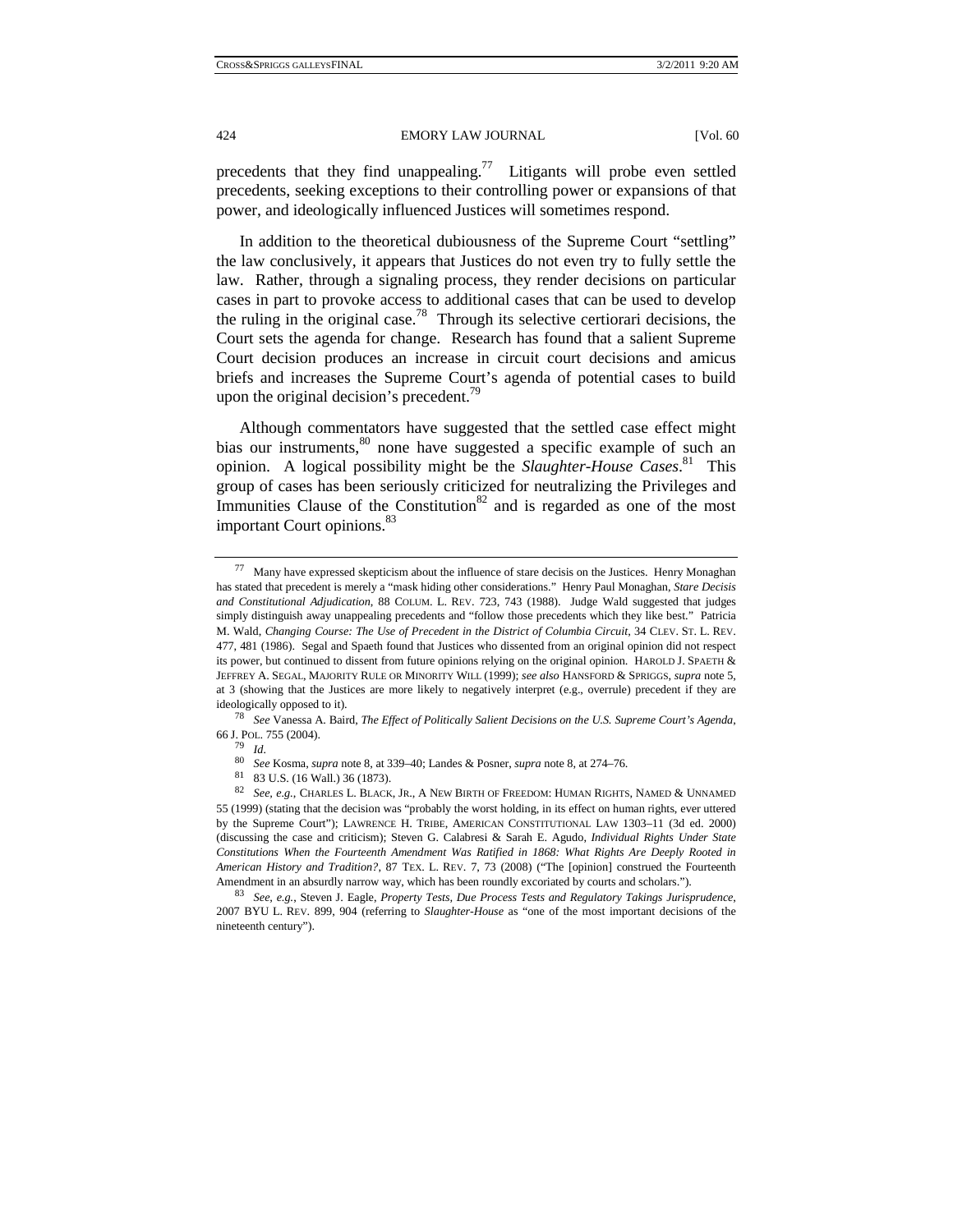By definitively closing off a channel of potential constitutional litigation, the opinion was very important to the law. However, one might expect the importance of the opinion to be obscured by citation studies—its significance would lie in cases that were not litigated because the *Slaughter-House Cases* created a clear rule. The opinion for these cases thus presents a candidate for the settled law hypothesis. Raw Supreme Court citations to the opinion over time are set out in Figure 1. In Figure 2, we also present a more sophisticated measure of the importance of this case based on a network analytic technique that uses both the direct and indirect relations among cases to determine a "legal relevance" score (i.e., how central a case is in the overall network of Supreme Court jurisprudence). This score is created by counting the number of citations to a case and weighting each citation by how "outwardly legally relevant" the case is (which is a function of the number of precedents cited by the citing case, as weighted by how "inwardly legally relevant" each cited case is). The score is then represented as a percentile; for example, a score of .85 means a case is in the 85th percentile of legal relevance for all cases having been decided by the Court.<sup>84</sup>

<sup>&</sup>lt;sup>84</sup> For a discussion of the advantages of legal relevance scores for measuring case importance, see Fowler et al., *supra* note 15; *infra* Part II.B.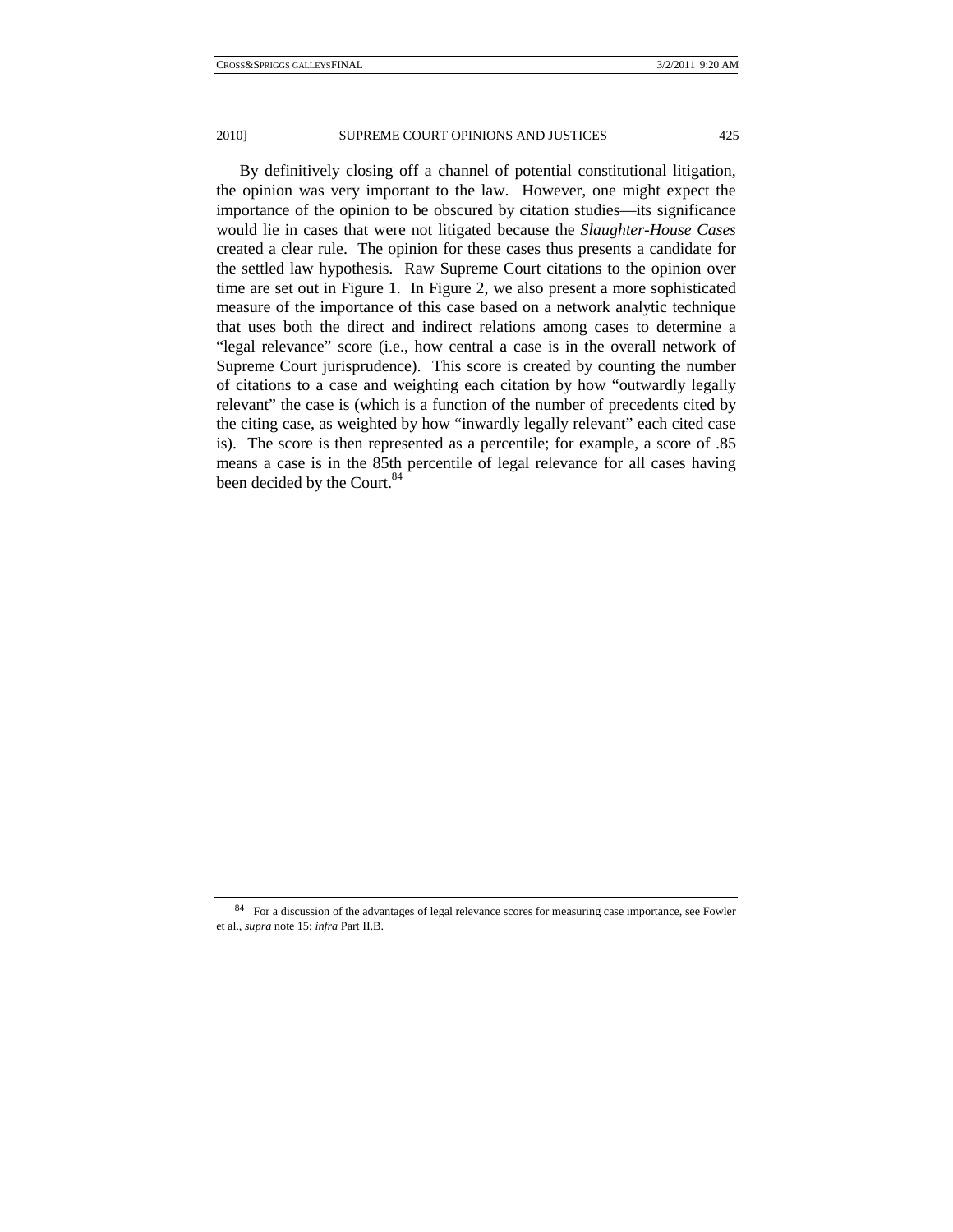

Figure 2: Legal Relevance Score for the *Slaughter-House Cases* 



Neither graph depicts settled law. As evident in Figure 1, *Slaughter-House* has received a considerable number of citations over its life, and even more importantly, continues to receive citations in the contemporary time period. In addition, the authority score for the *Slaughter-House Cases*, while increasing substantially in the early years after its release, remains at about the 93rd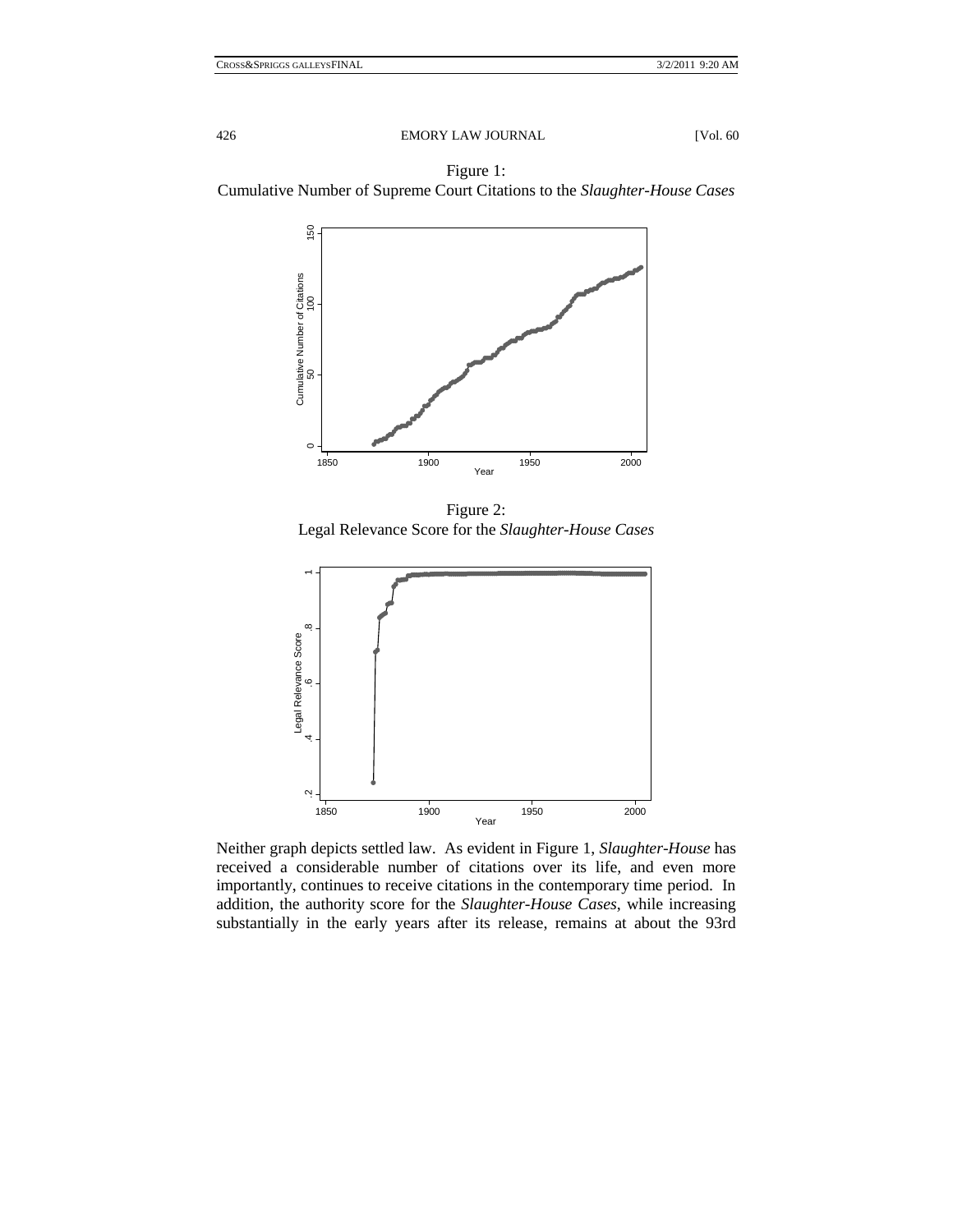percentile of all Supreme Court majority opinions as of 2005. These two Supreme Court measures thus capture the considerable significance of the opinion, even though it might be considered a case that settled an important area of the law.

The settled law bias therefore may not seriously bias citation studies.<sup>85</sup> Moreover, one of our measures discussed below, the authority scores, may counteract any settled law bias to some extent. Throughout this Article though, we will remain alert to the possibility of a bias in the results.

There may be an analogous problem in that an unusually ambiguous opinion might spawn a great deal of litigation, not because of its importance, but because of its lack of clarity.<sup>86</sup> The uncertainty created by such a case would not associate with its importance. When this occurs though, the burst of litigation and associated citations should be brief. The ambiguous opinion, being relatively unhelpful for the resolution of subsequent cases, should be supplanted by a more useful opinion.<sup>87</sup> Thus, any positive effect from an initial ambiguous opinion should dissipate as it is interpreted.

Some legal issues are settled. Michael Gerhardt notes that "[r]econsideration of many cases is simply off the table."88 Insofar as "the Court's precedents frame its choices of which constitutional matters *not* to hear," citations may be a poor measure of significance.<sup>89</sup> As a leading example of such cases, Gerhardt points to the fact that "the Court no longer considers incorporation questions—whether the liberty component of the Fourteenth Amendment due process clause applies the Bill of Rights, in whole or in part, to the states."90 This provides an opportunity to test whether the settled case phenomenon undermines the meaning of citation studies. We will reveal below that such an incorporation opinion, now "settled law," was the single most important Court decision by one measure.<sup>91</sup> Although the opinion settled one narrow legal question, it remained quite important in the network of Supreme Court precedent.

<sup>85</sup> *See* Kosma, *supra* note 8, at 340 (observing that if the number of such cases was small and not

unusually distributed, any distortion of results would be "of minor significance").<br><sup>86</sup> See id. at 339 ("Such an opinion, with marginal or questionable influence, may be overrepresented when counting citations.").

<sup>&</sup>lt;sup>87</sup> See id. at 339–40. Kosma notes that if the pattern of citations continues, the original case may have been "more useful than one might have guessed initially." *Id.* at 340. 88 GERHARDT, *supra* note 32, at 45. 9*9 Id.* at 45. 91 *See infra* Table 4.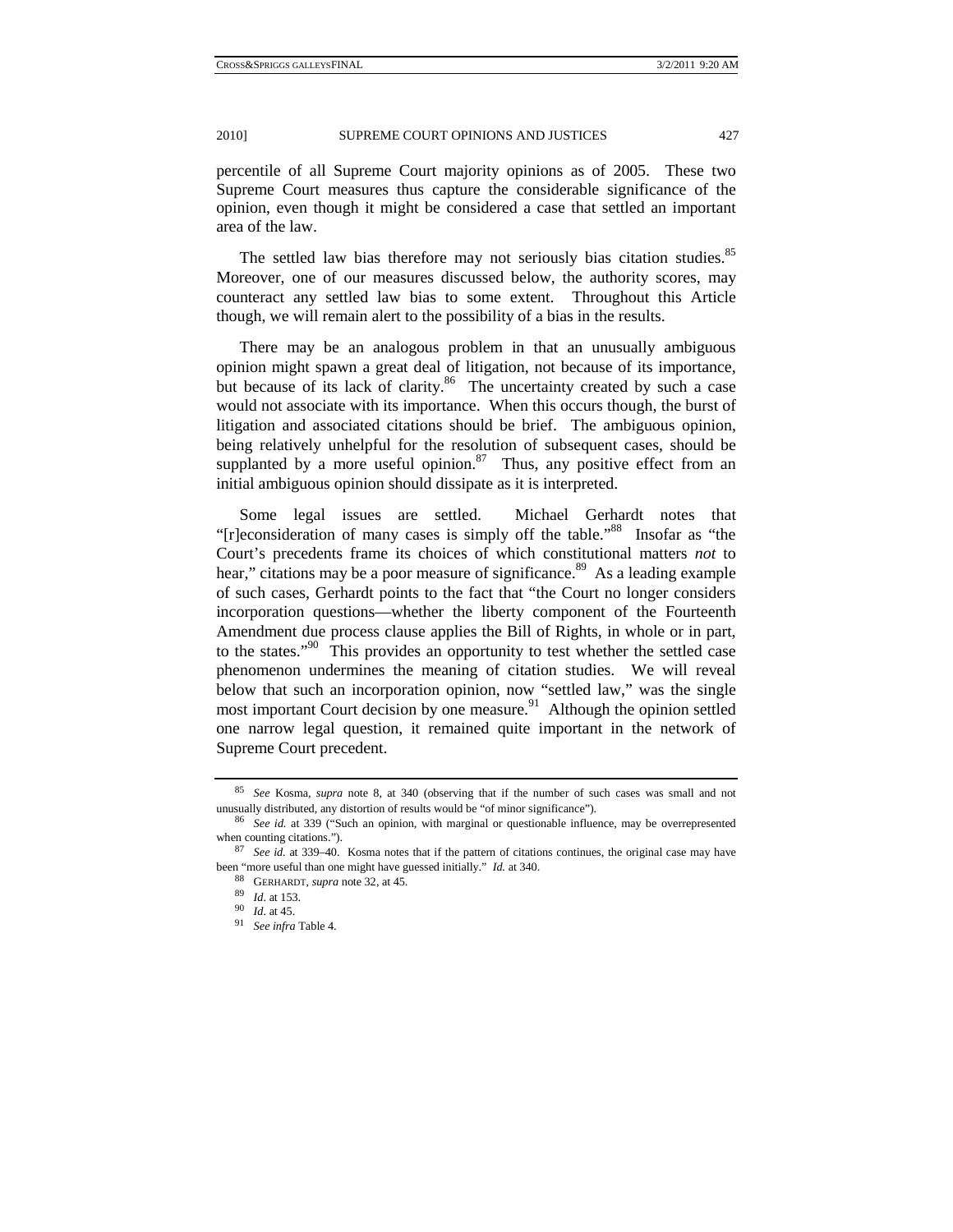While the settled case phenomenon is the most prominent challenge to use of citations, others are sometimes made. Not every citation is truly a useful precedent for a subsequent decision. Some citations may be trivial or unavoidable. $92$  Some cases may get cited simply because the later court believes they were wrongly decided.<sup>93</sup> This in itself is significant though, as critical citations are "also a gauge of influence since it is easier to ignore an unimportant decision than to spell out reasons for not following it."<sup>94</sup> Moreover, the overruling of prior precedents is quite rare.<sup>95</sup> When a precedent is distinguished or narrowed, such purportedly negative treatment is still some testimony to the influence of that precedent. A study of circuit court citations found that the presence of negative citations did not bias its results.<sup>96</sup>

The settled case phenomenon and other criticisms thus do not delegitimize citations as a measure of the importance of Supreme Court opinions. Indeed, citations have been widely used for this purpose,  $97$  and for some time.<sup>98</sup> An important early study evaluated individual Justices using citations as a measure of "significant influence over the subsequent development of legal doctrines."<sup>99</sup> The "measurement of precedential significance by counting The "measurement of precedential significance by counting citations may prove to hold the key to the problem of evaluating judicial output."<sup>100</sup>

The usefulness of citation analysis has been shown in existing research to have criterion validity. One such measure, the "legal relevance" score discussed above, has been assessed against other measures of case importance.<sup>101</sup> The study found that legal relevance score was a better

<sup>92</sup> Frank B. Cross et al., *Warren Court Precedents in the Rehnquist Court*, 24 CONST. COMMENT. 3, 4–5 (2007). 93 *Id.*; *see also* Frank B. Cross & Stefanie A. Lindquist, *Judging the Judges*, 58 DUKE L.J. 1383, 1391

<sup>(2009) (</sup>noting the need to consider negative citations). 94 Landes et al., *supra* note 8, at 273. Judge Posner has noted that even negative citations are "motivated

by the authority of the previous case." Posner, *supra* note 4, at 385.<br><sup>95</sup> In a typical decade, the Court overrules less than 0.002% of its previous opinions. JEFFREY A. SEGAL

ET AL., THE SUPREME COURT IN THE AMERICAN LEGAL SYSTEM 316 (2005). Of the 6,363 Supreme Court cases decided between 1946 and 1999, the Court had overruled only 107 of them by 2001. HANSFORD &

SPRIGGS, *supra* note 5, at 81.<br>
<sup>96</sup> See Choi & Gulati, *supra* note 8, at 56–57.<br>
<sup>97</sup> See sources cited *supra* note 8.<br>
<sup>98</sup> A seminal study in this regard is S. Sidney Ulmer, *The Use of Power in the Supreme Court: T Opinion Assignments of Earl Warren, 1953-1960*, 19 J. PUB. L. 49, 55 (1970) (using citations in the five years following a decision as a measure of importance). 99 Kosma, *supra* note 8, at 333–34. 100 Landes & Posner, *supra* note 8, at 293. 101 Fowler et al., *supra* note 15.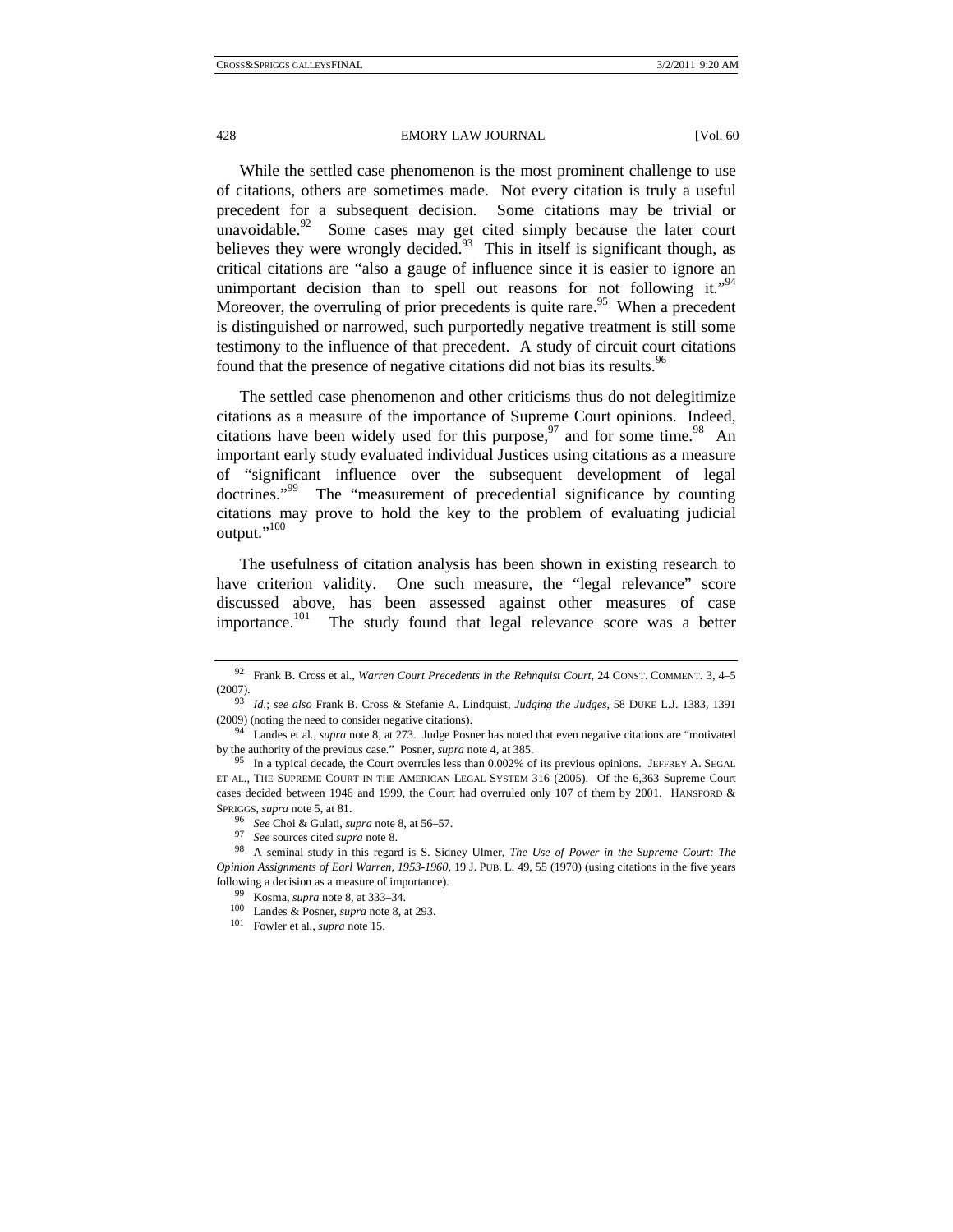predictor of future citations in the Supreme Court than were other scales (such as presence on *Oxford* or *Congressional Quarterly* lists, appearance on the *New York Times* front page, or even the raw number of citations to a case).<sup>102</sup>

A historical use of network analysis on Supreme Court citations provides further validation. One study examined the mix of Supreme Court citation patterns in the *Lochner* era as contrasted with those found in cases after the 1937 "switch in time."<sup>103</sup> The authors found a striking change in citation patterns associated with this "switch," concluding that the citation analysis tool reflected a fundamental change in the opinions' legal thinking.<sup>104</sup> This research demonstrates that use of citations is associated with opinion content and that the importance of citations is associated with the state of the law at any given time. An early study similarly argued that citation choices had "a profound effect on the way the law grows and the shape legal doctrines take." $^{105}$ 

Citations remain an inexact measure of opinions and their importance. There is surely some randomness or "luck" associated with the receipt of citations.<sup>106</sup> This does not defeat the value of research on citations, though.<sup>107</sup> While citation choices are somewhat "idiosyncratic" in particular cases, Landes and Posner have observed that the "extensive research and writing that lawyers, judges, and law clerks devote to discovering, marshalling, enumerating, and explaining precedents are not costless undertakings, and would not be undertaken if precedent did not enter systematically into the decision of cases."<sup>108</sup> Put otherwise, we have no doubt that, as is the case for all proxy measures, our measures of legal significance contain error. The operative questions, however, are the degree to which this error is random and the overall signal-to-noise ratio in the measures themselves.

Citations are a useful tool for assessing opinions retrospectively. There is no one "correct" citation measure, though. We employ the Supreme Court

<sup>102</sup> *Id.* at 342. 103 E.A. Leicht et al., *Large-Scale Structure of Time Evolving Citation Networks*, 59 EUR. PHYSICAL J. <sup>B</sup> 75, 83 (2007). 104 *Id.*

<sup>&</sup>lt;sup>106</sup> See Daniel A. Farber, Supreme Court Selection and Measures of Past Judicial Performance, 32 FLA. ST. U. L. REV. 1175, 1178 (2005) (suggesting that more citations to an opinion may be a feature of "just plain

luck"). 107 *See* Posner, *supra* note 4, at 387 (noting that although quantitative studies of citations inevitably

contain much random "noise," this does not "disable useful statistical analysis"). 108 Landes & Posner,*supra* note 8, at 252.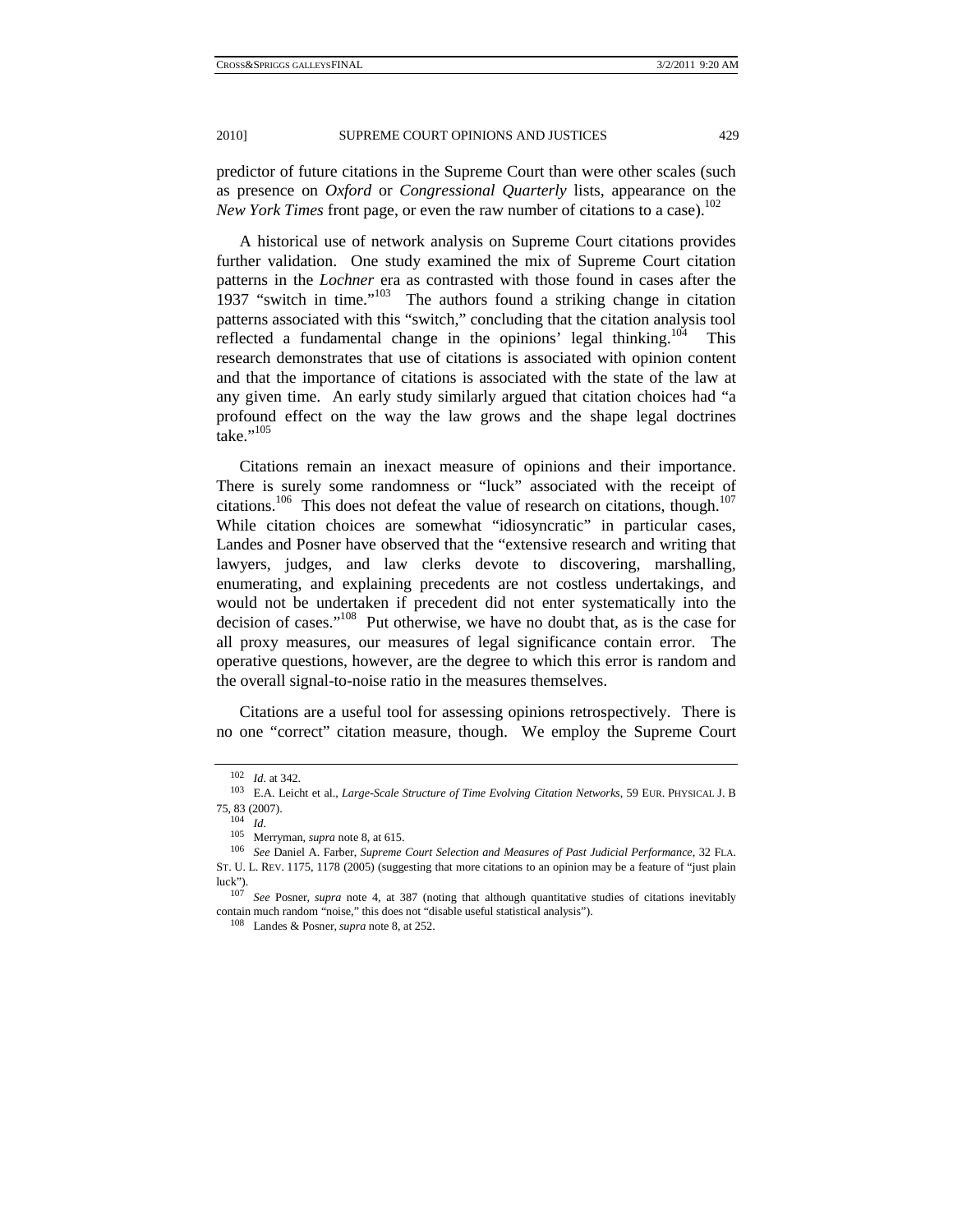citation count, the lower court citation count, and the Supreme Court legal relevance scores as separate tools. This enables some cross-check on the findings of any one measure and potentially isolates different types of effects. The following Part describes our methodology for quantifying the precedential significance of opinions from the Court.

#### II. QUANTIFYING THE MOST IMPORTANT SUPREME COURT DECISIONS

It has long been recognized that "all decisions are not of equivalent value" to the Court.<sup>109</sup> Some opinions simply involve more important legal or societal issues, at least for purposes of future cases that can cite them. The nature of the opinion itself may have an influence on whether and the degree to which it is cited by later holdings. Yet the presence of those citations is surely a signal to the importance of an opinion. Justice Jackson wrote that the "first essential of a lasting precedent is that the court or the majority that promulgates it be fully committed to its principle."<sup>110</sup>

While it is no surprise that opinions are not equivalent, existing empirical research has largely treated them as if they were. Opinions are judged simply by binary outcomes, based upon who won or lost the case. These outcomes may be categorized as liberal or conservative, but they treat all liberal (or conservative) outcomes as if they were equal, though this is plainly not the case. In this Article, we seek to differentiate among judicial opinions, based on the significance of the opinion according to its subsequent citations.

#### *A. Data*

Our full data set includes all opinions of the United States Supreme Court, including orally argued per curiam decisions, released between 1791 and 2005 (for a total of 26,681 Court opinions).<sup>111</sup> For each of these cases, we have data for the total number of subsequent opinions of the Supreme Court (majority, concurring, or dissenting) that cited each of these cases, as found using LexisNexis and *Shepard's* Citations Service, through calendar year 2005.<sup>112</sup> The average Supreme Court case is cited about 9 times over its "life",<sup>113</sup> with

<sup>&</sup>lt;sup>109</sup> Schaefer, *supra* note 46, at 7.<br><sup>110</sup> Robert H. Jackson, *Decisional Law and Stare Decisis*, 30 A.B.A. J. 334, 335 (1944).<br><sup>111</sup> See Fowler et al., *supra* note 15, for how this list of Supreme Court opinions was c *Length of U.S. Supreme Court Opinions*, 45 HOUS. L. REV. 621 (2008), and Fowler et al., *supra* note 15. <sup>113</sup> Fowler et al., *supra* note 15, at 328 n.12. By "life," we mean the period of time from when it was

decided through 2005.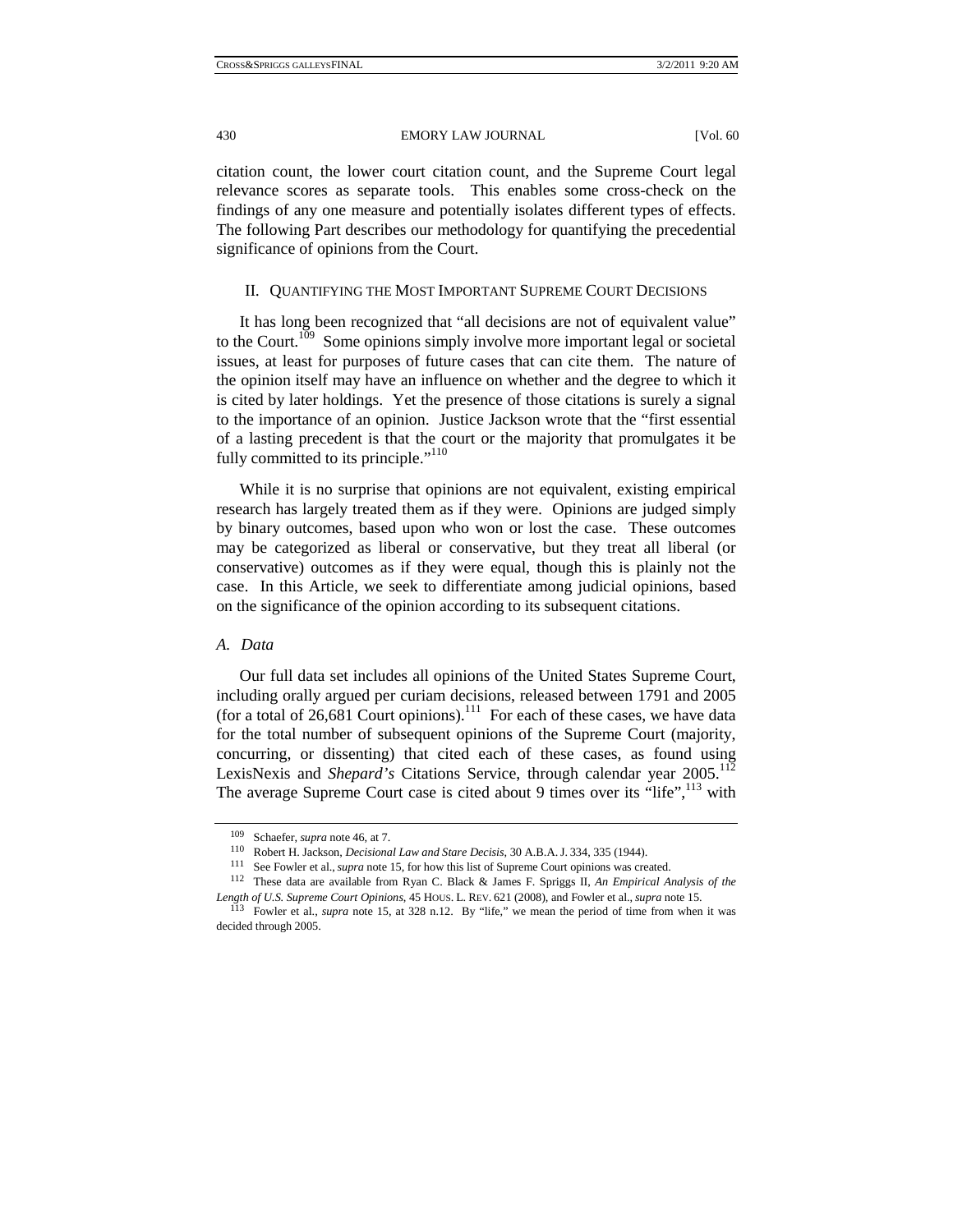an interquartile range of 2 and 11 citations. We also have similar data for the total number of circuit court and district court majority opinions that cited each of these opinions of the Supreme Court. Supreme Court opinions are cited by appellate and district court majority opinions an average of 55 and 66 times over their lives, respectively. The interquartile range for the number of citations by appellate is 4 and 45, while this range is 1 and 34 citations for district courts. A small fraction of Court decisions receive a large number of citations, as the top 1% of Court cases are cited by at least 65, 644, and 919 Supreme Court, appellate court, and district court opinions, respectively.

Some limited research has already been done on this issue. One study identified the most legally important cases based on both the citations contained in the opinion and the citations eventually received by the opinion.114 Another study used network analysis to identify the most important cases through various citation measures.<sup>115</sup> We build upon these earlier studies in this research, by using additional measures and studying the characteristics of the most important opinions.

### *B. Leading Cases by Different Metrics*

In this section we identify the most important Supreme Court decisions on different citation metrics. The first is simply the number of subsequent citations at the Supreme Court itself. This raw citation count is the conventional measure used in prior research.<sup>116</sup> An opinion that received no citations would not be influential in the law. The greater the number of citations received by an opinion is some testimony to its significance to the Court. Table 1 sets out the list of top cases by simple number of citations the opinion has received.

<sup>114</sup> Fowler et al., *supra* note 15. 115 *See* Seth J. Chandler, *The Network Structure of Supreme Court Jurisprudence*, 10 MATHEMATICA J. 501 (2007). 116 *See* sources cited *supra* note 8.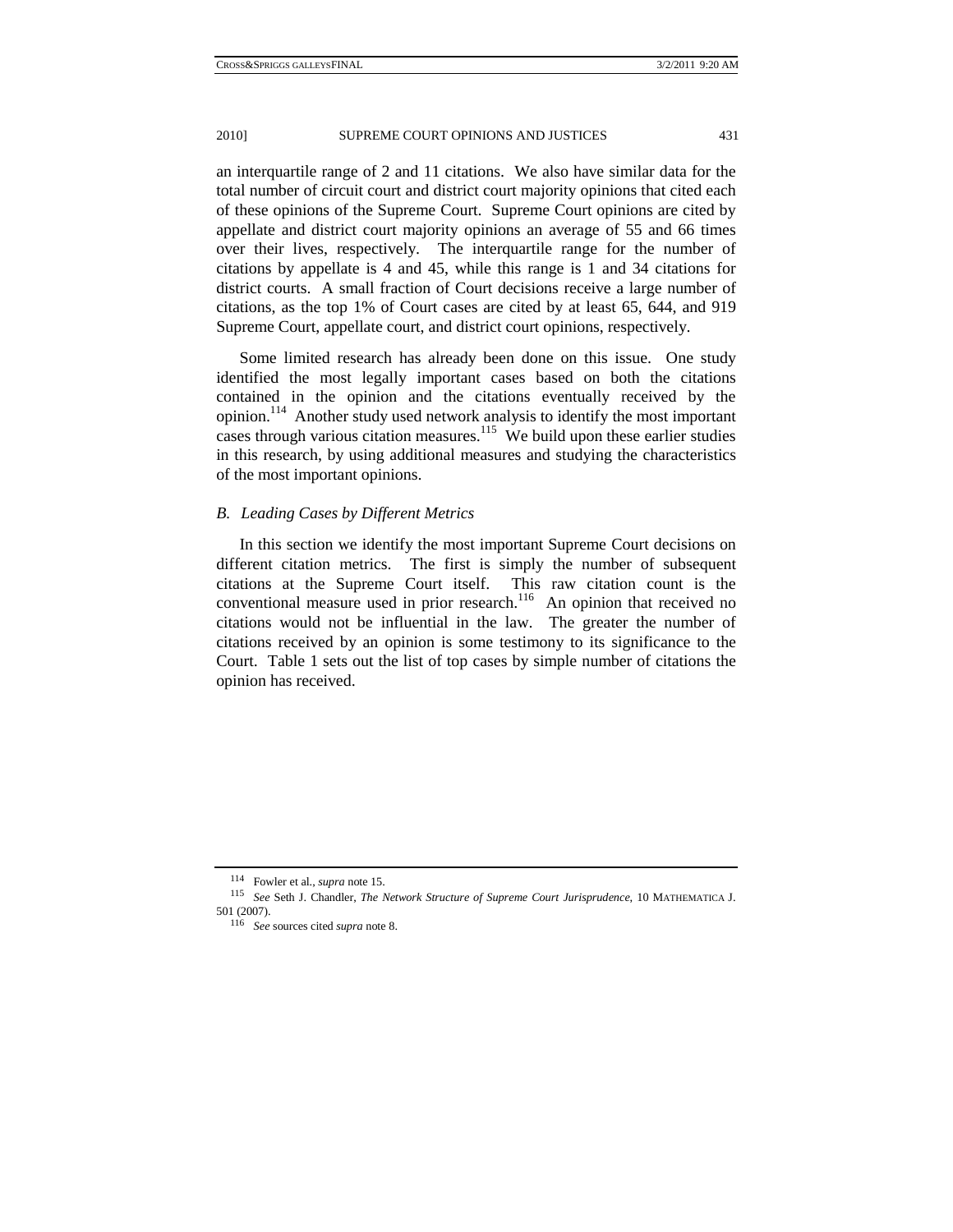#### 432 EMORY LAW JOURNAL [Vol. 60]

| Case                                                  | <b>Citation Numbers</b> |
|-------------------------------------------------------|-------------------------|
| McCulloch v. Maryland (1819)<br>1.                    | 355                     |
| Gibbons v. Ogden (1824)<br>2.                         | 273                     |
| 3.<br>Boyd v. United States (1886)                    | 218                     |
| Marbury v. Madison (1803)<br>4.                       | 209                     |
| Osborn v. President (1824)<br>5.                      | 206                     |
| Miranda v. Arizona (1966)<br>6.                       | 196                     |
| Ashwander v. Tennessee Valley Authority (1936)<br>7.  | 189                     |
| Cantwell v. Connecticut (1940)<br>8.                  | 186                     |
| Erie Railroad Co. v. Tompkins (1938)<br>9.            | 185                     |
| 10. Cohens v. Virginia (1821)                         | 174                     |
| 11. Yick Wo v. Hopkins (1886)                         | 166                     |
| 12. Ex parte Young (1908)                             | 166                     |
| 13. NAACP v. Button (1963)                            | 162                     |
| 14. Gideon v. Wainwright (1963)                       | 160                     |
| 15. Chevron U.S.A., Inc. v. Natural Resources Defense | 160                     |
| Council, Inc. (1984)                                  |                         |
| 16. Brown v. Maryland (1827)                          | 156                     |
| 17. NAACP v. Alabama (1958)                           | 155                     |
| 18. New York Times Co. v. Sullivan (1964)             | 152                     |
| 19. Mapp v. Ohio (1961)                               | 148                     |
| 20. Thornhill v. Alabama (1940)                       | 147                     |
| 21. Minnesota Rate Cases (1913)                       | 147                     |
| 22. Schneider v. State (1939)                         | 146                     |
| 23. Cooley v. Board of Wardens (1852)                 | 144                     |
| 24. Brown v. Board of Education (1954)                | 144                     |
| 25. Johnson v. Zerbst (1938)                          | 143                     |

Table 1: Top 25 Cases by Supreme Court Citation Numbers

The top of the list is dominated by older cases, which have had more opportunities to be cited, given their age. The top four cases include the classic warhorses of the early Court (*McCulloch*, *Gibbons*, and *Marbury*), which were also in the top four opinions of Schwartz's subjective list.<sup>117</sup> The very high ranking of *Boyd v. United States*<sup>118</sup> might be deemed a surprise. *Boyd* did make the *Oxford* list of decisions<sup>119</sup> but was not mentioned in Lucas A. Powe's recent comprehensive history of the Court.<sup>120</sup> However, Justice

<sup>&</sup>lt;sup>117</sup> See Schwartz, *supra* note 26.<br><sup>118</sup> 116 U.S. 616 (1886).<br><sup>119</sup> THE OXFORD GUIDE, *supra* note 10, at 30. 120 LUCAS A. POWE, JR., THE SUPREME COURT AND THE AMERICAN ELITE, 1789-2008 (2009).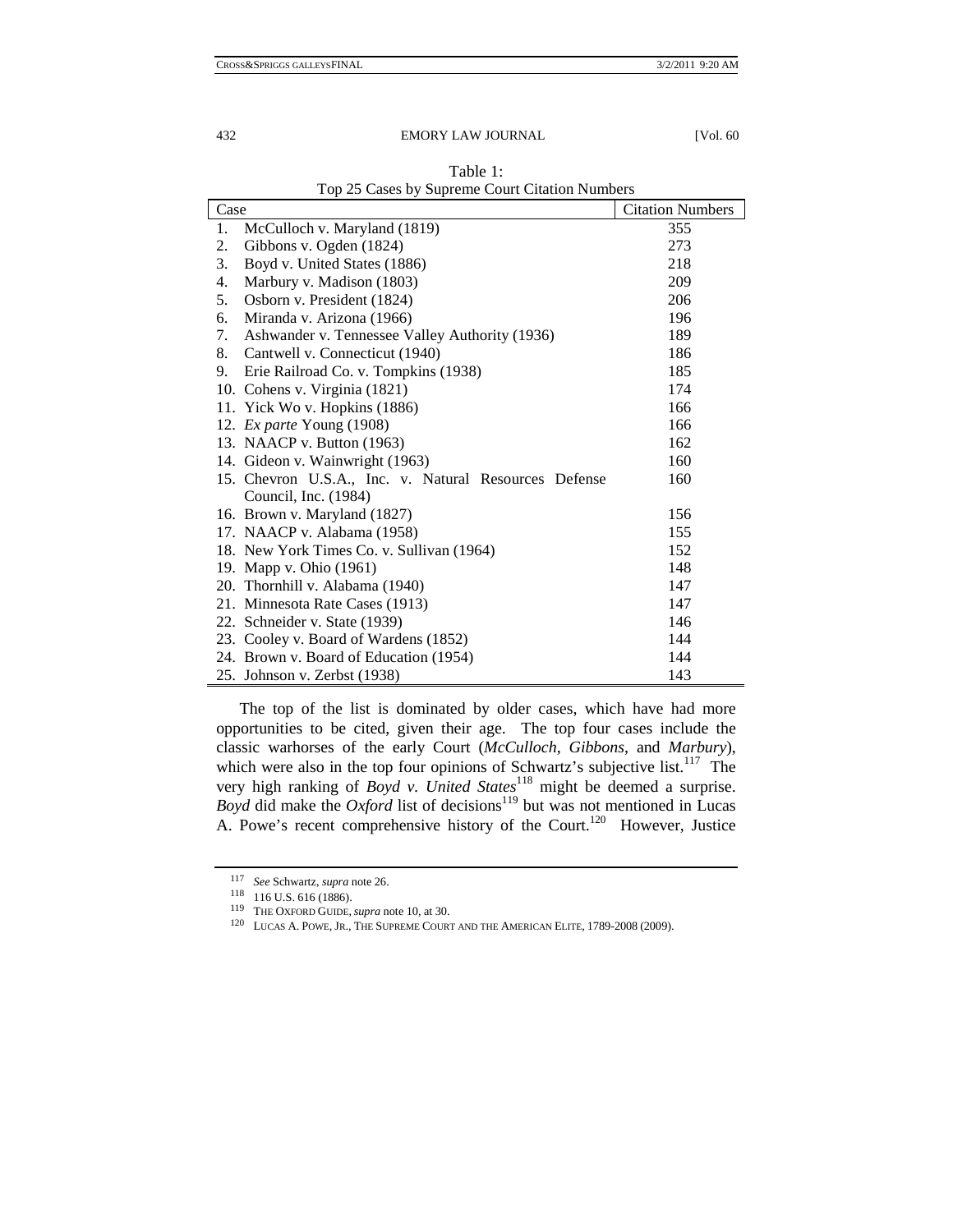Black called the opinion "among the greatest constitutional decisions."121 Being the origin of the exclusionary rule, it readily merits a high standing.

The highest-ranking modern case is *Miranda*. 122 *Gideon*, *Chevron*, *Mapp*, *Brown*, and other well-known post-World War II decisions also appear on the list. Thurgood Marshall described *Thornhill v. Alabama*123 as "one of the most important decisions of the Supreme Court, $n^{124}$  and it appears on our list. This gives some facial validity to the use of this metric. It seems to provide at least a rough approximation of cases that are generally considered to be significant. Citation numbers at the Supreme Court appear to be a reasonable operationalization of case importance.

Looking at the Supreme Court, however, may not be the best guide to case importance. Its decisions are but the tip of the iceberg. While the Supreme Court decides fewer than one hundred cases per year, the lower federal courts resolve thousands of disputes. The circuit courts "are largely left to themselves" to develop "legal rules in unsettled areas of law."<sup>125</sup>

Perhaps the circuit courts are the crucial level of the federal judiciary. Because the Supreme Court issues so few decisions in a given year, it cannot address most of the legal topics litigated annually. The circuit courts represent the "court of last resort" for most.<sup>126</sup> The circuit courts defer to factual findings, so their opinions explicate the law, not simply individual case facts.<sup>127</sup> These are the courts that fundamentally "create U.S. law" and "play by far the greatest legal policymaking role in the United States judicial system."<sup>128</sup> Yet the circuit courts rely on Supreme Court opinions in making their decisions. Therefore, circuit court citations offer an important tool for measuring the importance of Supreme Court opinions. Table 2 sets out the most cited Supreme Court opinions at the circuit court level.

<sup>128</sup> *Id.*

<sup>121</sup> Schmerber v. California, 384 U.S. 757, 776 (1966) (Black, J., dissenting). Justice Brandeis said that *Boyd* was a "case that will be remembered as long as civil liberty lives in the United States." Olmstead v.

United States, 277 U.S. 438, 474 (1928) (Brandeis, J., dissenting).<br>
<sup>122</sup> 384 U.S. 436 (1966).<br>
<sup>123</sup> 310 U.S. 88 (1940).<br>
<sup>123</sup> 110 U.S. 88 (1940).<br>
<sup>124</sup> Thurgood Marshall, *Mr. Justice Murphy and Civil Rights*, 48 MICH

fact based and jurisdictionally limited in effect, and they do not set the significant legal precedents that make up the law." *Id.*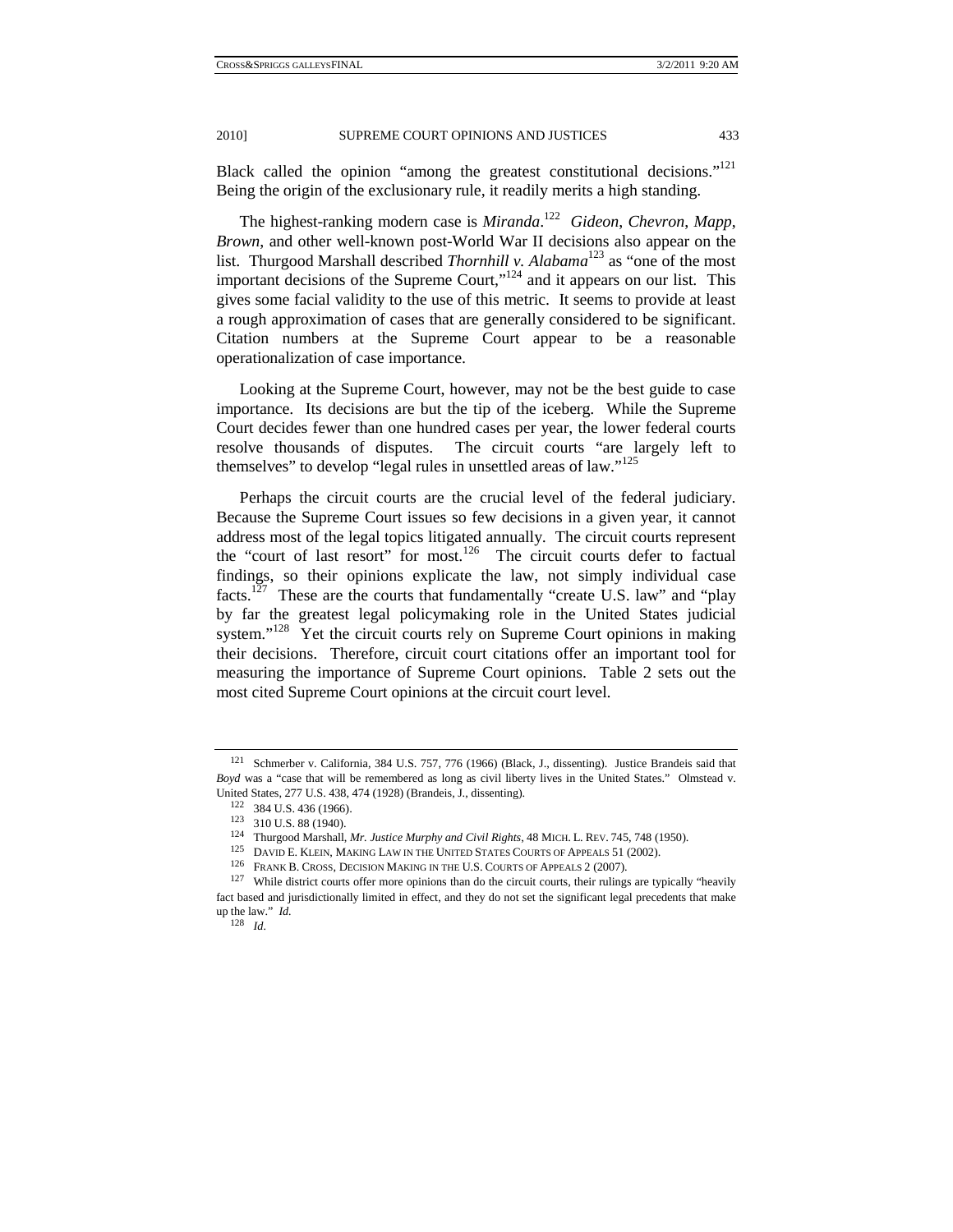| Case                                                    | <b>Citation Numbers</b> |
|---------------------------------------------------------|-------------------------|
| Strickland v. Washington (1984)<br>1.                   | 8,827                   |
| Anderson v. Liberty Lobby, Inc. (1986)<br>2.            | 8,194                   |
| Anders v. California (1967)<br>3.                       | 6,748                   |
| Jackson v. Virginia (1979)<br>4.                        | 6,064                   |
| McDonnell Douglas Corp. v. Green (1973)<br>5.           | 5,531                   |
| Glasser v. United States (1942)<br>6.                   | 5,489                   |
| Apprendi v. New Jersey (2000)<br>7.                     | 5,446                   |
| Miranda v. Arizona (1966)<br>8.                         | 4,509                   |
| Chevron U.S.A., Inc. v. Natural Resources Defense<br>9. | 4,096                   |
| Council, Inc. (1984)                                    |                         |
| 10. United States v. Olano (1993)                       | 4,069                   |
| 11. Brady v. Maryland (1963)                            | 3,957                   |
| 12. Erie Railroad Co. v. Tompkins (1938)                | 3,707                   |
| 13. Anderson v. Bessemer City (1985)                    | 3,669                   |
| 14. Harlow v. Fitzgerald (1982)                         | 3,539                   |
| 15. United States v. Booker (2005)                      | 3,518                   |
| 16. Cohen v. Beneficial Industrial Loan Corp. (1949)    | 3,483                   |
| 17. Universal Camera Corp. v. NLRB (1951)               | 3,393                   |
| 18. Terry v. Ohio (1968)                                | 3,334                   |
| 19. Slack v. McDaniel (2000)                            | 3,205                   |
| 20. Texas Department of Community Affairs v. Burdine    | 3,072                   |
| (1981)                                                  |                         |
| 21. United States v. U.S. Gypsum Co. (1948)             | 3,013                   |
| 22. Chapman v. California (1967)                        | 2,918                   |
| 23. Bivens v. Six Unknown Agents (1971)                 | 2,896                   |
| 24. Matsushita v. Zenith (1986)                         | 2,889                   |
| 25. INS v. Elias-Zacarias (1992)                        | 2,843                   |

Table 2: Top 25 Cases by Circuit Court Citation Numbers

While the circuit court list contains several cases that are widely regarded as being seminal (e.g., *Miranda*, *Chevron*, *Erie*) and that also appear on the Supreme Court rankings, this list also contains cases that are less prominent. The top case on the list, *Strickland v. Washington*, dealt with the ability to obtain a writ of habeas corpus due to the ineffectiveness of counsel at trial.<sup>129</sup> The same issue was also the basis for the third and fourth cases on the list. $130$ None of these opinions appear on the *Oxford* list or the *Congressional* 

<sup>129 466</sup> U.S. 668 (1984). 130 The third case on the list, *Anders v. California*, 386 U.S. 738 (1967), deals with habeas corpus standards, as does the fourth case, *Jackson v. Virginia*, 443 U.S. 307 (1979).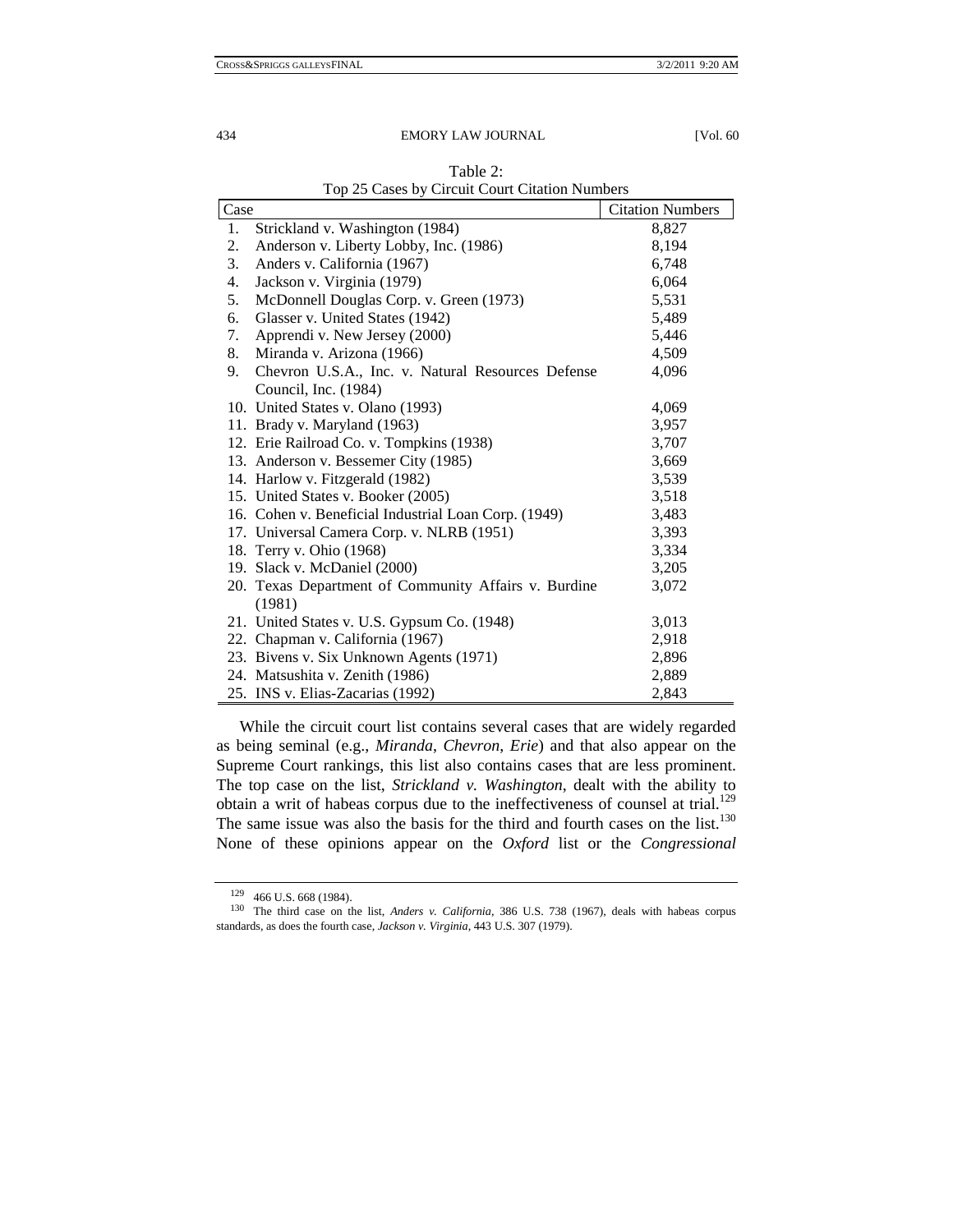*Quarterly* list of important decisions, and they were never covered on the front page of the *New York Times*. 131 The large number of citations received by these cases appears to be attributable to the frequency of prisoner petitions for relief, often brought on a pro se basis. The results imply that habeas corpus is by far the most important subject for Supreme Court decisions, which seems questionable.

The second case, *Anderson v. Liberty Lobby, Inc.*, involved the proper standards for granting summary judgment, a common procedural tool.<sup>132</sup> The fifth case, *McDonnell Douglas Corp. v. Green*, was the seminal holding on the burden of proof under Title VII, a commonly litigated provision. $133$ <sup>T</sup> These cases rank high on the list because of the frequency with which these legal issues are adjudicated. While this might provide some testimony to their importance, the citations may be attributed simply to the fact that these decisions are the governing Supreme Court standard for the pertinent area of law, not due to any specific characteristics of the Court's opinion itself.<sup>134</sup> *Any* leading Supreme Court decision on these questions could well be highly cited.<sup>135</sup> This reflects a possible defect in this metric as a measure of opinion quality or significance. A case that is cited often for routine matters may be less significant than one cited less often but that is outcome determinative in the subsequent opinion.

The seventh case, *Apprendi v. New Jersey*, may reflect a slightly different effect that could be distinguished from case significance. This opinion was highly disruptive of existing law, holding that factual determinations underlying criminal sentencing require a jury's determination.<sup>136</sup> As a result, large numbers of existing sentencing decisions became subject to challenge.

<sup>&</sup>lt;sup>131</sup> See BISKUPIC & WITT, *supra* note 11; THE OXFORD GUIDE, *supra* note 10.<br><sup>132</sup> 477 U.S. 242 (1986).<br><sup>133</sup> 411 U.S. 792 (1973).<br><sup>134</sup> See Thomas A. Smith, *The Web of Law*, 44 SAN DIEGO L. REV. 309, 347 (2007) (notin summary judgment opinions are "cited so often because the federal courts . . . handle many motions for summary judgment"). Smith argues that it does "not follow" that these opinions would necessarily be the "most important" or "most authoritative" opinions. However, he also notes that it would be hard to deny that they provide "law that is at the core of what federal courts do." *Id.*

<sup>&</sup>lt;sup>135</sup> This claim may be a bit too strong because a truly unworkable decision on these topics would prove unhelpful to lower courts and presumably result in another Court decision creating a better precedent. However, even a moderately good decision, workable at the lower court level, would not necessarily need overruling or revision. 136 530 U.S. 466 (2000). *See* Stephanos Bibas, Apprendi *in the States: The Virtues of Federalism as a* 

*Structural Limit on Errors*, 94 J. CRIM. L. & CRIMINOLOGY 1, 11 (2003) (noting the decision's "disruptive" effect in upsetting settled criminal procedures by potentially requiring the costly "reopening [of] . . . hundreds of thousands of cases").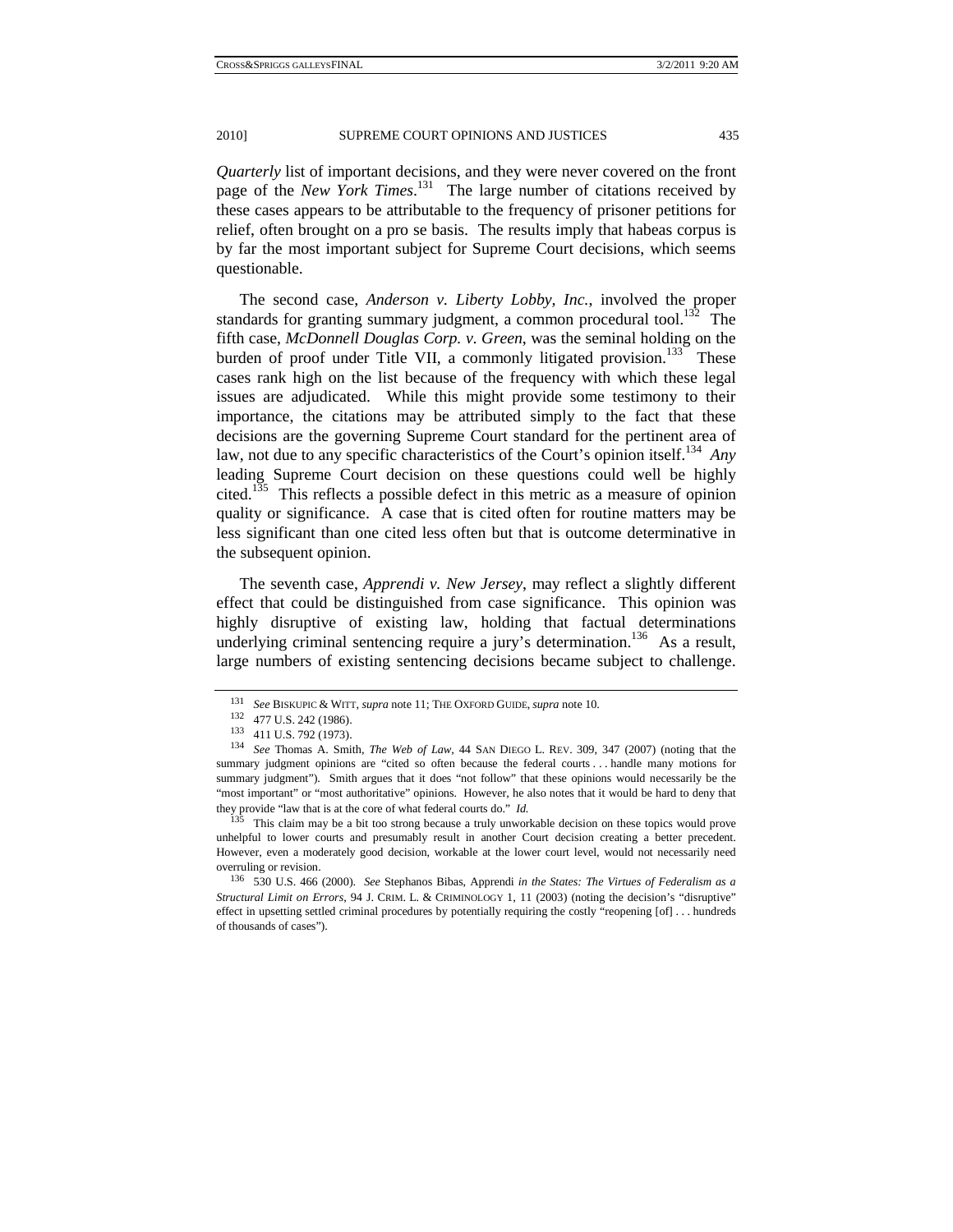Perhaps such disruption is a fair measure of significance, but it too is colored simply by the very large number of criminal sentencing cases. Once its scope is settled, it may become much less significant in the long run.

The citation rates for circuit court cases appear to be substantially a feature of lower court litigation patterns and procedural rules. This is surely a measure of the relevance of the opinions to practice at the circuit court level. It is not necessarily a perfect measure of the importance of opinions, though, as general procedural standards are highly important at this level, and not all their decisions are of equivalent importance.

The role of precedents in the district courts should also be evaluated. District courts obviously decide more cases than any other level of the federal judiciary. While the decisions of district courts are based substantially upon the case facts, the courts must apply the law to those facts, and Supreme Court opinions constitute an important source of that law.137 Hence, the citation rates of district courts have significance, and Table 3 sets out the Supreme Court opinions most cited by federal district courts.

<sup>&</sup>lt;sup>137</sup> District courts are bound to apply the law of the circuit within which they operate. Hence, their citations may be influenced by the filter of that circuit court.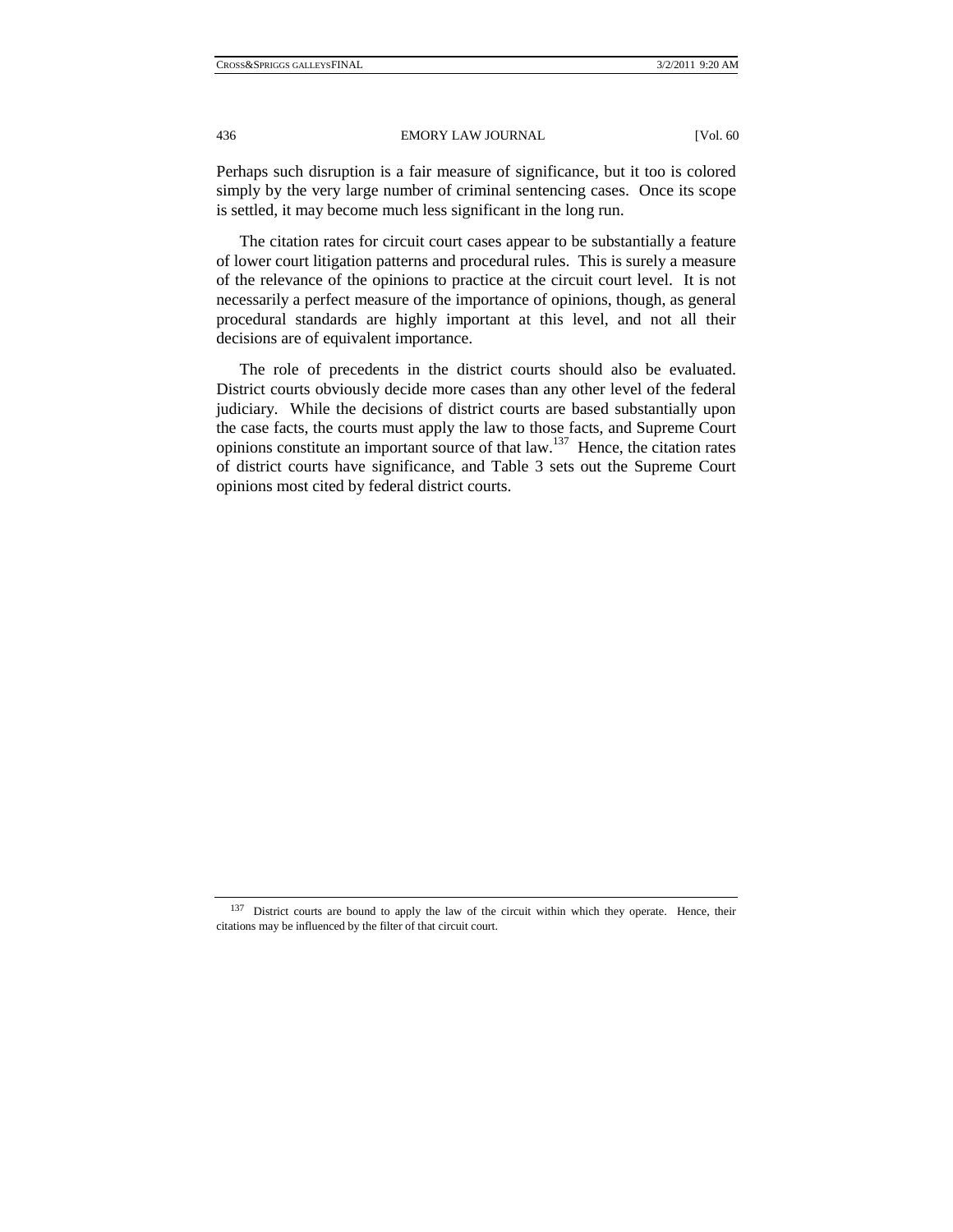| Case |                                                      | <b>Citation Numbers</b> |
|------|------------------------------------------------------|-------------------------|
| 1.   | Anderson v. Liberty Lobby, Inc. (1986)               | 65,629                  |
| 2.   | Matsushita v. Zenith (1986)                          | 29,539                  |
| 3.   | Conley v. Gibson (1957)                              | 23,467                  |
| 4.   | McDonnell Douglas Corp. v. Green (1973)              | 15,336                  |
| 5.   | Celotex Corp. v. Catrett (1986)                      | 11,661                  |
| 6.   | Monell v. Department of Social Services (1978)       | 9,579                   |
| 7.   | Adickes v. S. H. Kress & Co. (1970)                  | 9,397                   |
| 8.   | Scheuer v. Rhodes (1974)                             | 8,854                   |
| 9.   | Texas Department of Community Affairs v. Burdine     | 8,564                   |
|      | (1981)                                               |                         |
|      | 10. Strickland v. Washington (1984)                  | 8,282                   |
|      | 11. United Mine Workers of America v. Gibbs (1966)   | 8,056                   |
|      | 12. Richardson v. Perales (1971)                     | 7,743                   |
|      | 13. Harlow v. Fitzgerald (1982)                      | 7,183                   |
|      | 14. Thomas v. Arn (1985)                             | 7,096                   |
|      | 15. Haines v. Kerner (1972)                          | 6,950                   |
|      | 16. Hishon v. King & Spalding (1984)                 | 6,743                   |
|      | 17. Erie Railroad Co. v. Tompkins (1938)             | 6,575                   |
|      | 18. International Shoe Co. v. Washington (1945)      | 6,310                   |
|      | 19. Estelle v. Gamble (1976)                         | 5,696                   |
|      | 20. United States v. Diebold (1962)                  | 5,304                   |
|      | 21. St. Mary's Honor Center v. Hicks (1993)          | 5,116                   |
|      | 22. Foman v. Davis (1962)                            | 4,965                   |
|      | 23. Klaxon Co. v. Stentor Electric Manufacturing Co. | 4,791                   |
|      | (1941)                                               |                         |
|      | 24. Neitzke v. Williams (1989)                       | 4,386                   |
|      | 25. Board of Regents v. Roth (1972)                  | 4,301                   |

Table 3: Top 25 Cases by District Court Citation Numbers

The district court list shares characteristics with the circuit court list. The leading two cases deal with the standards for summary judgment,<sup>138</sup> as does the fifth case.139 The *McDonnell Douglas* decision on Title VII standards is fourth,<sup>140</sup> and a subsequent opinion on burdens of proof in these actions is ninth.<sup>141</sup> Other opinions on the list were important for governing significant

<sup>138</sup> Anderson v. Liberty Lobby, Inc., 477 U.S. 242 (1986); Matsushita Electric Indus. Co. v. Zenith Radio Corp., 475 U.S. 574 (1986).<br>
<sup>139</sup> Celotex Corp. v. Catrett, 477 U.S. 317 (1986).<br>
<sup>140</sup> 411 U.S. 792 (1973).<br>
<sup>141</sup> Texas Dep't of Cmty. Affairs v. Burdine, 450 U.S. 248 (1981).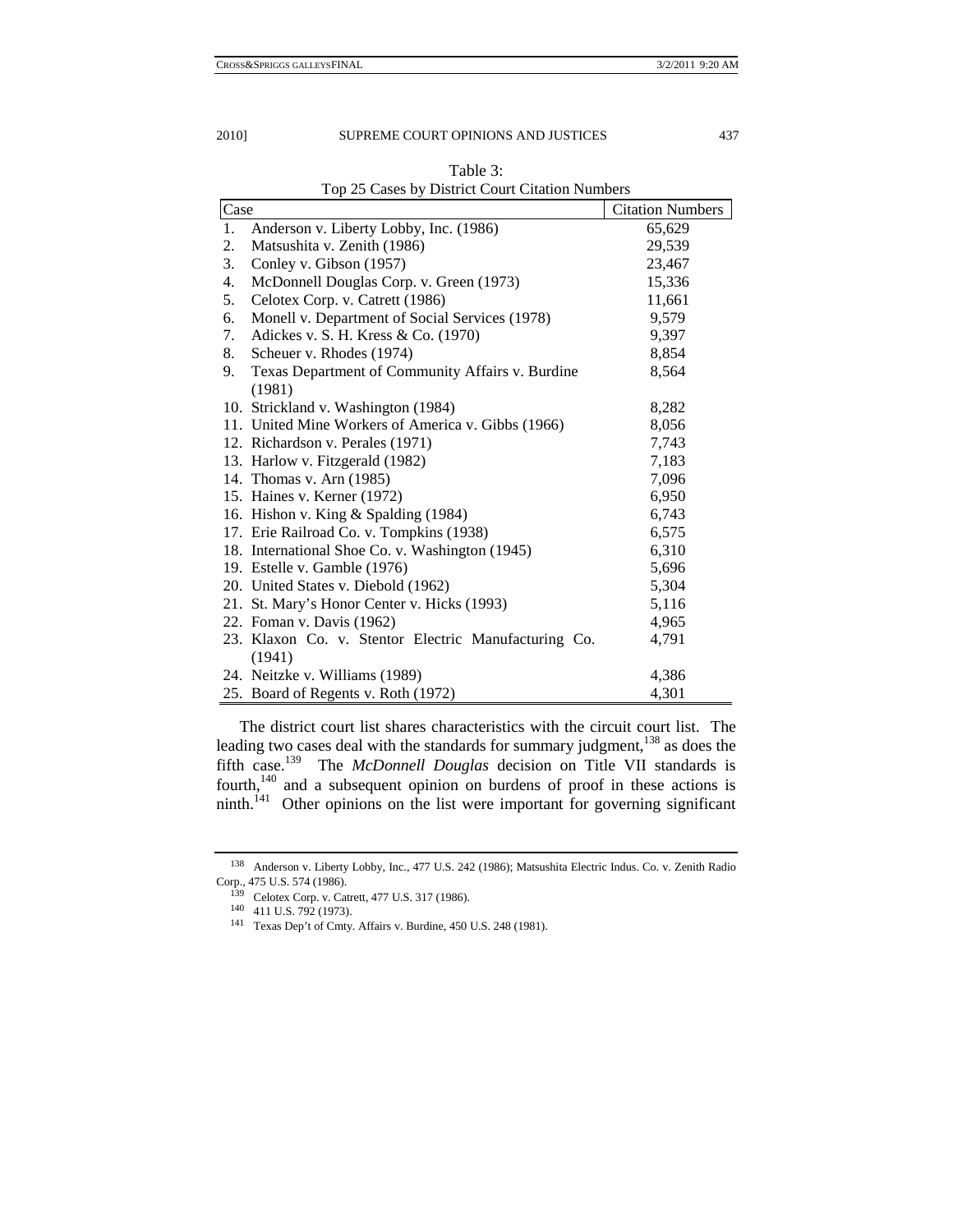areas of the law that arise before district courts, such as the standards for § 1983 actions<sup>142</sup> and sovereign immunity.<sup>143</sup>

The list of top cases cited by the Supreme Court conforms more closely to popular views on case importance than do the circuit court or district court lists. In this sense, the lower court lists may lack what is called facial validity. But the popular views of opinion importance may themselves be derivative of the Supreme Court's assessment of importance. The lower courts remain a valuable measure of the significance of opinions within the body of United States law.

The definition of *importance* is at issue here. Perhaps the fact that the opinions on summary judgment or habeas corpus are so often cited by lower courts is clear evidence of their importance within the law. As noted above, the frequent citations can simply be a product of the types of cases most often litigated rather than anything related to the opinion itself, and the citations may be perfunctory. We will remain agnostic on the value of the lower court citation counts and report results for each of the court levels.

To the raw citation counts for the Supreme Court, we add a more sophisticated calculation, which uses a network methodology to generate legal relevance scores. Network studies are increasingly used throughout the sciences to measure various phenomena.<sup>144</sup> The most common use of networks probably involves social interconnections, such as patterns of Facebook friendships.

The network of citations of Supreme Court opinions is somewhat different. While two people may befriend one another, two cases cannot. The later case may cite an earlier opinion, but the earlier case cannot cite the later one, being not yet in existence. This feature makes the law a time-directed network, where links between cases can go in only one direction.<sup>145</sup> Our research enables an evaluation of an opinion based on the number of cases that cite that

<sup>142</sup> Monell v. Dep't of Soc. Servs., 436 U.S. 658 (1978); Adickes v. S. H. Kress & Co., 398 U.S. 144 (1970).<br><sup>143</sup> Scheuer v. Rhodes, 416 U.S. 232 (1974).<br><sup>144</sup> Network research has been used to study "food webs, electrical power grids, cellular and metabolic

networks, the World-Wide Web, the Internet backbone, the neural network of the nematode worm *Caenorhabditis elegans*, telephone call graphs, . . . and the quintessential 'old-boy' network, the overlapping boards of directors of the largest companies in the United States." Steven H. Strogatz, *Exploring Complex Networks*, 410 NATURE 268, 268 (2001). 145 *See* Cross et al., *supra* note 5, at 1237.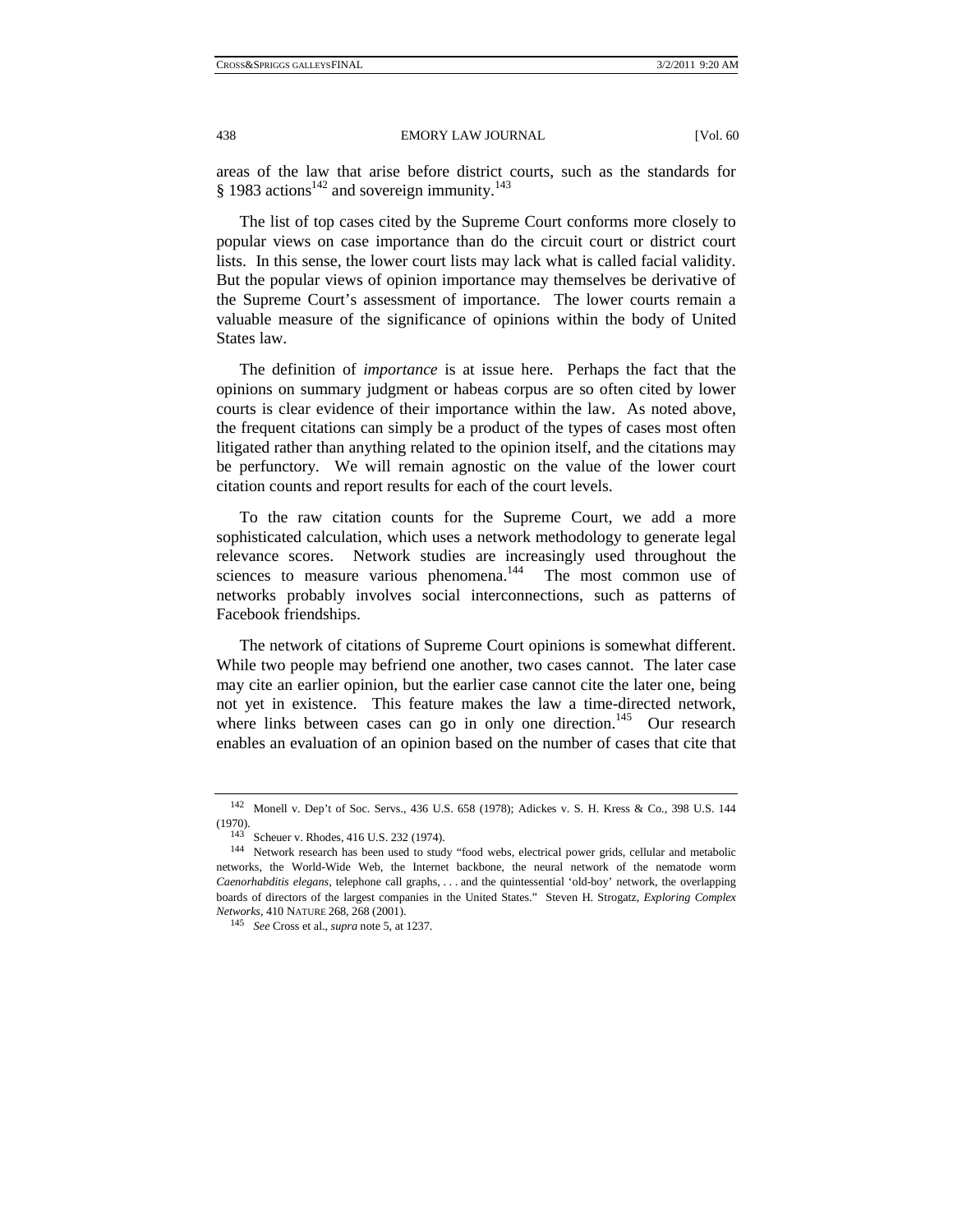opinion plus the significance of those citing cases (based on the citations they receive).

Some have suggested that "the web of citations from one case to another is a critical component of the network of rules that comprise 'the law.'"<sup>146</sup> The "extent and nature of a precedent's network of citations" thus influences the "strength of its constraining power."<sup>147</sup> While the precise meaning of the network of citations is yet obscure (due to limited research), the connections plainly contain information for understanding the operation of stare decisis and identifying key historic opinions.

We use the legal relevance score for opinions building on mathematical tools developed for internet searches.<sup>148</sup> This provides a measure of the "centrality" of a particular event (in our study, an opinion) in a broader network (the full corpus of citations). This captures the degree to which a precedent is embedded in the Court's jurisprudence, using the citation patterns with which it has been applied. It correlates with raw citation numbers, because more citations provide more scores it can accumulate, but it also incorporates important information in the indirect linkages among cases. That is, if *Case C* cites *Case B* and *Case B* cites *Case A* but *Case C* does not cite *Case A*, *Case A* nonetheless gains some importance through the indirect citation linkage between it and *Case C* as gleaned through *Case C*'s citation of *Case B*.

This legal relevance score is arguably a better measure of opinion significance than available alternatives.<sup>149</sup> First, the legal relevance score captures both the direct and indirect connections in the network and thus improves upon a measure that includes only direct citations. In legal terms, the progeny of a Supreme Court opinion is a consequence of the opinion, and this relationship is captured by the legal relevance scores. *Roe v. Wade*, <sup>150</sup> for example, is a consequence of the Court's opinion in *Griswold v.* 

<sup>146</sup> David G. Post & Michael B. Eisen, *How Long Is the Coastline of the Law? Thoughts on the Fractal Nature of Legal Systems*, 29 J. LEGAL STUD. 545, 545 (2000). 147 Michael J. Gerhardt, *The Irrepressibility of Precedent*, 86 N.C. L. REV. 1279, <sup>1289</sup> (2008). Gerhardt

suggests that the "clarity of [a precedent's] significance and meaning . . . depends on the consistency and uniformity with which the Court and other public authorities have cited it." *Id.*

<sup>148</sup> *See generally* Jon M. Kleinberg, *Authoritative Sources in a Hyperlinked Environment*, 46 J. ASS'N COMPUTING MACHINERY 604 (1999) (proposing and testing a mathematical formula for determining what constitutes an authoritative internet site). See Fowler et al., *supra* note 15, for a description of the use of this measure for the legal network.<br><sup>149</sup> Fowler et al., *supra* note 15, at 324–25.<br><sup>150</sup> 410 U.S. 113 (1973).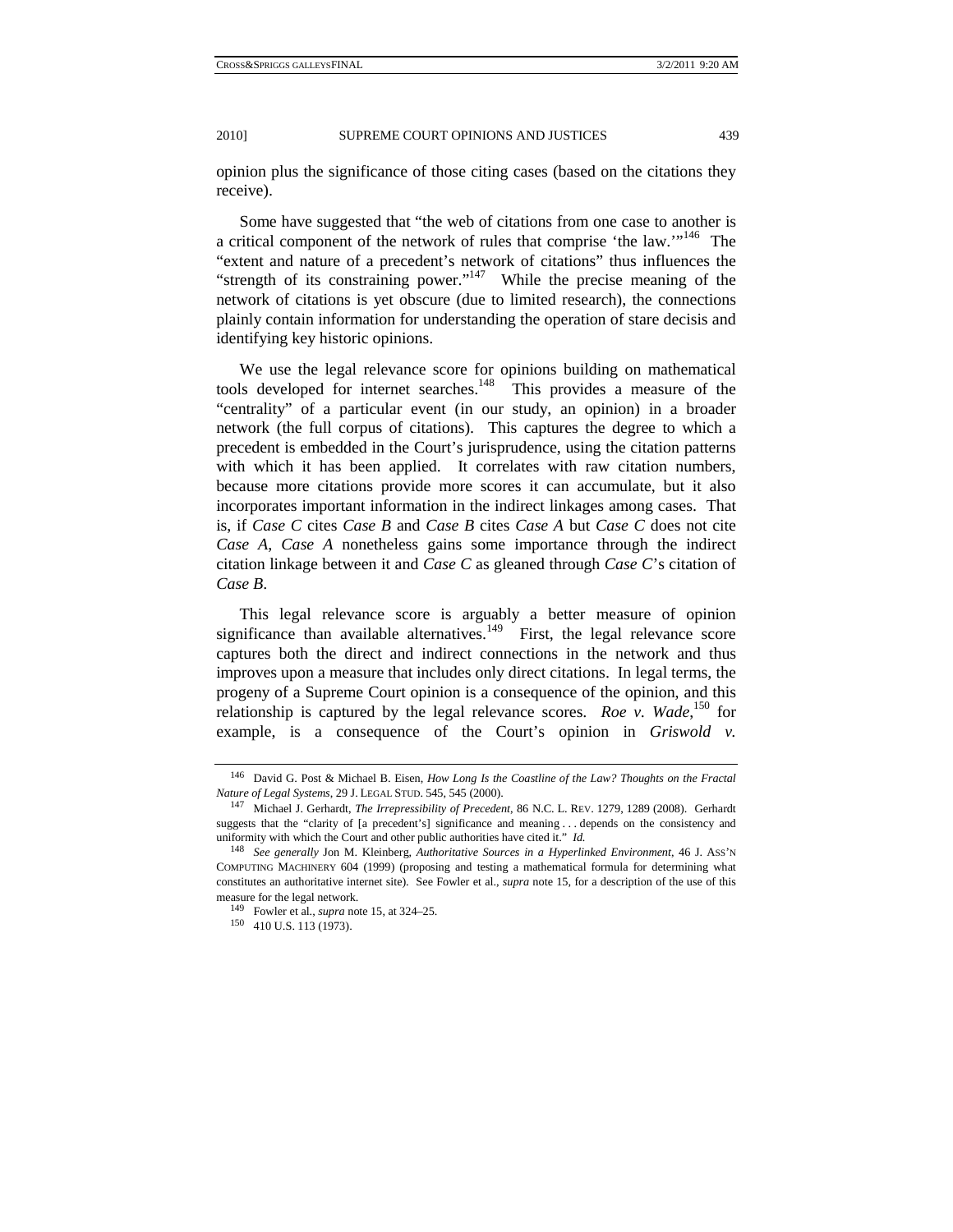*Connecticut*. 151 Cases that cite *Roe* on abortion rights will often not cite *Griswold*. Yet the earlier opinion in *Griswold* had a role in even those cases that did not directly cite it. The legal relevance score captures this indirect effect.

The legal relevance score captures both the number of citations received by an opinion and the significance of the citing cases (as measured by the number of citations their cited cases receive).<sup>152</sup> While raw citation counts can change over time (though they can only increase, not decrease), the legal relevance score metric is more dynamic and can either increase or decrease and tends to change more rapidly than raw citation counts.153 It serves as a measure of the significance of these cases as of the date of our measurement (calendar year 2005).

For an example of the effect of these legal relevance scores, consider the opinions on abortion rights. An earlier study found that *Roe* actually had fewer direct citations in the Supreme Court than did *Webster v. Reproductive Health Services*<sup>154</sup> and *Thornburgh v. American College of Obstetricians & Gynecologists*. 155 Yet the latter two opinions were the progeny of *Roe* and may not have existed absent the earlier opinion in *Roe*. Because they cited and relied upon *Roe* in their decisions, *Roe* gets some credit for their citations and has a higher legal relevance score than do the later decisions. Intuitively, *Roe* seems the more important decision, and the legal relevance score therefore seems to better capture the importance of the opinions. The top cases for legal relevance scores are set forth in Table 4. We note that the legal relevance scores are measured as a percentile. For example, *Cantwell* is above the 99th percentile on the score.

<sup>151 381</sup> U.S. 479 (1965). 152 Fowler et al., *supra* note 15, at 335. 153 *Id.*

<sup>&</sup>lt;sup>155</sup> 476 U.S. 747 (1986); Fowler & Jeon, *supra* note 12, at 21.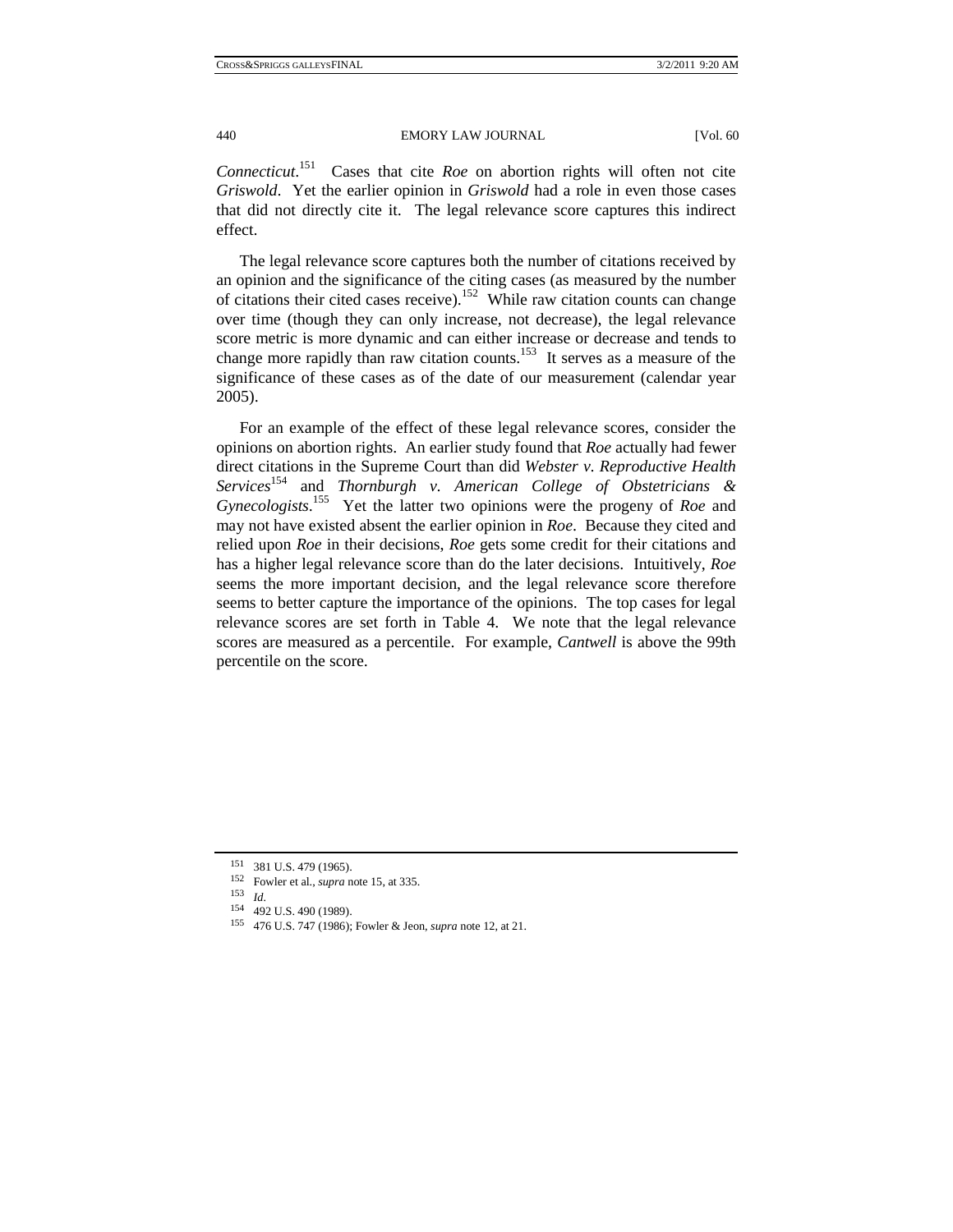| Case |                                                     | Legal Relevance Score |
|------|-----------------------------------------------------|-----------------------|
| 1.   | Cantwell v. Connecticut (1940)                      | 1                     |
| 2.   | Schneider v. State (1939)                           | .9999625              |
| 3.   | NAACP v. Button (1963)                              | .999925               |
| 4.   | Thornhill v. Alabama (1940)                         | .999888               |
| 5.   | New York Times Co. v. Sullivan (1964)               | .999850               |
| 6.   | NAACP v. Alabama (1958)                             | .999813               |
| 7.   | Lovell v. Griffin (1938)                            | .999775               |
| 8.   | Speiser v. Randall (1958)                           | .999738               |
| 9.   | West Virginia Board of Education v. Barnette        | .999700               |
|      | (1943)                                              |                       |
|      | 10. Hague v. Commission for Industrial Organization | .999663               |
|      | (1939)                                              |                       |
|      | 11. Shelton v. Tucker (1960)                        | .999625               |
|      | 12. Whitney v. California (1927)                    | .999588               |
|      | 13. Chaplinsky v. New Hampshire (1942)              | .999550               |
|      | 14. Near v. Minnesota (1931)                        | .999513               |
|      | 15. Roth v. United States (1957)                    | .999475               |
|      | 16. Ashwander v. Tennessee Valley Authority (1936)  | .999438               |
|      | 17. Pierce v. Society of Sisters (1925)             | .999400               |
|      | 18. Buckley v. Valeo (1976)                         | .999363               |
|      | 19. Thomas v. Collins (1945)                        | .999325               |
|      | 20. Stromberg v. California (1931)                  | .999288               |
|      | 21. Boyd v. United States (1886)                    | .999250               |
|      | 22. United States v. O'Brien (1968)                 | .999213               |
|      | 23. McCulloch v. Maryland (1819)                    | .999175               |
|      | 24. Martin v. Struthers (1943)                      | .999138               |
|      | 25. Kovacs v. Cooper (1949)                         | .999101               |

Table 4: Top 25 Cases by Legal Relevance Score

Many of the cases regarded as most important appear high on this list, though the top two cases, *Cantwell v. Connecticut* and *Schneider v. State*, might seem surprising. *Cantwell* incorporated the First Amendment's protection of religious free exercise as applied to the states.<sup>156</sup> It therefore may be the foundation for the large number of cases evaluating the constitutionality of state actions with respect to religion. Its place on the list is some evidence of how the use of legal relevance scores avoids the settled law bias discussed above—*Cantwell* settled the incorporation question, but it remains important in

156 310 U.S. 296 (1940).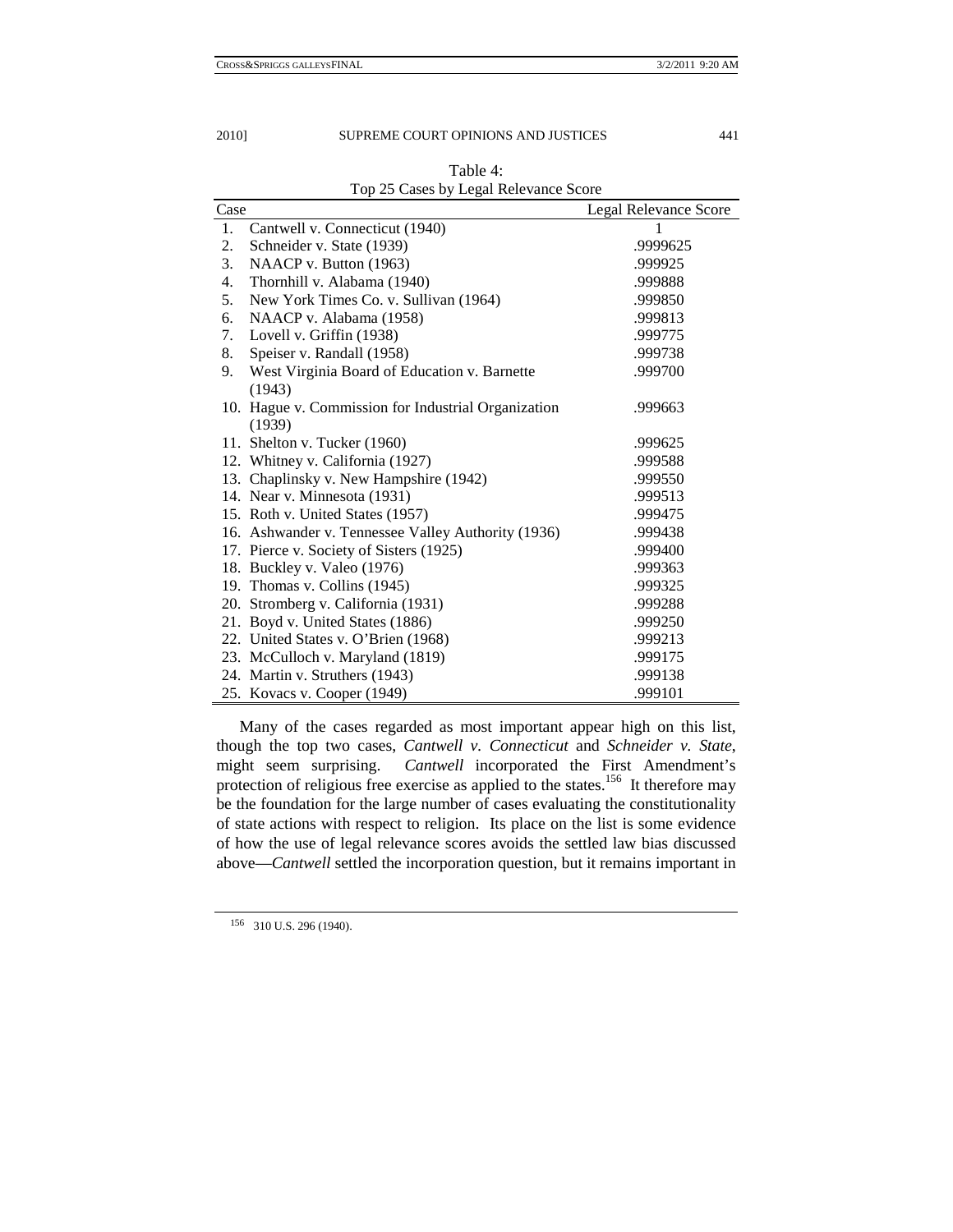legal relevance scores because of the importance of its progeny, even if today's cases may not directly cite *Cantwell*.

*Schneider* was an early freedom of speech opinion, striking down a local ordinance that barred persons from distributing handbills door-to-door and on public streets.<sup>157</sup> It created the public forum doctrine for free speech that has been the subject of much subsequent litigation that reached the Court. Although its direct citation numbers are not near the top of the historic list, its progeny effect is captured in the legal relevance score, which vaults it to second on our list. These cases show how legal relevance scores are an important measure of an opinion's importance, independent of direct citations.

The highest legal relevance scores tend to be more recent decisions than the raw citations list, though *McCulloch* still checks in at number 23. This is because the classic cases may have been transcended in their importance by intervening decisions, and these scores reflect the contemporary importance of individual opinions. The legal relevance scores are ever changing, as described in the following section. While the legal relevance scores capture the importance of an opinion's progeny cases, this too fades over time. We believe that the Supreme Court legal relevance scores are the best measure for case importance, but others may disagree, and we will report our analysis for the raw citation scales as well.

These lists are in no sense a list of the "best" Supreme Court opinions. "Best" is a subjective standard, and our criteria do not attempt to measure it. Rather, we measure importance in the law. Insofar as "winners write history," the most important cases do have some quality. However great an opinion may be, if it lies fallow and uncited, that opinion is not making much of a difference in the law. Hence, it is worthwhile to assess the determinants that make a case more important in the corpus of stare decisis.

## *C. Change in Importance over Time*

An opinion's receipt of citations obviously varies over time. As Supreme Court terms pass, many additional opinions are rendered, which increases the opportunities of a case for citations. Older cases plainly have more opportunities, as more opinions have been rendered in which they may be cited. The number of citations per opinion also has increased dramatically

<sup>157 308</sup> U.S. 147 (1939).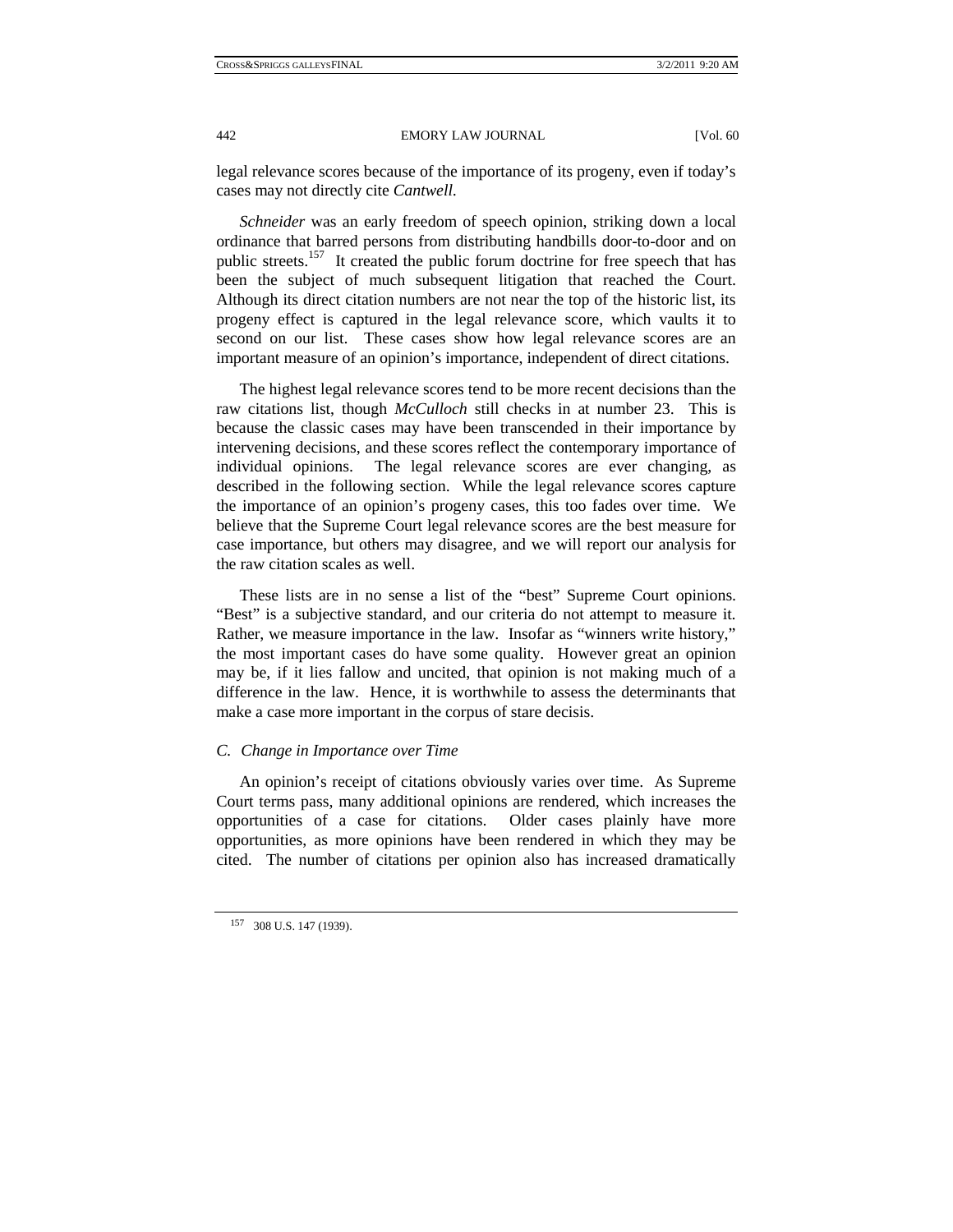over the Court's history.<sup>158</sup> The opportunity to receive citations is therefore greater in recent years, which may enhance the scores of relevant recent opinions. Regardless of this effect, there is reason to believe that the significance of opinions diminishes over the years.

The seminal article examining the use of citation measures focused on the effect of time on an opinion's receipt of citations.<sup>159</sup> In this research, Landes and Posner propounded a capital investment analogy to the creation of precedents.<sup>160</sup> Judges devote effort to the creation of precedential opinions as an investment in their holdings. $161$  The precedential value of these holdings depreciates over time, like other capital investments, as competing opinions enter the market for citations and the information content of the original decision "declines over time with changing circumstances."<sup>162</sup>

Landes and Posner found that the precedential impact of decisions declined by 2%–7% per year.<sup>163</sup> Supreme Court precedents depreciated more slowly than those of circuit courts, which was ascribed to their broader generality.<sup>164</sup> The authors theorized that precedent produces information relevant for deciding future cases, and the value of this information "declines over time with changing circumstances."<sup>165</sup> This depreciation effect, though, is not uniform, and some cases may have significance that continues for decades or even centuries.<sup>166</sup>

The change in case importance over time has been studied with quantitative analyses of legal relevance scores.<sup>167</sup> For an example, consider *Townsend v*. *Sain*, which found a plausible case for habeas corpus for a prisoner sentenced to death based on a confession obtained while he was under the influence of drugs, including a possible "truth serum."168 The pattern of citations to *Townsend* is displayed in Figure 3.

<sup>&</sup>lt;sup>158</sup> Fowler et al., *supra* note 15, at 333.<br>
<sup>159</sup> Landes & Posner, *supra* note 8.<br>
<sup>160</sup> *Id.* at 262.<br>
<sup>161</sup> *See id.* at 264.<br>
<sup>162</sup> *Id.* at 263.<br>
<sup>163</sup> *Id.* at 280.<br>
<sup>164</sup> *Id.* at 282–83.<br>
<sup>163</sup> *Id.* at 282–83. Friedman et al., *supra* note 35, at 807.<br><sup>166</sup> Landes & Posner, *supra* note 8, at 263 n.19.<br><sup>167</sup> *See* Fowler et al., *supra* note 15.<br><sup>168</sup> 372 U.S. 293 (1963).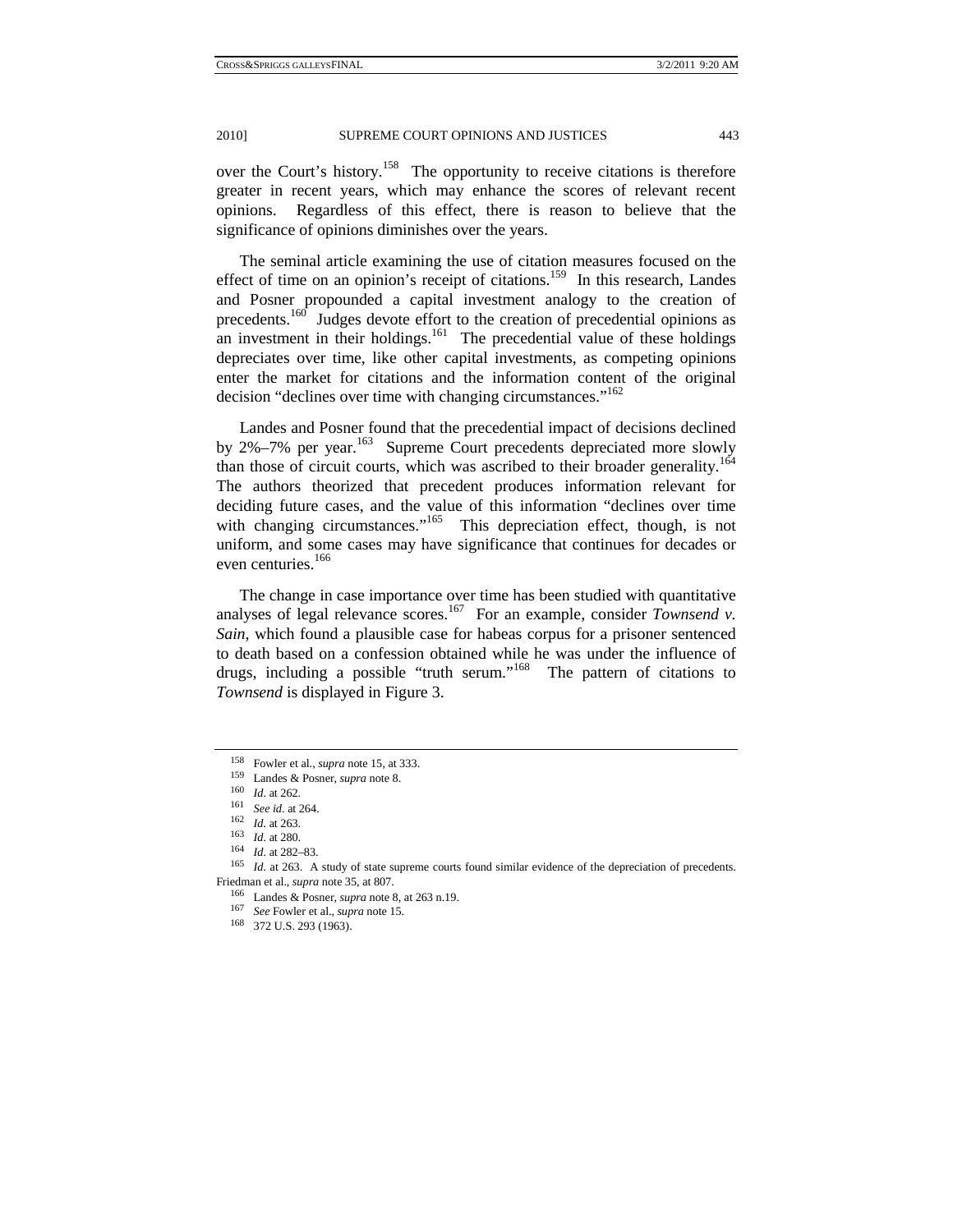

Figure 4: Legal Relevance Score of *Townsend v. Sain*



The opinion saw a steady rate of citations and a burst of use even twenty years after it was rendered. After about twenty-five years, though, its value as a precedent flattened out considerably. This conclusion is buttressed by the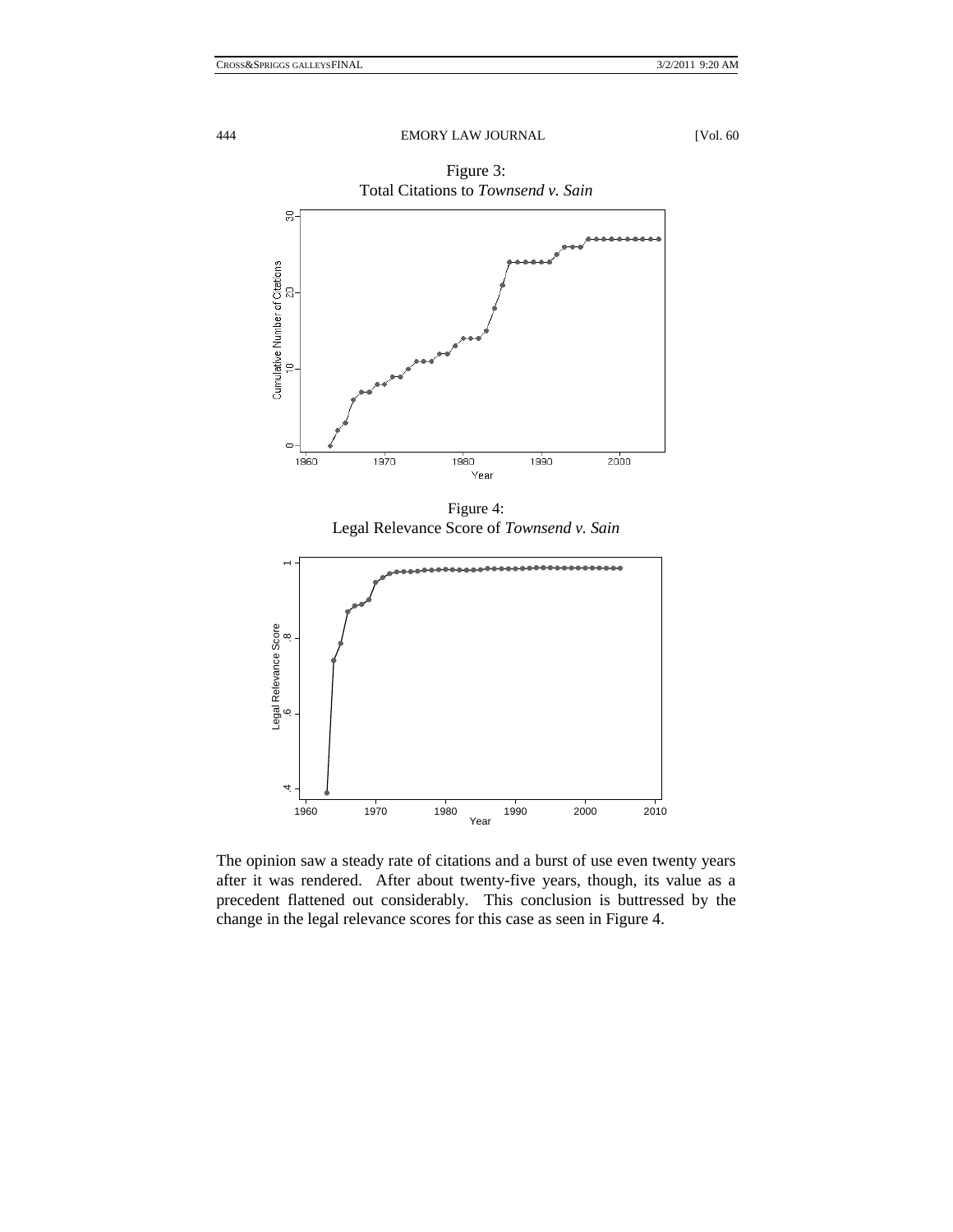Landes and Posner have suggested that an opinion's significance declines over time as it is supplanted by more useful contemporaneous opinions, and this is surely true (though the legal relevance scores capture its residual effect to some degree).169 Other factors may also influence the change in importance. Past opinions will be cited only to the extent that they are relevant to the legal issues addressed in the latter opinion. As the Court's agenda changes, different cases will be more relevant and cited more often.<sup>170</sup> For example, our history has seen a dramatic change in the legal topics of cases taken by the Court. In the first half of the twentieth century, the Court focused on economic questions, while the latter half of the century saw a shift to jurisprudence centering on individual and civil rights. $171$  The era has also seen the adoption of intervening constitutional amendments and statutes that inevitably shift the cases taken by the Court. The Court's opinions will therefore cite different patterns of prior opinions. This intuitive effect has been confirmed by empirical research showing that the issue area of citations corresponded to the issue area of the underlying precedent.<sup>172</sup>

Consider, as an example, the difference in the importance between cases that overrule precedent and those that do not. Overruling cases are generally considered to be salient and important decisions in the Court's overall jurisprudence. Due to their causing an abrupt change to the legal status quo, one would expect that they would be more central cases in the network of law than cases that do not overrule precedent. We offer a systematic test of this hypothesis below, and here we simply report the average legal relevance between these two types of cases. Figure 5 shows that for nearly the entire range of the age of precedent, cases that overrule precedent are more important than cases that do not. We also see that overruling cases acquire importance more quickly than their non-overruling counterparts, and this legal status advantage does not disappear until an overruling case is nearly fifty-seven years old.

<sup>&</sup>lt;sup>169</sup> Landes & Posner, *supra* note 8, at 263.<br><sup>170</sup> Unsurprisingly, the choice of citations is closely related to the precedents' legal relevance to the cases taken by the Court. Spriggs & Hansford, *supra* note 61, at 143.<br><sup>171</sup> See BISKUPIC & WITT, *supra* note 11, at 322 (noting that for the first 150 years of its history, "the

Supreme Court exerted its greatest influence on the states of the Union through its decisions on matters of economic interest"). 172 HANSFORD & SPRIGGS, *supra* note 5, at 62.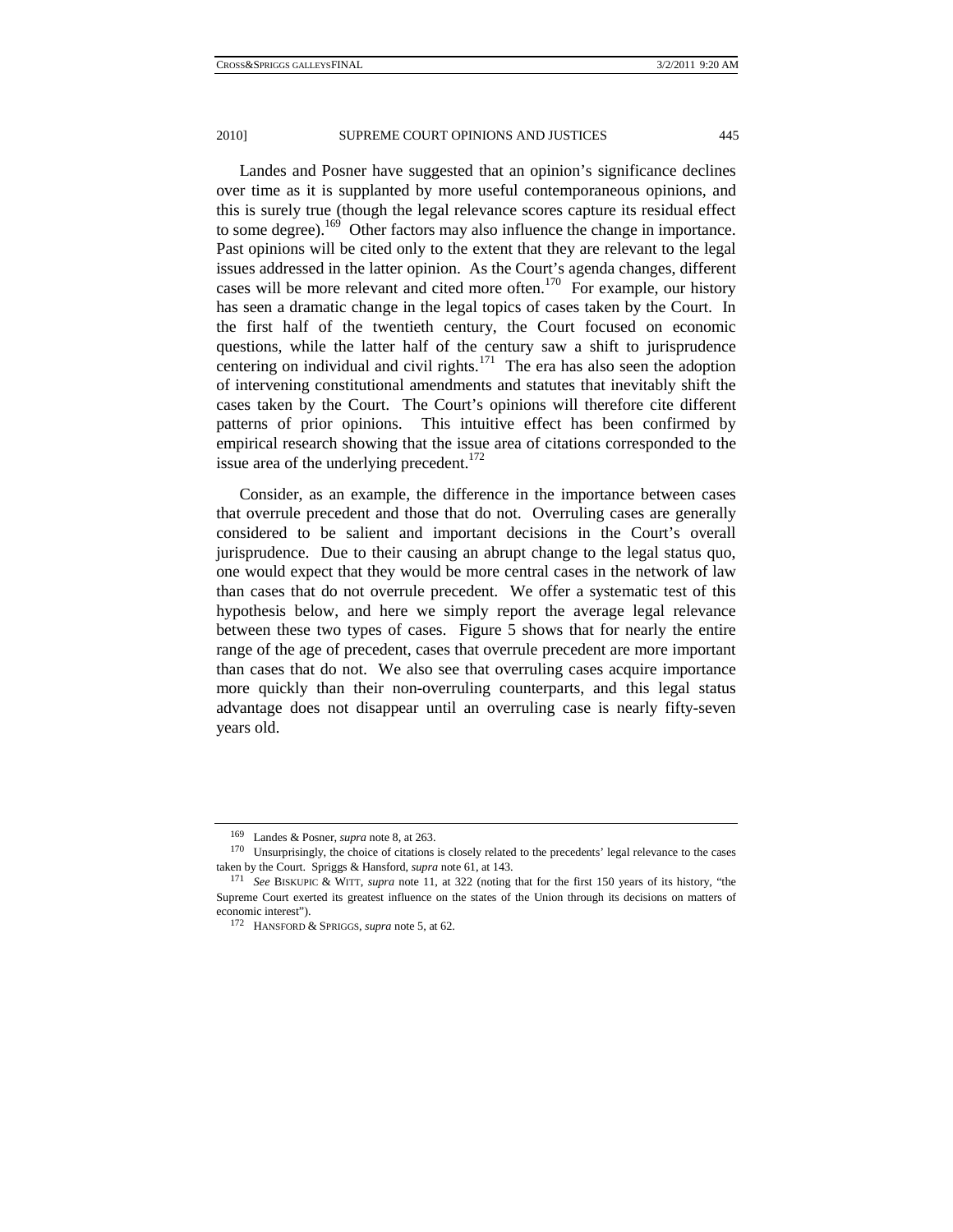

### *D. Overrated and Underrated Opinions*

Some cases may be perceived as being of great importance when in fact they will have very little impact. Our top twenty-five lists above correspond roughly to perceptions of the importance of cases, but there are exceptions. Some cases perceived as highly significant, either contemporaneously or even retrospectively, have had relatively little value, as measured by citations. The legal significance of other opinions, as measured by citations, has been overlooked by the legal expert evaluations.

Consider *Boyd v. United States*<sup>173</sup> as an opinion that may have been historically underrated. It did not appear on Schwartz's list of top opinions,<sup>174</sup> though it scores very high on total citations and on legal relevance score (given its age). It was a seminal decision on the Fourth and Fifth Amendments and held that constitutional protections for the security of persons and property should be liberally construed.<sup>175</sup> It has not been entirely overlooked, as it has received over 2,000 citations in law reviews and been recently described as "[a] crucial opinion early in the Court's doctrinal development."<sup>176</sup> Yet it is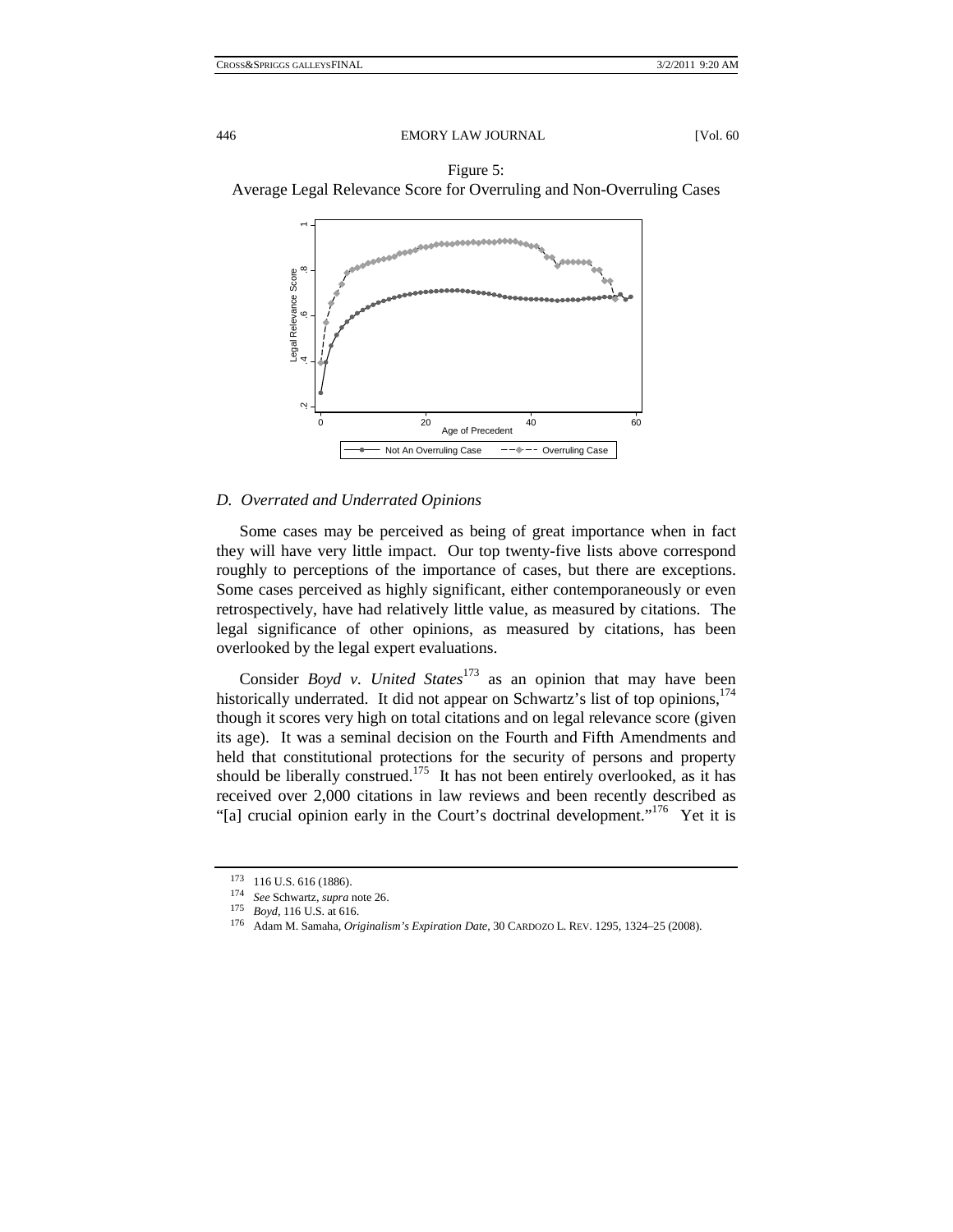not generally recognized as one of the key Supreme Court opinions, though its citation history suggests it should be so regarded.

For the vast majority of opinions, our citation evaluations conform to general expectations. Cases that make the *Congressional Quarterly* or *Oxford* lists of important decisions have an average legal relevance score in the 89th percentile for all opinions; those not on the lists have a mean score in the 47th percentile, a statistically significant difference. However, there are individual cases where the importance assessments differ.

In this section, we compare the lists of cases perceived as important with those that have proved most important by our authority scores. For perceived importance, we use the lists compiled in *Congressional Quarterly* and *Oxford*. For each of these cases, we examined their authority scores as of 2005. Twelve cases tied for the lowest authority scores are among those included on the *Congressional Quarterly* and *Oxford* lists of important cases (the most overrated opinions), presented in Table 5.

| Least Sigmileant CO/Oxford Cases |                                                     |                       |  |  |  |  |  |
|----------------------------------|-----------------------------------------------------|-----------------------|--|--|--|--|--|
| Case                             |                                                     | Legal Relevance Score |  |  |  |  |  |
| 1.                               | Vacco v. Quill $(1997)$                             | .07256                |  |  |  |  |  |
| 2.                               | Perpich v. Department of Defense (1990)             | .07256                |  |  |  |  |  |
| 3.                               | McDonald v. Smith (1985)                            | .07256                |  |  |  |  |  |
| 4.                               | United States v. Ptasynski (1983)                   | .07256                |  |  |  |  |  |
| 5.                               | Maryland v. Louisiana (1981)                        | .07256                |  |  |  |  |  |
| 6.                               | County of Imperial v. Munoz (1980)                  | .07256                |  |  |  |  |  |
| 7.                               | Train v. Campaign Clean Water, Inc. (1975)          | .07256                |  |  |  |  |  |
| 8.                               | Travis v. United States (1967)                      | .07256                |  |  |  |  |  |
| 9.                               | United States v. Guy W. Capps, Inc. (1955)          | .07256                |  |  |  |  |  |
|                                  | 10. Escanaba & Lake Superior Railroad Co. v. United | .07256                |  |  |  |  |  |
|                                  | <b>States</b> (1938)                                |                       |  |  |  |  |  |
|                                  | 11. Chapman & Dewey Land Co. v. Bigelow (1907)      | .07256                |  |  |  |  |  |
|                                  | 12. United States v. Libellants of the Schooner     | .07256                |  |  |  |  |  |
|                                  | Amistad (1841)                                      |                       |  |  |  |  |  |

Table 5: Least Significant *CQ*/*Oxford* Cases

Although these opinions were identified in the books' lists as important ones, none has particular renown. Our measures confirm their relative insignificance. The quantitative legal relevance score of the table is a percentile measure, so these cases are in the 7th percentile, meaning that over 92% of the Court's opinions proved more significant within the set of legal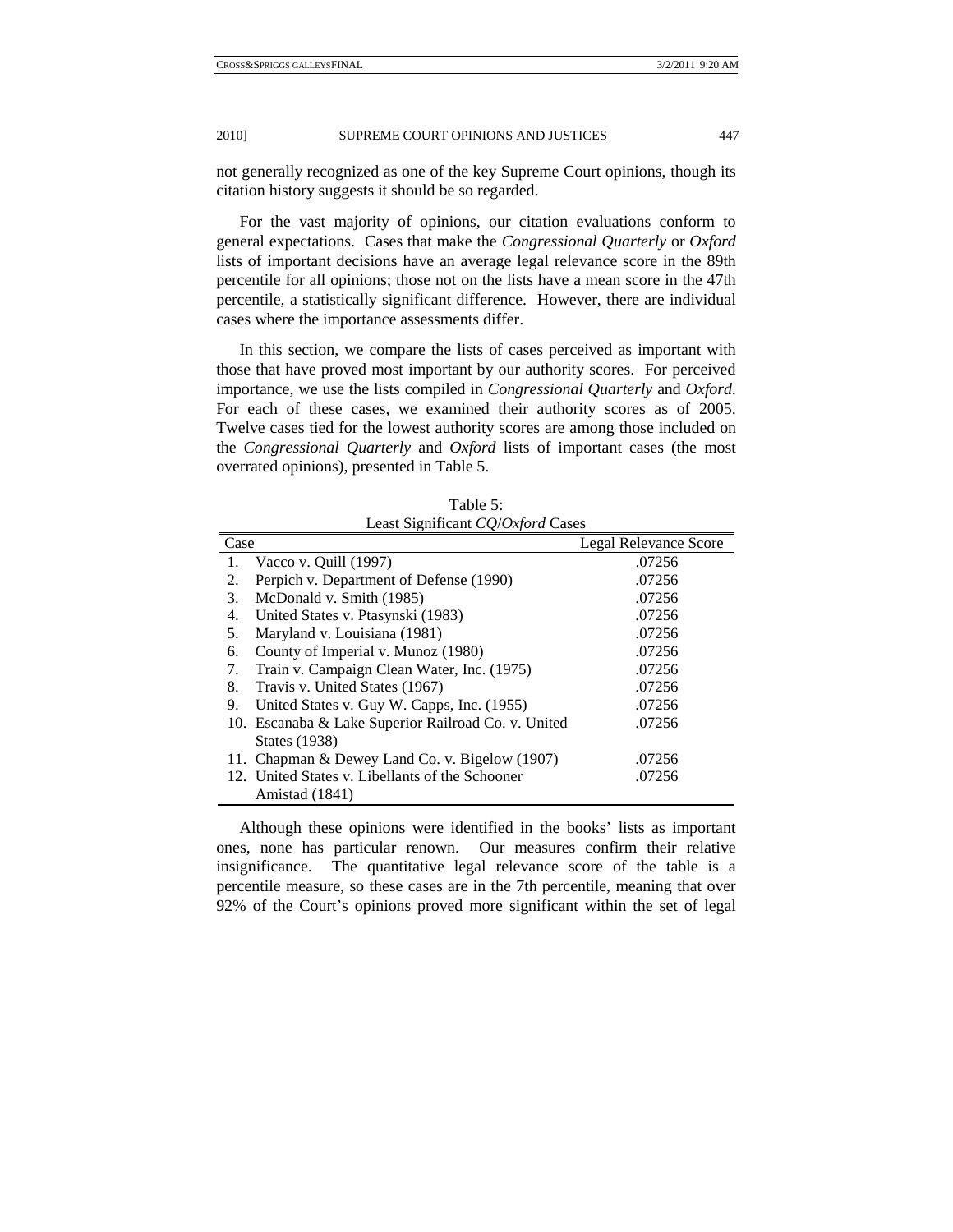relevance scores. The results of our legal relevance score findings seem reasonable, as these opinions are relatively obscure ones.

These findings must be qualified by the fact that it is a picture of the most important cases as of 2005, when our calculations were made. As the above section noted, the legal relevance scores change over time, sometimes dramatically. For example, according to legal relevance scores, *United States v. Libellants of the Schooner Amistad* (the famous *Amistad* decision)<sup>177</sup> was a very important case in the past. Yet by 2005, it had sunk to being one of the least important cases on legal relevance scores. Our calculations are of relatively contemporary significance.

For the most underrated cases, we looked for the highest legal relevance scores for cases that did not make it onto the *Congressional Quarterly* or *Oxford* lists. Table 6 displays this list of cases.

| Most Significant Cases Not on <i>Oxford/CQ</i> Lists |                                               |                       |  |  |  |  |
|------------------------------------------------------|-----------------------------------------------|-----------------------|--|--|--|--|
| Case                                                 |                                               | Legal Relevance Score |  |  |  |  |
|                                                      | Winters v. New York (1948)                    | .99869                |  |  |  |  |
| 2.                                                   | Police Department of Chicago v. Mosley (1972) | .99850                |  |  |  |  |
| 3.                                                   | Prince v. Massachusetts (1944)                | .99839                |  |  |  |  |
| 4.                                                   | McGowan v. Maryland (1961)                    | .99828                |  |  |  |  |
| 5.                                                   | Niemotko v. Maryland (1951)                   | .99794                |  |  |  |  |
| 6.                                                   | Grayned v. City of Rockford (1972)            | .99779                |  |  |  |  |
| 7.                                                   | Sweezy v. New Hampshire (1957)                | .99708                |  |  |  |  |
| 8.                                                   | Monroe v. Pape $(1961)$                       | .99576                |  |  |  |  |
| 9.                                                   | Ginsberg v. New York (1968)                   | .99554                |  |  |  |  |
|                                                      | 10. Ferguson v. Skrupa (1963)                 | .99532                |  |  |  |  |
|                                                      | 11. Screws v. United States (1945)            | .99505                |  |  |  |  |
|                                                      | 12. Pickering v. Board of Education (1968)    | .99498                |  |  |  |  |

Table 6: Most Significant Cases Not on *Oxford*/*CQ* Lists

Our list of underrated cases by the *Congressional Quarterly* and *Oxford* lists contains at least a few cases the reader will recognize—probably at least *Grayned* and *Monroe*. Other cases on the list are less well known. Some may be familiar with *Winters v. New York*, which found unconstitutionally vague a state law prohibiting the sale of "obscene" magazines accounting criminal deeds,178 but we doubt they would appreciate how very significant it is in the

<sup>177 40</sup> U.S. (15 Pet.) 518 (1841). 178 333 U.S. 507 (1948).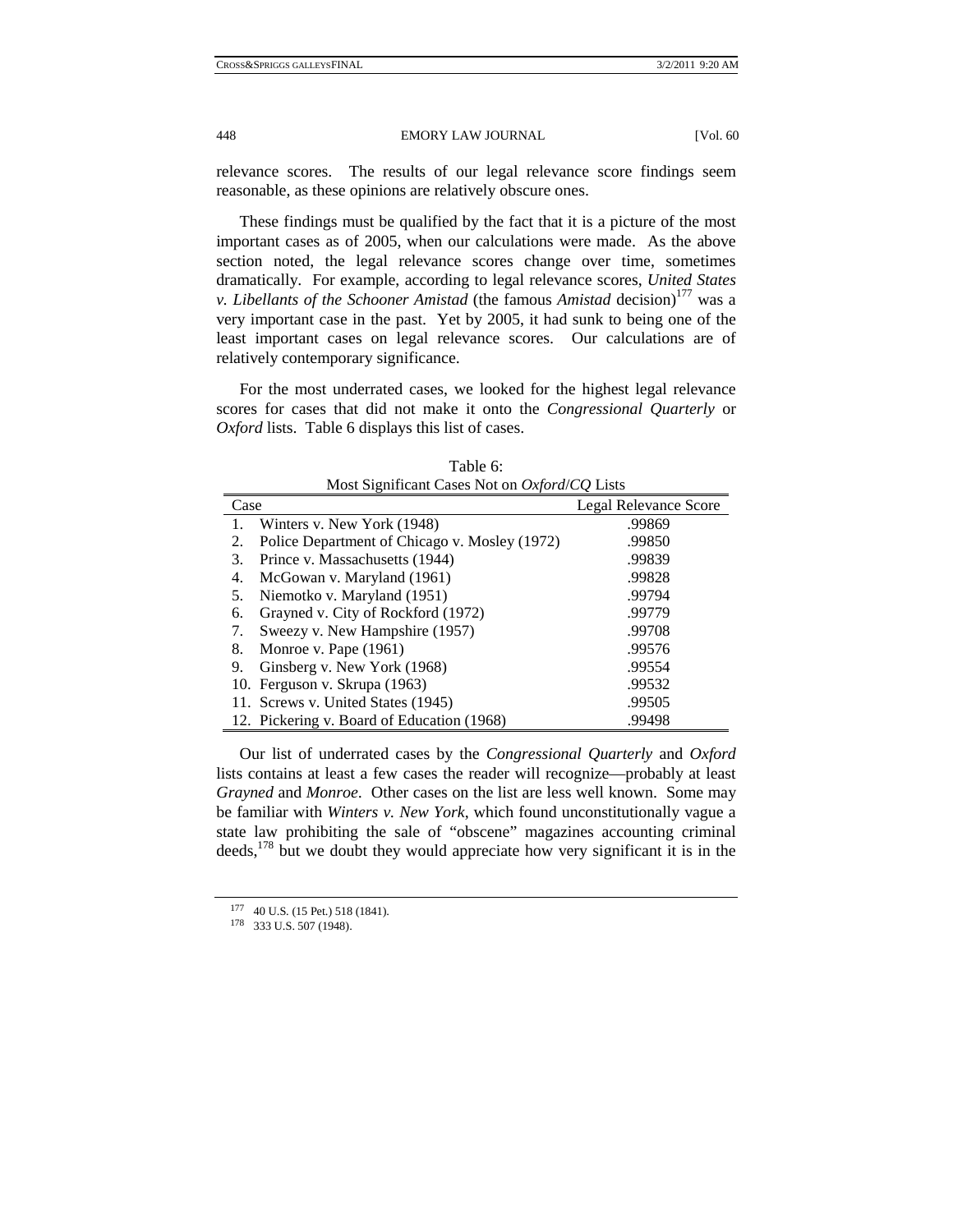network of cases today. *Police Department of Chicago v. Mosley* dealt with the public forum doctrine and time, place, and manner restrictions on speech, and it has been very important in that recurring area of the law.<sup>179</sup> *Prince v. Massachusetts* found that the government properly had broad authority to protect children even from their parents.<sup>180</sup> *McGowan v. Maryland* is exceedingly important for upholding the constitutionality of Sunday sales prohibitions, even though religious in foundation, so long as they had a secular purpose.<sup>181</sup> Had it come out differently, Establishment Clause jurisprudence could be far different. All of our top underrated cases were in the top 1% of all Supreme Court opinions for citation influences.

There is a clear correspondence between the cases that are widely appreciated as important and those that receive the most citations and have the highest legal relevance scores. There is some divergence between perception and citation reality, though, as illustrated by our list of overrated and underrated cases. Public perceptions sometimes fail to appreciate the legal importance of some opinions, which we can capture through a study of citation frequency.

# III. DETERMINANTS OF AN OPINION'S LEGAL IMPORTANCE

Identifying the most important cases in the Supreme Court's history is interesting, but this identification tells us little about the more interesting question: *Why* are certain cases more important? To the extent that these factors are within the control of the Justices, the identification of determinants could have great importance in evaluation of the Court. In this Part, we identify the determinants of more important Supreme Court opinions. We examine case characteristics (such as the issue and legal areas of the opinion), the opinion's age as of the time of our calculations, various ideological features of the opinion, the nature of the majority coalition, and certain characteristics of the opinion (such as the number of citations and length of the opinion). The necessary data are not available for the full history of the Court though; thus, much of this analysis is limited to opinions rendered since 1946, for which the full case data is available.

There is surely some randomness to the significance of an opinion. *Cantwell v. Connecticut* is apparently important because it was the first

<sup>179 408</sup> U.S. 92 (1972).<br>
180 321 U.S. 158 (1944).<br>
181 366 U.S. 420 (1961).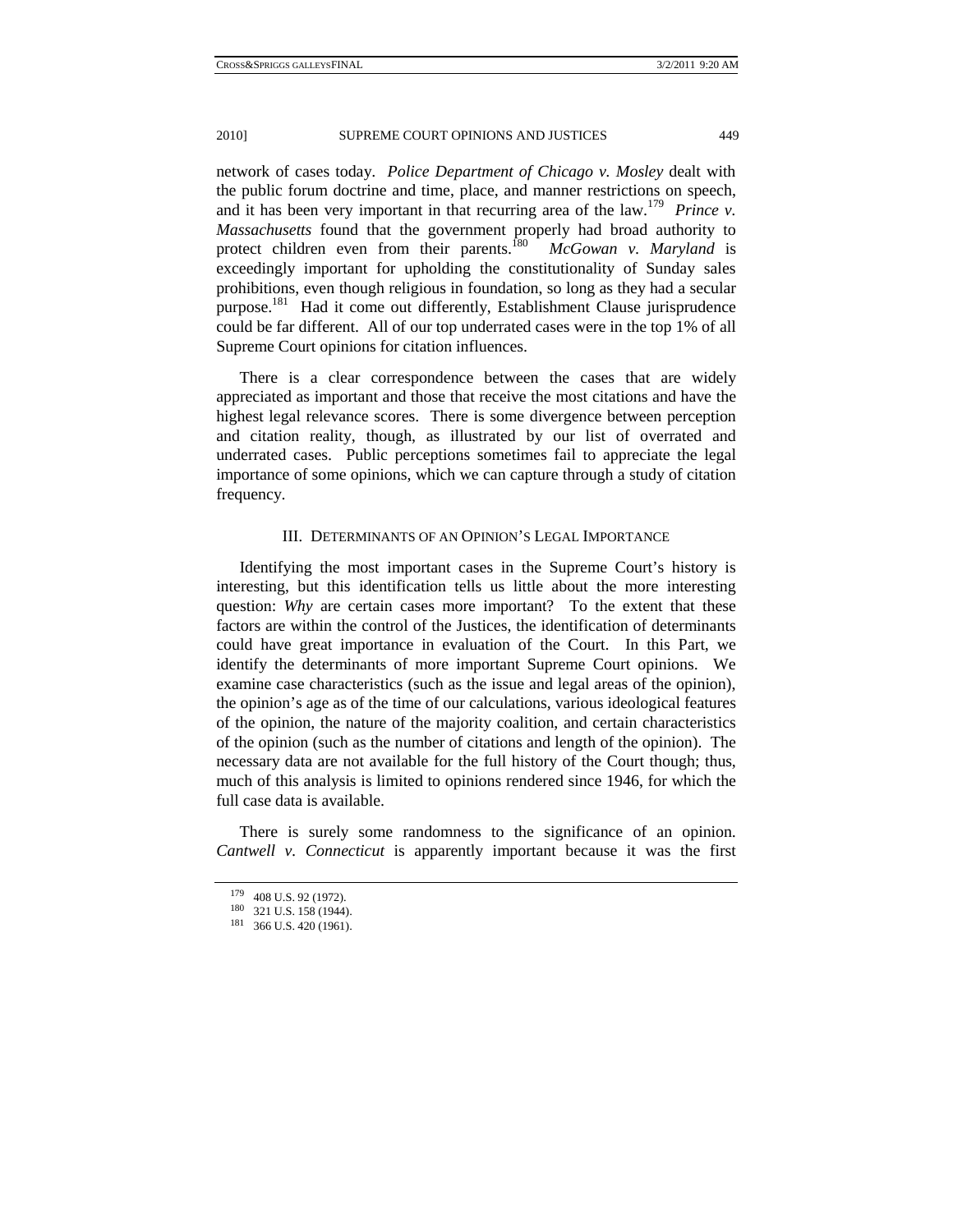decision to incorporate the First Amendment's freedom of religion,<sup>182</sup> and this area of the law became quite important at the Court. *Schneider v. State* is high on our list because it was an early decision on free speech  $law<sup>183</sup>$  which has become very significant at the Court. Nevertheless, opinion quality is relevant to our measures. Had these cases come out the other way or contained different legal analysis, their importance might be much less.

The significance of Supreme Court opinions is not foreordained by the case facts or legal questions addressed, however. In 1984, there was an expectation that *Berkemer v. McCarty*184 would be a very important case, but it produced a relatively insignificant opinion and has been largely forgotten.<sup>185</sup> This illustrates the key point that "it is the opinion of the Court, and not its bottomline judgment, that determines the consequentiality of the decision."<sup>186</sup> "The intrinsic quality of the precedent relied upon is significant in determining its fate." $^{187}$ 

We attempt to piece out the various factors that may drive the importance of a Supreme Court opinion and discover to what extent the opinion itself matters (as opposed to immutable external circumstances). We consider intrinsic case characteristics, age, features of the opinion itself, and control variables to assess the determinants of opinion importance by our measures.

#### *A. Case Characteristics*

Certain intrinsic case characteristics may determine the significance of an opinion for future citations, independent of the opinion itself. Some topics are simply more important for the Supreme Court or lower courts. The Supreme Court sets its agenda through certiorari decisions. If it takes cases of a given type, prior opinions of that type will receive more citations. Lower courts have their agendas set by litigants, and those decisions will also influence citation rates. In addition, certain legal groundings for opinions may produce more

<sup>182</sup> *See* 310 U.S. 296 (1940). 183 *See* 308 U.S. 147 (1939). 184 468 U.S. 420 (1984). 185 Nancy Staudt et al., *On the Role of Ideological Homogeneity in Generating Consequential Constitutional Decisions*, 10 U. PA. J. CONST. L. 361, 361–62 (2007). 186 *Id.* at 370 n.39. 187 Schaefer, *supra* note 46, at 10.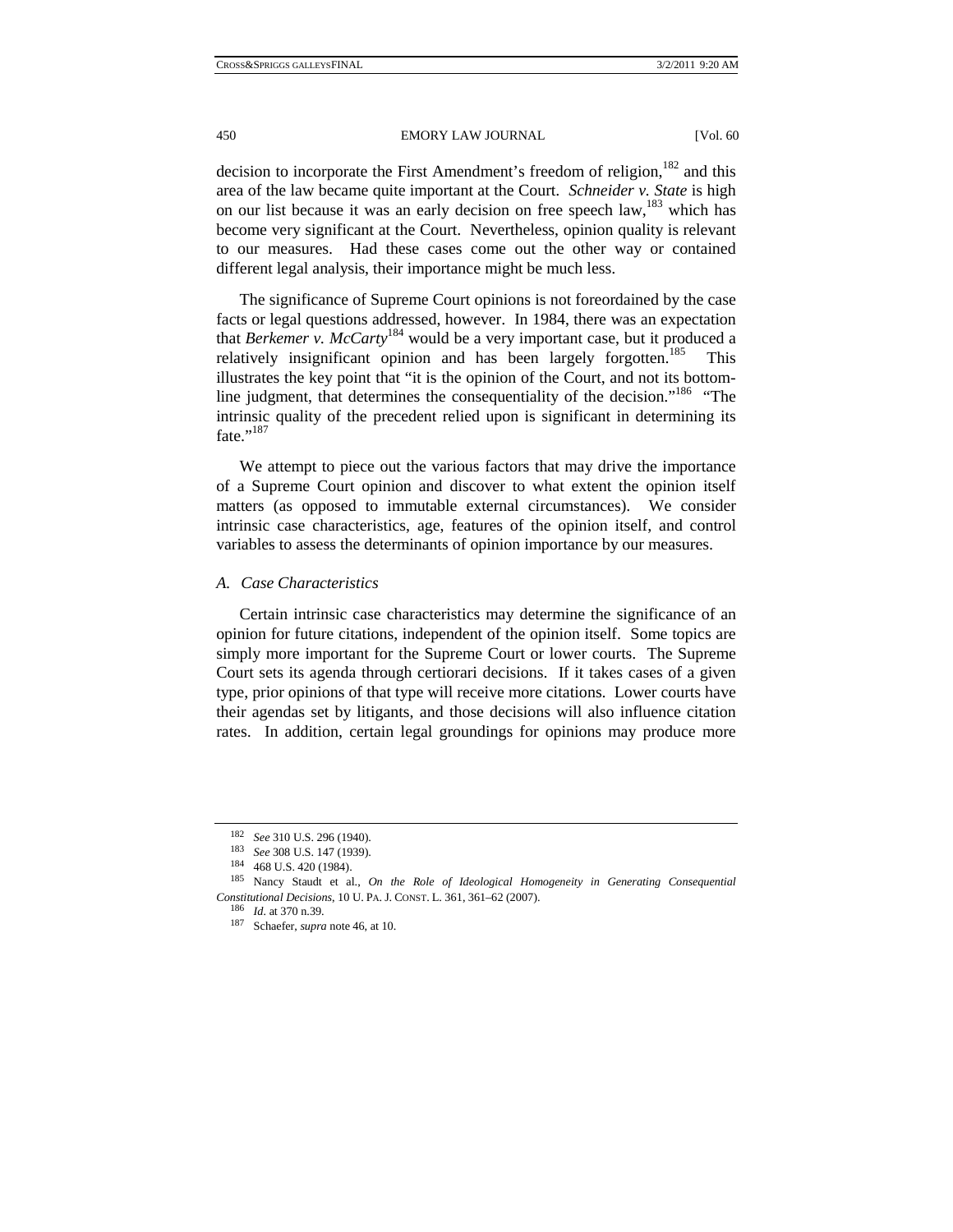subsequent citations. To measure the characteristics of the case, we rely on Harold Spaeth's data on historic opinions of the Court.<sup>188</sup>

## *1. Issue Area of Opinion*

Decisions in some issue areas are sure to have greater future citation impact than others. The most obvious reason for this effect is the nature of the Court's agenda. A decision interpreting the Bankruptcy Code, for example, will most commonly be cited in other bankruptcy decisions. If the Court does not accept certiorari in additional bankruptcy cases, the original decision in that area is unlikely to be much cited.

The available data breaks the Court's cases into thirteen issue areas.<sup>189</sup> The Court's relative attention to these areas has varied over time. In 1946, the Court decided 48 cases (out of 140 total) that were categorized as economic issues.190 This number steadily declined to only 10 cases (out of 77 total) in  $2001$ <sup>191</sup> During this time period, the Court took many more cases involving the Bill of Rights and civil liberties.<sup>192</sup> The change in the nature of the citing cases is sure to influence the cases cited in an opinion.

To separate out the effect of case type, we isolate civil liberties cases. These include those categorized in the Supreme Court Database as involving First Amendment issues, due process, rights of criminal defendants, privacy, and civil rights.<sup>193</sup> We expect these cases might receive more citations because they have been prominent on the Court's agenda in recent years. The power of this issue-area effect is measured by the dummy variable *Civil Liberties*.

<sup>188</sup> For documentation, see Harold J. Spaeth et al., THE SUPREME COURT DATABASE (Aug. 26, 2010), http://scdb.wustl.edu/data.php. This source is so accepted in political science that it "would certainly be unusual for a refereed journal to publish a manuscript whose data derived from an alternate source," and the same is true of law reviews. Lee Epstein et al., *The Political (Science) Context of Judging*, 47 ST. LOUIS U. L.J. 783, 812 (2003). This source is the "greatest single resource of data on the Court." Michael Heise, *The Past, Present, and Future of Empirical Legal Scholarship: Judicial Decision Making and the New Empiricism*, 2002 U. ILL. L. REV. 819, 848. 189 The case types in the United States Supreme Court Judicial Database are categorized as the following:

attorneys, civil rights, criminal procedure, due process, economic activity, federalism, First Amendment, judicial power, privacy, federal taxation, interstate relations, unions, and miscellaneous. Spaeth et al., *supra*  note 188. The nature of the categories may not be entirely transparent, and more detailed descriptions of the categorization can be found in the codebook for the database.<br><sup>190</sup> LEE EPSTEIN ET AL., THE SUPREME COURT COMPENDIUM 80 (3d ed. 2003).<br><sup>191</sup> *Id.* at 85.

<sup>193</sup> *See* Spaeth et al., *supra* note 188.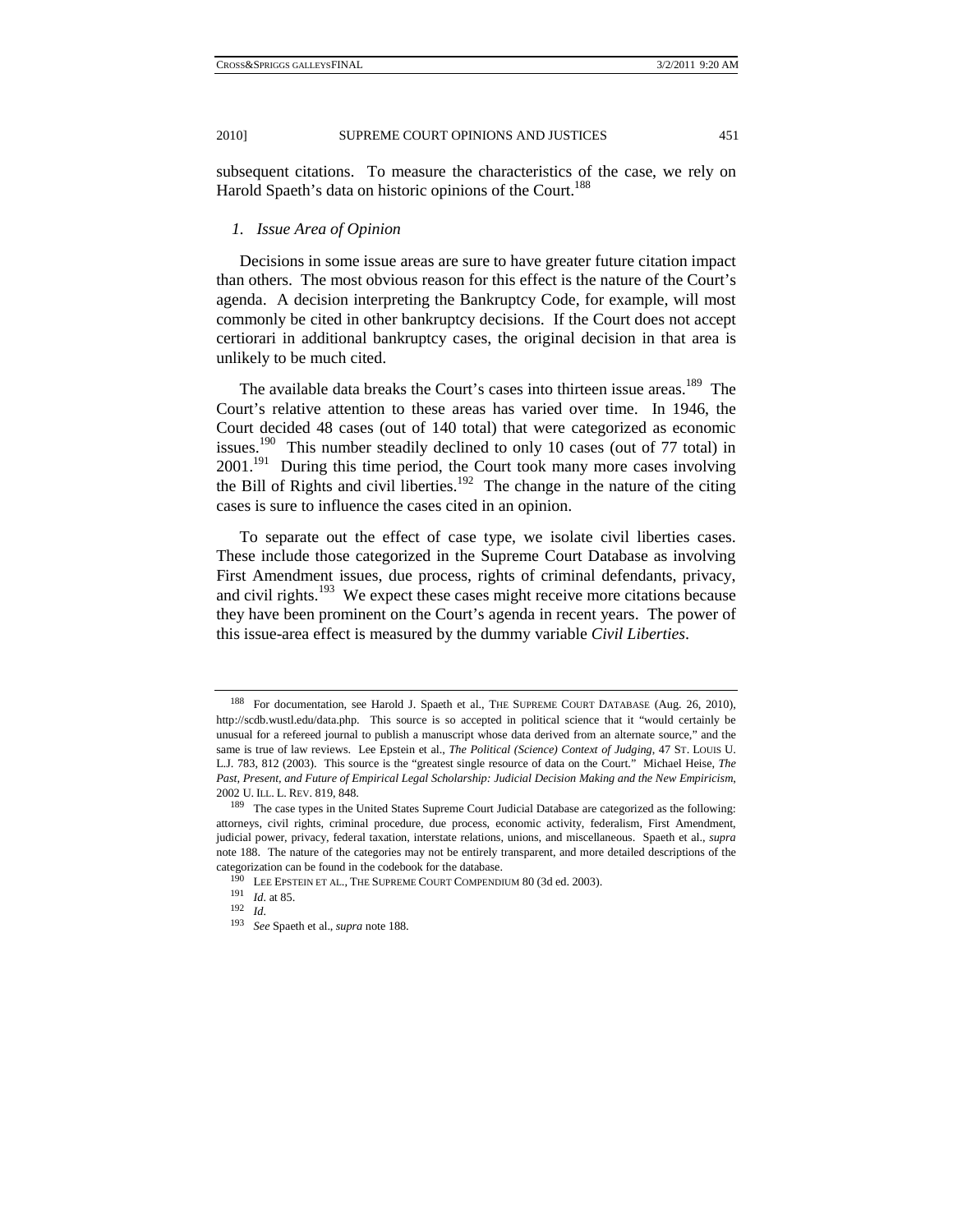In addition to the Court's agenda, one might expect different devotion to precedent in different case areas. Some have argued that the Court should give its greatest deference to stare decisis in its economic opinions because people have adapted to them through private ordering.<sup>194</sup> The Court has urged that "decisions affecting the business interests of the country should not be disturbed except for the most cogent reasons, certainly not because of subsequent doubts as to their soundness." $195$  If this is indeed the case, one might expect precedent to be more powerful in economic decisions.

Businesses adapt to the law. They can write contracts based on their understanding of the law or possibly to avoid its application to their circumstances. Thus, they have a reliance interest in the prevailing law, the use of which is the basis for their private ordering of their actions. Such private ordering was the very first reason given for stare decisis by Hart and Sacks in their classic work on the legal process.<sup>196</sup>

Hence, the power of stare decisis is said to be at its "acme in cases involving property and contract rights, where reliance interests are involved."197 This position has a pedigree in the earliest opinions of the Court.<sup>198</sup> The logic of the position is not inexorable, however. People order their lives in reliance on the law in areas other than economics. Justice Marshall suggested that "*stare decisis* [was] in many respects even *more*  critical in adjudication involving constitutional liberties than in adjudication involving commercial entitlements."199 Nevertheless, the Court has been emphatic about the importance of stare decisis in economics cases.

We isolate economic precedents using the categorization of the Supreme Court database. These cases include the area of economics, plus cases

<sup>&</sup>lt;sup>194</sup> See Stevens, *supra* note 54, at 2.<br><sup>195</sup> Nat'l Bank v. Whitney, 103 U.S. 99, 102 (1880). 196 Henry M. Sacks, The Legal Process: Basic Problems in the Making AND APPLICATION OF LAW 587 (1958); *see also* Lewis F. Powell, Jr., *Stare Decisis and Judicial Restraint*, 47 WASH. & LEE L. REV. 281, 286 (1990) (declaring that reliance "is especially important in cases involving

property rights and commercial transactions"). 197 Payne v. Tennessee, 501 U.S. 808, 828 (1991). 198 *See* Polly J. Price, *A Constitutional Significance for Precedent: Originalism, Stare Decisis, and Property Rights*, 5 AVE MARIA L. REV. 113 (2007) (reviewing the history of giving strong stare decisis to decisions involving property rights); Lee J. Strang & Bryce G. Poole, *The Historical (In)Accuracy of the Brandeis Dichotomy: An Assessment of the Two-Tiered Standard of Stare Decisis for Supreme Court* 

*Precedents*, 86 N.C. L. REV. 969 (2008).<br><sup>199</sup> *Payne*, 501 U.S. at 852–53 (Marshall, J., dissenting). For example, the reliance interest in abortion decisions has been emphasized. *See* Michael J. Gerhardt, *The Pressure of Precedent: A Critique of the Conservative Approaches to* Stare Decisis *in Abortion Cases*, 10 CONST. COMMENT. 67 (1993).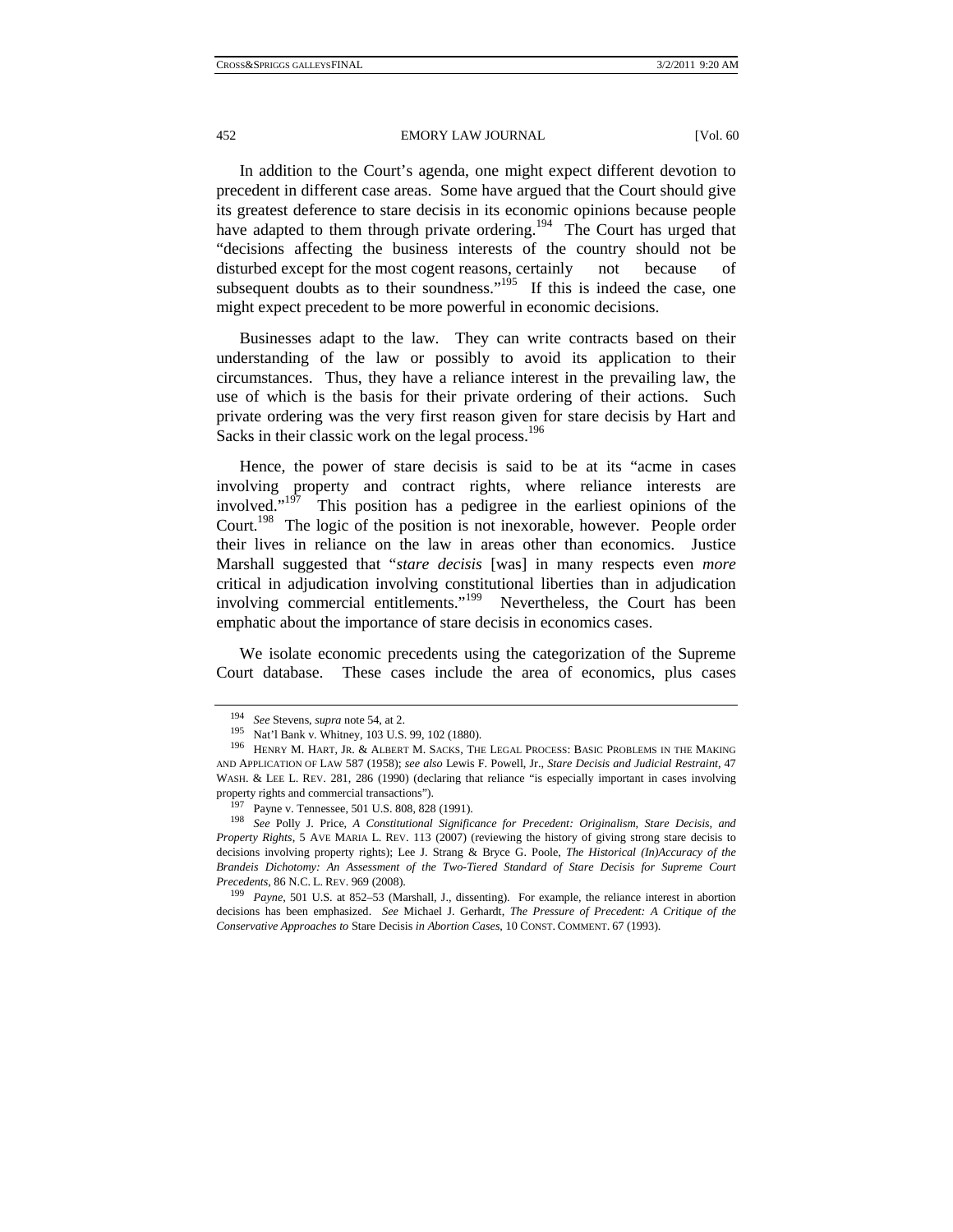involving federal taxation and labor. If an opinion falls within these areas it is coded as the dummy variable *Economic* for our analysis. This enables us to isolate any unique power of precedent for economic decisions, as often hypothesized.

## *2. Legal Area of Opinion*

In addition to the issue area of the case, some legal areas may also influence future citations. The Court addresses matters of constitutional interpretation, statutory interpretation, the review of administrative agencies, admiralty common law, and other broad legal categories. Some legal areas of cases might be expected to yield more citations than others, which we measure by several categories.

One of the most common hypotheses is that the Court will give greater weight to statutory opinions than those in constitutional law.<sup>200</sup> Justice Powell explained: "The idea has long been advanced that stare decisis should operate with special vigor in statutory cases because Congress has the power to pass new legislation correcting any statutory decision by the Court that Congress deems erroneous."<sup>201</sup> One author argued for a rule in which stare decisis in statutory cases is absolute, though he recognized that this was not the case.<sup>202</sup> Nevertheless, it is believed that the "Supreme Court has long given its cases interpreting statutes special protection from overruling."203 A study found that the Court is less likely to overrule statutory precedents, which seems consistent with this stated legal norm.<sup>204</sup> The Court is said to defer "more to statutory than to constitutional precedents."205 It has declared that in constitutional cases "*stare decisis* concerns are less pronounced."206

<sup>200</sup> This position is generally traced to Justice Brandeis's dissenting opinion in *Burnet v. Coronado Oil & Gas Co.*, 285 U.S. 393, 406–10 (1932) (Brandeis, J., dissenting) (arguing for separate standards for constitutional and statutory precedents). 201 Powell, *supra* note 196, at 287; *see also Payne*, 501 U.S. at 828 (noting that precedent has less power

in constitutional cases because their "correction through legislative action is practically impossible").<br><sup>202</sup> See Lawrence C. Marshall, *"Let Congress Do It": The Case for an Absolute Rule of Stare Decisis*, 88<br>MICH. L.

<sup>&</sup>lt;sup>203</sup> Amy Coney Barrett, *Statutory Stare Decisis in the Courts of Appeals*, 73 GEO. WASH. L. REV. 317, 317 (2005); *see also* Thomas R. Lee, *Stare Decisis in Historical Perspective: From the Founding Era to the Rehnquist Court*, 52 VAND. L. REV. 647, 731 (1999) (discussing the historical development of this

perspective). 204 James F. Spriggs, II & Thomas G. Hansford, *Explaining the Overruling of U.S. Supreme Court* 

<sup>&</sup>lt;sup>205</sup> GERHARDT, *supra* note 32, at 84.<br><sup>206</sup> Harris v. United States, 536 U.S. 545, 557 (2002); *see also* Agostini v. Felton, 521 U.S. 203, 235–36 (1997) (listing cases respecting this differentiation). Constitutional precedents are subject to only a "weak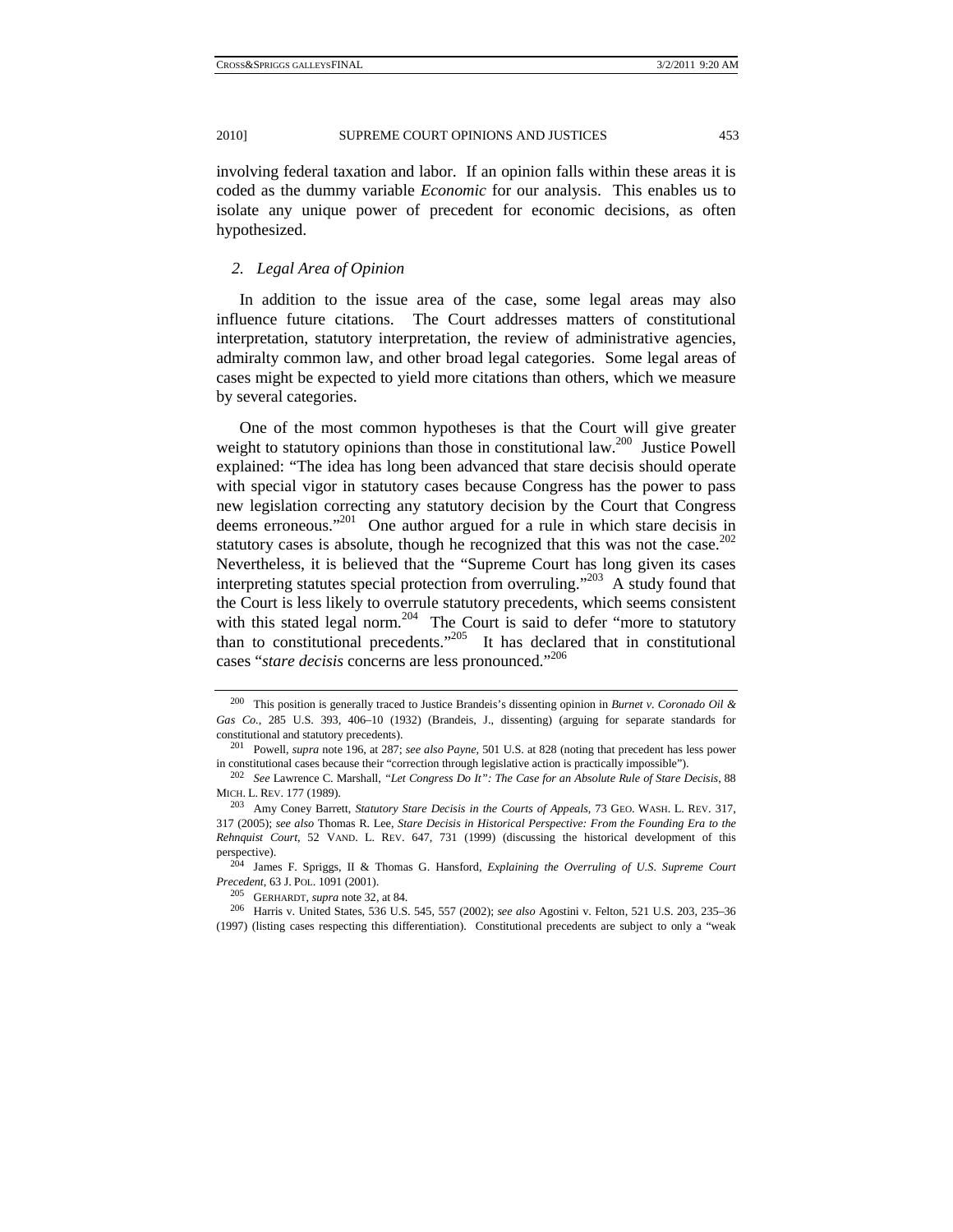In fact, Congress does sometimes reverse judicial precedents interpreting statutes.<sup>207</sup> The Court may view the lack of congressional revision of a prior opinion to be evidence of its finding that the opinion got the interpretive question right and defer to the democratic processes. Alternatively, the Court may be adhering to stare decisis to avoid a congressional overruling of its decision. If Congress approved of the prior interpretation, a judicial modification might simply be reversed by the legislature, making the Court's ruling a vain one, which would make the Justices less likely to attempt such a modification.<sup>208</sup>

Constitutional decisions, by contrast, cannot be reversed by the legislature. If the Court gets a constitutional opinion wrong, there is much less possibility for democratic correction.<sup>209</sup> Consequently, the Court may show less Consequently, the Court may show less deference to its prior constitutional opinions. This common invocation has been disputed as a descriptive matter, with claims that "the historical practice of the Court was to treat constitutional precedents the same as precedents in other legal areas."210 A study of opinions in early cases in which the Supreme Court overruled a precedent found that there appeared to be no lessening of stare decisis for constitutional precedents.<sup>211</sup> Yet more recent Supreme Court decisions have applied the distinction.<sup>212</sup> Given the widespread belief that

*Economic Models*, 16 INT'L REV. L. & ECON. 295, 296 (1996) (noting that "prudent judges" would not push their ideology to the point where Congress would need to overturn their interpretation of the law).<br><sup>209</sup> This difficulty may be overstated. There are various ways in which Congress may rewrite statutes so

as to accomplish its goal independent of a constitutional decision of the Supreme Court. *See* Amy L. Padden, *Overruling Decisions in the Supreme Court: The Role of a Decision's Vote, Age, and Subject Matter in the Application of Stare Decisis after* Payne v. Tennessee, 82 GEO. L.J. 1689, 1717–18 (1994) (describing some methods). In addition, Congress has a variety of ways of pressuring the Court over constitutional decisions, which may be simpler and more effective than the conventional rewriting of a statute. *See* Frank B. Cross & Blake J. Nelson, *Strategic Institutional Effects on Supreme Court Decisionmaking*, 95 NW. U. L. REV. 1437,

presumption of correctness." Rafael Gely, *Of Sinking and Escalating: A (Somewhat) New Look at* Stare Decisis, 60 U. PITT. L. REV. 89, 110 (1998). The distinction reportedly has persisted since the first half of the nineteenth century. Earl M. Maltz, *Some Thoughts on the Death of Stare Decisis in Constitutional Law*, 1980

WIS. L. REV. 467, 467. 207 The classic investigation of this practice is found in William N. Eskridge, Jr., *Overriding Supreme Court Statutory Interpretation Decisions*, 101 YALE L.J. 331 (1991). Others have also empirically investigated the practice. *See, e.g.*, Beth Henschen, *Statutory Interpretations of the Supreme Court: Congressional Response*, 11 AM. POL. Q. 441 (1983) (examining the practice in the areas of antitrust and labor law); Joseph Ignagni & James Meernik, *Explaining Congressional Attempts to Reverse Supreme Court Decisions*, 47 POL. RES. Q. 353 (1994) (considering determinants of when Congress overrides a judicial opinion). 208 *See* Robert D. Cooter & Tom Ginsburg, *Comparative Judicial Discretion: An Empirical Test of* 

<sup>1459–71 (2001) (</sup>reviewing the research on these approaches).<br><sup>210</sup> Strang & Poole, *supra* note 198, at 974.<br><sup>211</sup> *Id.* at 1015–25.<br><sup>212</sup> *See* Payne v. Tennessee, 501 U.S. 808, 828 (1991).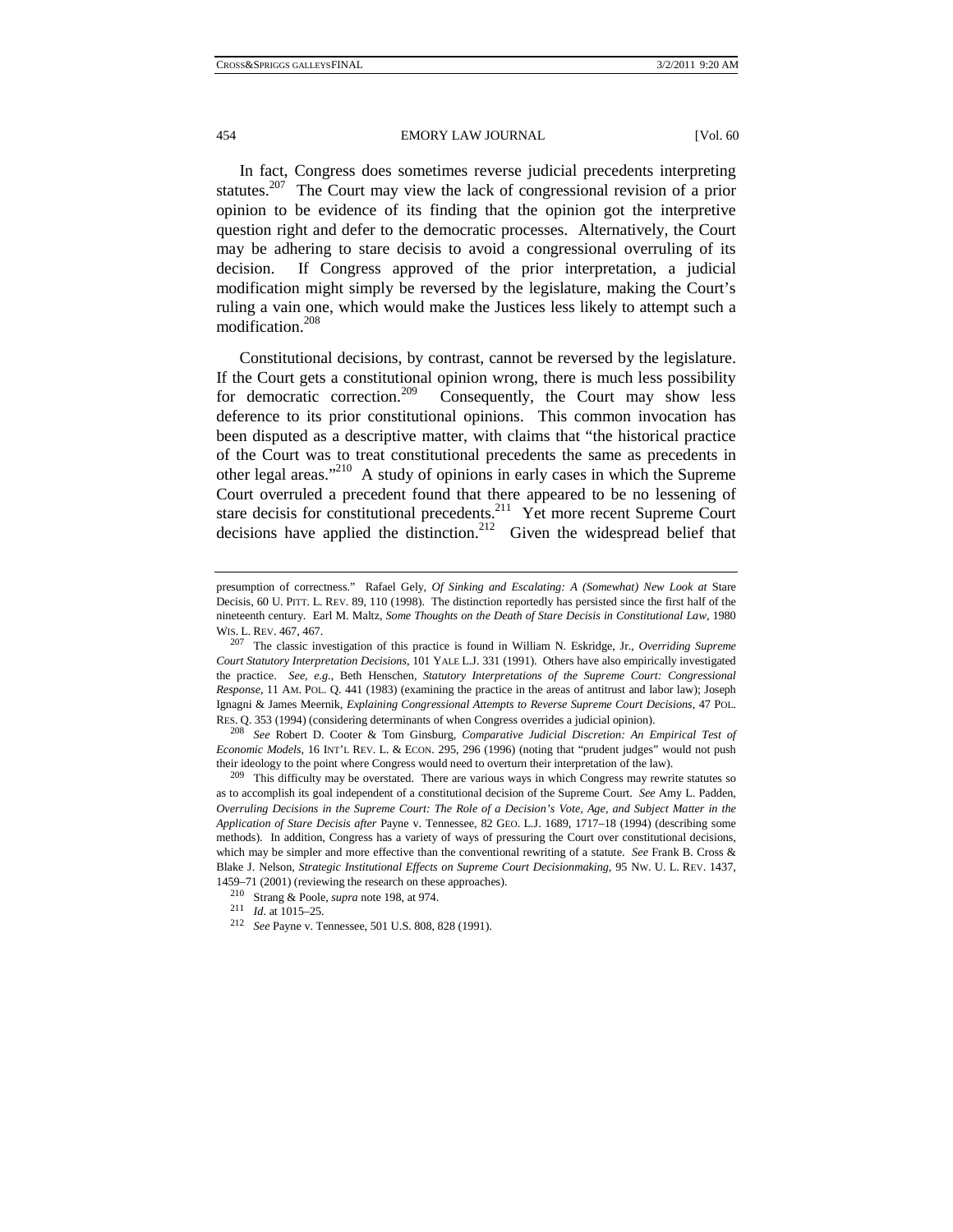stare decisis is weaker in constitutional opinions, we create a dummy variable for those cases, called *Constitutional*. This enables a test of whether constitutional opinions have less importance in the citation network.

One might expect a similar effect in other areas of law as well. Judge Posner has argued that decisions applying common law are less ideological and more grounded in stare decisis.<sup>213</sup> Because these decisions are judge-made law, though, one might expect less deference to their holdings by subsequent judges.<sup>214</sup> In general, "common law precedents enjoy a presumption of correctness stronger than that applied to constitutional cases, but not as constraining as that enjoyed by statutory precedents."<sup>215</sup> The common law is an evolving process, and judges might feel more authorized to depart from precedents that only reflect prior judicial holdings, rather than congressional action.

This theory about the greater force of statutory opinions (or those of other legal areas) has only been hypothesized, though, and never subjected to empirical scrutiny. Our methods enable a quantitative empirical test of this hypothesis. We also create the dummy variable *Other Cases* to capture the effect of those cases that are neither constitutional nor strictly matters of statutory interpretation. This leaves statutory cases as the baseline. The effect of *Constitutional* and *Other Cases* will appear as compared with the baseline of statutory interpretation decisions.

#### *3. Legal Complexity*

Another factor that could influence the number of citations received by a case is simply the number of legal issues considered in the opinion, as found in the Supreme Court Database. If an opinion addresses more legal issues, it covers more territory and consequently offers more potential for citation in future cases. An opinion interpreting two statutes plausibly has twice as many opportunities for future citation as does an opinion interpreting only a single statute.

This variable is captured by counting the number of legal issues and the number of legal provisions at issue in a case in the Supreme Court Database.

<sup>213</sup> *See* RICHARD A. POSNER, HOW JUDGES THINK 82–87 (2008). 214 However, this effect is not clear because legislatures may override both common law and statutory decisions by statute. 215 Gely, *supra* note 206, at 109.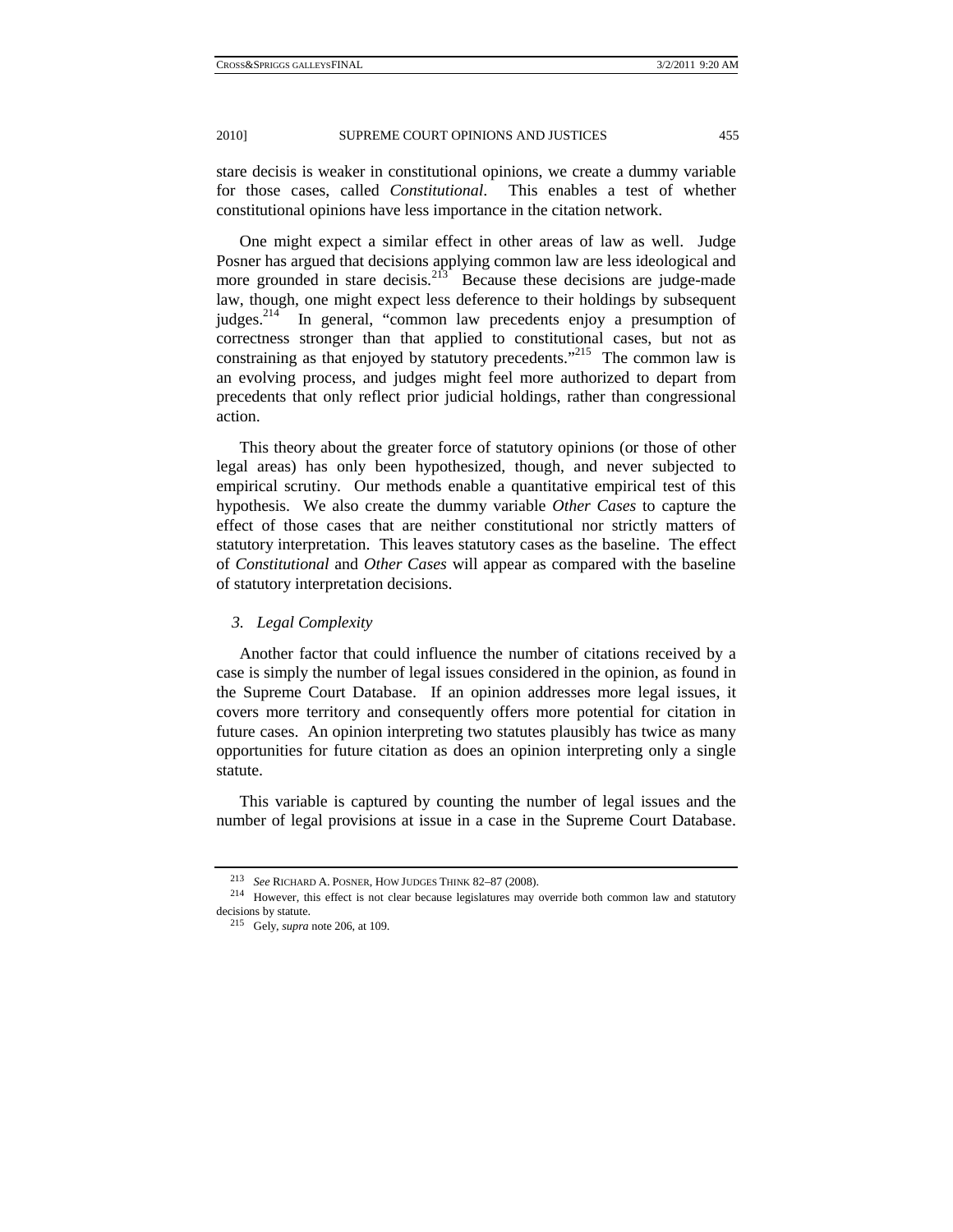The accuracy of the legal issue coding for the Database has seen challenge.<sup>216</sup> Nevertheless, the variable has been used and found useful in significant research.<sup>217</sup> The criticisms do not suggest any systematic bias that would undermine the accuracy of the use of the complexity variable; rather, they suggest the existence of random errors that would appear as statistical noise.<sup>218</sup> For our research we use the variable *Complexity* to measure the number of discrete legal issues and provisions in a majority opinion.

## *B. Age of Opinion*

As discussed above, some research has demonstrated that the importance of citations declines over time, consistently and significantly. Older opinions may be less relevant to contemporary case facts, or they may simply have been superseded by intervening opinions. However, very recent opinions will have had little opportunity for citation, so they would appear to score low on citation measures, even if they might eventually prove to be very significant. As a result, the importance of opinions in the network of precedent will depend in part upon how old they are.

The role of the age of the precedent is not an unambiguous one. As Landes and Posner demonstrated,<sup>219</sup> precedents appear to depreciate in importance over time. Other studies show that lower court citation or treatment of Supreme Court precedents declines after a certain amount of time. $^{220}$ However, some older precedents "might be more institutionalized and thus possess greater vitality. $\frac{1}{2}$ <sup>221</sup> When opinions receive repeated positive citations, that fact strengthens their position for future citations. Our lists of the most important precedents above show some older opinions that score quite highly.

<sup>216</sup> *See* Carolyn Shapiro, *Coding Complexity: Bringing Law to the Empirical Analysis of the Supreme Court*, 60 HASTINGS L.J. 477 (2009) (reporting errors in coding for legal issues). 217 *See* FORREST MALTZMAN ET AL., CRAFTING LAW ON THE SUPREME COURT: THE COLLEGIAL GAME

<sup>(2000);</sup> Timothy R. Johnson et al., *The Influence of Oral Arguments on the U.S. Supreme Court*, 100 AM. POL. SCI. REV. 99 (2006).<br><sup>218</sup> The reevaluation of the coding found that the database undercounted legal issues overall, especially in

issue areas such as judicial power and government structure and operations. *See* Shapiro, *supra* note 216, at 519–20. These errors would have the effect of producing statistical noise that interfered with finding a true

effect.<br><sup>219</sup> Landes & Posner, *supra* note 8, at 281.<br><sup>220</sup> HANSFORD & SPRIGGS, *supra* note 5, at 116–17 figs.7.1 & 7.2 (graphically displaying this effect). Absolute citations remain high for about twenty years but then precipitously decline in frequency. *Id.*; *see also* Spriggs & Hansford, *supra* note 61; Ryan C. Black & James F. Spriggs II, The Depreciation of Precedent on the U.S. Supreme Court 24–25 (June 12, 2009) (unpublished manuscript), *available at* http://papers.ssrn.com/

<sup>&</sup>lt;sup>221</sup> HANSFORD & SPRIGGS, *supra* note 5, at 24.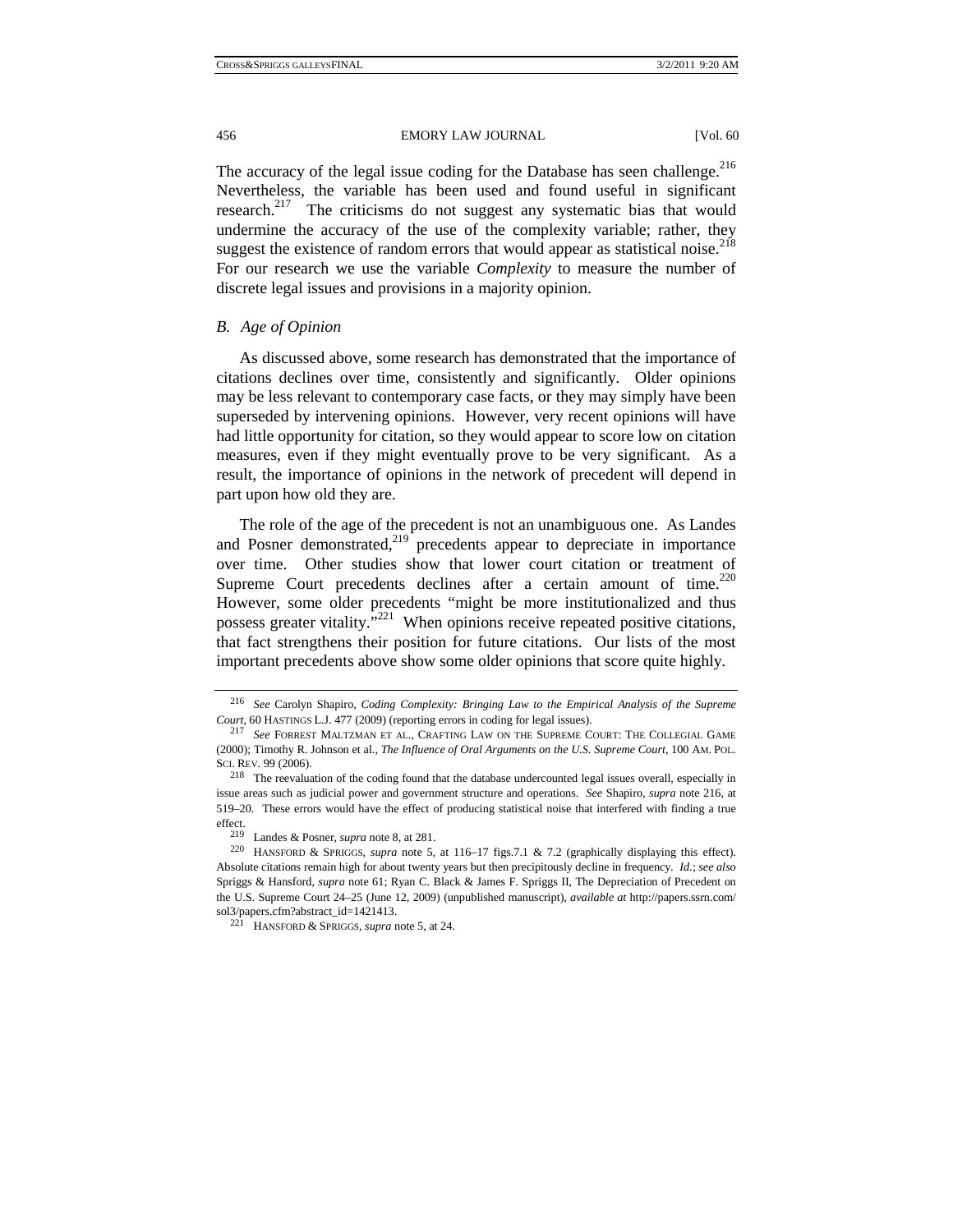At present, a set of studies has found a clear empirical regularity regarding precedent age, showing older cases are generally less likely to be cited. These studies considered the likelihood of citation based on the age of the precedent and the age of the precedent squared. This is the conventional approach for examining a quadratic, non-linear relationship between variables. They found that the age variable was negatively related to the probability of a case being legally interpreted in a year, and the age-squared variable had a positive association.<sup>222</sup> A somewhat older opinion was less likely to be cited but a much older opinion had a slightly higher probability of citation (or the likelihood of citation flattened out). The much older citations apparently had a deeper grounding in intervening opinions, which strengthened their power. While the age of an opinion does not doom its importance, it does generally lead to a diminishment in a case's significance. The effect of age may be structured by citation history, and some opinions may maintain importance over the decades because they are repeatedly used.

To evaluate the effect of time on the importance of an opinion, we use two variables, *Age* (the number of years since its issuance) and *Age-Squared* (the square of the number of years since its issuance). This is a standard approach to assess a quadratic relationship, which appears as a U-shaped curve. The use of the two variables enables us to assess the possibility that the significance of an opinion increases (or decreases) for a certain amount of time, whereupon it then decreases (or increases).

## *C. Ideological Factors*

There is now an enormous amount of information demonstrating that the Justices of the Supreme Court are influenced by ideology in reaching their decisions.223 In the extreme, this might make any citation studies wholly irrelevant because decisions were not based on precedents but instead on the individual preferences of the Justices, who "assemble diverse precedents into whatever pattern" they find convenient.<sup>224</sup> There appears to be an "inherent"

<sup>222</sup> *Id.* at 64. 223 *See* SEGAL & SPAETH, ATTITUDINAL MODEL, *supra* note 76; SEGAL & SPAETH, ATTITUDINAL MODEL REVISITED, *supra* note 5. Considerable additional evidence supports the basic findings of these books. *See, e.g.*, Daniel R. Pinello, *Linking Party to Judicial Ideology in American Courts: A Meta-Analysis*, 20 JUST. SYS. J. 219 (1999) (presenting a meta-analysis of the effect of ideology at various court levels and finding it most profound in the Supreme Court). 224 MARK TUSHNET, RED, WHITE, AND BLUE: <sup>A</sup> CRITICAL ANALYSIS OF CONSTITUTIONAL LAW 191–92

<sup>(1988).</sup>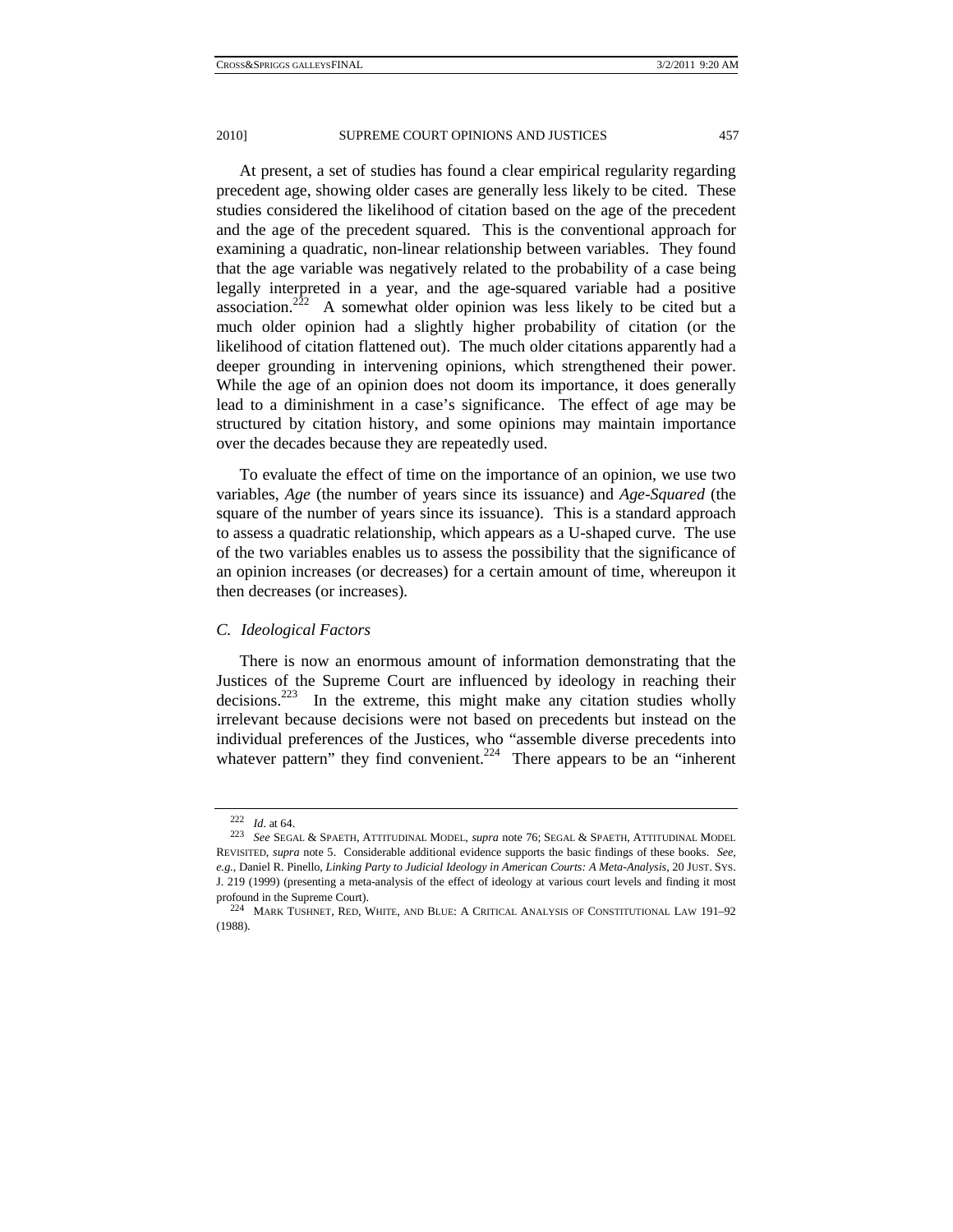tendency of judges to manipulate the doctrine politically."<sup>225</sup> In such a case, the distribution of citations might simply be random or correspond exclusively to the ideological proclivities of the Justices.

Some political scientists have gone so far as to argue that precedent is essentially meaningless at the Supreme Court level.<sup>226</sup> One study examined cases in which Justices dissented from an original decision and found that they generally continued to dissent from its extensions in future cases.<sup>227</sup> However, these findings have been reexamined and questioned in follow-up analyses that considered different cases and Justices.<sup>228</sup> Moreover, this study examined only case outcomes and did not consider the effect of precedent on the nature of the opinion in the case.<sup>229</sup>

The claim that the Justices are utterly ideological is too strong.<sup>230</sup> While in some cases precedent "appears to be trotted out in defense of decisions that were actually reached on quite independent grounds," there are others where "the Court actually seems to consider itself bound to adhere to a precedent because of the stare decisis principle."<sup>231</sup> The presence of unanimous opinions, notwithstanding the ideological diversity of the Justices, is testimony to the effect of the law. It is in these cases that outcomes might be "explained by the

<sup>225</sup> Christopher P. Banks, *Reversals of Precedent and Judicial Policy-Making: How Judicial Conceptions of Stare Decisis in the U.S. Supreme Court Influence Social Change*, 32 AKRON L. REV. 233, 235 (1999); *see also* Padden, *supra* note 209, at 1689 (suggesting that stare decisis "is often manipulated by liberals and conservatives alike when precedents are viewed as unappealing"). 226 This research was originally published as Segal & Spaeth, *supra* note 11, and subsequently, in more

detail, as SPAETH & SEGAL, *supra* note 77.<br><sup>227</sup> SPAETH & SEGAL, *supra* note 77.<br><sup>228</sup> For a summary of these analyses, see Charles A. Johnson, *Follow-Up Citations in the U.S. Supreme* 

*Court*, 39 W. POL. Q. 538 (1986). 229 One study of the early opinions of Chief Justice Roberts found that he viewed prior opinions not as

<sup>&</sup>quot;straightjackets that dictate[d] his decisions" but as "boundaries that shape[d] the nature of his opinions." Cross, *supra* note 61, at 1276. Additional empirical foundation comes from research suggesting that a benchmark opinion significantly shaped the subsequent opinions issued by the Court. Herbert M. Kritzer & Mark J. Richards, *Jurisprudential Regimes and Supreme Court Decisionmaking: The* Lemon *Regime and Establishment Clause Cases*, 37 LAW & SOC'Y REV. 827 (2003); Mark J. Richards & Herbert M. Kritzer, *Jurisprudential Regimes in Supreme Court Decision Making*, 96 AM. POL. SCI. REV. 305 (2002); Kevin M. Scott, *Reconsidering the Impact of Jurisprudential Regimes*, 87 SOC. SCI. Q. 380 (2006). 230 *See, e.g.*, LAWRENCE BAUM, JUDGES AND THEIR AUDIENCES 20 (2006) ("[T]he existing evidence does

not establish that Justices are motivated solely (or even overwhelmingly) by policy goals"); Timothy Johnson et al., *Oral Advocacy Before the United States Supreme Court*: *Does It Affect the Justices' Decisions?*, 85 WASH. U. L. REV. 457, 525 (2007) (reporting that "the attitudinal model is inaccurate in its main theoretical claim" that ideology is the only factor driving the Court's decisions). 231 Marshall, *supra* note 202, at 178.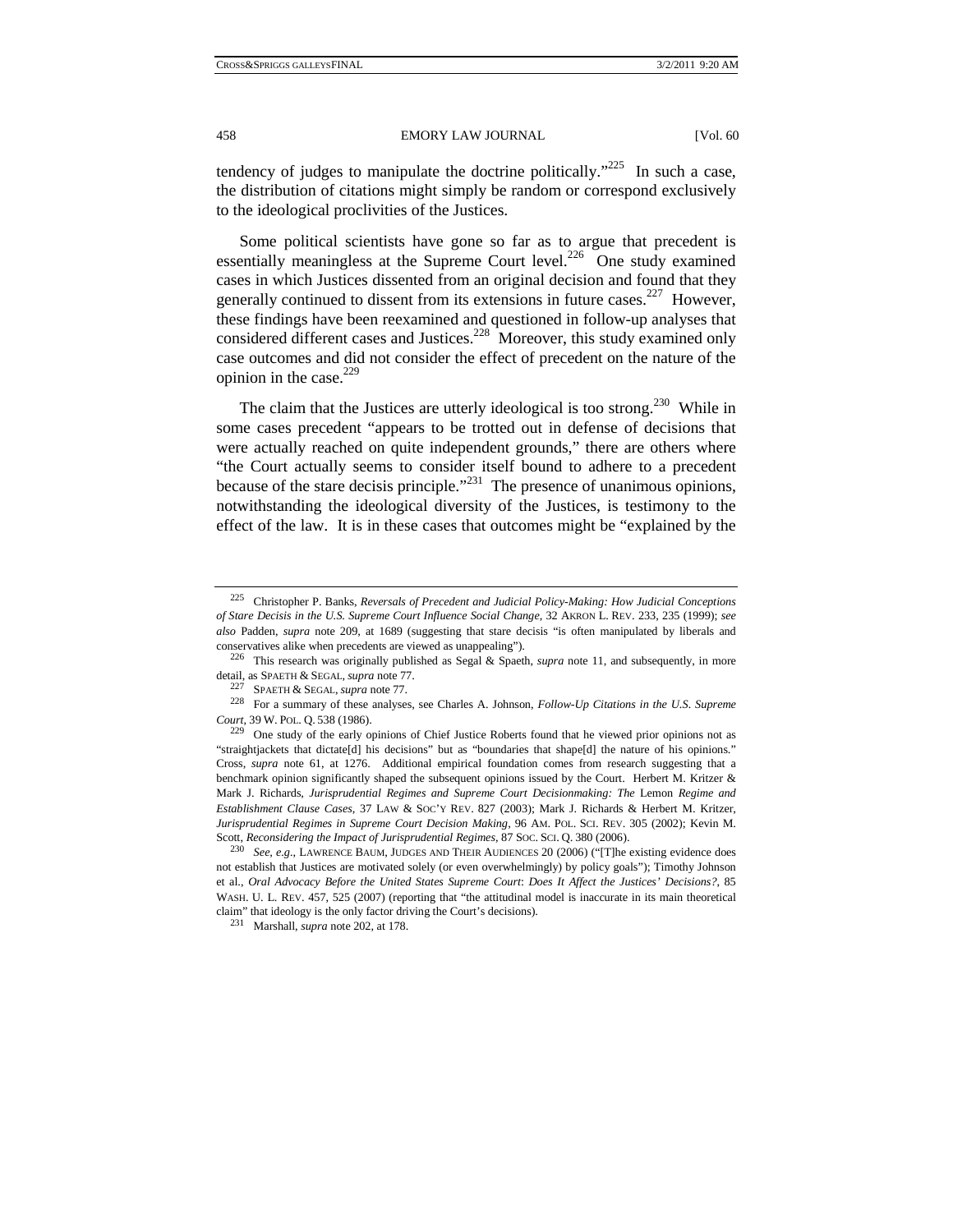presence of a very clear precedent."<sup>232</sup> If very clear precedents are governing the outcome of votes in unanimous decisions, it seems plausible that less clear precedents are at least influencing the language of divided opinions. Political scientists find that Justices adhere to stare decisis in order to preserve the legitimacy of the judiciary, even at the expense of their ideological preferences.<sup>233</sup>

Devotees of ideological determinants of opinions could suggest that unanimous decisions occur only in the presence of an unusually ideologically extreme lower court decision, beyond the ideological positions of even the most extreme Justices of the Supreme Court. It seems implausible that the Court would take so many cases so extreme (or even that they exist), and this theory cannot explain unanimous affirmances. One study of unanimous reversals and the nature of the decisions below found that the cases were not ideological extremes, but instead cases determined by circuit court judges with ideologies paralleling that of the Supreme Court. $^{234}$ 

Research indicates that precedent plays some role in Supreme Court decisions, if only as a constraint on Justices' preferences. The Justices commonly refer to precedent during their internal conference discussions of cases.<sup>235</sup> Stare decisis does not control the Court's decisions, "but it does structure and influence them."<sup>236</sup> Empirical research also shows that the "[l]aw matters in Supreme Court decision making in ways that are specifically jurisprudential. $1^{237}$  Consequently, we study which opinions have the most influence.

While the role of ideology in Supreme Court decisions may be overstated by some, it plainly exists. The existence of non-unanimous opinions with

<sup>232</sup> MITCHELL S. G. KLEIN, LAW, COURTS, AND POLICY 112 (1984). An example of this effect might be found in *Patterson v. McLean Credit Union*, 491 U.S. 164 (1989), where the Court "shocked the legal community" by unanimously supporting the reach of civil rights legislation based on precedent. Marshall, *supra* note 202, at 178. 233 Jack Knight & Lee Epstein, *The Norm of* Stare Decisis, 40 AM.J. POL. SCI. 1018, 1029 (1996); Spriggs

<sup>&</sup>amp; Hansford, *supra* note 61 (showing that the Court is more likely to positively interpret precedents that have a higher level of legal vitality).<br><sup>234</sup> Donald R. Songer & Dona Roy, A Critical Test of the Attitudinal Model 17–18 (Apr. 10, 2005)

<sup>(</sup>unpublished manuscript), *available at* http://www.allacademic.com/meta/p86158\_index.html. The study also found no major difference in the lower court ideologies in cases that saw unanimous liberal and unanimous conservative decisions. *Id.*

<sup>235</sup> *See* Knight & Epstein, *supra* note 233, at 1027. 236 LAWRENCE BAUM, THE SUPREME COURT 150 (5th ed. 1995). 237 Kritzer & Richards, *supra* note 229, at 315.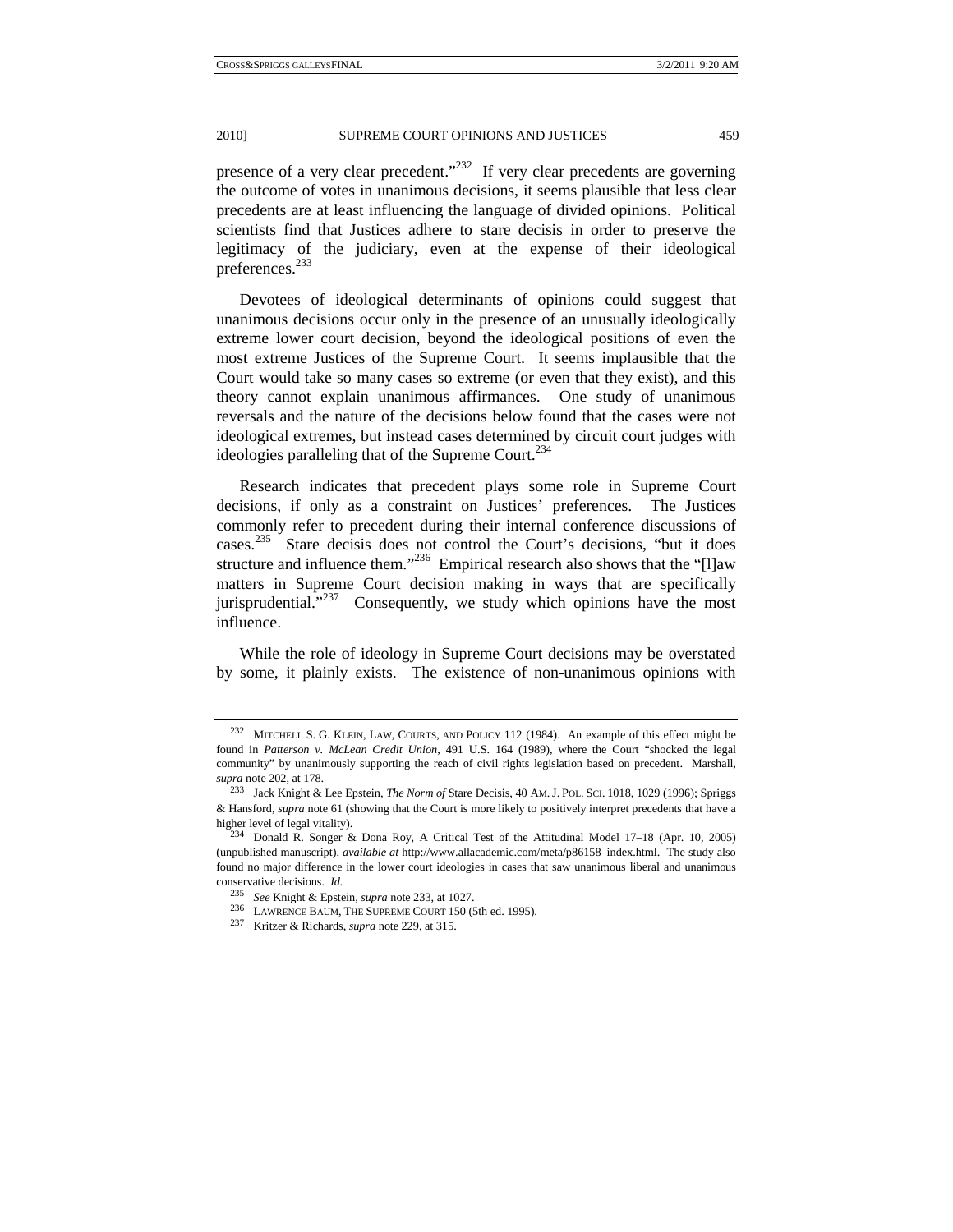systematic ideological vote patterns testifies to its role. And "many studies suggest that the interpretation of precedent depends at least in part on the Justices' policy goals."<sup>238</sup> The Justices are influenced both by their The Justices are influenced both by their preferences and by the state of the law, including precedents. Hence, it is important to incorporate ideology into a study of citation effects.<sup>239</sup> We use four ideological variables. These include the ideological direction of the decision associated with the opinion (liberal or conservative), the ideological composition of the Justices sitting on the Court at the time of the opinion, the ideological homogeneity of the majority coalition and the ideological extremity of the author, and the distance between the Court's ideological composition at the time of the original opinion and the time of the later citing opinion.

## *1. Ideological Direction of Decision*

One possible factor influencing the significance of an opinion is whether it produces a liberal or a conservative result. There is a hypothesis that conservative Justices give greater fealty to stare decisis than do liberal Justices. The liberals are sometimes considered more activist in their decisions.<sup>240</sup> If so, a liberal opinion would receive greater respect (and more citations). Judge Posner has suggested a ratchet effect, as conservative Justices have given greater respect to prior liberal precedents without reciprocal deference from liberal Justices.<sup>241</sup> Others have suggested likewise,<sup> $242$ </sup> and some limited empirical evidence appears to support the hypothesis.<sup>243</sup> Some conservatives would suggest that the Court should rely less on constitutional precedent and

<sup>238</sup> HANSFORD & SPRIGGS, *supra* note 5, at 10. 239 One study found a very limited ideological effect in the Justices' choice of citations, but it considered only a small number of opinions. Johnson, *supra* note 228.<br><sup>240</sup> Staudt et al., *supra* note 185, at 373 (referring to the view that "liberals are more likely to render

cutting-edge decisions"). 241 RICHARD A. POSNER, THE FEDERAL COURTS: CRISIS AND REFORM 217 (1985) [hereinafter POSNER,

CRISIS]. 242 *See, e.g.*, John C. Eastman, *Stare Decisis: Conservatism's One–Way Ratchet Problem*, *in* COURTS AND THE CULTURE WARS 127 (Bradley Watson ed., 2002); Lino A. Graglia, *The Myth of a Conservative Supreme Court: The October 2000 Term*, 26 HARV. J.L. & PUB. POL'Y 281, 284 (2003) (arguing that this ratchet effect was occurring, as a conservative Court was adhering to liberal precedents); Frank B. Cross, *Gay Politics and Precedents*, 103 MICH. L. REV. 1186, 1203 (2005) (reviewing DANIEL R. PINELLO, GAY RIGHTS AND AMERICAN LAW (2003)) (addressing hypothesis that "activist liberal precedents breed activism, while contrary conservative precedents have only a weak countervailing effect, because conservative judges feel bound by *stare decisis*"). 243 *See* PINELLO, *supra* note 243 (reporting evidence at different court levels showing that pro-gay rights

decisions had a much more significant precedential effect than contrary decisions).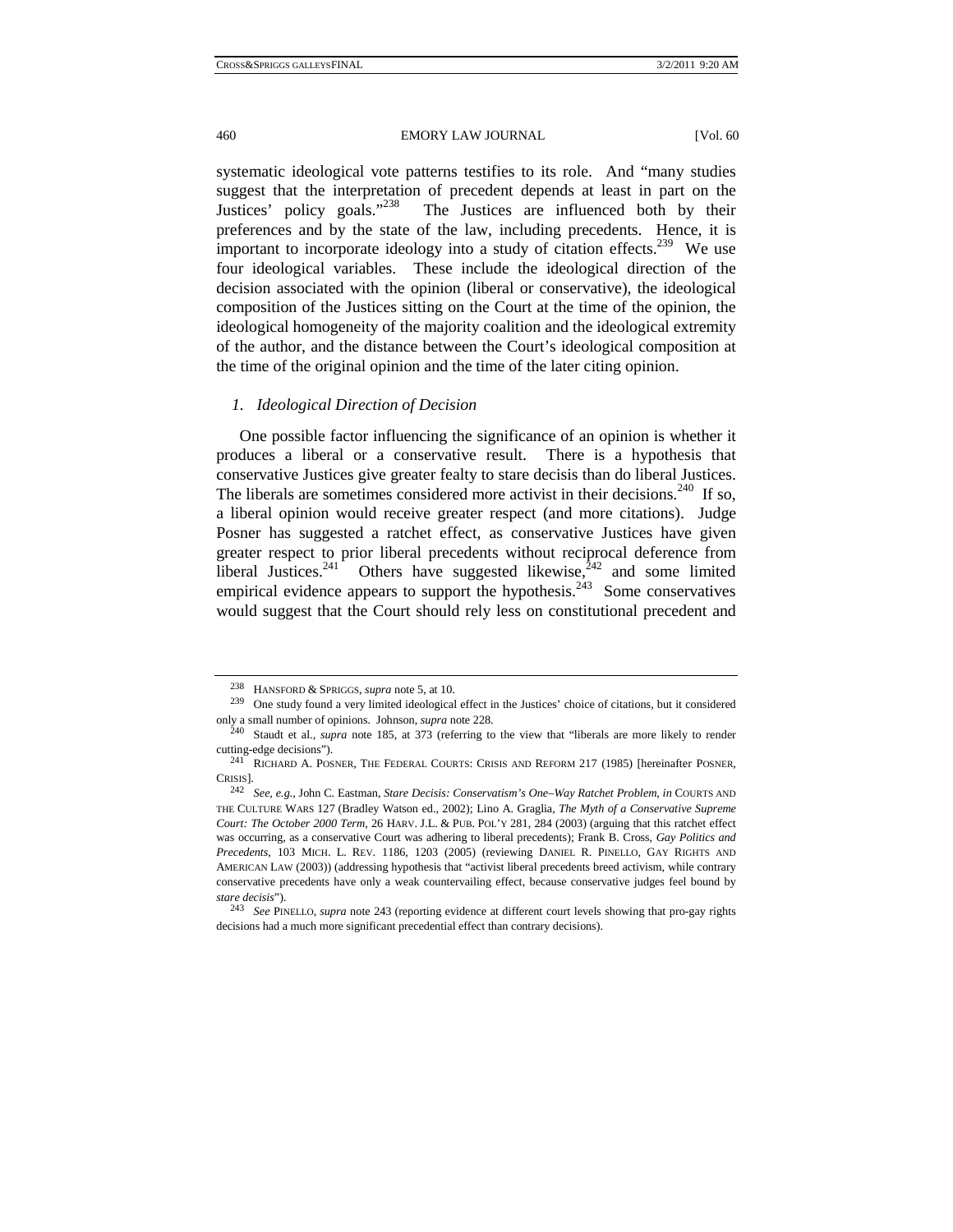more on originalism.<sup>244</sup> On today's Court, conservative Justices are actually more likely to ascribe to a weaker theory of precedent.<sup>245</sup>

An alternative explanation for greater liberal citation influence over time invokes sociology and history. In at least some major constitutional areas, the nation and the Court have become more liberal over time. This is certainly the case for civil rights. The Warren Court adopted standards of racial equality in decisions like *Brown v. Board of Education*<sup>246</sup> and *Loving v. Virginia*.<sup>247</sup> Contemporary conservatives have no respect for segregation, a conservative doctrine of the past, and are happy to embrace the once-liberal precedents. The same effect can be seen in many aspects of the Bill of Rights. For most of the amendments, a decision against the government is regarded as a liberal one (such as defendants' rights).

The Warren Court issued numerous liberal rulings in support of the constitutional rights of criminal defendants, which have been accepted even by subsequent conservatives. Few today challenge the right to counsel (*Gideon*), or the application of the Fourth Amendment to wiretaps (*Katz v. United States*).<sup>248</sup> Although *Miranda* was very controversial, it has been reaffirmed by contemporary conservatives.<sup>249</sup> Likewise, "[t]hat the tolerant libertarian view of the free speech clause has such broad support in contemporary America and on a Court that has become increasingly conservative is yet another example of Warren Court activism moving doctrine in a direction that has both persisted and further developed."<sup>250</sup> It may be that for some historical reason, Warren Court liberal decisions were ahead of the curve and influential for a changing America. We measure for such an effect with a dummy variable called *Liberal Precedent*. This is coded as "1" if the opinion is a liberal one, so a positive association would show greater precedential power for liberal opinions.

<sup>244</sup> *See, e.g.*, Steven G. Calabresi, *Text, Precedent, and the Constitution: Some Originalist and Normative Arguments for Overruling* Planned Parenthood of Southeastern Pennsylvania v. Casey, 22 CONST. COMMENT. 311 (2005) (exploring the tension between various proposals for understanding the Constitution). Thomas Merrill has thus observed that for originalists, the importance of "judicial precedent—the most important tool of the constitutional lawyer—drops from sight." Thomas W. Merrill, *The Common Law Powers of Federal* 

Courts, 52 U. CHI. L. REV. 1, 69 (1985).<br>
<sup>245</sup> See GERHARDT, supra note 32, at 53.<br>
<sup>246</sup> 347 U.S. 483 (1954).<br>
<sup>247</sup> 388 U.S. 1 (1967).<br>
<sup>248</sup> See LINDQUIST & CROSS, *supra* note 24, at 146–47 (describing the persistenc these).<br><sup>249</sup> Dickerson v. United States, 530 U.S. 428, 428 (2000).<br><sup>250</sup> FREDERICK P. LEWIS, THE CONTEXT OF JUDICIAL ACTIVISM: THE ENDURANCE OF THE WARREN COURT

LEGACY IN A CONSERVATIVE AGE 38 (1999).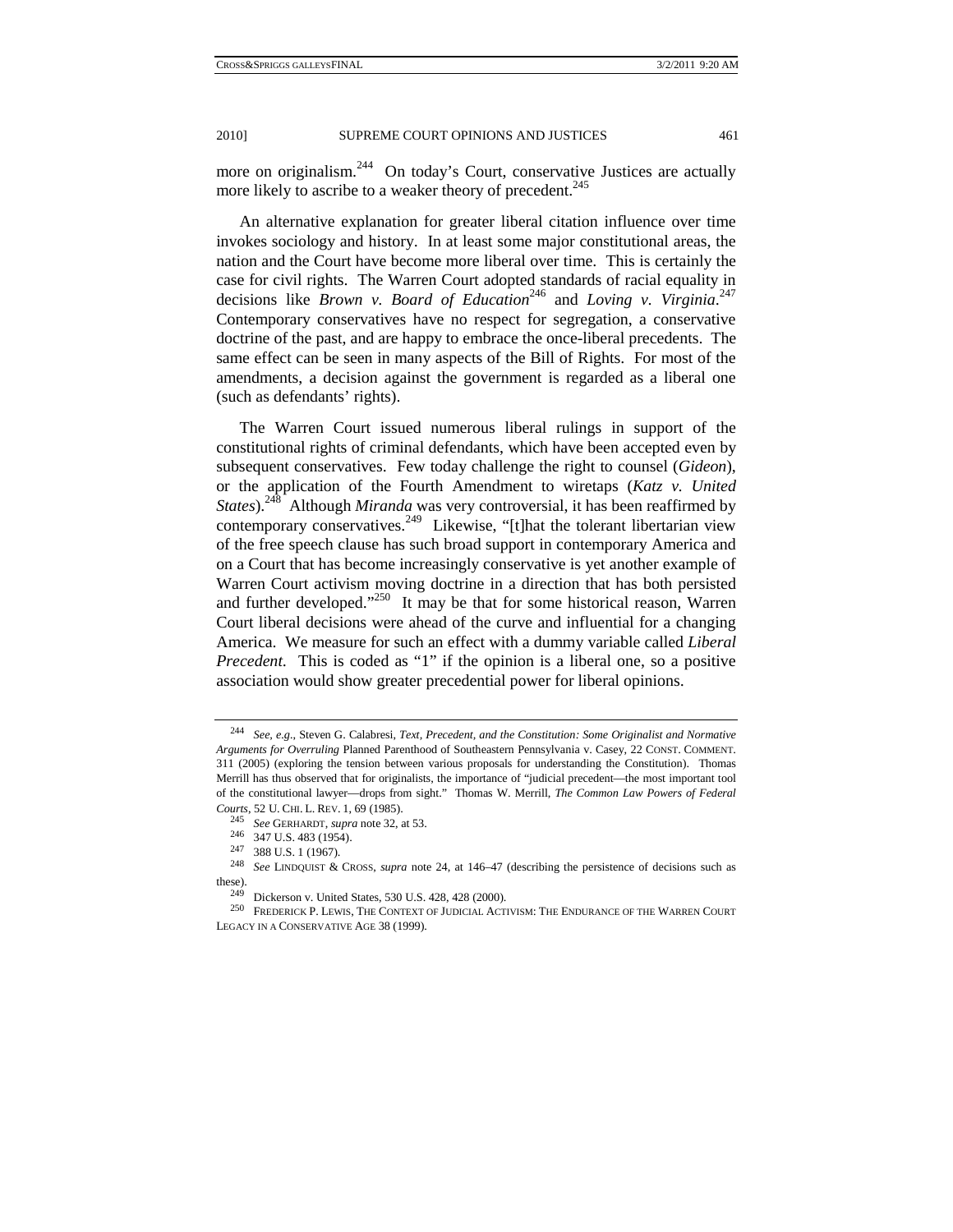#### *2. Ideological Composition of Court Coalitions*

In addition to the decision, we consider the ideological positions of the individual Justices. As noted above, ample research has found that some Justices' votes are systematically more liberal, while others are more conservative. We provide individualized measures for each Justice's ideology, using what are known as Martin–Quinn scores, which have become the standard used for research such as this study.<sup>251</sup>

The significance of a decision may be driven by the overall ideological composition of the Court issuing it. Some argue that the key to consequential decisions is the existence of an ideologically homogenous Court.<sup>252</sup> By this theory, a majority coalition with Justices largely in ideological accord is better able to agree on opinion language that will produce a significant effect. If the coalition is more diverse, the Justices would have more difficulty agreeing on consequential language and will therefore produce a less significant opinion.

A study sought to measure the ideological homogeneity hypothesis as a determinant of producing opinions significant enough to appear on the front page of the *New York Times*. It found that greater ideological diversity in the majority opinion was strongly correlated with a lower probability of producing such a consequential opinion.<sup>253</sup> This study also found that liberal decisions were more likely to reach its threshold for a consequential opinion.<sup>254</sup>

To test the hypothesis that more ideologically homogenous courts produce more powerful opinions, we use the variable *Homogeneity*, which is the standard deviation of the Martin–Quinn scores (which measures for individual Justice ideology) for all Justices in the majority opinion coalition of a precedent.

This measure may underestimate the role of the opinion author in drafting the opinion. There is a dispute over the degree to which opinions are driven by the full majority coalition as opposed to the author, which we discuss in detail below.255 The *Homogeneity* variable, taken alone, presumes that content is

<sup>251</sup> Some studies in law reviews making use of this measure include Andrew D. Martin et al., *The Median Justice on the United States Supreme Court*, 83 N.C. L. REV. 1275 (2005); Theodore W. Ruger, *Justice Harry Blackmun and the Phenomenon of Judicial Preference Change*, 70 MO. L. REV. 1209 (2005); and Paul J. Wahlbeck, *Strategy and Constraints on Supreme Court Opinion Assignment*, 154 U. PA. L. REV. 1729 (2006).<br><sup>252</sup> See Staudt et al., *supra* note 185, at 363.<br><sup>253</sup> Id. at 379.<br><sup>254</sup> Id. at 381–82.<br><sup>255</sup> See infra Part III.D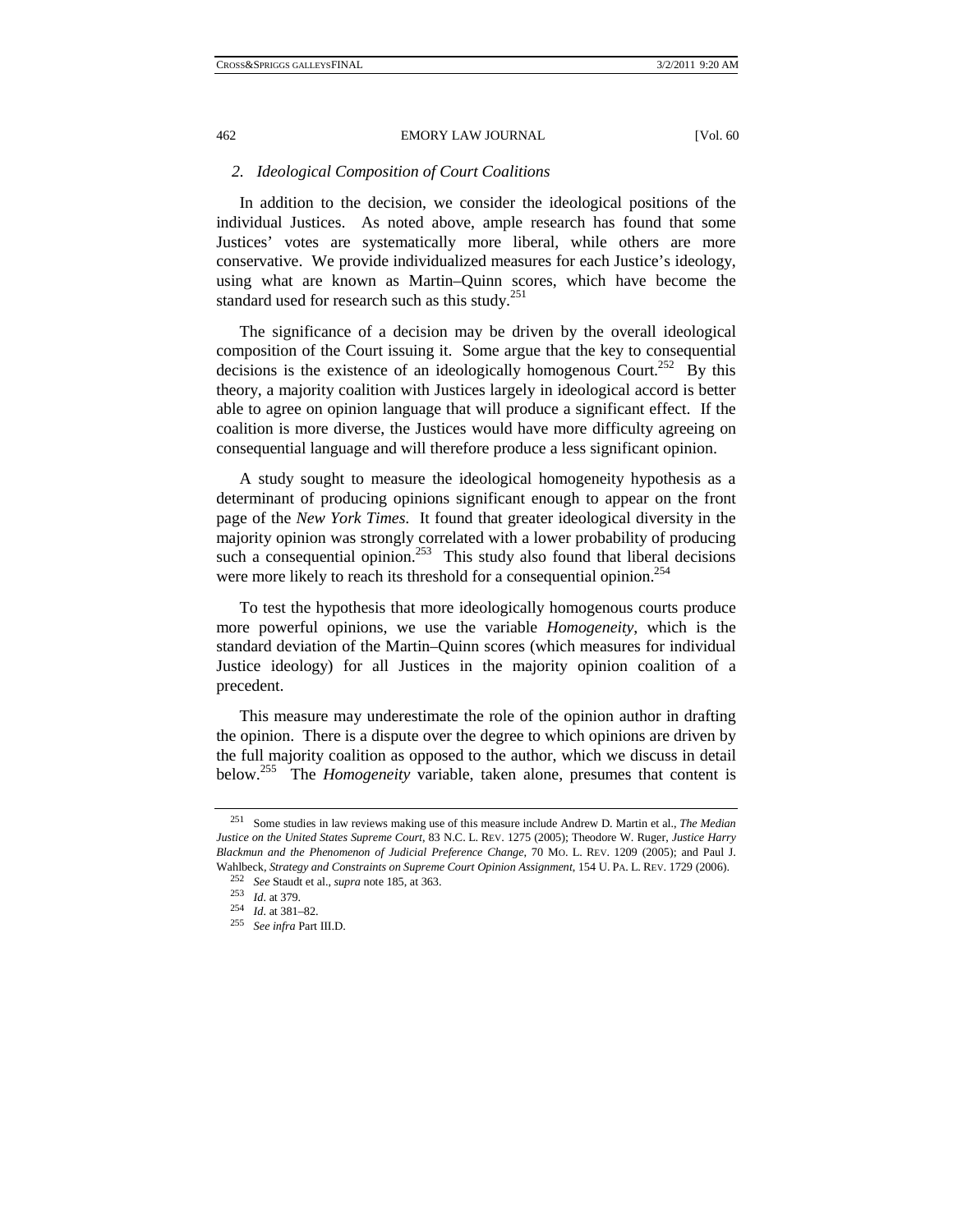controlled by the full coalition, so that more ideologically cohesive and extreme coalitions will produce more powerful opinions. However, we know from prior research that opinion authors play a key role in structuring opinions, and we therefore included the variable *Author Ideological Extremity* to account for the author's ideological position. We measure ideological extremity as the absolute value of the difference between an opinion author's Martin–Quinn Score and the Martin–Quinn score for the median Justice on the Court in the year the precedent was released.

### *3. Ideological Distance from Citing Court*

Given the evidence of ideology's influence on Supreme Court outcomes, one might expect a similar effect on citation of prior opinions. Thus, a liberal opinion might be cited less by a subsequent, more conservative Court. The conservative Court might seek out more amenable opinions from different eras, when the Court was more conservative. Thus, we expect that a greater ideological gap between Courts will be associated with fewer citations to the opinions of the earlier, ideologically distant Court, controlling for our other variables.

There is some research on this question that shows a limited effect. A study of the fate of Warren Court precedents in the more conservative Rehnquist Court's opinions found variance according to opinion author.<sup>256</sup> Opinions by Justice Marshall, and to a lesser degree Justices Fortas and Brennan, saw especially high levels of depreciation during the Warren Court.<sup>257</sup> Opinions written by Chief Justice Warren, however, saw relatively little depreciation.

A larger study of the Supreme Court's use of precedent clearly confirmed this effect of ideology on the nature of citations in an opinion. The study found that the smaller the ideological distance between a precedent and the composition of the contemporaneous Court, the more likely it was to be positively interpreted and the less likely it would be negatively interpreted or overruled.258 However, this ideological effect was not the only factor in citation frequency. The study also showed that the effect of the ideological

<sup>256</sup> Cross et al., *supra* note 92, at 15. 257 *Id.*

<sup>258</sup> HANSFORD & SPRIGGS, *supra* note 5, at 64. The ideological position of the precedent was measured based on the ideological voting pattern of the median member of the majority voting coalition behind the opinion. *Id.* at 59.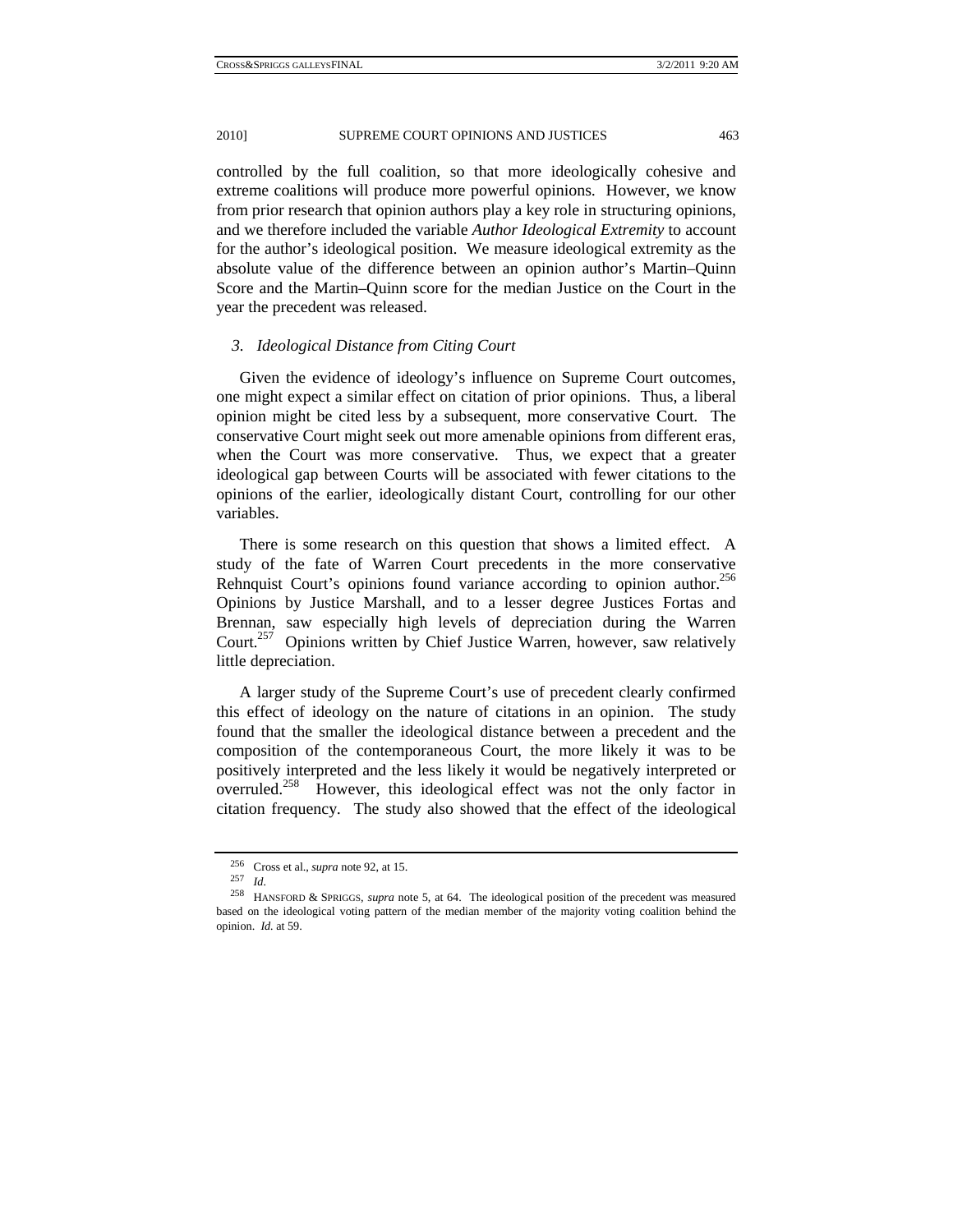distance of the Court from a precedent was conditional on the legal vitality of a case.<sup>259</sup> Even when a contemporary Court was ideologically distant from a precedent, the Court was more likely to positively interpret the case if it had greater legal vitality (i.e., the precedent had more often been positively than negatively interpreted in the past).

While ideological distance most likely affects citation frequency, we cannot assess its role because our measures of importance are calculated as of 2005 and thus do not vary over the life of a case. To test this hypothesis, one would need a data set that contained an observation for each case in each year, allowing one to examine how the number of citations to a case (or the legal relevance score) varies as a function of changes in the Court's ideological distance from a precedent. One piece of research actually examined the role of ideological distance in citation frequency at the Court and showed that the effect of ideological distance matters for only a relatively short time after a case is decided (approximately eight years).<sup>260</sup>

### *D. Opinion Characteristics*

Perhaps the most intriguing question in this study involves the effect of opinion characteristics on future citations. The characteristics of an opinion are within the control of the opinion's author. Because these factors are at least somewhat controllable, the Justices can use them to give an opinion greater power. Thus, it has been suggested that a Justice's use of "reason with taut logic" and "persuasive rhetoric" would make future Justices more willing to adopt the Justice's opinion.<sup>261</sup>

The tautness of an opinion's logic and the persuasiveness of its rhetoric are difficult to study objectively. A recent study sought to examine the effects of opinion language in administrative law decisions at the circuit court level.<sup>262</sup> However, its variables were not truly language but the type of legal area, the presence of block quotations, and whether the decision was rendered per

<sup>&</sup>lt;sup>259</sup> *Id.* at 65.<br><sup>260</sup> Black & Spriggs, *supra* note 220, at 23 (discussing a case's ideological "depreciation").<br><sup>261</sup> WALTER MURPHY, ELEMENTS OF JUDICIAL STRATEGY 98 (1964); *see also* Jeffrey R. Lax & Charles M.

Cameron, *Bargaining and Opinion Assignment on the US Supreme Court*, 23 J.L. ECON. & ORG. 276, 277 (2007) ("[T]he policy impact of a legal opinion depends partly on its persuasiveness, clarity, and craftsmanship—its legal quality . . . ."). 262 Robert J. Hume, *The Impact of Judicial Opinion Language on the Transmission of Federal Circuit* 

*Court Precedents*, 43 LAW & SOC'Y REV. 127 (2009).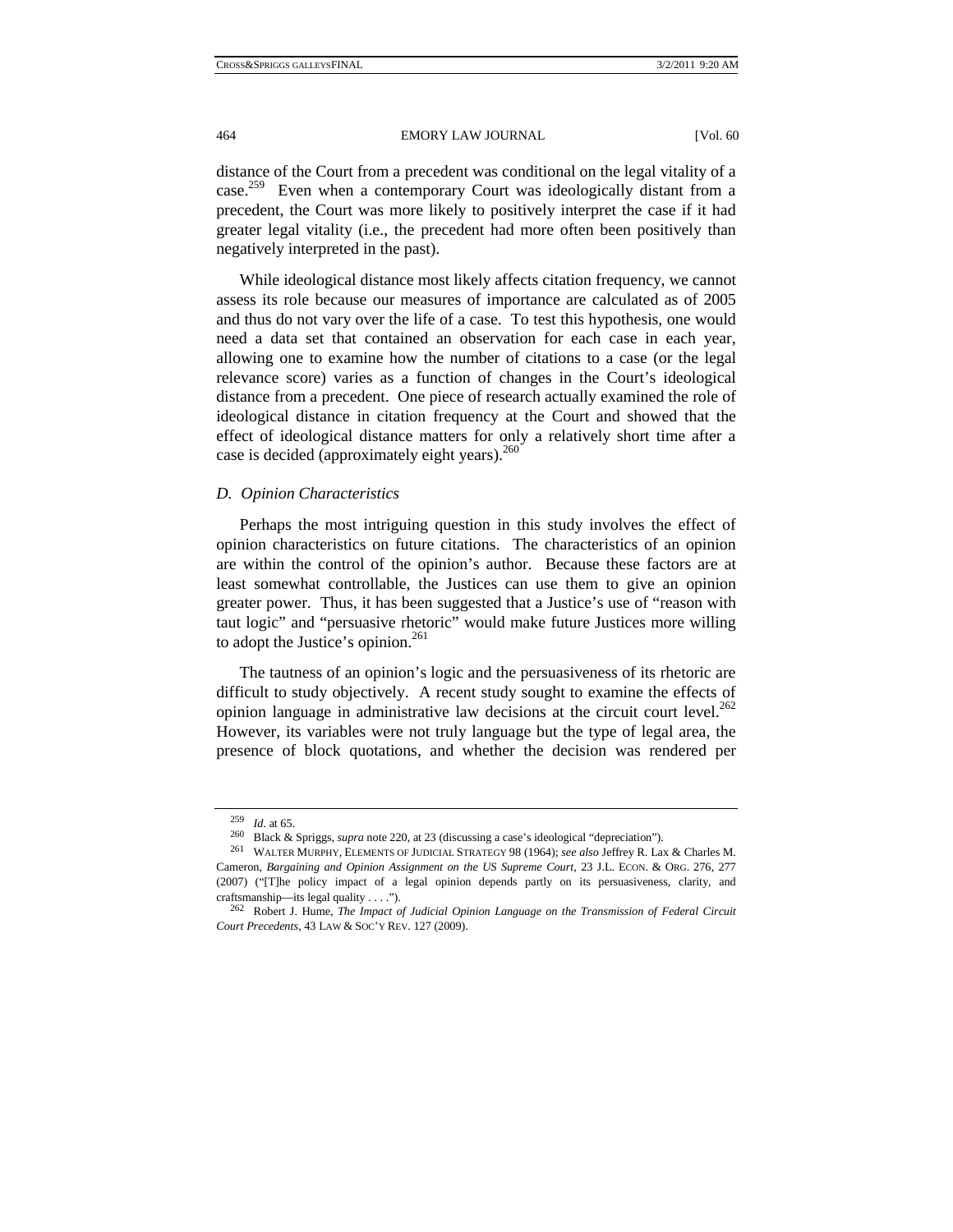curiam.263 It found the expected association for these variables, but the effects were small, and none of the variables truly captured the tautness or persuasiveness of opinion language.

We have no available data that can capture the persuasiveness of the opinion's language for future Justices or the tautness of its reasoning. However, we can consider several important factors, including the size of the majority coalition behind the opinion, the number of citations to prior decisions in the opinion, and the absolute length of the opinion.

## *1. Nature of Majority Coalition*

The vote margin of an opinion may affect its rate of future citations. In addition to the ideological homogeneity hypothesis, some argue that the number of Justices in the majority, regardless of their ideological positions, will influence the significance of a Supreme Court opinion. The number of Justices joining a majority may be considered relevant to its legal authority.

There has been a "traditional view . . . that an opinion's precedential authority is directly proportional to the number of Justices that join it."<sup>264</sup> The existing literature generally suggests that "separate opinions and smaller decision coalitions will cause a precedent to be weaker.<sup> $265$ </sup> Judge Posner has contended that a dissenting opinion "undermines the majority opinion."<sup>266</sup> Justice Rehnquist has declared that the Court feels greater latitude to overrule those cases "decided by the narrowest of margins."<sup>267</sup> Hence, one might expect that opinions backed by only a minimum-winning coalition would be weaker and would command fewer future citations.

There is a corresponding belief that unanimous opinions may be more powerful ones. Anecdotally, the Court sought unanimity in some decisions (such as *Brown* and *United States v. Nixon*) in order to give the decision greater power.<sup>268</sup> Some scholars "contend that it is when the Court speaks in

<sup>263</sup> *Id.* at 138–41. 264 Mark Alan Thurmon, *When the Court Divides: Reconsidering the Precedential Value of Supreme Court Plurality Decisions*, 42 DUKE L.J. 419, 449 (1992).<br><sup>265</sup> HANSFORD & SPRIGGS, *supra* note 5, at 41.<br><sup>266</sup> RICHARD A. POSNER, THE FEDERAL COURTS: CHALLENGE AND REFORM 236 (1999) [hereinafter

POSNER, CHALLENGE]. 267 Payne v. Tennessee, 501 U.S. 808, 828–29 (1991). 268 *See, e.g.*, BOB WOODWARD & SCOTT ARMSTRONG, THE BRETHREN: INSIDE THE SUPREME COURT 345

<sup>(1979) (</sup>discussing Justice Brennan's view that unanimity was required for the impact of *United States v. Nixon*); Gabriel J. Chin & Anjali Abraham, *Beyond the Supermajority: Post-Adoption Ratification of the*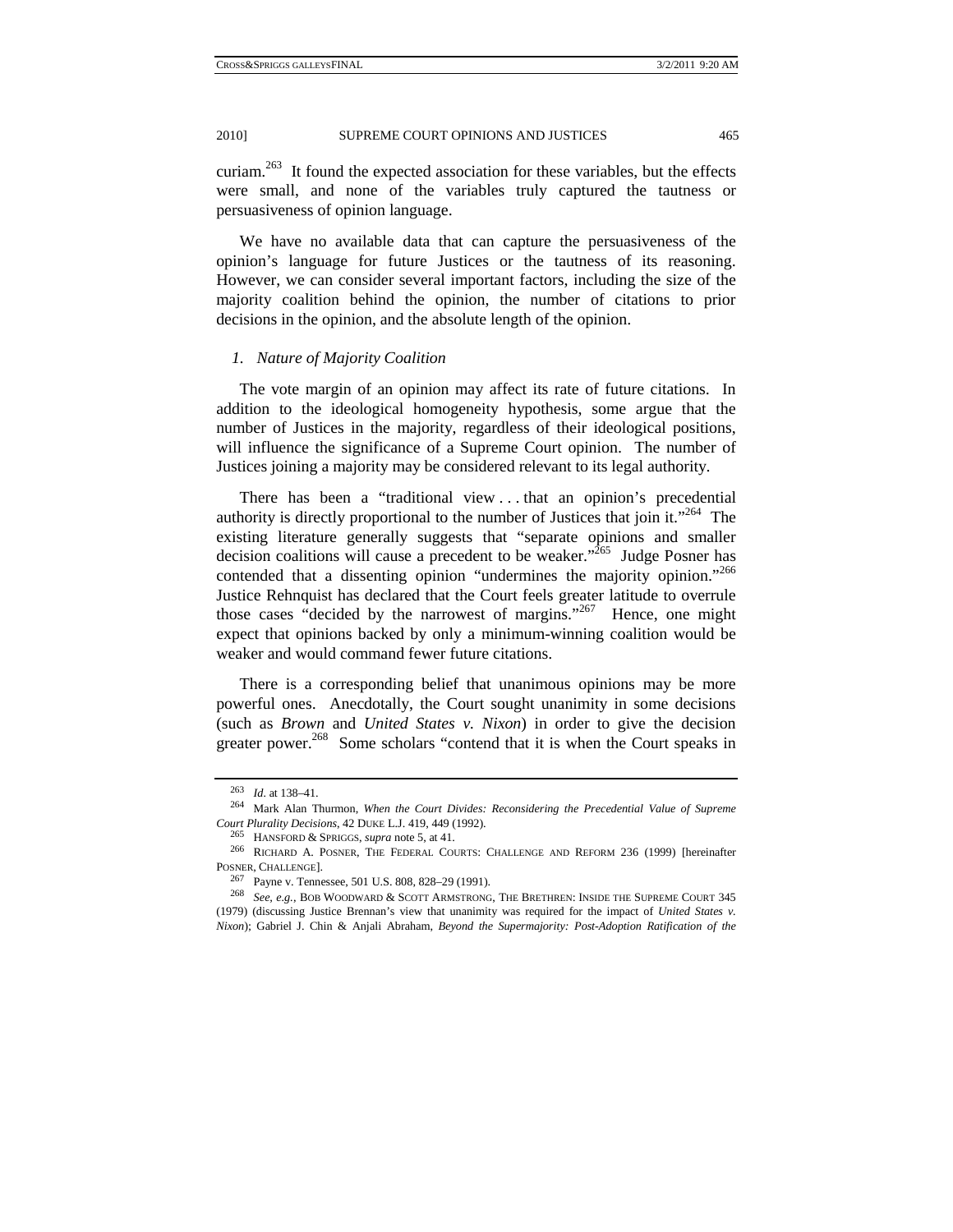one voice that it best is able to generate consequential precedent."<sup>269</sup> This same effect might be seen to a lesser degree in relatively disparate majorities  $(e.g., 8-1)$ .

Even short of necessary unanimity, more votes may strengthen an opinion. Walter Murphy suggested that "a 5–4 decision emphasizes the strength of the losing side and may encourage resistance and evasion. The greater the majority, the greater the appearance of certainty and the more likely a decision will be accepted and followed in similar cases."<sup>270</sup> Evan Caminker stated that minimum-winning coalitions "may well command weaker stare decisis respect."<sup>271</sup> Similarly, Chief Justice Rehnquist suggested that less precedential effect should be attributed to decisions resolved "by the narrowest of margins, over spirited dissents challenging the basic underpinnings of those decisions<sup>",272</sup>

An alternative view would suggest that decisions with greater dissensus will be the more significant ones. Many prominent cases have been decided with a minimum-winning coalition, on a 5–4 vote of the Court. Frederick Schauer suggested that cases decided unanimously are simply those of relatively little interest to the Court.<sup>273</sup> Others have argued that "the contention" that the Supreme Court does most when it speaks with one voice defies logic" because unanimity necessarily produces narrower opinions among ideologically diverse Justices.<sup>274</sup> The study on ideological homogeneity also

*Equality Amendments*, 50 ARIZ. L. REV. 25, 26 (2008) ("The impact and legitimacy of *Brown v. Board of Education* flowed in part from the Court's unanimous rejection of segregation . . . ." (footnote omitted)); Frank B. Cross & Stefanie Lindquist, *The Decisional Significance of the Chief Justice*, 154 U. PA. L. REV. 1665, 1677–78 (2006) ("The ability to produce unanimous decisions in controversial cases, such as *Brown* and *United States v. Nixon*, [was] often regarded as vital . . . ." (footnotes omitted)); Micah Schwartzman, *Judicial Sincerity*, 94 VA. L. REV. 987, 1023 (2008) (citing *Brown* as an example of a case "in which unanimity was thought to be essential to the Court's legitimacy"). 269 Lee Epstein et al., *On the Capacity of the Roberts Court to Generate Consequential Precedent*, 86

N.C. L. REV. 1299, 1306 (2008); *see also* BRADLEY C. CANON & CHARLES A. JOHNSON, JUDICIAL POLICIES: IMPLEMENTATION AND IMPACT 168–69 (2d ed. 1999) (contending that unanimous decisions create "final, clear and persuasive policy"). 270 WALTER F. MURPHY, ELEMENTS OF JUDICIAL STRATEGY 66 (1964). 271 Evan H. Caminker, *Sincere and Strategic Voting Norms on Multimember Courts*, 97 MICH. L. REV.

<sup>2297, 2321</sup> n.73 (1999). 272 *Payne*, 501 U.S. at 828–29. This position has been criticized as substantially undermining the power

of stare decisis. *See* Padden, *supra* note 209, at 1713–14. 273 Frederick Schauer, *Statutory Construction and the Coordinating Function of Plain Meaning*, 1990

SUP. CT. REV. 231, 247. 274 Epstein et al., *supra* note 269, at 1306; *see also* Staudt et al., *supra* note 185, at 372 ("[A]s each additional Justice agrees to sign on, each presumably with his or her preferences, the decision becomes more and more diluted and thus produces less of an impact than could be achieved by five simpatico Justices.").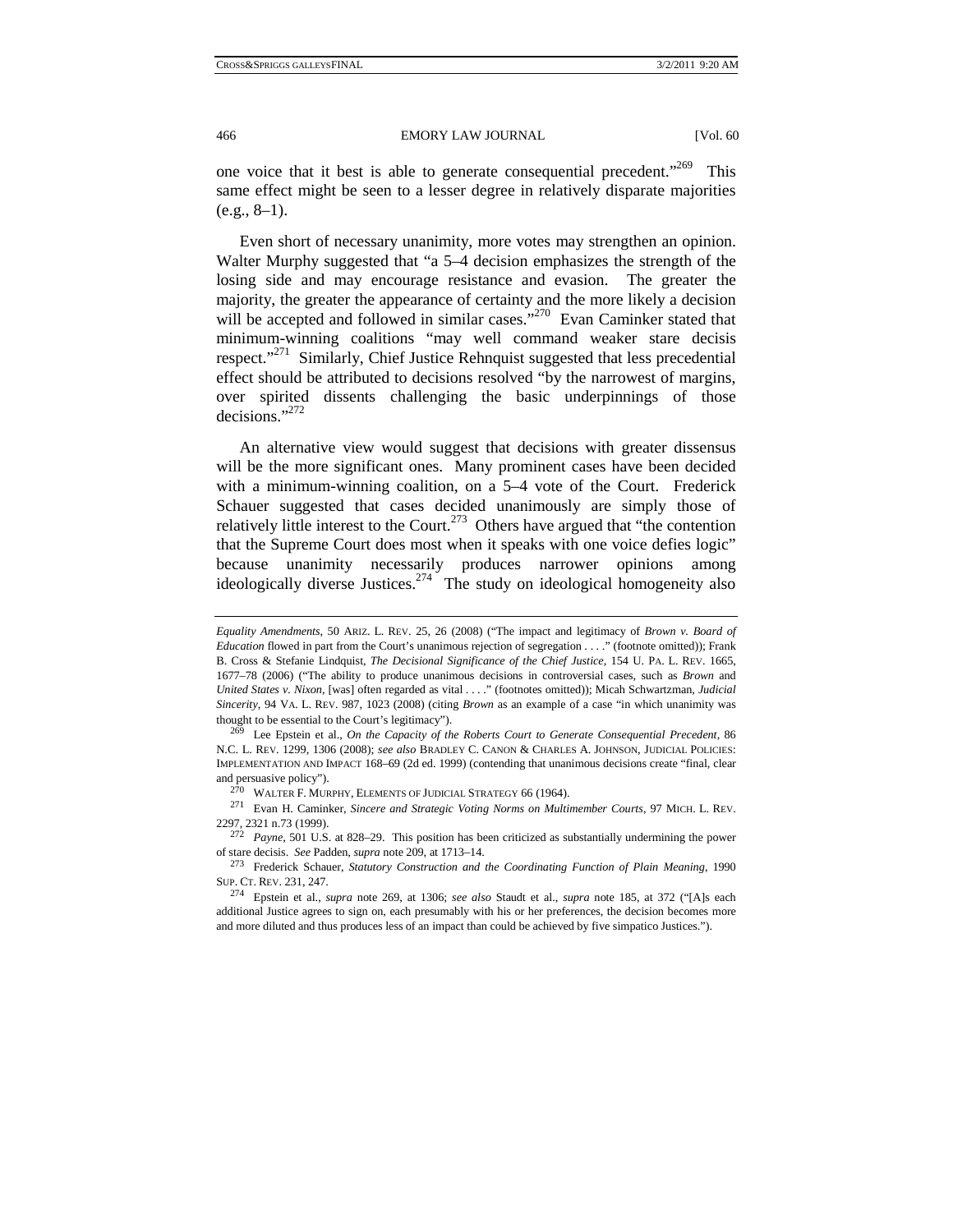found that the number of Justices in the majority was negatively associated with creation of consequential opinions, regardless of ideological homogeneity.<sup>275</sup> This finding supports Schauer's theory that large majorities are associated with relatively insignificant cases, which would be presumed to have less effect on future opinions.

The debate over the significance of coalition size for opinion significance thus involves two conflicting factors. On one side, some believe that a greater number of Justices in the majority exogenously gives an opinion greater force and influence. The opposing position does not directly dispute this fact but contends potentially significant issues simply will not command large coalitions. The endogeniety of coalition size therefore means that the size of the majority will correlate with less significant decisions.

To capture the effect of coalition size, we use the two coalitions hypothesized to be most important—the unanimous opinion (professed to be of greater precedential weight) and the minimum-winning coalition (a 5–4 decision, professed to be weaker in precedential influence). This is operationalized with dummy variables for unanimous opinions (*Unanimous*) and for minimum-winning coalition opinions  $(MWC)^{276}$  The regression will compare both against cases decided by intervening coalition sizes.

#### *2. Citations in Opinion*

Another possible factor in the significance of an opinion is how well grounded that opinion is in the law. While the true legal groundedness of an opinion is a subjective measure, the number of citations in the underlying opinion could be a proxy for this factor. A political scientist has recently suggested:

A precedent that is backed with references to cases, statutes, and other materials is likely to appear more important than a precedent that is less well defended. Large quantities of supporting evidence signal to other judges that the outcome endorsed by a court is well grounded in legal authorities. It also suggests that the opinion writer has put a good deal of time and care into the decision. $277$ 

<sup>275</sup> Staudt et al., *supra* note 185, at 380. 276 These data are from Spaeth et al., *supra* note 188. 277 Hume, *supra* note 262, at 132.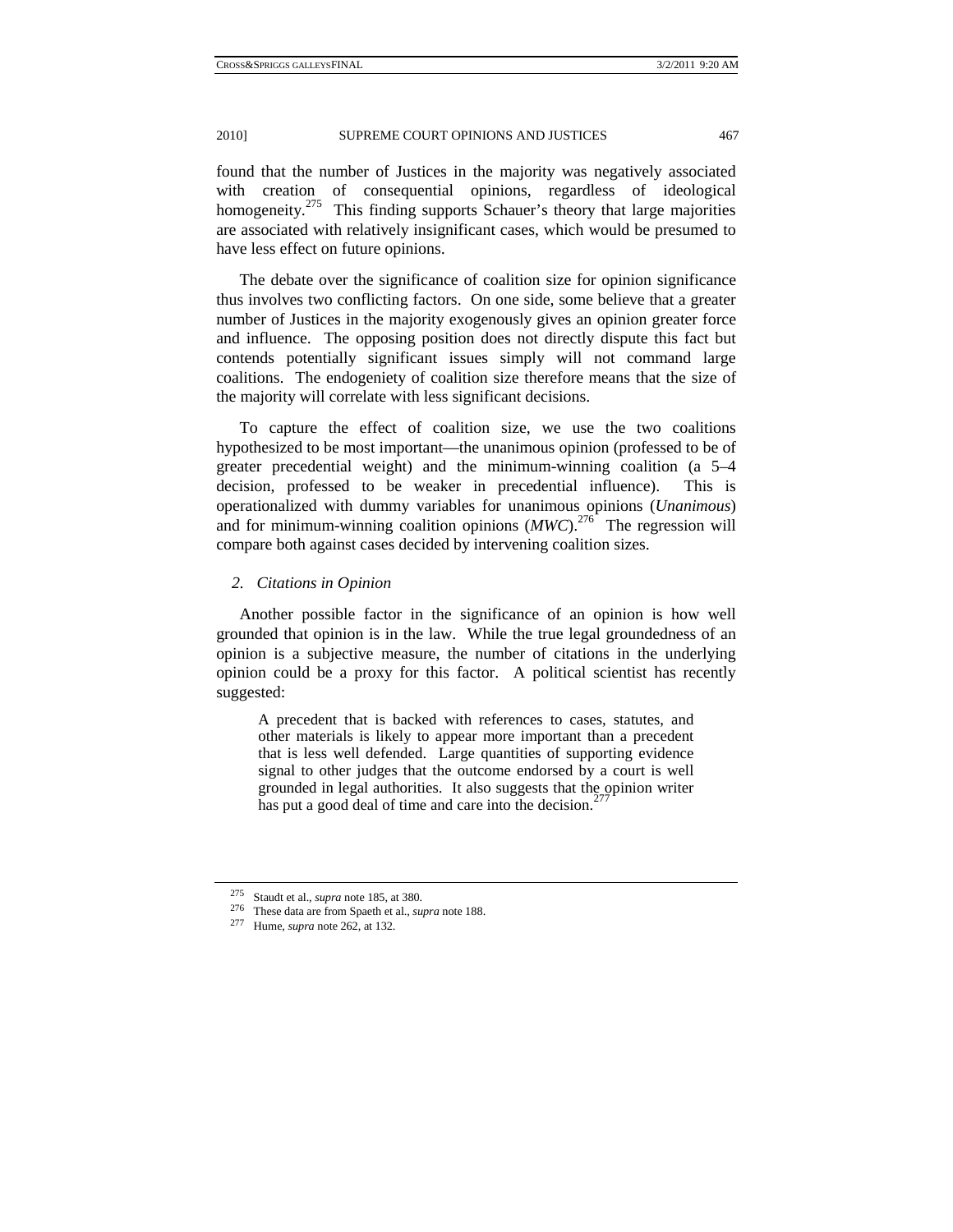Thus, a large number of citations in an opinion may serve as a signal that the opinion has strong legal support and is worthy of particular respect by future Courts.

The meaning of an opinion's number of citations is not clear. More citations may simply reflect the existence of more meaningful precedents rather than the true degree of the opinion's grounding in the law. It may be that few citations actually reflect better opinions, as the Justices may have used more discrimination in selecting "the most clearly applicable authority."<sup>278</sup> Conversely, more citations may display the "breadth" of an opinion, making it more relevant to future judges.<sup>279</sup> The absolute number of citations in an opinion is only a rough indicator, but it may capture something of the legal grounding of an opinion.

Justice Cardozo had a practice of citing more cases than his contemporaries, and this reflected his recognition of the "practical necessity for tying forward-looking opinions into the precedential past in order to make them acceptable" to various audiences, including judges.<sup>280</sup> This greater acceptability could give opinions with more citations greater power for structuring future opinions. We conducted a preliminary study on this effect and found that opinions containing more citations in fact appeared to result in the receipt of more future citations by both the Supreme Court and lower courts.<sup>281</sup>

Greater raw citation numbers may be consistent with opinions that are better grounded on the doctrine of stare decisis. Alternatively, they may reflect a desire of the Justices to alter that network.<sup>282</sup> By their nature, citations are interpretations of the meaning of prior opinions. In a prominent example, Chief Justice Roberts sought to invoke *Brown* for the now-conservative position of "color blindness," rejecting affirmative action.<sup>283</sup> This citation was apparently an attempt to channel the meaning of *Brown* for future cases. The more an opinion cites cases, the more it engages in this shaping of stare

<sup>278</sup> John Henry Merryman, *Toward a Theory of Citations: An Empirical Study of the Citation Practice of the California Supreme Court in 1950, 1960, and 1970*, 50 S. CAL. L. REV. 381, 421 (1977). 279 *Id.* at 422. Merryman's study of the California Supreme Court supported this as the justices who cited

the most overall authority also cited the most authoritative sources. *Id.* <sup>280</sup> Robert A. Leflar, *Honest Judicial Opinions*, 74 Nw. U. L. REV. 721, 724 (1979).

<sup>&</sup>lt;sup>281</sup> See Johnson et al., *supra* note 228.<br><sup>282</sup> See Cross, *supra* note 61, at 1276 (suggesting that Chief Justice Roberts views citations as a means for shifting the law, "creating a new path of stare decisis that will direct the course of future rulings"). <sup>283</sup> Parents Involved in Cmty. Schs. v. Seattle Sch. Dist. No. 1, 551 U.S. 701, 746–48 (2007) (plurality

opinion).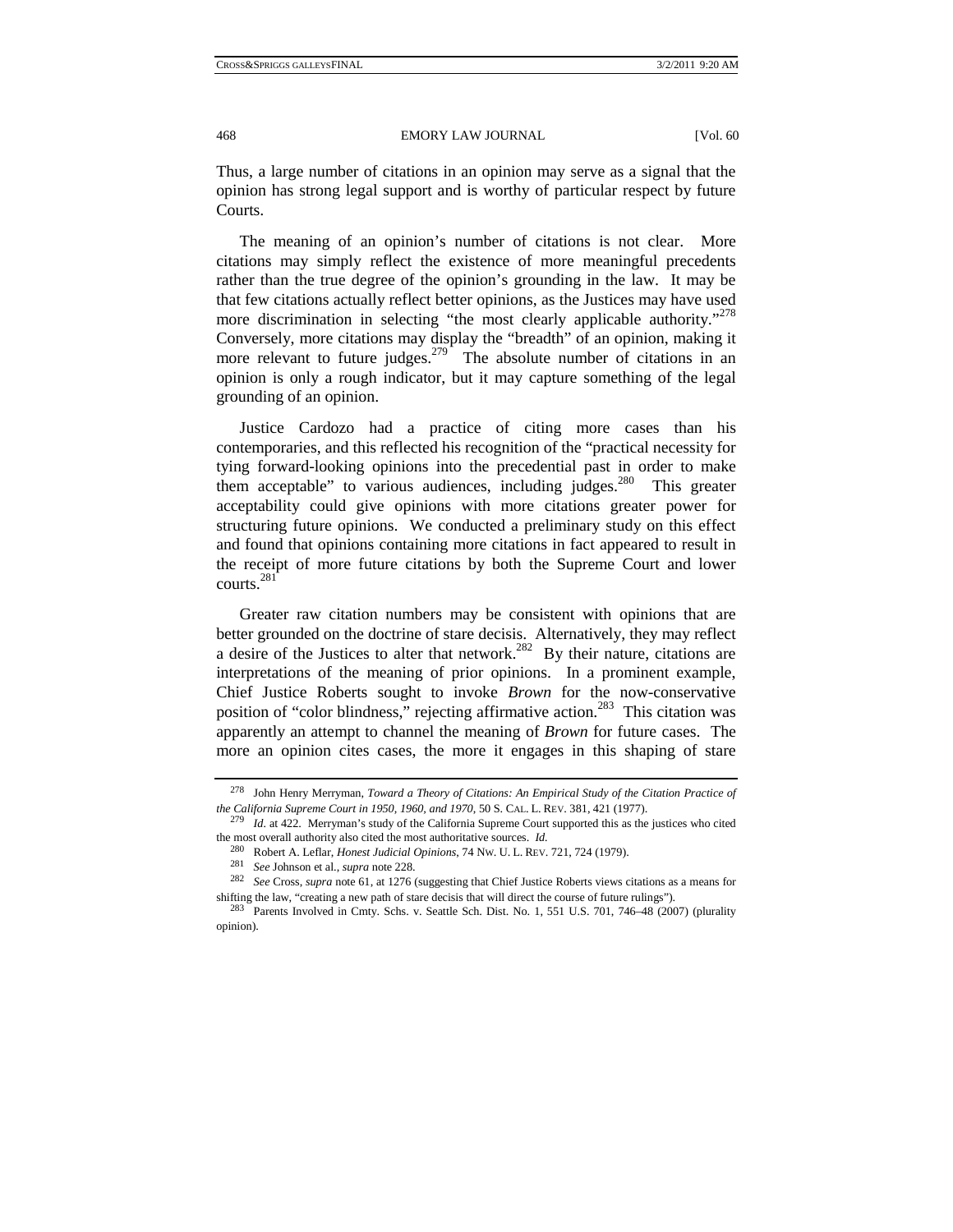decisis, and one might therefore expect it to have greater impact in the law. We measure this effect with the variable *Citations in Prec.*, which captures the number of citations contained in each of the opinions studied.<sup>284</sup>

## *3. Length of Opinion*

Opinions plainly come in very different lengths. Different types of courts tend to issue opinions that systematically vary in their length.<sup>285</sup> A longer opinion might be expected to receive more citations for various reasons. It may simply be that Justices devote more opinion-writing time and effort to more important cases, so that longer opinions merely appear more significant. However, the length of an opinion may have its own direct effect on the importance of that opinion, as it contains more material to be cited and may be associated with a more thoroughly reasoned, and therefore more persuasive, opinion.

There is a hypothesis that opinion length could relate to "precedential significance. $286$  A longer opinion could provide more content and set a stronger precedent. A shorter opinion may be more formalistically deductive and straightforward, while a longer opinion may be more inductive and potentially law changing.287 More "policy-oriented justifications" may be associated with longer opinions.<sup>288</sup> An opinion that treats a case as settled law and breaks no new legal ground may be shorter.<sup>289</sup> Such explanations could well relate to case significance.

A variety of factors will surely influence an opinion's length, even beyond the choices of its author. A heavier workload may reduce opinion length, while greater support (such as clerks) may increase it. Dealing with more separate legal issues surely increases length, but this may be unrelated to any significance associated with the precedent. A greater discussion of underlying factual details will lengthen an opinion but in the process reduce its

<sup>284</sup> These data come from Fowler et al., *supra* note 15, at 336–37. 285 *See* Friedman et al., *supra* note 35, at 775 (comparing similar opinions of different national courts and finding the French opinions shorter than those of American courts, which were in turn much shorter than opinions of English courts). There is also some systematic variation in opinion length of U.S. state supreme courts. *Id.* at 781–83. 286 Peter H. Schuck & E. Donald Elliott, *To the* Chevron *Station: An Empirical Study of Federal* 

*Administrative Law*, 1990 DUKE L.J. 984, 1003–04.<br><sup>287</sup> Friedman et al., *supra* note 35, at 775–76.<br><sup>288</sup> *Id.* at 778.<br><sup>289</sup> *See* Scott Phillips & Ryken Grattet, *Judicial Rhetoric, Meaning-Making, and the Institution Hate Crime Law*, 34 LAW & SOC'Y REV. 567, 587 (2000).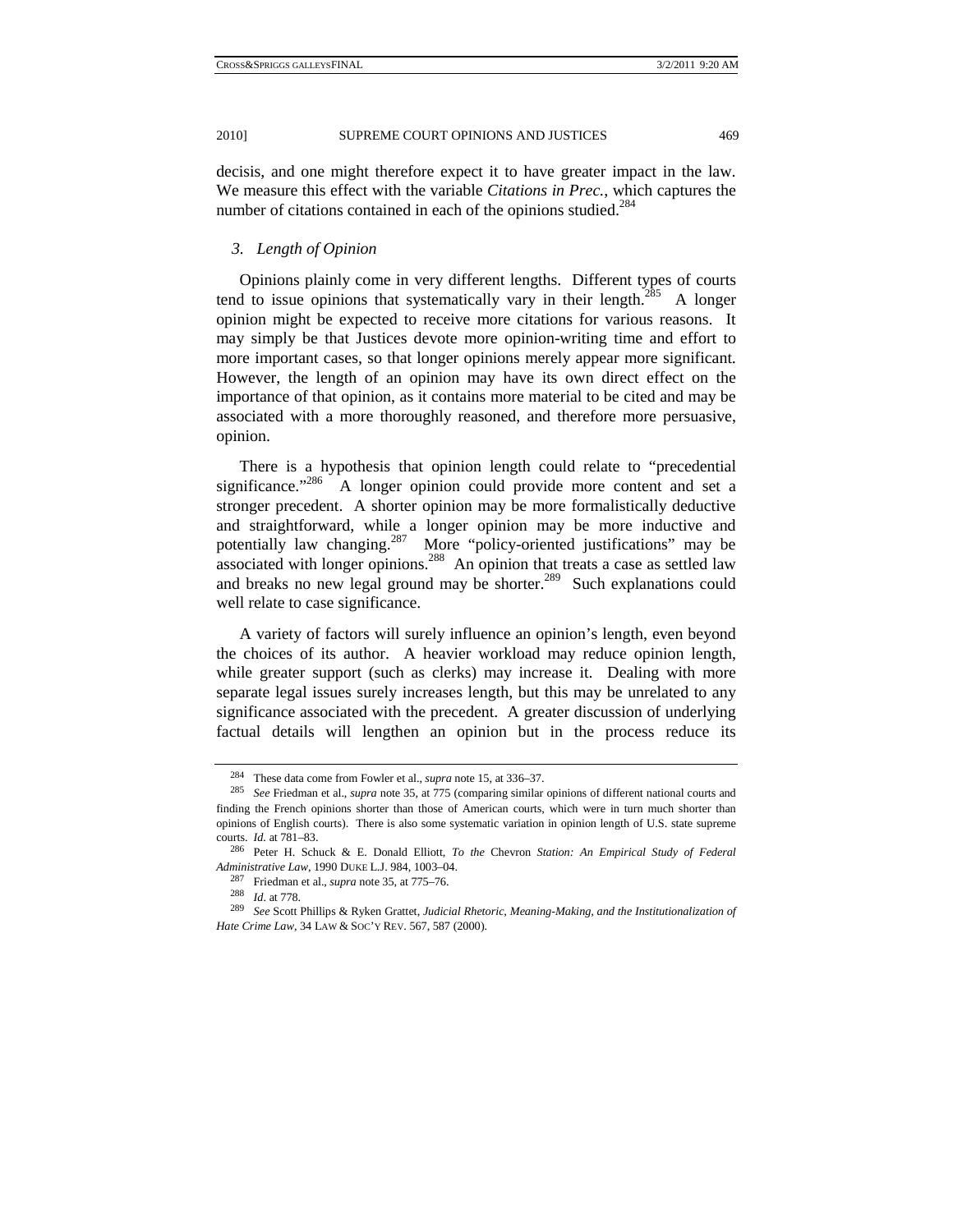470 EMORY LAW JOURNAL [Vol. 60]

precedential significance by limiting its power to specific facts. The nature of the relationship between an opinion's length and its significance is therefore unclear. A study of circuit court opinions found those grounded heavily in factual determinations were longer than those grounded in legal interpretation.<sup>290</sup> Longer opinions may be written "to limit the scope of the holding and its precedential effect."<sup>291</sup> Judge Mikva stated that if "you put too many facts in there that future advocates can distinguish[,] . . . as a precedent it's not as useful."292 This suggests that longer opinions may have less significance as legal precedents.

Judges themselves are critical of longer opinions. Judge Pell said that many of the courts' opinions were "too long."<sup>293</sup> Judge Mikva said, "[N]othing has done more to harm appellate jurisprudence and law school teaching than the length of opinions."294 Longer opinions may be more ambiguous.295 A considerable discussion exists comparing rules versus standards.<sup>296</sup> A rule might be expressed in a straightforward manner, with more brevity, while an opinion setting out a standard may require discussion of all the considerations in its application and how they are to be weighted by subsequent courts, which might be expected to take more pages to set out. Yet a rule would not be expected to have less power in the law than would a more discretionary standard.

Some recent research has begun to examine the meaning of opinion length. A study of circuit court opinions found that reversals were significantly longer than affirmances.<sup>297</sup> This offers some support for the thesis that longer opinions may be more important. The study also found that longer circuit opinions produced more citations (both negative and positive), even

<sup>290</sup> Schuck & Elliott, *supra* note 286, at 1004. 291 CROSS, *supra* note 126, at 66. 292 WILLIAM DOMNARSKI, FEDERAL JUDGES REVEALED 193 (2009) (quoting Abner J. Mikva, *Honorable Abner J. Mikva Oral History*, *in* HISTORICAL SOCIETY OF THE DISTRICT OF COLUMBIA CIRCUIT ORAL HISTORY

PROGRAM 210 (1996)). 293 *Id.* (quoting Wilbur Frank Pell, Jr., *The Oral History of Judge Wilbur F. Pell, Jr.*, *in* CIRCUIT LIBRARY,

<sup>&</sup>lt;sup>294</sup> Id. (quoting Abner J. Mikva, *Honorable Abner J. Mikva Oral History*, *in* HISTORICAL SOCIETY OF THE DISTRICT OF COLUMBIA CIRCUIT ORAL HISTORY PROGRAM 210 (1996)). 295 *See* POSNER, CHALLENGE, *supra* note 266, at 147 (suggesting that longer opinions "reduce the

opinion's usefulness as a guide"). 296 *See supra* note 65. 297 CROSS, *supra* note 126, at 65.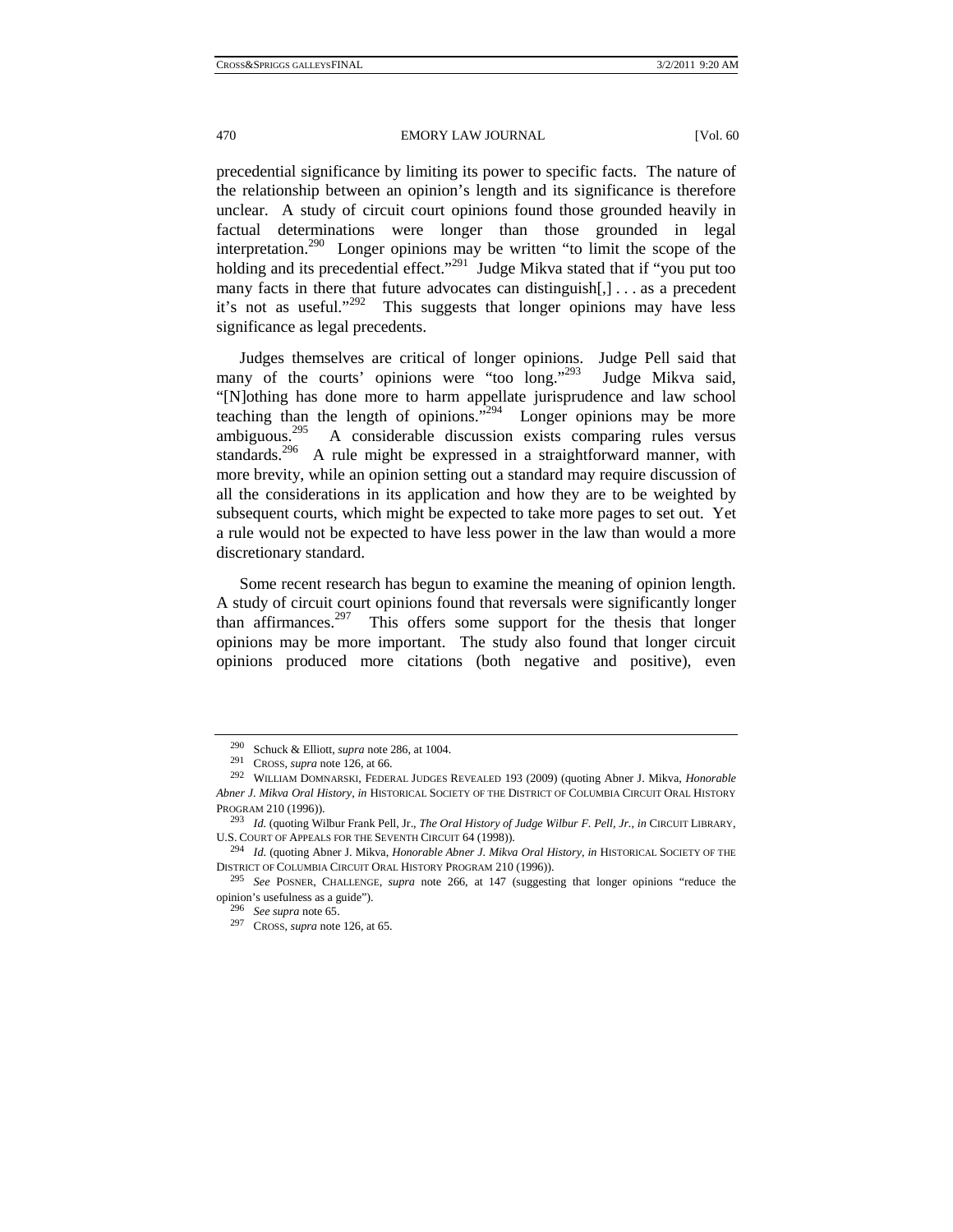controlling for whether it was a reversal or an affirmance.<sup>298</sup> A separate study of circuit courts likewise found that longer opinions received more citations.<sup>299</sup>

While the opinion-length associations for circuit courts may not translate to similar effects at the Supreme Court level, one recent study examined Supreme Court opinion length.<sup>300</sup> This study examined the length of opinions This study examined the length of opinions throughout the entire history of the Court, with controls for changes in opinion length over time, availability of law clerk support, collegial interactions, case type, and other factors. The authors found that various factors were strongly associated with opinion length, including the amount of bargaining in a case, the size of the majority coalition, its composition, workload considerations, and the complexity and salience of the case decided.<sup>301</sup>

In addition to evaluating the determinants of longer opinions, the authors also considered the effect of longer opinions on citation rates by lower federal courts. They found that longer opinions were more likely to receive citations (both negative and positive), though the effect was a rather modest one.<sup>302</sup> We therefore use opinion length as a variable (*Majority Length*) for assessing case importance, along with additional measures. $3^{03}$  This variable is measured by the total number of words in the majority opinion.

It is plausible that the length of an opinion is truly not a feature of opinions but instead simply a reflection of the nature of the case, perhaps another measure for complexity of the issues presented. Alternatively, a majority opinion could be longer due to the need to respond to the arguments of dissenters. To account for this, we also include a measure of the length of the separate opinions in the case, by number of words, called *Separate Length*. 304 This variable would be a measure both of the complexity of the issues and the extent of disagreement. With its inclusion, the *Separate Length* variable better captures the true independent effect of majority opinion length.

<sup>&</sup>lt;sup>298</sup> *Id.* at 225–26. As expected, reversals also produced more citations. *Id.* at 214–15.<br><sup>299</sup> POSNER, CRISIS, *supra* note 241, at 236 (reporting that longer opinions were more likely to be cited).<br><sup>300</sup> Black & Spri

<sup>304</sup> We obtained these data from Black & Spriggs. *See id.*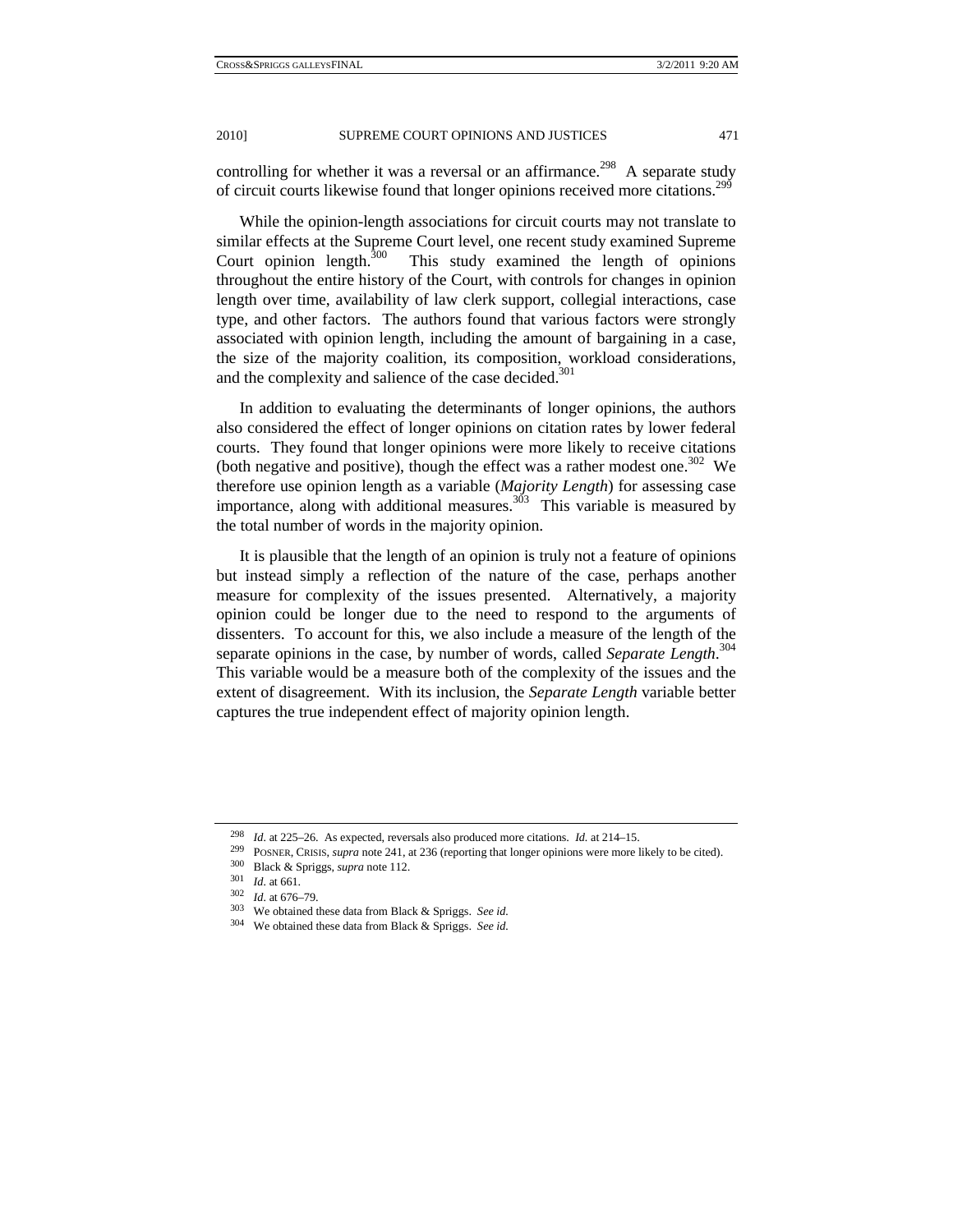#### *4. Footnote Ratio of Opinion*

Another feature of opinion writing is the use of footnotes. This feature has been called a "public nuisance of long standing."<sup>305</sup> The reasoning behind the Justices' use of footnotes is obscure. While some footnotes are just extensive citations that would sit poorly in the text, many opinion footnotes contain text that is part of the opinion. Occasionally, a footnote becomes controversial, as in *Microsoft Corp. v. AT&T Corp.*, where three Justices concurred "as to all [of the majority opinion] but footnote 14."306

Perhaps Justices put content in footnotes to downplay or hide the content from contemporary readers. Indeed, footnotes could be hidden "timebombs" that might be used aggressively by future Courts. The most famous footnote in Supreme Court history is footnote 4 of *Carolene Products*, 307 which held that the Court should give more searching review for certain types of legislation, such as laws aimed at "discrete and insular" minorities. This footnote has taken on far greater significance than the main holding in the case.<sup>308</sup> Other footnotes have likewise assumed great significance in later cases.309

Some have suggested that footnotes are used to weaken the content of an opinion. One critic observed: "Just think about the last time you read a confident assertion by a judge or law professor, only to be let down by an accompanying note warning, 'But see . . . . .<sup>310</sup> Ken Lasson criticized textual footnotes for allowing a writer to take "a strong position in the text while waffling below."<sup>311</sup> Perhaps footnotes are the Justices' way of hedging their

<sup>305</sup> Ray Forrester, *Supreme Court Opinions—Style and Substance: An Appeal for Reform*, 47 HASTINGS

L.J. 167, 186 (1995).<br><sup>306</sup> 550 U.S. 437, 459 (2007) (Alito, J., concurring).<br><sup>307</sup> United States v. Carolene Prods. Co., 304 U.S. 144, 153 n.4 (1938).<br><sup>308</sup> J.M. Balkin, *The Footnote*, 83 Nw. U.L. REV. 275, 281–82 (1989 and auditors, could be considered insiders for insider-trading liability); Ernst & Ernst v. Hochfelder, 425 U.S. 185, 193 n.12 (1976) (providing the basis for a finding that recklessness could satisfy the scienter requirement

of section 10(b) of the Securities Exchange Act of 1934).<br><sup>310</sup> Adam Freedman, *Footnotes: The 'Insidious Plague' That Helps Lawyers Explain 'Fractured' Reality*,<br>N.Y. L.J., Dec. 8, 2008, at S6.

<sup>&</sup>lt;sup>311</sup> Id. A defender of footnoting suggests that the "footnote will often be an appropriate place for the opinion-writer to set forth his or her doubts about the state of the law or the legal precept being announced." Edward R. Becker, *In Praise of Footnotes*, 167 F.R.D. 283, 287 (1996).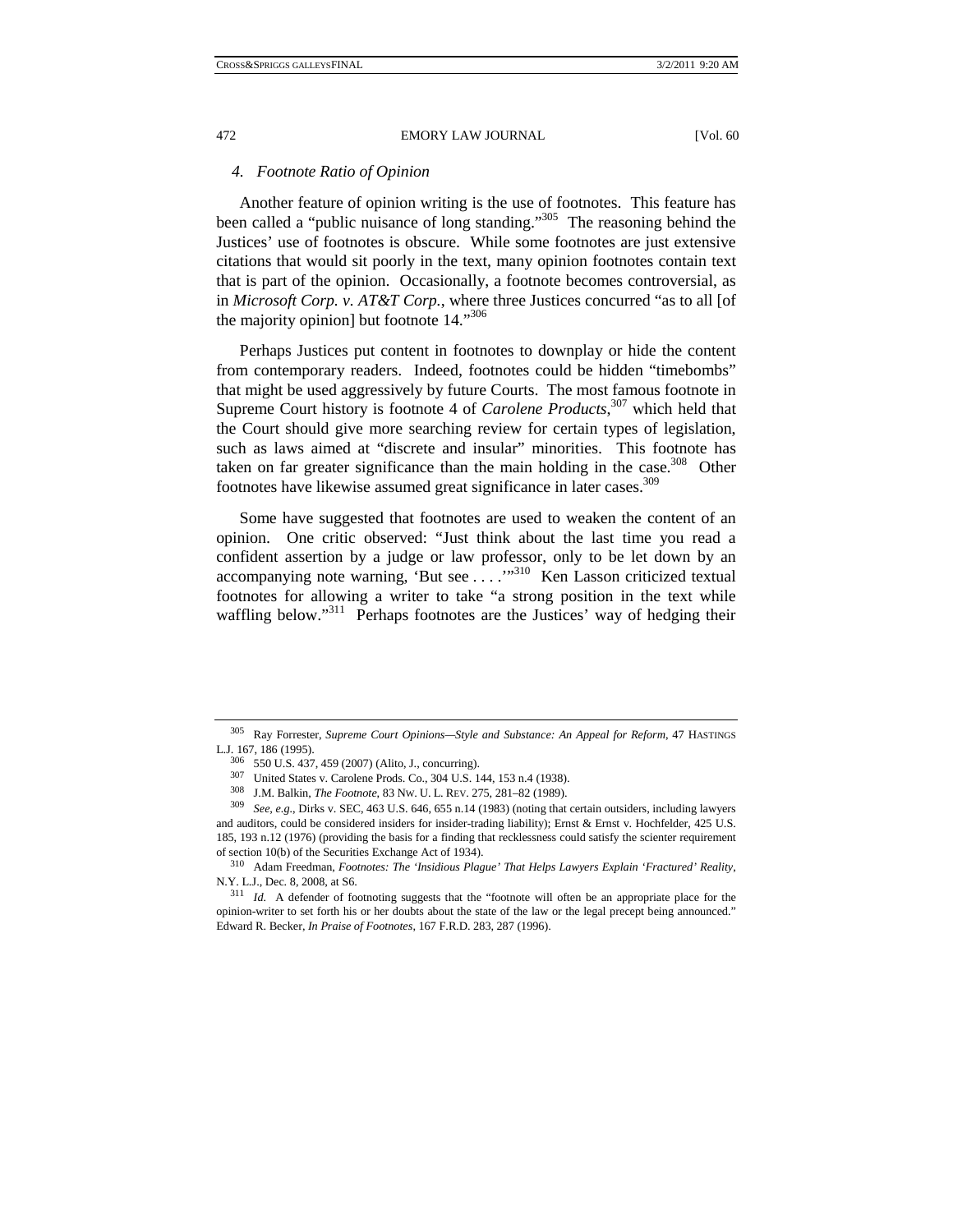bets. If so, opinions with more footnotes might be weaker and receive fewer citations.<sup>312</sup>

The significance of footnotes may even be contested. At least symbolically, a footnote "is of minor importance."<sup>313</sup> The Bankruptcy Appellate Panel of the Second Circuit wrote—in a footnote—that "federal courts are not to consider the footnotes to an opinion as authority."<sup>314</sup> This is generally not the case for judges, however, and certainly not the case for the Supreme Court, as we have seen how some footnotes have assumed great precedential significance. Nevertheless, the expression of a footnote may carry less persuasive weight than similar language found in the text.

As a rule, footnoting is denounced by commentators and judges.<sup>315</sup> Justice Powell wrote that "[a] frequent and justified criticism of [the Supreme] Court is that opinions . . . are overburdened with footnotes."<sup>316</sup> Judge Mikva complained that "footnotes frequently project issues into the case that don't have to be there."<sup>317</sup>

Others offer support to footnoting.<sup>318</sup> Much of the discussion of footnotes in judicial opinions dwells on aesthetic issues, and we hope to give some substance to their evaluation. We use a measure for footnote ratio, which simply represents the number of words in footnotes, divided by the total words of the opinion (*FN Ratio*).<sup>319</sup> We employ this measure as another independent

footnotes). 316 Memorandum of Briefing Notes from Supreme Court Justice Lewis F. Powell to Law Clerks 20 (Sept. 10, 1984) (on file with the Washington and Lee University Law School). 317 DOMNARSKI, *supra* note 292, at 195 (quoting Abner J. Mikva, *Honorable Abner J. Mikva Oral* 

<sup>312</sup> *See* POSNER, CHALLENGE, *supra* note 266, at 236 (observing that at the circuit court level "the more footnotes an opinion has (holding the length of the opinion constant), the less likely it is to be cited, perhaps

because footnotes make it more difficult for readers to extract a clear holding from an opinion").<br><sup>313</sup> Balkin, *supra* note 308, at 276.<br><sup>314</sup> Breeden v. Sprague Nat'l Bank (*In re* Bennett Funding Group, Inc.), 44 Colli 151, 157 n.7 (B.A.P. 2d Cir. 2000). 315 *See, e.g.*, Arthur J. Goldberg, *The Rise and Fall (We Hope) of Footnotes*, 69 A.B.A. J. 255 (1983)

<sup>(&</sup>quot;Footnotes . . . cause more problems than they solve."); Abner J. Mikva, *Goodbye to Footnotes*, 56 U. COLO. L. REV. 647, 647 (1985) (declaring the footnote to be an "abomination"); *In Justice Breyer's Opinion, A Footnote Has No Place*, N.Y. TIMES, July 28, 1995, at B18 (summarizing Justice Breyer's antipathy for

*History*, *in* HISTORICAL SOCIETY OF THE DISTRICT OF COLUMBIA CIRCUIT ORAL HISTORY PROGRAM 211 (1996)). 318 *See, e.g.*, Becker, *supra* note 311, at 283 (suggesting that "well-conceived and well-crafted footnotes

are valuable tools" for judges). Judge Becker contends that the use of footnotes enables a judge to write a more readable opinion for different audiences and provide a fuller understanding of the nuances of the case. *Id.* at 285–86.

<sup>319</sup> We obtained these data from Black & Spriggs, *supra* note 112.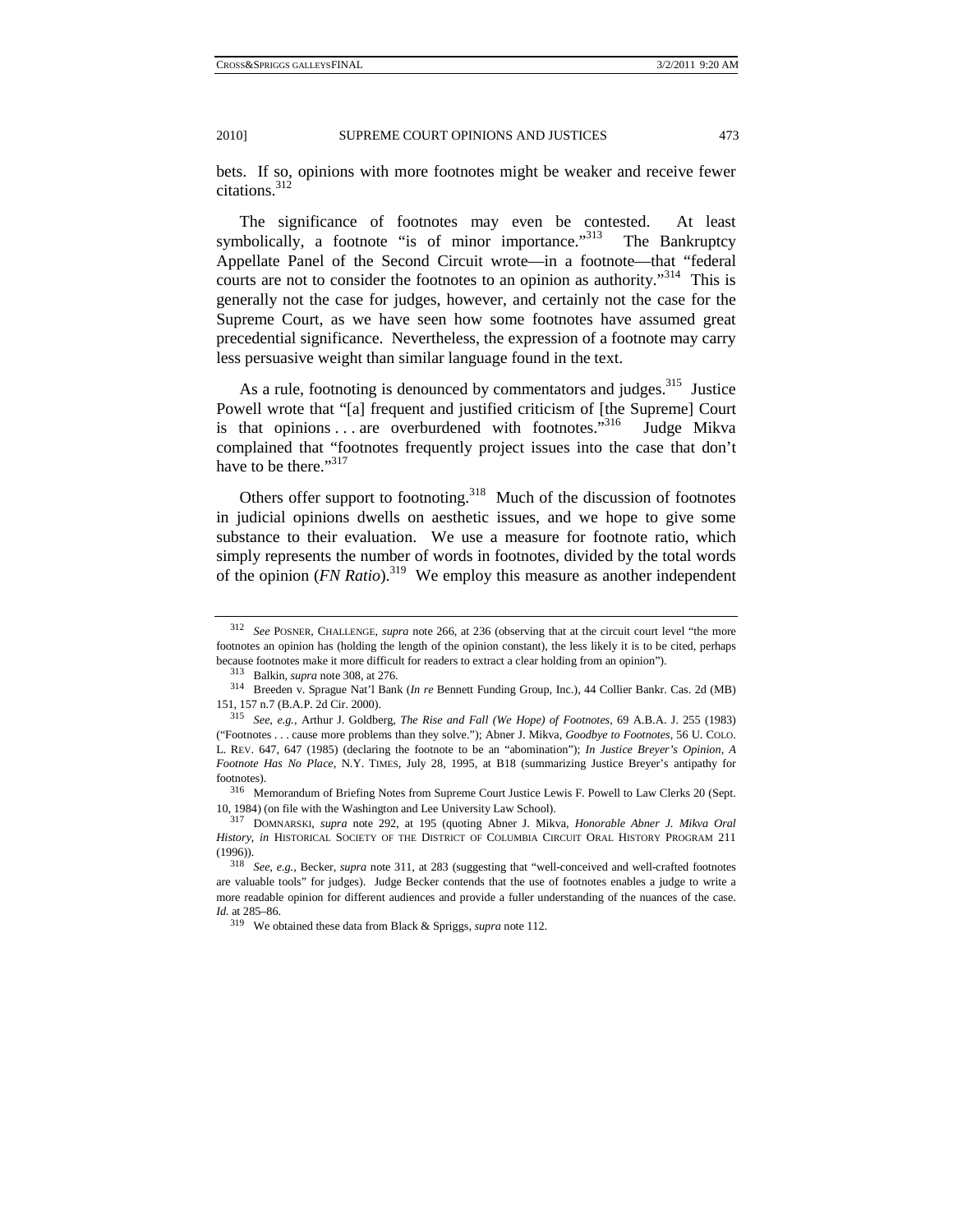variable to evaluate whether greater use of footnote content affects the precedential power of an opinion.

# *E. Additional Controls*

In addition to the above determinants, we consider additional control variables, which could influence the power of an opinion in future citations and correlate with our other independent variables of interest. The first of these is the number of amici who join the case before the Supreme Court, called Amici.<sup>320</sup> Previous research has used this variable for different purposes, including the study of amici themselves. There is ample evidence that amicus briefs have an influence on the Court. More amici are associated with greater dissensus among the Justices. $321$ 

The primary use of the variable measuring the number of amici is as a test of the salience of the case. If a case is more legally significant, more parties are likely to expend the resources necessary to file an amicus brief. Researchers have therefore used this measure to assess the legal or political salience or complexity of a case.<sup>322</sup>

Our use of amici as a control variable thus may allow us to separate out the intrinsic significance of the legal issue to the case, which would have an obvious effect on its future citations. The *New York Times* front-page coverage measure fails for our purposes because it is a *post facto* measure of the significance of the opinion itself, not that of the underlying case (before the opinion is rendered). Number of amici is therefore a better measure of the legal salience of the underlying dispute, which is what we need for our control variable (*Amici*). If this is the case, we expect that *Amici* should be associated with more future citations.

Our second control variable considers the overruling of past precedents. When a precedent is overruled, its probability of citation would obviously decline, independent of the features of the opinion measured by our variables. To avoid having this confound the accuracy of our results, we create a variable, *Overruled*, for cases that have been overruled and another, *Overruling*, for the

<sup>320</sup> We obtained these data from HANSFORD & SPRIGGS, *supra* note 5, at 62. 321 Paul M. Collins, Jr., *Amici Curiae and Dissensus on the U.S. Supreme Court*, 5 J. EMPIRICAL LEGAL STUD. 143 (2008). 322 *See, e.g.*, MALTZMAN ET AL., *supra* note 217, at 45–46 (using this measure for political salience of a

case); Virginia A. Hettinger et al., *Comparing Attitudinal and Strategic Accounts of Dissenting Behavior on the U.S. Courts of Appeals*, 48 AM.J. POL. SCI. 123, 126 (2004) (same).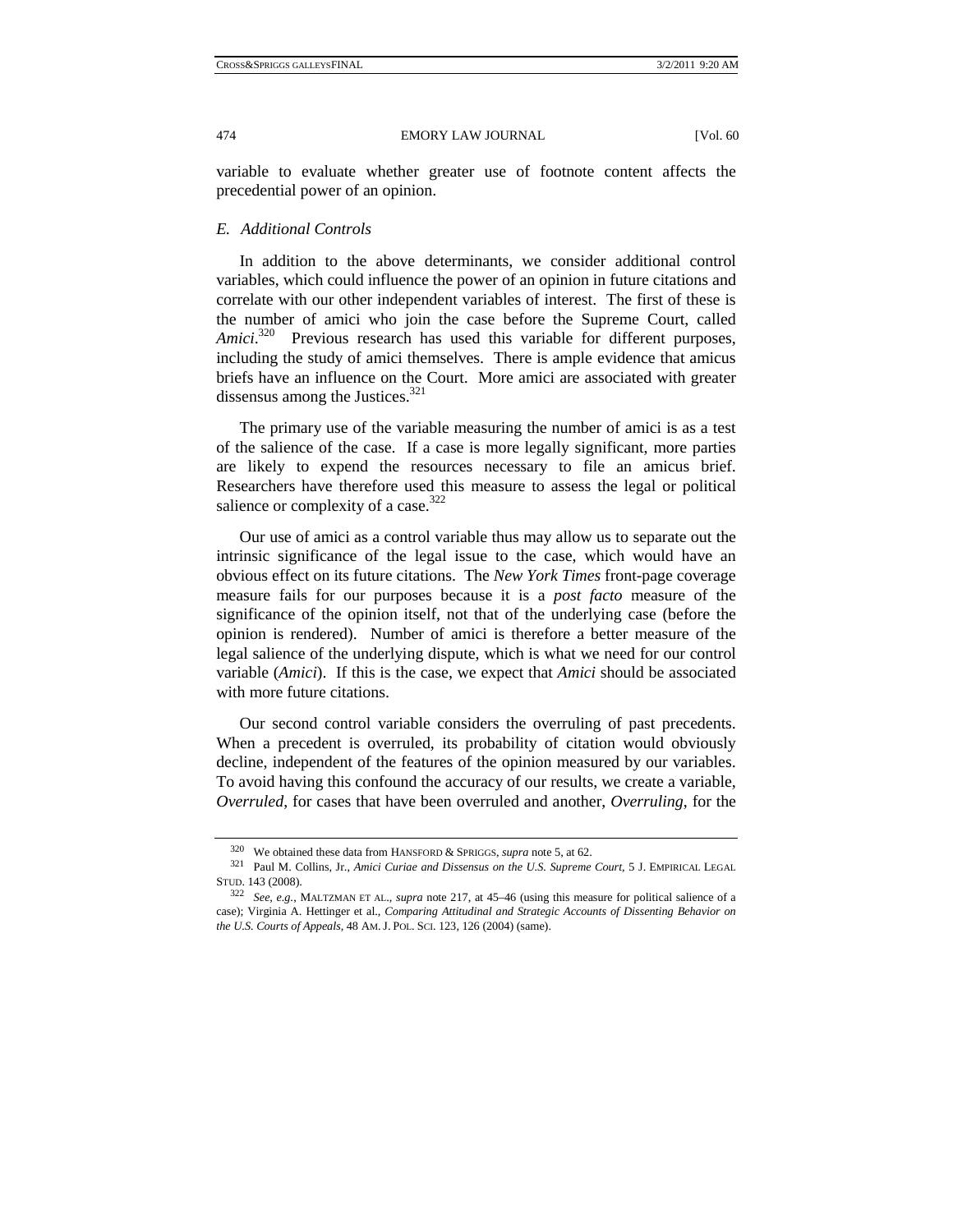opinions that overruled them. We expect *Overruled* cases to have fewer citations, while *Overruling* opinions might have more citations.<sup>323</sup>

A third control variable is a dummy variable for opinions that held a federal law to be unconstitutional, called *Unconstitutional*. 324 These are the opinions that represent the classic instances of judicial activism.<sup>325</sup> As prominent activist decisions defining the scope of the Constitution and the boundaries of legislative action, we would expect them to receive more citations.

For a fourth control, we identify whether the opinion was issued unsigned and per curiam, called *Per Curiam*. 326 These opinions tend to be brief, more perfunctory, and less controversial. Existing research shows that per curiam opinions are generally less likely to be cited or legally interpreted than signed  $\overline{327}$  The role of the per curiam opinion has changed over time, shifting from procedural decisions to those on the merits, and later admitting of dissensus among the Justices. $328$  Some per curiam opinions may be quite significant.<sup>329</sup> Nevertheless, on balance, we expect per curiam opinions to be relatively less significant dispositions at the Court, associated with fewer future citations.

#### *F. Results*

This section presents the results of our analysis of what factors cause Supreme Court opinions to be relatively more or less powerful in terms of future citations. We use four dependent variables, each of which captures a

<sup>323</sup> *See* Fowler et al., *supra* note 15 (using data collected from *Shepard's* Citations Service). 324 We determined whether a case struck down a federal statute as unconstitutional using Spaeth et al., *supra* note 188.<br><sup>325</sup> Cass Sunstein thus notes that "it is best to measure judicial activism by seeing how often a court strikes

down the actions of other parts of government, especially those of Congress." CASS R. SUNSTEIN, RADICALS IN ROBES 42–43 (2005). Political scientists likewise conclude that the "most dramatic instances of a lack of judicial restraint—or, conversely, the manifestation of judicial activism—are decisions that declare acts of Congress . . . unconstitutional." SEGAL & SPAETH, ATTITUDINAL MODEL REVISITED, *supra* note 5, at 413. 326 We identified per curiam opinions using Spaeth et al., *supra* note 188. We identified per curiam

opinions using Spaeth's variable labeled "mow," which lists the author of each majority opinion.<br><sup>327</sup> HANSFORD & SPRIGGS, *supra* note 5, at 64; *see also* Frank B. Cross et al., *Citations in the U.S. Supreme Court: An* 

<sup>328</sup> See Laura Krugman Ray, The Road to Bush v. Gore: The History of the Supreme Court's Use of the *Per Curiam Opinion*, 79 NEB. L. REV. 517, 521–30 (2000).<br><sup>329</sup> For example, *Brandenburg v. Ohio* set a major First Amendment precedent via per curiam opinion.

<sup>395</sup> U.S. 444 (1969) (overturning the Ohio Criminal Syndicalism statute, overruling Whitney v. California, 274 U.S. 357 (1927), and articulating a new test—the "imminent lawless action" test—for judging so-called seditious speech under the First Amendment).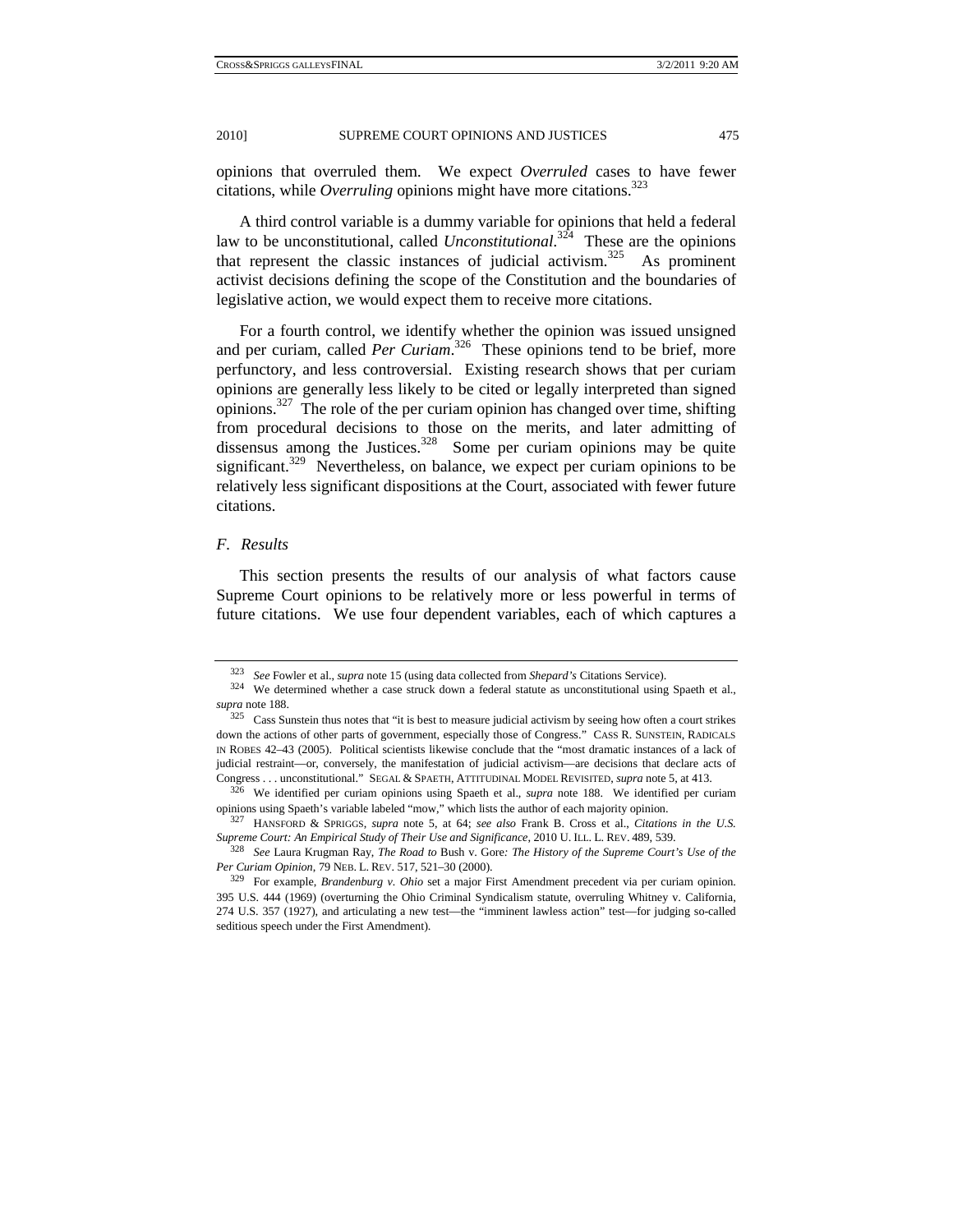different aspect of the cumulative significance of a case as of 2005. Our data set thus includes a single observation for each Supreme Court case decided between the 1946 and 2004 terms of the Court  $(n = 6.661 \text{ cases})$ . Three of our dependent variables are citation counts, consisting of the total number of citations to an opinion by majority opinions of, respectively, the Supreme Court, the circuit courts, and the district courts. $330$  Our fourth dependent variable is the legal relevance score for the Supreme Court citations discussed above.

The legal relevance score is a reasonably continuous variable (it is, as explained above, a percentage), for which we use OLS linear regression. Because the other measures are count variables, the statistical analysis is a negative binomial regression. Table 7 reports the coefficients for the independent variables with conventional designations of statistical significance. $331$  We first indicate which variables achieve statistical significance, meaning we can reasonably conclude that the observed association between the dependent variable and them are not due to random covariation. More importantly, we then discuss the magnitude of the relationship between those variables with statistical significance and our dependent variables. Ultimately, of course, we are most interested in the extent to which the factors we examine lead Court opinions to be more or less legally important.

<sup>330</sup> Whereas in Part II we listed the most significant cases in terms of citations to a case from all subsequent opinions (majority, concurring, and dissenting), the dependent variables in the following models are counts of citations to a case in majority opinions only.<br> $331$  The "\*" represents statistical significance at the .05 level (two-tailed test). The number of

observations (i.e., cases) is 6,661.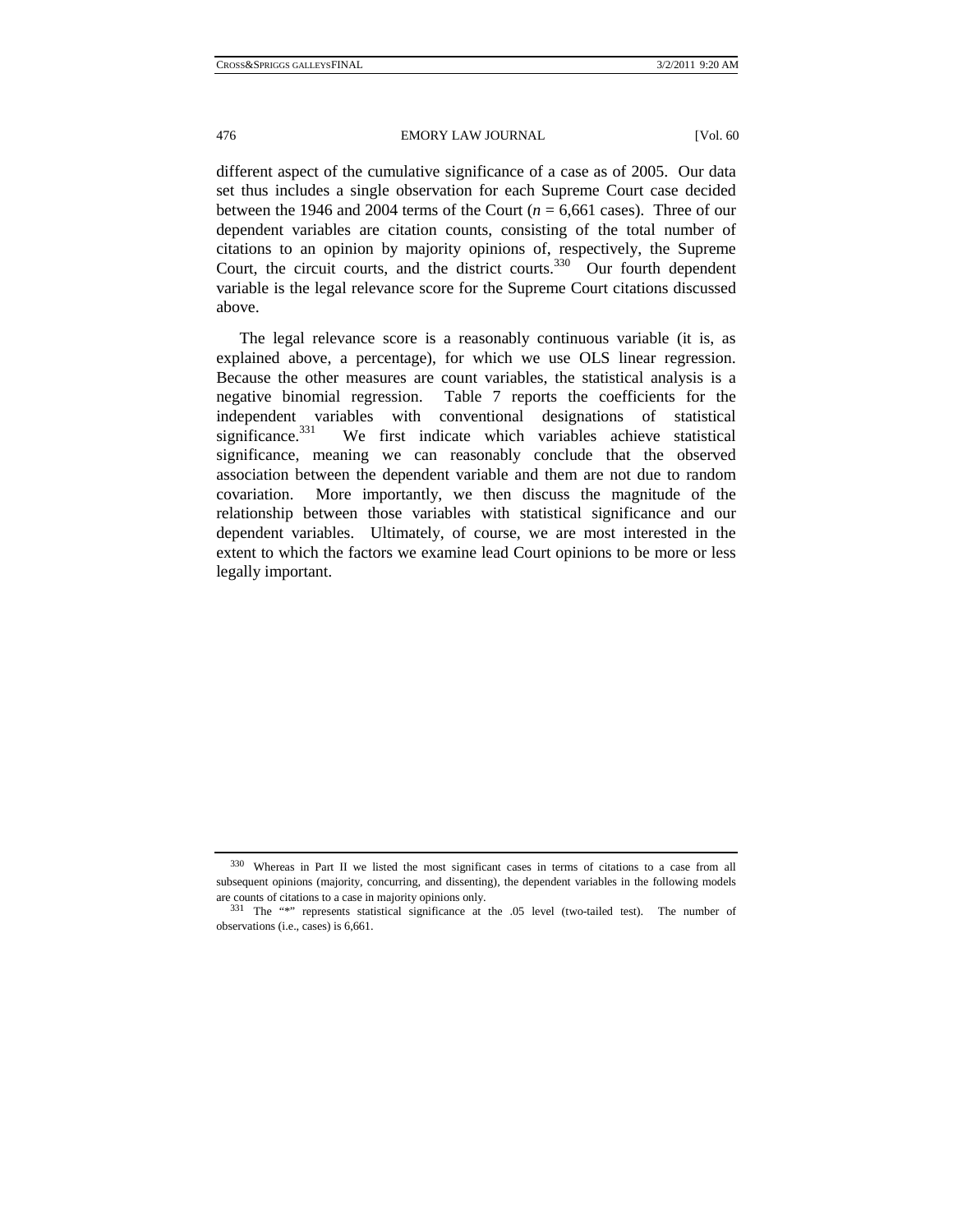Table 7:

| Determinants of Influence |            |            |            |            |  |  |
|---------------------------|------------|------------|------------|------------|--|--|
|                           | Legal      | Supreme    | Circuit    | District   |  |  |
|                           | Relevance  | Court      | Court      | Court      |  |  |
|                           | Score      | Citation   | Citation   | Citation   |  |  |
| Civil Liberties           | $.1002*$   | $.2026*$   | $.4211*$   | .0918      |  |  |
| Economic                  | $-.0558*$  | $-1644*$   | $-.3950*$  | $-0.7545*$ |  |  |
| Constitutional            | $.0726*$   | .0100      | $-.3038*$  | $-7634*$   |  |  |
| <b>Other Cases</b>        | $.0808*$   | .0393      | $-.3029*$  | $-.6644*$  |  |  |
| Complexity                | $.0254*$   | .0699*     | $-0.0319$  | $-.1012*$  |  |  |
| Age                       | $.0221*$   | .1200*     | $.0846*$   | $.1162*$   |  |  |
| Age-Squared               | $-.0003*$  | $-.0014*$  | $-.0013*$  | $-.0019*$  |  |  |
| <b>Liberal Precedent</b>  | $.0124*$   | .0341      | $-.0370$   | $-.0091$   |  |  |
| Coalition                 | $-.0208*$  | $-.0081$   | .0582      | .1020      |  |  |
| Homogeneity               |            |            |            |            |  |  |
| Author Ideological        | .0003      | $-0.0163$  | $-.0275$   | $-.0052$   |  |  |
| Extremity                 |            |            |            |            |  |  |
| Unanimous                 | $-.0264*$  | $-0.0683*$ | $-.0944$   | $-.0035$   |  |  |
| <b>MWC</b>                | $-.0013$   | $-.0584$   | $-.0739$   | .1197      |  |  |
| Citations                 | $.0050*$   | $.0276*$   | .0190*     | $.0226*$   |  |  |
| Majority Length           | .000003*   | $.00003*$  | .00008*    | .00009*    |  |  |
| Separate Length           | $.000005*$ | $.00002*$  | $.00003*$  | $.00003*$  |  |  |
| <b>FN</b> Ratio           | .0154      | $-.1001$   | $-1.037*$  | $-1.283*$  |  |  |
| Amici                     | $.0202*$   | .0659*     | $-0.0525*$ | .0465      |  |  |
| Overruled                 | $.0690*$   | $.2127*$   | .2804*     | .4297      |  |  |
| Overruling                | .0358*     | $.3713*$   | $.5416*$   | $.5212*$   |  |  |
| Unconstitutional          | .0569*     | $-.1011$   | $-1313$    | $-.3753*$  |  |  |
| Per Curiam                | $-.1934*$  | $-.9458*$  | $-1.222*$  | $-1.181*$  |  |  |
| Constant                  | .2107*     | $-.9089*$  | 3.4759*    | 3.980*     |  |  |

The comparative results for the four tests reveal some interesting findings. There are a few surprising differences between the raw number of Supreme Court citations and the authority score that builds on those citations. Liberal opinions and rulings on constitutional issues have significantly higher authority scores but not significantly more direct citations. They apparently produce opinions that are cited by cases that are themselves more important.

There are even more differences between the impact of opinions in the Supreme Court and in lower courts. The direction of the effects is occasionally different. Constitutional cases are, perhaps unsurprisingly, more profound at the Supreme Court level. Nevertheless, there are significant commonalities between the factors driving Supreme Court and lower court significance, which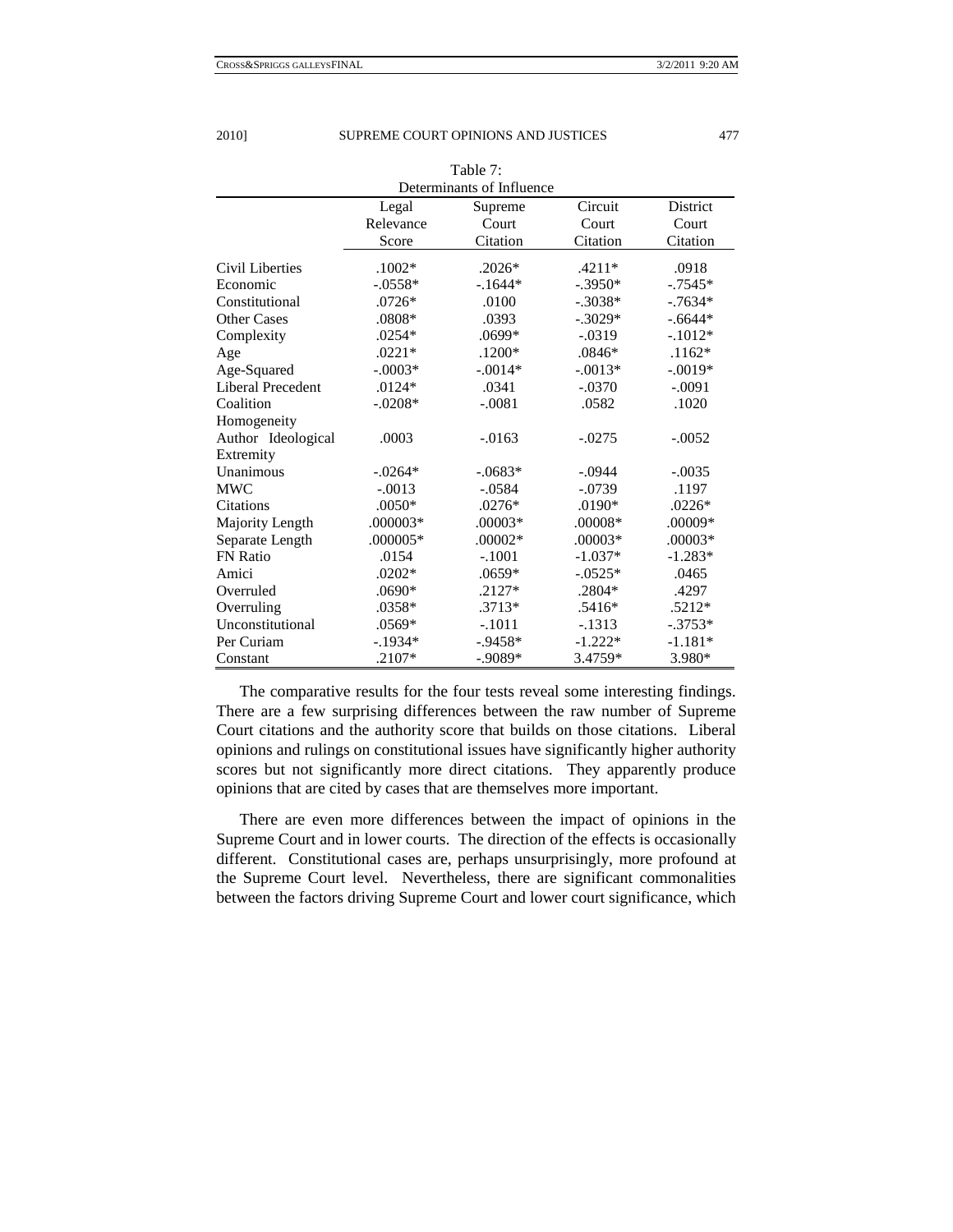indicate that the selectivity of the certiorari process does not produce such great differences. We review our determinants below.

## *1. Case Characteristics*

Case type has a plain effect on the significance of precedent. The civil liberties issue area produces more significant precedents for all but district court citations. The strong effect at the Supreme Court level may simply be an agenda issue, as the Court takes many of these cases. The effect at the circuit court level, though, demonstrates that civil liberties precedents are indeed especially important in the law.

The results for legal area, however, are not as expected. Although precedent is expected to be stronger for economics opinions, precedent consistently has a weaker effect in this area of the law. This could be a reflection of the elusive settled case phenomenon discussed above. Maybe there are fewer cases simply because the parties realize that binding precedent clearly governs their disputes and cannot be effectively challenged.

The relative effect of precedent in statutory interpretation opinions is mixed. Statutory precedents are weaker at the Supreme Court level (as reflected by the significant positive effect for constitutional and other cases). However, these precedents are significantly stronger at the circuit court and district court levels (as reflected by the significant negative effect for constitutional and other cases). For most cases, statutory precedents are more powerfully significant, and the contrary results at the Supreme Court level are probably an artifact of the certiorari selection effect.

## *2. Age*

Various previous studies have identified the importance of an opinion's age on the power of precedent, and our research confirms the findings of those studies. Age is significantly positive, but age-squared is significantly negative—meaning that older cases generally have a larger number of citations but this effect flattens out for very old cases. These findings are true by all metrics. Comparing the coefficients for the two variables shows that precedents assume significance fairly rapidly but then slowly decline in importance. This expected finding demonstrates the importance of considering the age of an opinion as an important factor when measuring other influences.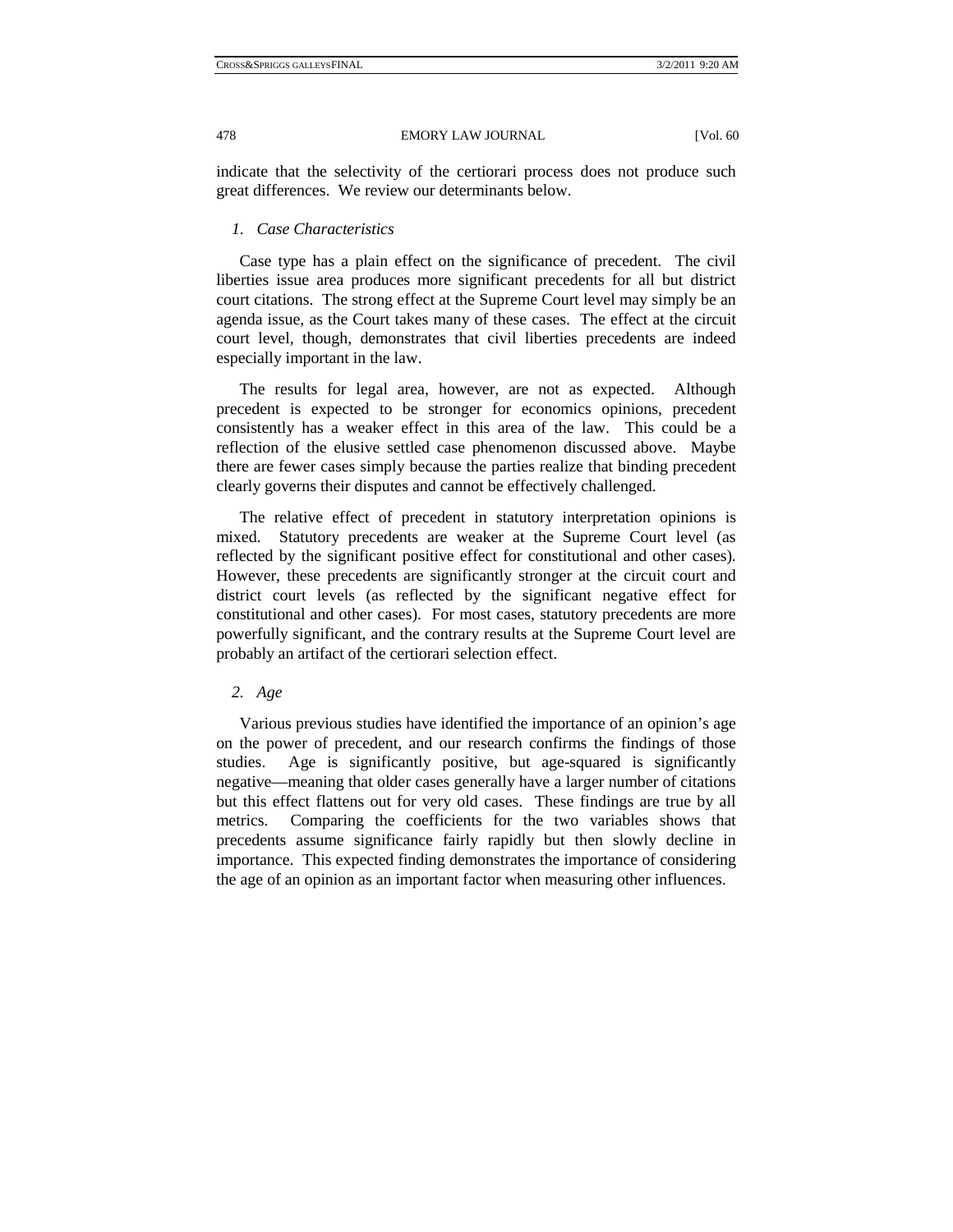#### *3. Ideological Factors*

 Our observation of the effects of ideology on the importance of opinions is new and more revealing. Liberal opinions have significantly greater legal relevance scores, though they do not receive significantly more citations at any court level (and receive slightly fewer citations from the circuit and district courts). Taking these results together suggests the following: while liberal opinions do not acquire more citations over their lives, they are cited by cases that themselves are more significant at the Supreme Court. We can draw this inference because the difference in the raw citation count at the Court and the legal relevance score results because the latter takes into account the "quality" of the cited and citing cases.<sup>332</sup> In addition, this presumably does not reflect the hypothesized ratchet effect, which would also show up in the raw citation numbers. It appears that certain liberal precedents, probably including key Warren Court opinions, have become central to our law in the Supreme Court.

The results for the effect of ideological homogeneity are contrary to those hypothesized. More homogenous coalitions produce opinions with less significance by the network measure and no significant difference in terms of raw citations. Author extremity also produces no significant results. Although one might expect more ideological coalitions or authors to produce more dramatic and important opinions, such opinions must gain acceptance by future judges and Justices to have an impact. It appears this is not the case, and the negative network results for ideological homogeneity suggest that these coalitions may be inclined to overplay their hands.

## *4. Opinion Characteristics*

The most interesting findings are associated with characteristics of majority opinions. The results for coalition size are contrary to the general understanding. The results indicate that cases with unanimous coalitions are less significant at the Supreme Court level but not in the lower federal judiciary. The importance of cases with minimum-winning coalitions, however, does not differ from other cases. The oft-hypothesized greater power of a unanimous opinion is not true as a general matter (though it still could be true for individual cases). Nor are the highly controversial cases decided by

<sup>332</sup> The legal relevance score is based first, on the quantity of citations, meaning the total number of citations a case has received. Each of those citations is then weighted by the "quality" of the citing case, which is assessed based on the number of citations in that precedent, where each of those citations is weighted by *its* quality. *See* Fowler et al., *supra* note 15, at 330–32.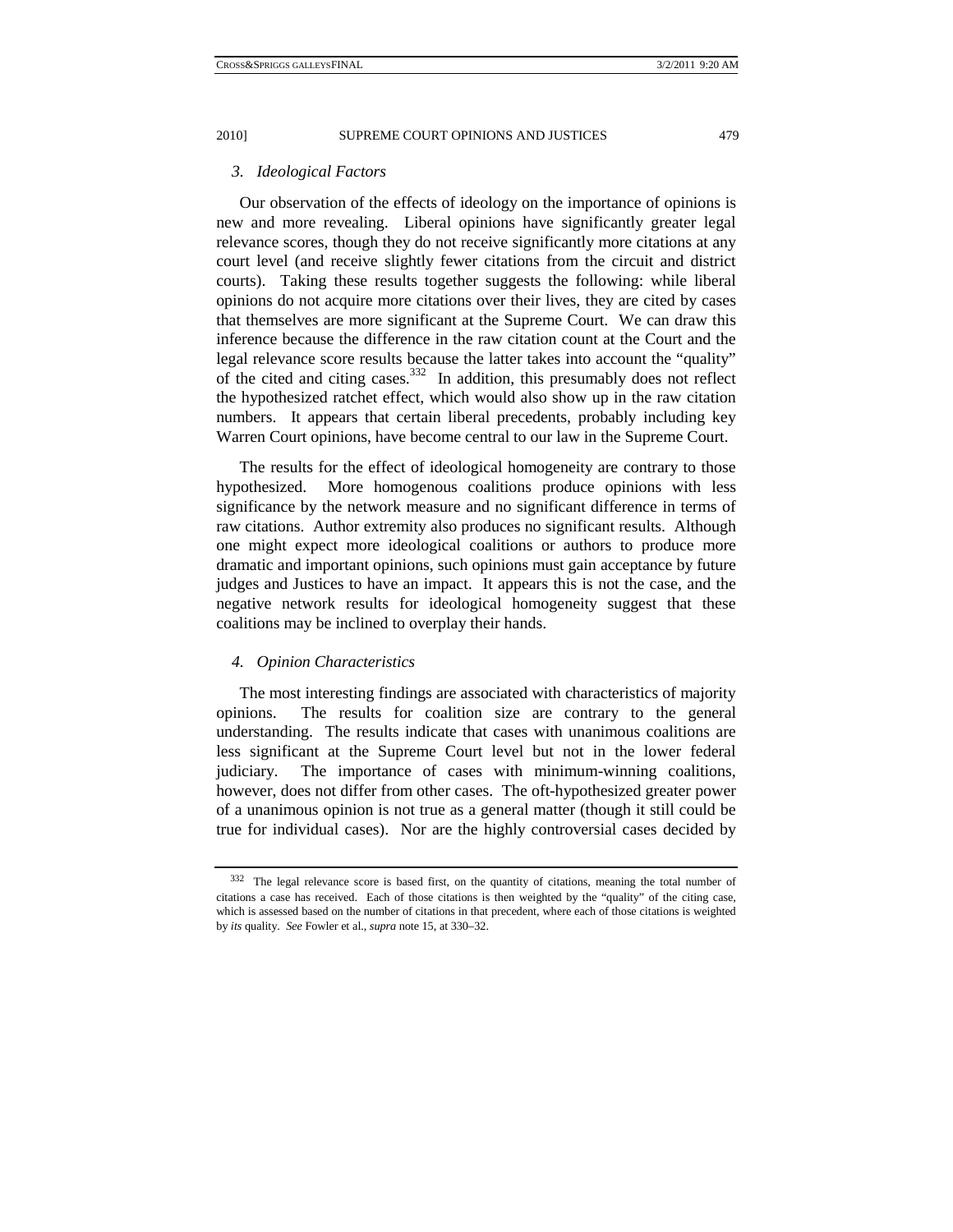minimum-winning coalitions more influential. In short, unanimous opinions have less clout at the Supreme Court.

The number of citations contained in an opinion is consistently positive and significant. Perhaps these opinions are better grounded in the existing law, or perhaps they are simply more persuasive by virtue of greater expressed precedential support. The association occurs in every metric, which is strong evidence of an effect.

A similar strong positive result is seen for opinion length, even after controlling for the number of citations in the opinion (which would influence length) and the length of separate opinions (which can reflect case salience). This finding appears to rebut Judge Posner's suggestion that longer opinions are less useful.<sup>333</sup> The reasons for this relationship are not entirely clear. Greater length may simply reflect greater effort by the opinion author. Alternatively, the association may be due to the simple fact that longer opinions contain additional language on which later courts may rely. It may thus be an expression of a Justice's desire to project greater influence over future development of the law. The length of separate opinions is also consistently positive.

The results for footnote ratio are also telling. Although putting language in a footnote is hypothesized to reduce the influence of an opinion, it does not have this effect at the Supreme Court level. The Justices are not influenced by whether language is in the body or a footnote to the opinion. At the circuit court and district court levels, however, footnote ratio is clearly negative in its effect. The lower courts apparently view footnotes as a signal that language is less important, even though the Supreme Court Justices themselves do not do so.<sup>334</sup> Finally, cases of greater legal complexity acquire more citations and greater legal relevance at the Court, but they are actually cited less often in the district courts.

The findings for opinion content must be taken with a caveat. It is possible that a given Justice tends to write longer opinions with more citations. That same Justice may write more powerful precedential opinions, for reasons

<sup>333</sup> *See* POSNER, CHALLENGE, *supra* note 266, at 146–47; *cf.* Stephen J. Choi et al., *Judicial Evaluations and Information Forcing: Ranking State High Courts and Their Judges*, 58 DUKE L.J. 1313, 1322 (2009) ("[J]udicial decisionmaking is better when it is conservative and minimalist.").<br> $334$  This effect is not certain because we do not have a record of citations to the footnotes themselves.

However, it is a highly plausible inference, absent a persuasive reason why more language in footnotes would somehow demean the power of the language in the body of the opinion.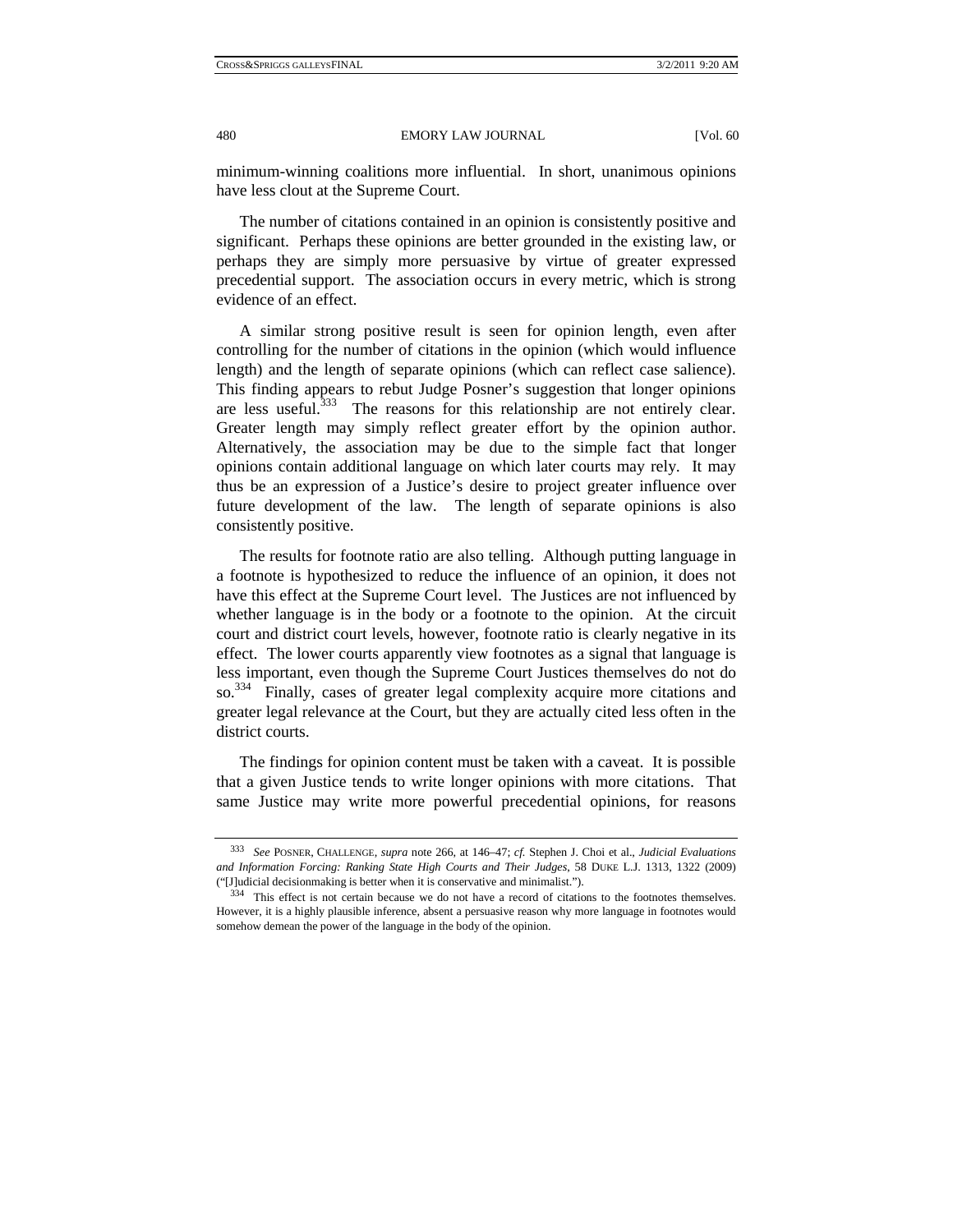unrelated to the length and citations of the opinion. If so, the true cause would be the effect of the Justice authoring the opinion, not the length of and citations contained in the opinion. We will explore the possibility of such Justice effects below.

## *5. Controls*

The control variables also contain interesting information. *Amici* is positive and significant at the Supreme Court level under both measures, suggesting that it is a proxy for legal or political significance of the case at the Court. However, it is negative and significant at the circuit court level but positive and marginally significant at the district court level. The latter findings are curious and of unknown meaning.

The finding for overruled cases is interesting—cases that have been overruled have unusually great significance in the number of citations they receive and their authority score. This superficially anomalous finding presumably reflects reverse causation. They are not significant because they were overruled; they were overruled because they were significant (and undesirable to a later Court). The Court apparently will not overrule an ordinary error of precedent, just a major one. In fact, this result is consistent with existing work showing that the Supreme Court is most likely to negatively interpret or overrule cases that are both ideologically distant from the Justices and that possess greater legal vitality. $335$  This is confirmed as well by the consistent significance of the overruling variable, in that cases that overrule precedent are more significant at all levels of the federal judiciary.

Cases finding federal laws unconstitutional are significantly positive for Supreme Court legal relevance scores but not for other variables, and significantly negative for district court citations. This is roughly consistent with the findings for constitutional precedents, which are important at the Supreme Court level but not so significant for use by lower courts, given the different types of cases heard by different tiers of the federal judicial system.

Per curiam opinions were consistently less significant at all court levels, as expected. Such opinions tend to be brief with less material to be cited as authority. In addition, the Court may decide cases per curiam simply because they are less controversial or significant in the law.

<sup>335</sup> *See* HANSFORD & SPRIGGS, *supra* note 5, at 84–91.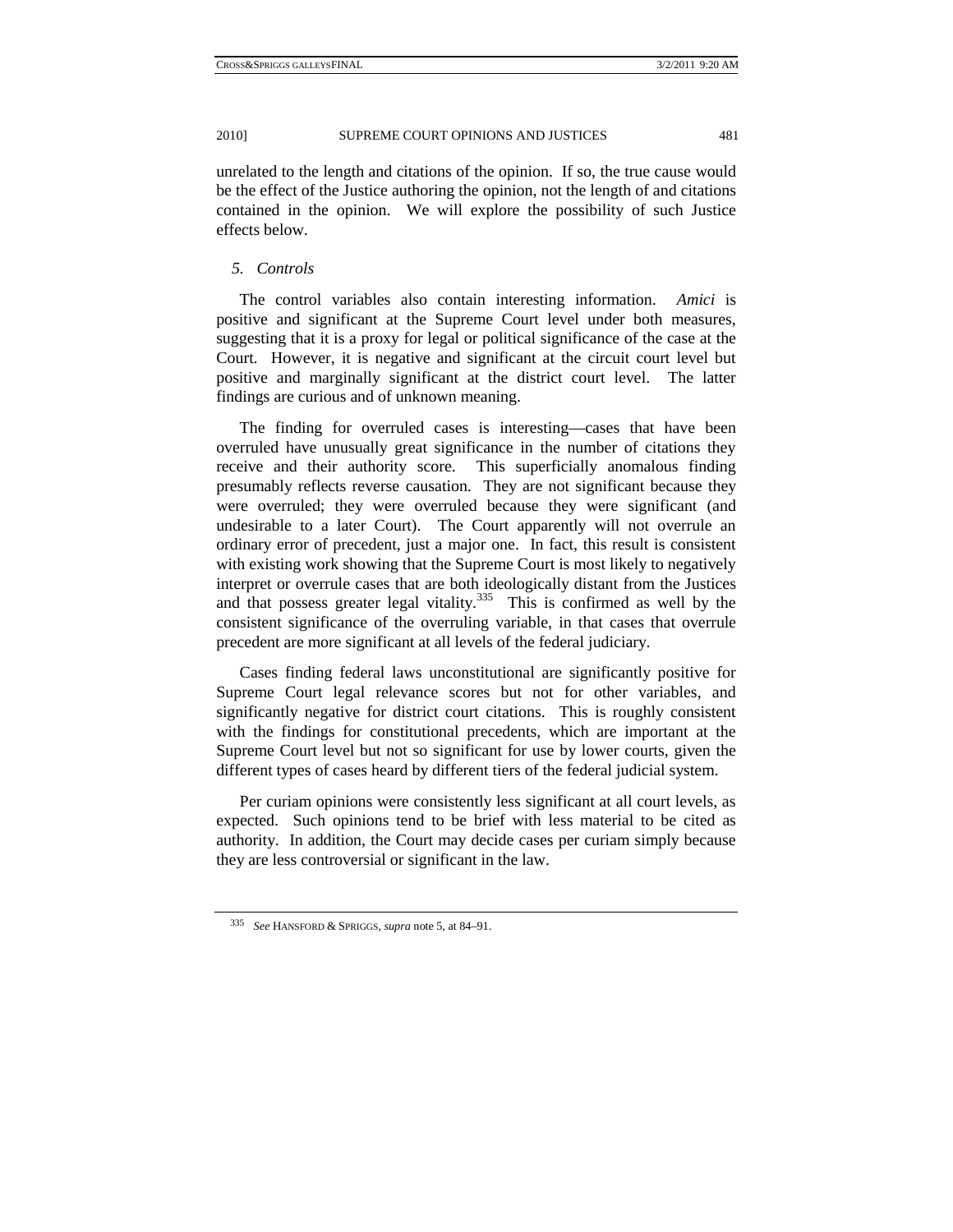## *G. Substantive Import*

The statistical significance identified in the above section does not evidence substantive significance—the magnitude of the effect of a given independent variable on variation in the dependent variable. To depict the substantive significance of our independent variables, we create expected citation rates for changes in each of these variables while holding all other variables at their average. Table 8 displays the results of this calculation for the associations we found to have statistical significance in Table 7.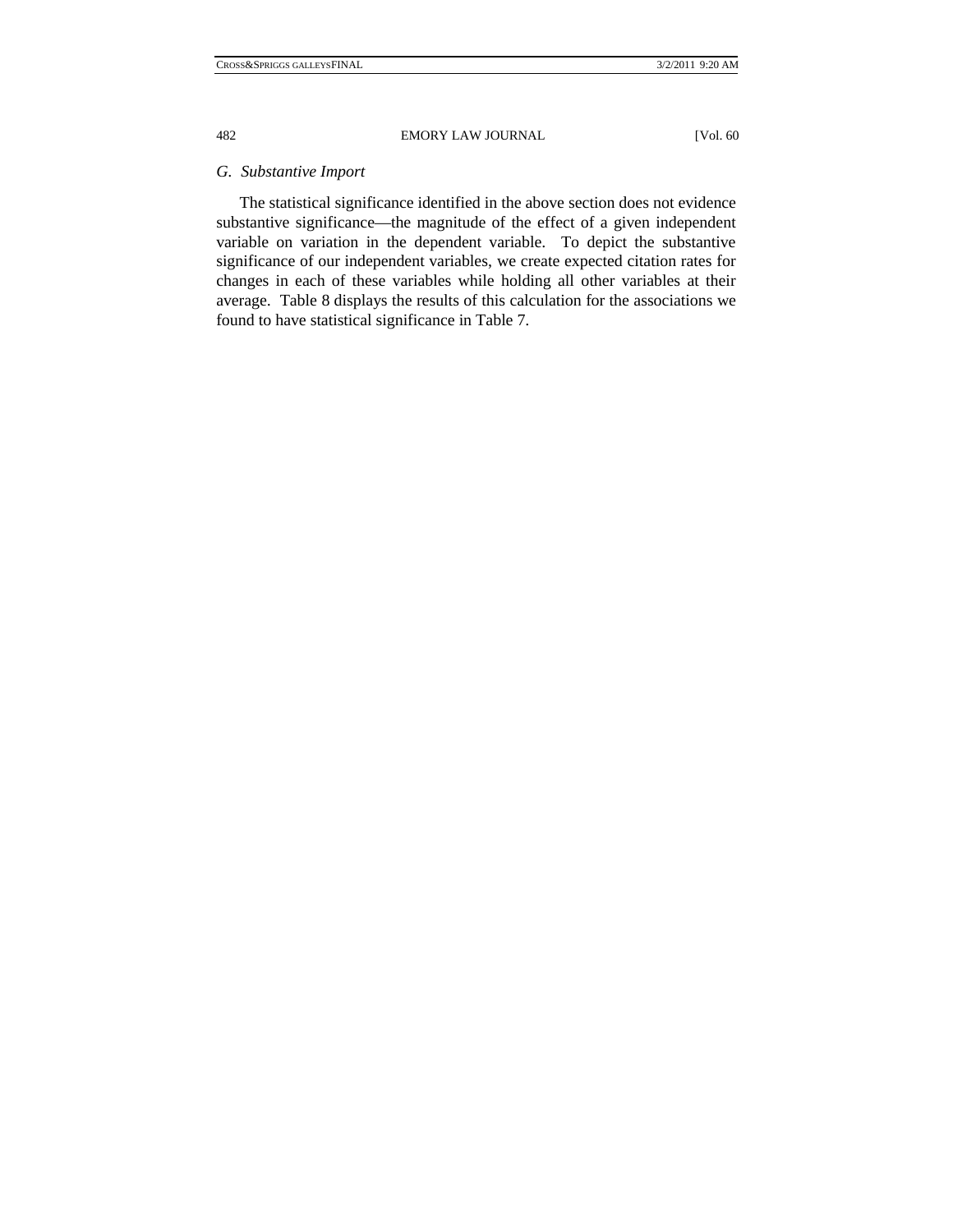| Effect Size of Independent Variables on Citation Rates |                          |               |                       |
|--------------------------------------------------------|--------------------------|---------------|-----------------------|
|                                                        | Supreme Court            | Circuit Court | <b>District Court</b> |
|                                                        | Citation                 | Citation      | Citation              |
| <b>Baseline Citation</b>                               | 9.0                      | 268.1         | 479.4                 |
| Rate                                                   |                          |               |                       |
| Not Civil Liberties                                    | 7.4                      | 176.3         |                       |
| Economic                                               | 7.6                      | 180.8         | 226.8                 |
| Constitutional                                         | $\overline{\phantom{0}}$ | 198.7         | 225.2                 |
| <b>Other Cases</b>                                     |                          | 198.8         | 246.8                 |
| Low Complexity                                         | 8.5                      |               | 521.7                 |
| <b>High Complexity</b>                                 | 9.5                      |               | 440.8                 |
| Young Age                                              | 3.5                      | 168.9         | 274.2                 |
| Old Age                                                | 11.1                     | 215.8         | 309.8                 |
| <b>Conservative Case</b>                               |                          |               |                       |
| Coalition                                              |                          |               |                       |
| Homogeneity                                            |                          |               |                       |
| Low Author                                             |                          |               |                       |
| Extremity                                              |                          |               |                       |
| <b>High Author</b>                                     |                          |               |                       |
| Extremity                                              |                          |               |                       |
| Unanimous                                              | 8.4                      |               |                       |
| <b>MWC</b>                                             |                          |               |                       |
| Low Citations                                          | 6.7                      | 217.8         | 373.4                 |
| <b>High Citations</b>                                  | 11.9                     | 324.2         | 602.5                 |
| Short Length                                           | 8.1                      | 210.8         | 371.0                 |
| Long Length                                            | 10.0                     | 341.6         | 620.9                 |
| <b>Short Separate</b>                                  | 8.7                      | 255.9         | 456.5                 |
| Length                                                 |                          |               |                       |
| Long Separate                                          | 9.9                      | 355.2         | 666.0                 |
| Length                                                 |                          |               |                       |
| Low FN Ratio                                           |                          | 229.6         | 394.6                 |
| <b>High FN Ratio</b>                                   |                          | 268.1         | 479.4                 |
| Few Amici                                              | 8.4                      | 284.2         |                       |
| Many Amici                                             | 9.6                      | 254.3         |                       |
| Overruled                                              | 13.1                     | 466.7         |                       |
| Overruling                                             | 11.2                     | 359.4         | 762.6                 |
| Unconstitutional                                       |                          |               | 332.9                 |
| Per Curiam                                             | 3.5                      | 80.1          | 154.6                 |

Table 8: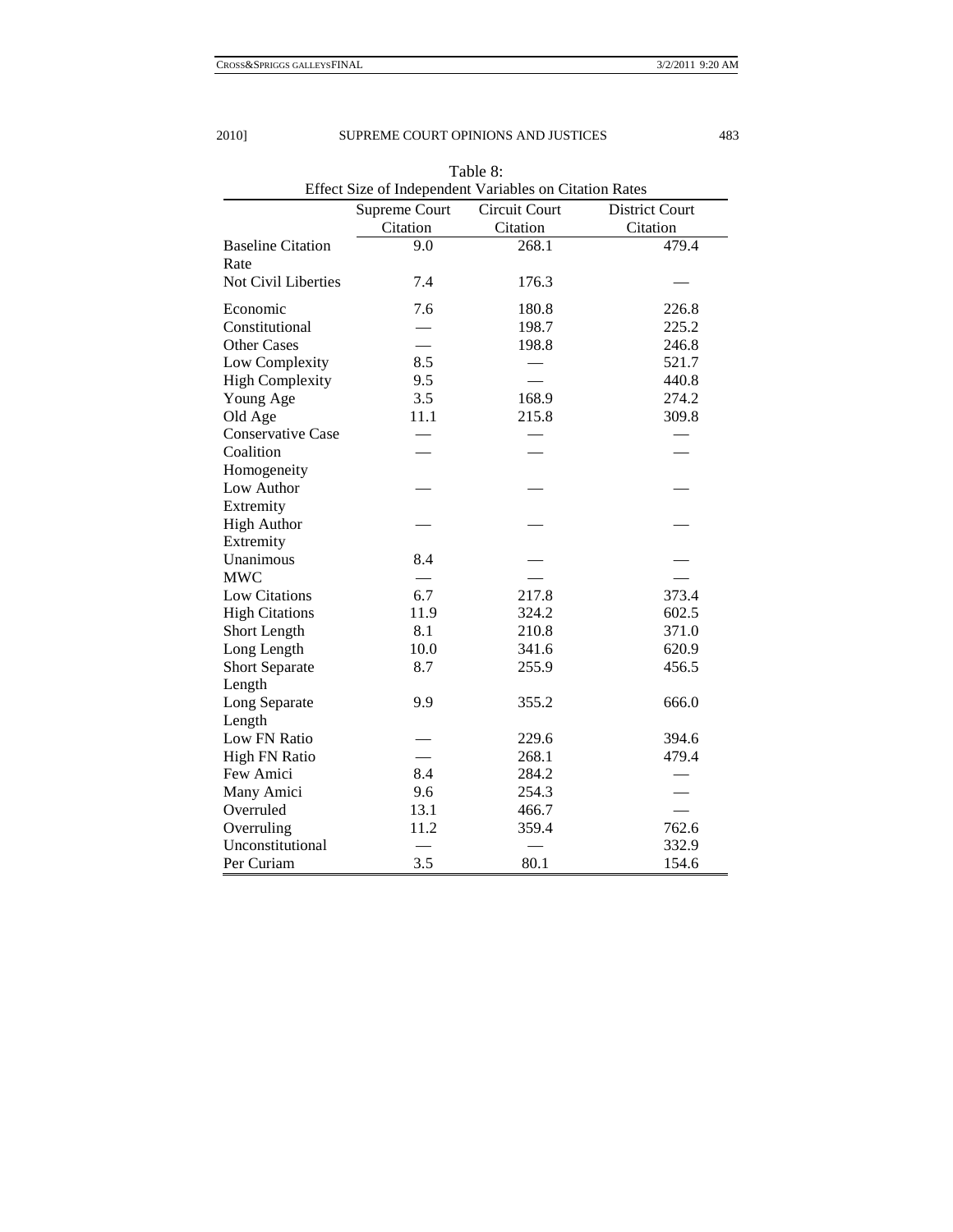We calculated the effect sizes for changes in the variables by using stochastic simulations as implemented by the CLARIFY program.<sup>336</sup> The baseline predicted citation rate was for an authored, liberal, non-economics, statutory, civil liberties opinion, decided neither by a unanimous coalition nor a minimum-winning coalition, which did not overrule precedent or strike a statute and which was not overruled. For specific values for dummy independent variables (such as *Civil Liberties*) one can compare the "Baseline Citation Rate" to the citation rate for the particular value of that variable (i.e., "Not Civil Liberties"), which then tells one how much the citation rate changes when moving from one category to the other in that variable. For the continuous variables, we estimate the citation rate for one standard deviation above and below the mean for that independent variable (e.g., "Short Length" and "Long Length" for the variable, *Majority Length*).

At the Supreme Court level, some fairly sizeable effects can be found for age, certain types of cases, and opinion characteristics, especially the number of citations contained in the opinion to be cited and opinion length. For instance, a case that cites a relatively small number of precedents acquires about 6.7 subsequent cites over its life, while one that references a larger number of precedents receives approximately 12. Cases that overrule precedent are cited about 13.1 times, while those that do not only get about 9 total citations. All federal courts appear to have a much greater preference for longer Supreme Court opinions.

Although many of our determinants have a modest net effect at the Supreme Court level, a few combined factors together may have a great impact. To illustrate this, we display the expected number of Supreme Court citations to an opinion for three scenarios. Scenario 1 is a new, short, economics per curiam opinion with few internal citations to prior opinions. Scenario 2 represents the average case in our data (which is an older, lengthier, authored opinion in the area of economics, with the average number of citations to prior cases). Scenario 3 is an older civil liberties case, with a longer opinion and relatively more citations to precedent. Figure 6 shows the difference in expected Supreme Court citations.

<sup>336</sup> Michael Tomz et al., *CLARIFY: Software for Interpreting and Presenting Statistical Results*, HARVARD (June 1, 2001), http://gking.harvard.edu/clarify; *see also* Gary King et al., *Making the Most of Statistical Analyses: Improving Interpretation and Presentation*, 44 AM. J. POL. SCI. 347 (2000) (discussing software for statistical analysis, including the authors' own CLARIFY software).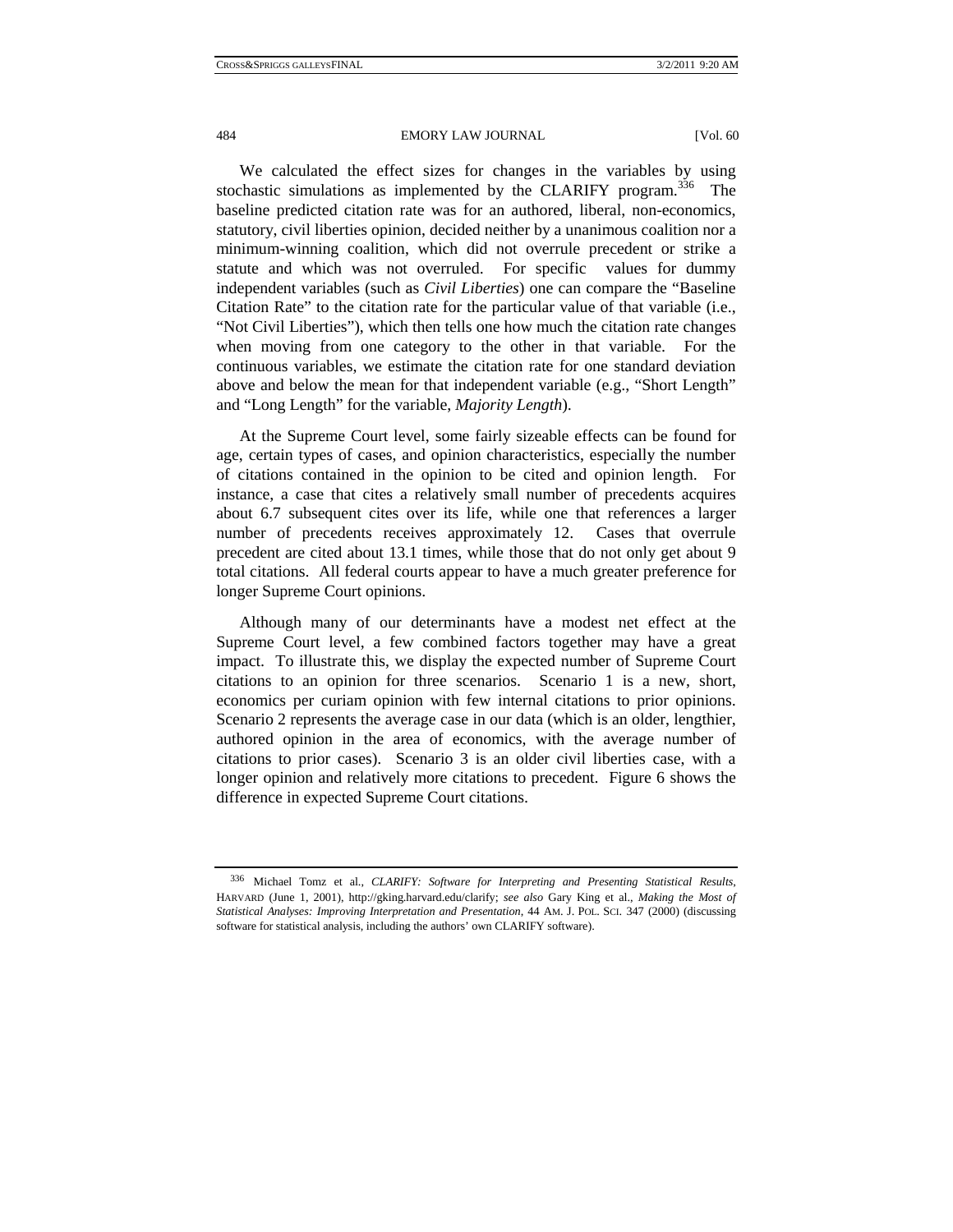



Our per curiam opinion would likely get only a single citation, with the average Court opinion receiving nearly 9 citations, and the longer, heavily cited civil liberties opinion receiving fifteen citations.

Next we consider the expected citations at the circuit court level. One should note that the magnitude of the relationships between various case characteristics and case significance is consistently meaningful. For instance, a Supreme Court case that contains relatively few citations to precedent will receive about 218 subsequent citations in the courts of appeals, while one with a larger number of citations will be cited over 324 times. We also present, in graphical form, the combined influence of several factors for the same three opinion scenarios. The results are presented in Figure 7.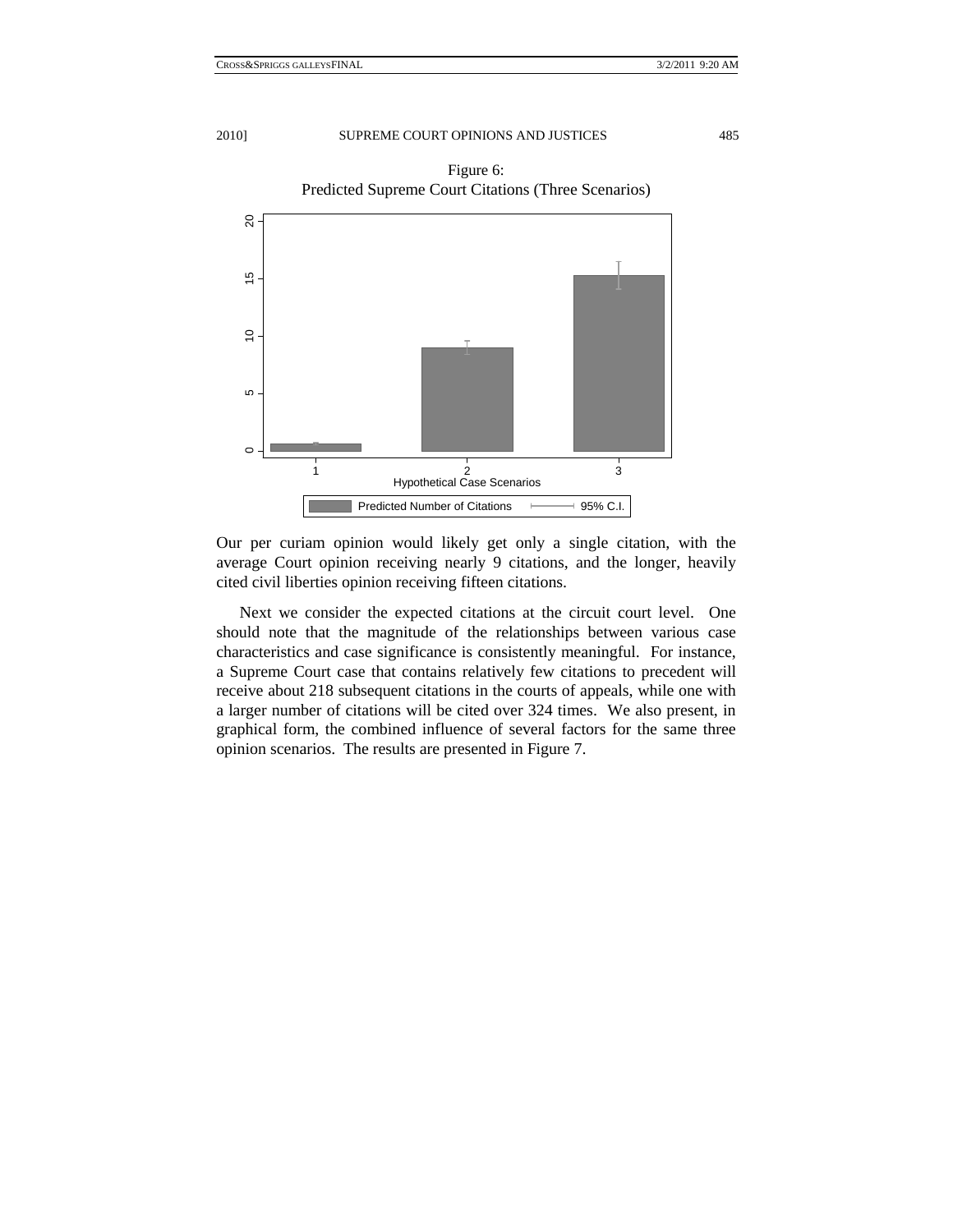

The great disparity in citation rates for the three scenarios remains. The absolute difference in citations at the circuit court level, though, is in the hundreds of opinions (each of which has its own progeny effect within the circuit).

Figure 8 performs the same comparison of our three scenarios for a prediction of district court citations.



Figure 8: Predicted District Court Citations (Three Scenarios)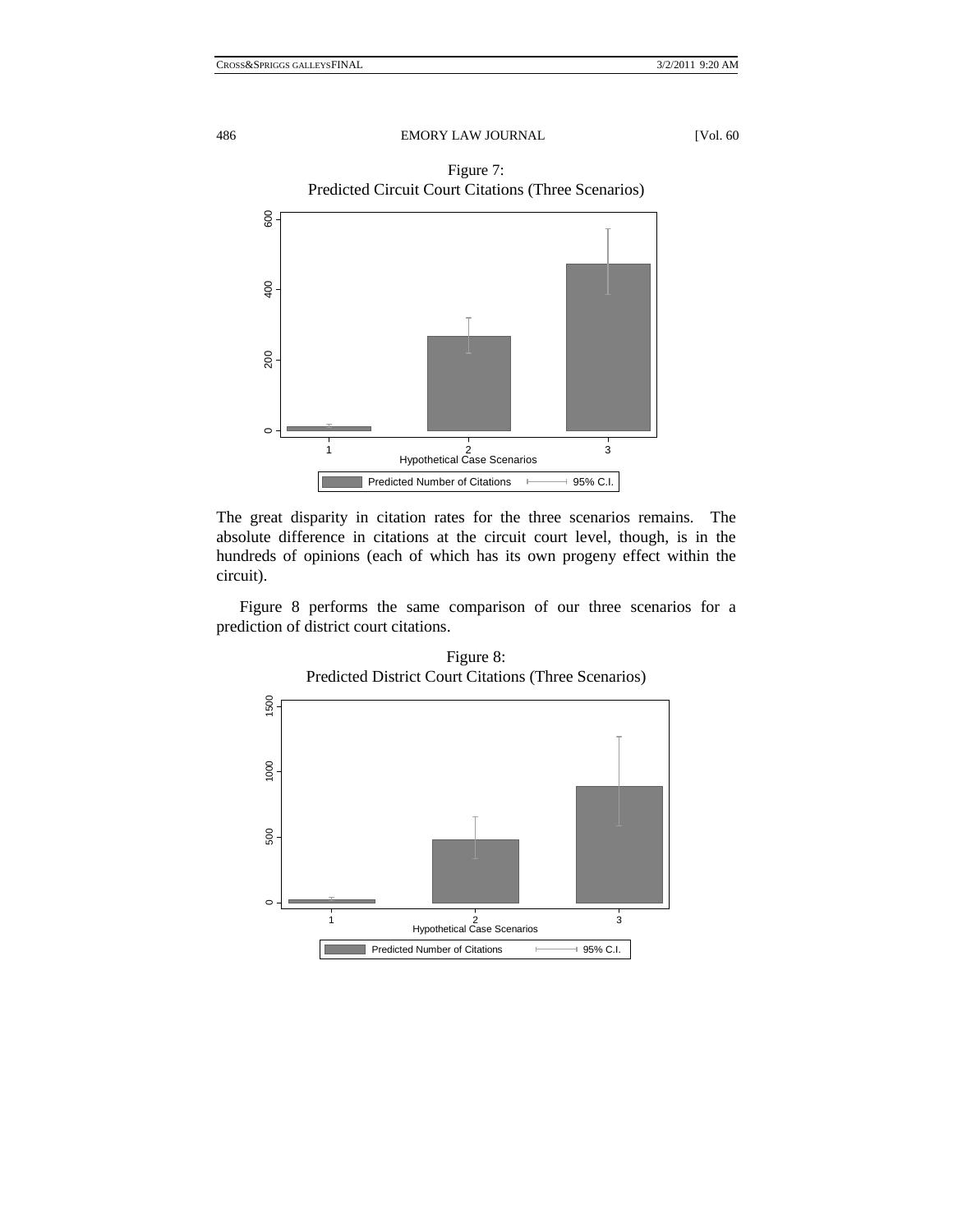The relative difference remains roughly the same, with the difference measured in hundreds of opinions.

The preceding analysis shows the great significance of various determinants of opinion influence in the legal network. However, one potentially important factor has not yet been considered—the influence of the opinion's author. The theory and language of the opinion is surely significant to its power as a precedent, and these are at least somewhat within the control of the Justice writing the opinion. The following Part examines the effect of opinion authors.

#### IV. INDIVIDUAL JUSTICES

When a Justice drafts a majority opinion, he or she has choices in how to write. Those choices may yield opinions of greater or lesser future precedential significance. Justices may have more relative concern for the consequences of their opinions or may have a greater aptitude for writing important opinions. Justices have their own "styles" of opinion writing, which may prove more or less influential.<sup>337</sup> The subsequent impact of an opinion can be influenced by "the care with which the opinion is drafted."<sup>338</sup> Beyond mere care, we expect that some Justices are especially concerned for the power of their opinions, and they may be expected to draft them accordingly. While some opinions may be drafted to increase their precedential power, others may be drafted in a conscious attempt to avoid having such power.<sup>339</sup>

The control of the opinion author is not wholly unconstrained, as the authoring Justice must retain the votes of other Justices in the majority.<sup>340</sup> The opinion may not even reflect the sincere views of its author. In *Craig v. Boren*, 341 for example, internal records show that Justice Brennan's preferred position was to hold gender discrimination to a strict scrutiny standard like race. However, he found that this position would not command a majority of the Court and therefore adopted an intermediate scrutiny standard.<sup>342</sup> Much of

<sup>&</sup>lt;sup>337</sup> See generally Posner, supra note 36 (discussing the effects of various judicial writing styles).<br><sup>338</sup> Lax & Cameron, supra note 261, at 282.<br><sup>339</sup> E.g., Bush v. Gore, 531 U.S. 98, 109 (2000) (per curiam) ("Our cons circumstances . . . ."). 340 *See* GERHARDT, *supra* note 32, at 62 (suggesting that the "building of coalitions" means that the

opinion's "content is a function of the majority's preferences"). 341 429 U.S. 190 (1976). 342 EPSTEIN & KNIGHT,*supra* note 52, at 5–10.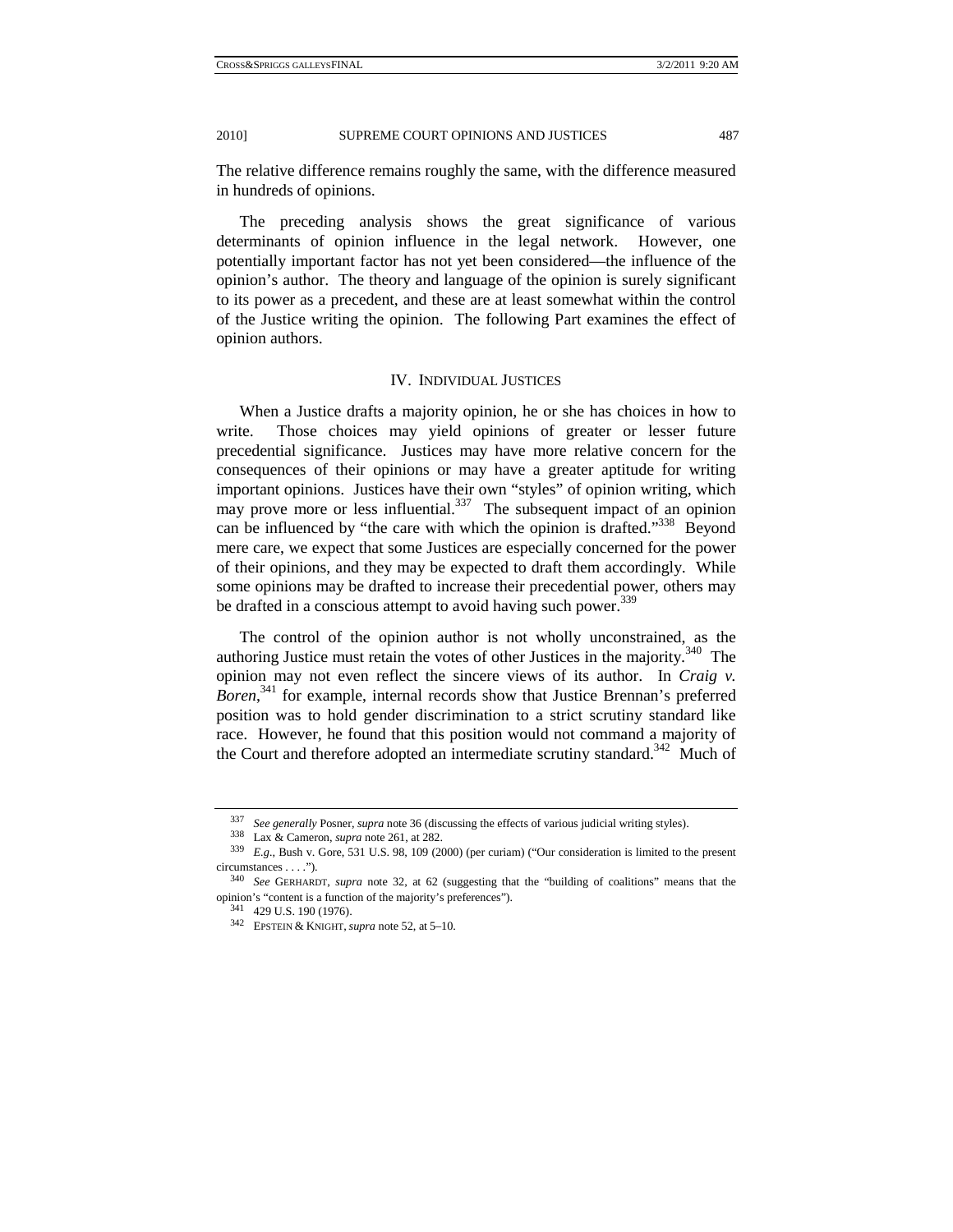the content of the opinion was driven by Justices other than its author, Justice Brennan. He conceded that he changed his opinion in other cases as well.<sup>343</sup>

The opinion speaks for the entire majority coalition, and other Justices may well have had input into its contents and future significance.<sup>344</sup> In traditional spatial models, the product of the Court is inevitably controlled by the vital fifth vote for a majority opinion.<sup>345</sup> The assigned opinion author must attract this vote for a majority opinion, so the median voter has considerable influence on the content of that opinion. Such a Justice might demand a more constrained opinion than that preferred by the assigned author. Some have suggested that it is the median voter on the Court who controls outcomes, so that it may not matter who writes the opinion. $346$  There is documentary evidence that majority-coalition Justices both respond to and demand changes in drafts of majority opinions.<sup>347</sup> The Justices share "bargaining statements" seeking to trade changes in the opinion language for their supportive votes.<sup>348</sup> Empirical evidence reveals that cases with minimum-winning coalitions and those with greater bargaining among the Justices are longer, which suggests the greater influence of other coalition members on the characteristics of the opinion.349

Nevertheless, there is reason to believe that the opinion remains substantially in the control of the opinion author. There are costs to opinion

<sup>343</sup> *See* MALTZMAN ET AL., *supra* note 217, at 94. 344 Chief Justice Rehnquist observed that decision making "inevitably has a large individual component," but that it is "filtered through the deliberative process of the court as a body." William H. Rehnquist, *Remarks* 

*on the Process of Judging*, 49 WASH. & LEE L. REV. 263, 270 (1992). 345 *See* Pablo T. Spiller, *The Choices Justices Make, By Lee Epstein & Jack Knight*, 94 AM. POL. SCI. REV. 943, 943 (2000) (book review) ("Once the median policy is proposed, no other proposal will beat it, and it becomes the outcome."). The general theory provides that "Supreme Court opinion authors make strategic calculations about the need to craft opinions that are acceptable to their colleagues on the bench." Paul J. Wahlbeck et al., *Marshalling the Court: Bargaining and Accommodation on the United States Supreme Court*, 42 AM.J. POL. SCI. 294, 294 (1998). 346 Lax & Cameron, *supra* note 261, at 276–77 ("If the Median Voter Theorem applies, the content of

every Supreme Court opinion must devolve to the wishes of the median justice; the identity and preferences of the opinion's author . . . cannot matter." (citation omitted)). 347 *See, e.g.*, James F. Spriggs II et al., *Bargaining on the U.S. Supreme Court: Justices' Responses to* 

*Majority Opinion Drafts*, 61 J. POL. 485 (1999). Sometimes, Justices explicitly refuse to join a draft opinion. *Id.* at 487–88. The vast majority of Justices in the original majority coalition simply join the opinion without challenge, however. *Id.* at 498 (noting that this is the case for over 80% of the Justices). When accommodations are made to other Justices, they reflect numerous concerns, rather than simply conforming to preferences of the median Justice. See Wahlbeck et al., supra note 345.<br><sup>348</sup> See EPSTEIN & KNIGHT, supra note 52, at 58–79 (discussing bargaining over the opinion).<br><sup>349</sup> Black & Spriggs, *supra* note 112, at 662.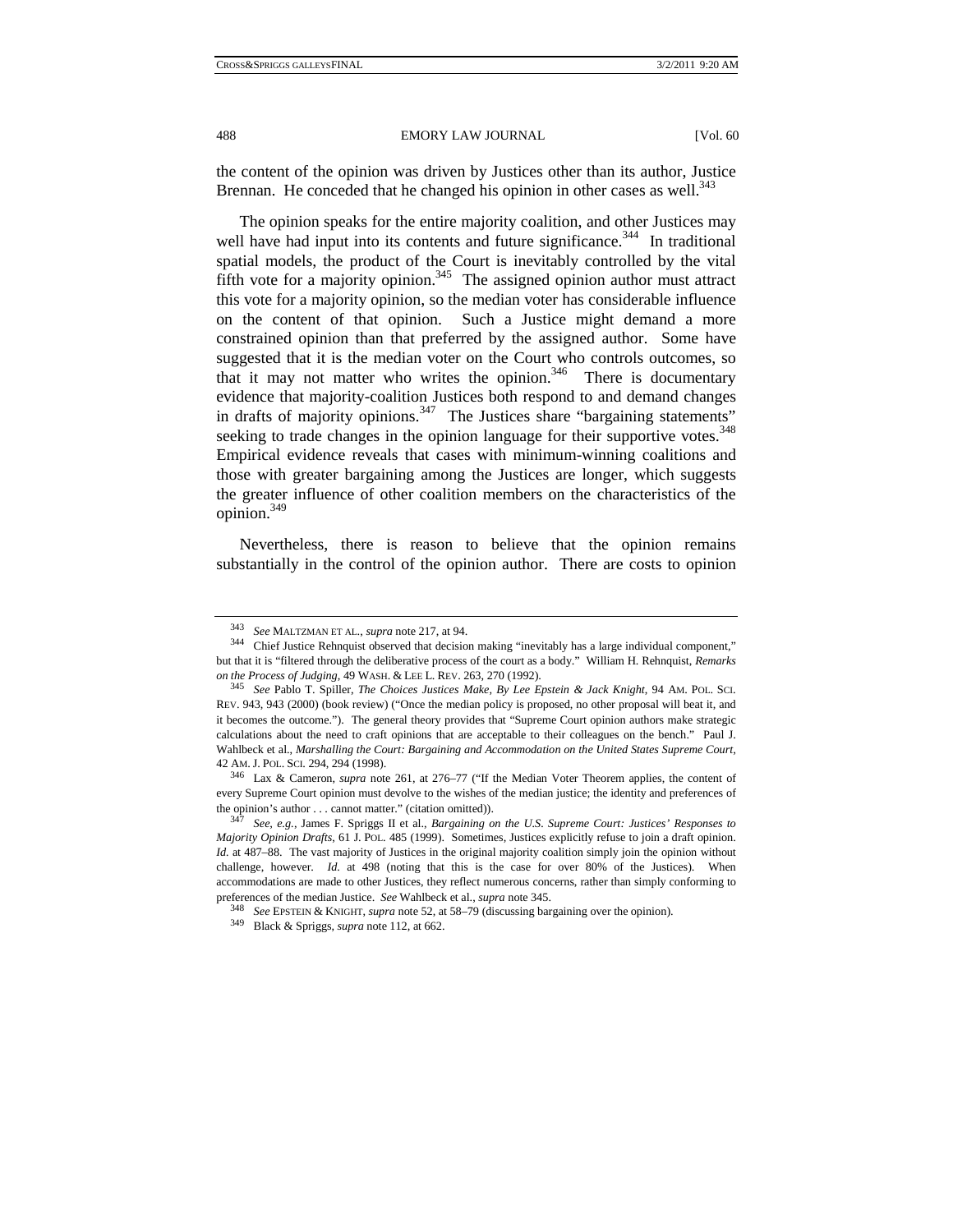writing for each of the Justices,<sup>350</sup> and those costs empower an assigned opinion author to exercise control over the content of an opinion, even if the median voter might prefer somewhat different language.<sup>351</sup> Justices may make opinion sacrifices to avoid the need to draft separately.

This author effect is confirmed empirically. The median voter theorem would suggest that the median would always be part of the majority opinion coalition, when in fact median voters issue a material number of special concurrences. 352 A more detailed empirical analysis of the probability of Justices joining the majority coalition found that both the opinion author and the median Justice had influence, but the identity of the opinion author was somewhat more powerful.<sup>353</sup>

Even if the effect of the opinion author could be obscured to some degree by other majority coalition Justices, our analysis controls for this possibility in two ways. First, we include a variable for the ideological extremity of each opinion author (*Extremity*), measured as the absolute value of the difference between the opinion author's ideological position and the ideological position of the median Justice on the Court in the year the precedent was decided. Second, we include a variable for the ideological homogeneity of the Justices in the majority opinion coalition of the precedent (labeled as *Homogeneity*). As we describe below, we also include a variety of additional control variables that may not be randomly distributed across the Justices (such as opinion length, with some Justices systematically writing longer opinions than others) and which also help explain citation patterns. By controlling for these variables, the results we find for each Justice are likely to be a conservative estimate of a Justice's influence on the law. Suppose Justice Brennan had an authentically greater opinion-writing effect than his fellow Justices of the era. To the degree that those Justices influenced his opinion, or he theirs, that effect would cause our procedure to understate the power of Justice Brennan's pen.<sup>354</sup>

<sup>350</sup> *See, e.g.*, Virginia A. Hettinger et al., *Separate Opinion Writing on the United States Courts of Appeals*, 31 AM. POL. RES. 215 (2003) (discussing costs of separate opinion writing); Lax & Cameron, *supra*  note 261 (modeling the opinion content based on the cost of writing separately).

<sup>351</sup> *See* Lax & Cameron, *supra* note 261, at 277 (noting that if writing a Supreme Court opinion takes "costly time and effort," this fact would create a "wedge" that the assigned opinion author could use "to move an opinion away from the median justice's most preferred policy").<br><sup>352</sup> Cliff Carrubba et al., Does the Median Justice Control the Content of Supreme Court Opinions? (Sept.

<sup>29, 2010) (</sup>unpublished manuscript), *available at* http://www.allacademic.com/meta/p360479\_index.html. 353 Chris W. Bonneau et al., *Agenda Control, the Median Justice, and the Majority Opinion on the U.S.* 

*Supreme Court*, 51 AM.J. POL. SCI. 890 (2007). 354 Given the large number of control variables, the remaining errors are likely to be random. *See* Cross &

Lindquist, *supra* note 93, at 1392 ("[E]rrors are likely to be randomly distributed throughout the judicial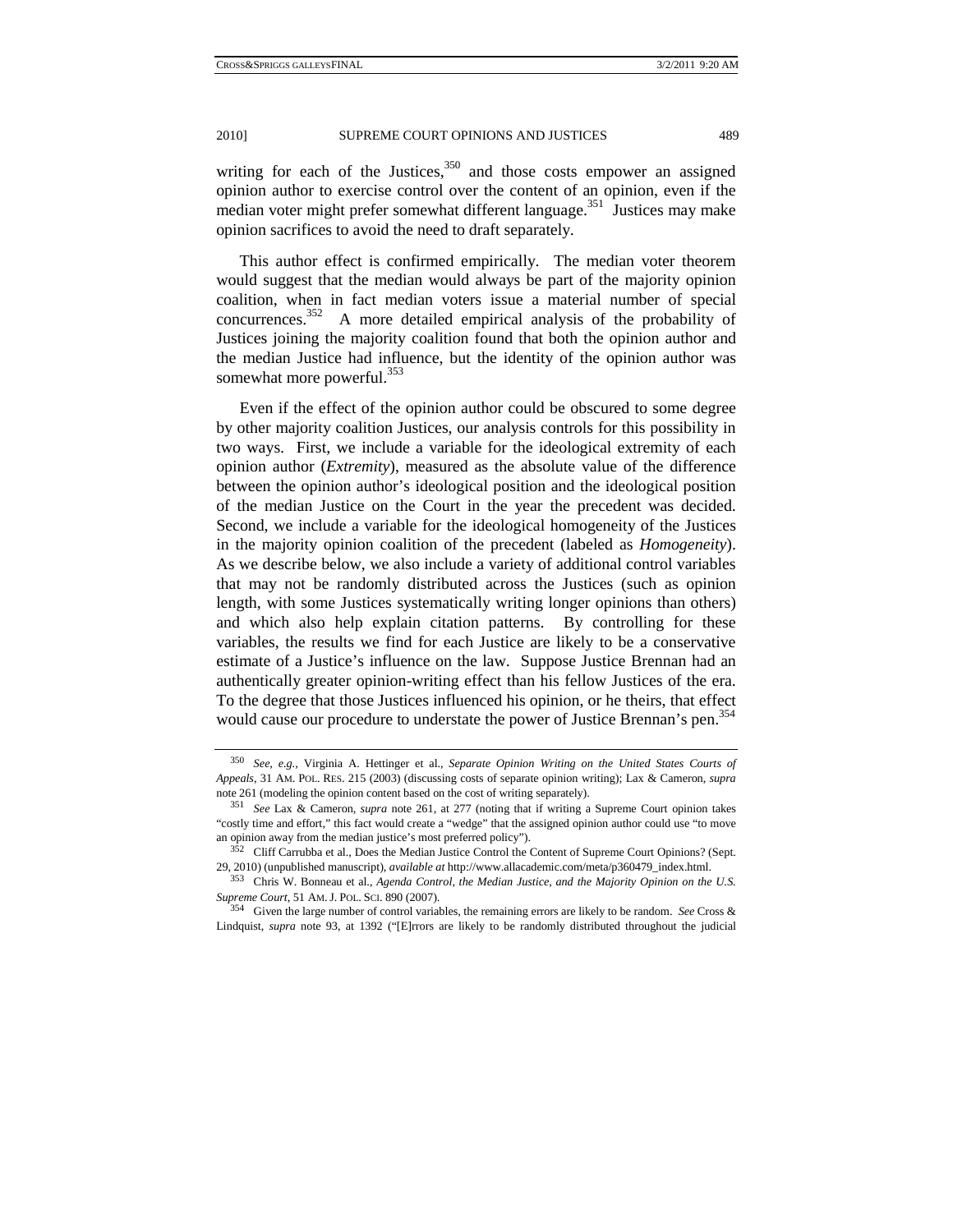The Justices writing an opinion in an individual case are limited by the materials with which they have to work. Some cases simply deal with relatively unusual issues, unlikely to recur in a way that provides much opportunity for future citation. Other cases deal with dramatic, recurring facts that ensure at least some future citations. This will tend to produce only random noise, not systematically skew comparisons among Justices. Moreover, with enough opinions, the effect of this factor is likely to average out among the Justices.

Justices possess "many devices for reshaping case facts and law, and therefore significance."<sup>355</sup> Not every case may be transformed into a landmark decision, but there is surely the ability at the margin for a Justice to write a decision that may be more or less significant. Justice Fortas wrote: "If the Chief Justice assigns the writing of the opinion of the Court to Mr. Justice *A*, a statement of profound consequence may emerge. If he assigns it to Mr. Justice *B*, the opinion of the Court may be of limited consequence.<sup>356</sup> There is reason to believe that the choice of opinion author is "highly consequential for the legal choices made by the Court."<sup>357</sup>

Writing opinions is the pathway through which Justices can project their influence to other courts and into the future. Judge Posner notes that "precedent projects a judge's influence more effectively than a decision" itself.<sup>358</sup> The decision affects only the parties, but the language of the opinion drives future judicial decisions and the practice of private parties. The opinion in *Miranda* surely produced a material change in the practices of policing. Other opinions, such as *Roe*, have likewise had significant societal effects.

population and may therefore be considered statistical 'noise.' The presence of this feature tends to make it more difficult to find true statistical significance and consequently may add further confidence to results that find such significance." (footnote omitted)); *see also* Staudt et al., *supra* note 185, at 376 (noting that measurement error "is absorbed into the disturbance term" so that the error causes an underestimate of true effects); Richard A. Posner, *The Theory and Practice of Citations Analysis, with Special Reference to Law and Economics* 12–13 (Univ. of Chi. Law Sch., John M. Olin Law & Econ. Working Paper No. 83, 1999), *available at* http://www.law.uchicago.edu/files/files/83.RAP\_.Citations-40532.pdf ("Critics of citations analysis often fail to note that if errors in data are randomly distributed with respect to the variable of interest . . . they are unlikely to invalidate the conclusions of the study, provided that the data sample is large."). 355 Cook, *supra* note 1, at 1128. Thus, an opinion author may be able to turn a "little fish" of a case into a

<sup>&</sup>quot;choice morsel." *Id.*

<sup>356</sup> Abe Fortas, *Chief Justice Warren: The Enigma of Leadership*, 84 YALE L.J. 405, 405 (1975). 357 Forrest Maltzman & Paul J. Wahlbeck, *Opinion Assignment on the Rehnquist Court*, 89 JUDICATURE 121, 122 (2005). 358 RICHARD A. POSNER, ECONOMIC ANALYSIS OF LAW 585 (7th ed. 2007).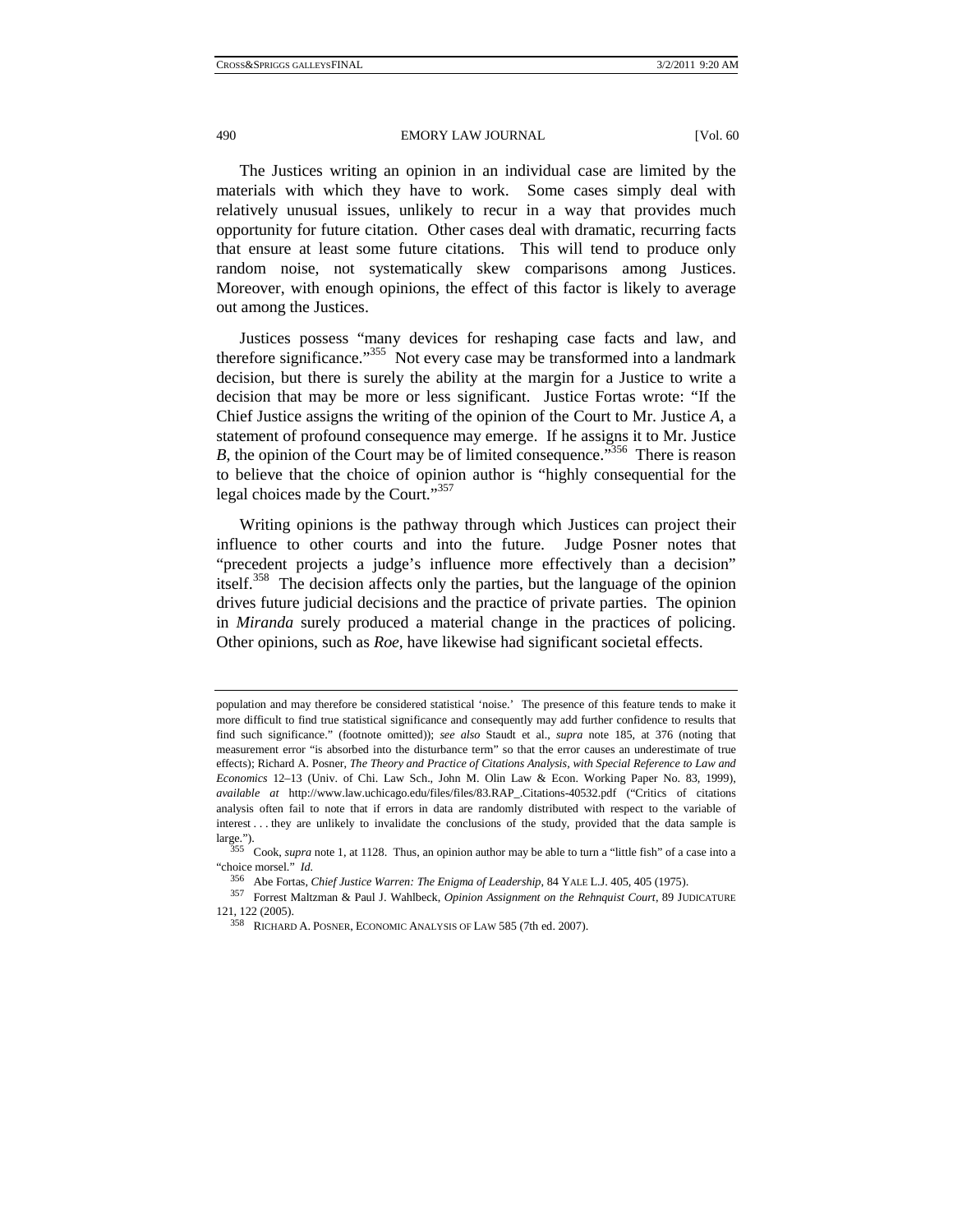While Justices may be interested in giving influence to their opinions and projecting power, they will not necessarily seek to maximize the impact of their holdings. Some Justices may be "minimalists."359 They do not base their decisions on grand theories, nor do they establish all encompassing rules to resolve cases. Minimalist decisions tend to be narrow and shallow, rather than wide and deep. $360$  Sunstein suggests that minimalism is "the phenomenon of saying no more than necessary to justify an outcome, and leaving as much as possible undecided."361 This difference has previously been captured as a distinction between innovators and interpreters.<sup>362</sup> Others have characterized the maximalist judge as a "judicial entrepreneur."<sup>363</sup>

Sunstein identifies some contemporary Justices as minimalists (Justices Brever, Ginsburg, Kennedy, O'Connor, and Souter).<sup>364</sup> Others, such as Justices Scalia and Thomas, he characterizes as "fundamentalists" who "seek to make large-scale changes in constitutional law."<sup>365</sup> Because minimalist decisions are more specific (less general), they would be expected to result in fewer future citations.<sup>366</sup> If a Justice leaves things undecided, in his or her minimalism, those undecided matters will not offer opinion language to be cited. By "saying no more than necessary to justify an outcome," the minimalist leaves less for future Courts to cite.<sup>367</sup> However, this may not be the case. If a maximalist opinion does not receive respect, it "will not control the future."368 The more dramatic fundamentalist opinions may overreach and

<sup>359</sup> *See* CASS R. SUNSTEIN, ONE CASE AT A TIME: JUDICIAL MINIMALISM ON THE SUPREME COURT (1999) (setting out the theory of judicial minimalism).<br><sup>360</sup> The minimalist Justice strives to "resolve the problem at hand without also resolving a series of other

problems that might have relevant differences." SUNSTEIN, *supra* note 325, at 29.<br><sup>361</sup> SUNSTEIN, *supra* note 359, at 3.<br><sup>362</sup> See J. WOODFORD HOWARD, JR., COURTS OF APPEALS IN THE FEDERAL JUDICIAL SYSTEM: A STUDY OF THE SECOND, FIFTH, AND DISTRICT OF COLUMBIA CIRCUITS 160–62 (1981). 363 *See, e.g.*, Cynthia L. Cates & Wayne V. McIntosh, *Retail Jurisprudence: The Judge as Entrepreneur* 

in the Marketplace of Ideas, 11 J.L. & POL. 709 (1995) (discussing the notion of judicial entrepreneurship).<br><sup>364</sup> SUNSTEIN, *supra* note 359, at 9. Sunstein focuses on the contemporaneous Court, but historic Justices

might be similarly categorized. *See, e.g.*, Sheldon Gelman, *The Hedgehog, the Fox, and the Minimalist*, 89 GEO. L.J. 2297, 2303 n.38 (2001) (reviewing SUNSTEIN, *supra* note 359) (describing Justice White as

minimalist in orientation).<br><sup>365</sup> SUNSTEIN, *supra* note 325, at 26.<br><sup>366</sup> See Landes & Posner, *supra* note 8, at 268 (describing why more specific precedents will depreciate faster than more general ones).

faster than more general ones). 367 SUNSTEIN, *supra* note 359, at 3. 368 *Id.* at 19. Thus, maximalists "may be quite surprised by the conduct of subsequent courts, which characterize prior language as 'dicta' . . . . [that] turns prior decisions into minimalist ones." *Id.* at 20.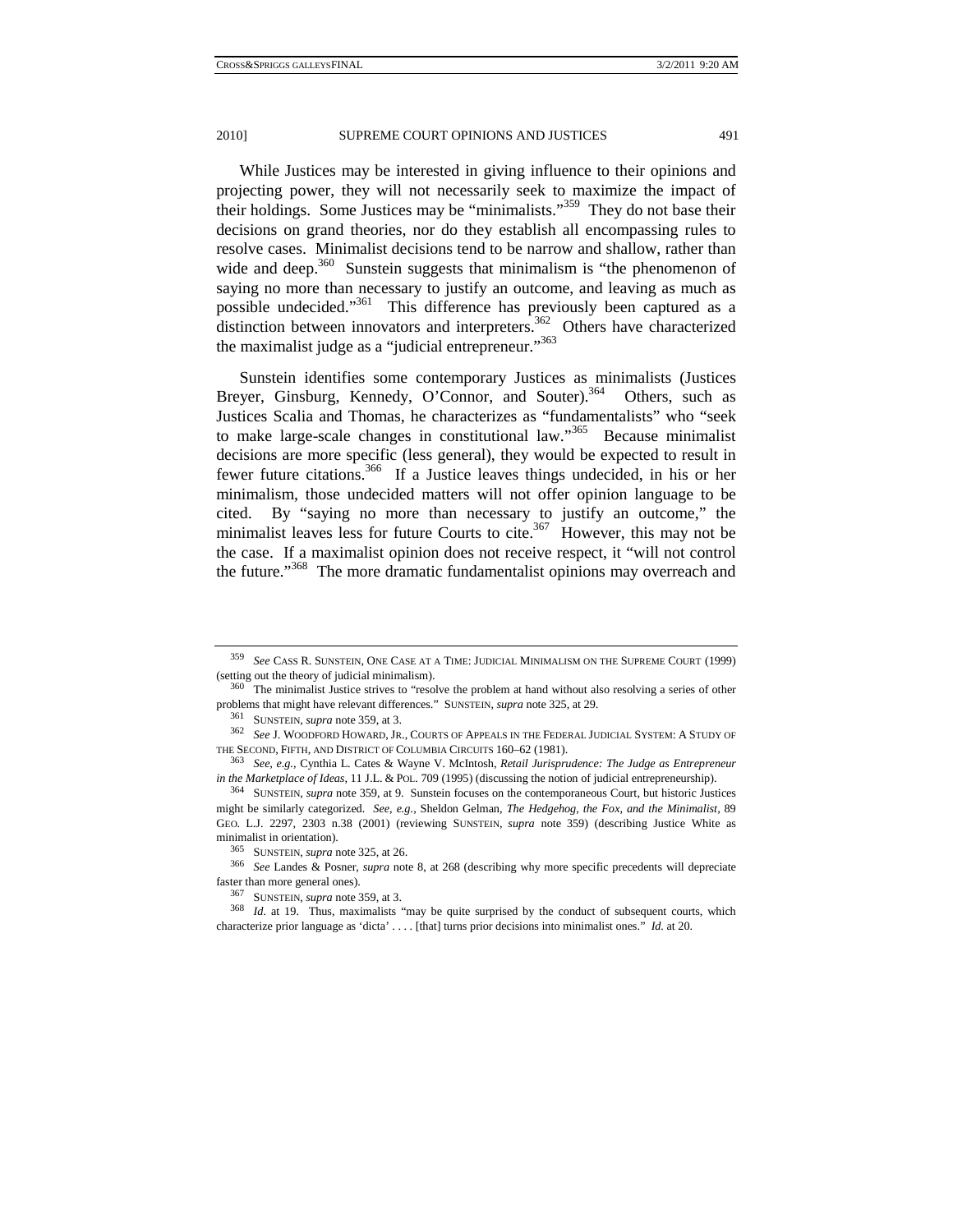produce results unacceptable to future Courts, addressing different sets of facts.<sup>369</sup>

Some empirical research has suggested that opinion characteristics do indicate minimalist tendencies for some Justices.370 One author examined the tendency of the Justices to join opinions of other Justices, regardless of the ultimate outcome of the cases. He found that most of the Rehnquist Court Justices, including the Chief Justice, were generally minimalists, with the noteworthy exceptions being Justices Thomas and Scalia.<sup>371</sup> This generally confirms Sunstein's hypotheses about the nature of the contemporary Justices. This study considered only opinion joining, though, and not the future significance of opinions. The relative legal effect of minimalism remains untested.

There may be some biases to an evaluation of Justice effects on future citations. The opportunity to write an opinion is not random, of course, but assigned by the Chief Justice or senior Justice of the majority. Hence, "to the degree the chief retains control over particularly important cases, his opinions may be more frequently cited than others."<sup>372</sup> Consequently, there may be a pro-Chief Justice bias in these measures, given the prospect of self-assignment of important decisions.<sup>373</sup> Opinions by other Justices are also influenced by

<sup>&</sup>lt;sup>369</sup> See Choi et al., *supra* note 333, at 1322 (contending that if minimalist decisions indeed produce better law, "minimalist opinions will be cited more, not the creative and expansive ones").

<sup>&</sup>lt;sup>370</sup> See, e.g., Robert Anderson IV, Measuring Meta-Doctrine: An Empirical Assessment of Judicial

Minimalism in the Supreme Court, 32 HARV. J.L. & PUB. POL'Y 1045 (2009).<br><sup>371</sup> Id. at 1063–68.<br><sup>372</sup> Kosma, *supra* note 8, at 340.<br><sup>373</sup> The self-assignment effect has been studied, with early research finding that Chief assign themselves important cases as well as those decided unanimously. Elliot E. Slotnick, *The Chief Justices and Self-Assignment of Majority Opinions: A Research Note*, 31 W. POL. Q. 219, 225 (1978). These findings were confirmed in Saul Brenner, *Strategic Choice and Opinion Assignment on the U.S. Supreme Court: A Reexamination*, 35 W. POL. Q. 204 (1982). The significance of this effect is modified, though, by the Chief Justice's need to balance other goals, such as Court harmony. *See* Forrest Maltzman & Paul J. Wahlbeck, *A Conditional Model of Opinion Assignment on the Supreme Court*, 57 POL. RES. Q. 551 (2004). Opinion assignments may also be influenced by a desire to punish or reward members of the Court. Cross & Lindquist, *supra* note 268, at 1673. External perception of the opinion may also influence opinion assignment. *See* David W. Rohde, *Policy Goals, Strategic Choice and Majority Opinion Assignments in the U.S. Supreme Court*, 16 MIDWEST J. POL. SCI. 652, 677–78 (1972). Moreover, the Chief may need to assign important cases to the most moderate member of the majority coalition in divided decisions in order to hold the majority. *See* Theodore S. Arrington & Saul Brenner, *Testing Murphy's Strategic Model: Assigning the Majority Opinion to the Marginal Justice in the Conference Coalition on the U.S. Supreme Court*, 36 AM. POL. RES. 416 (2008). The effect will also vary by Chief Justice; one study found that Chief Justice Rehnquist did not self-assign especially important decisions of his Court. Forrest Maltzman & Paul J. Wahlbeck, *May It Please the Chief? Opinion Assignments in the Rehnquist Court*, 40 AM.J. POL. SCI. 421, 421 (1996).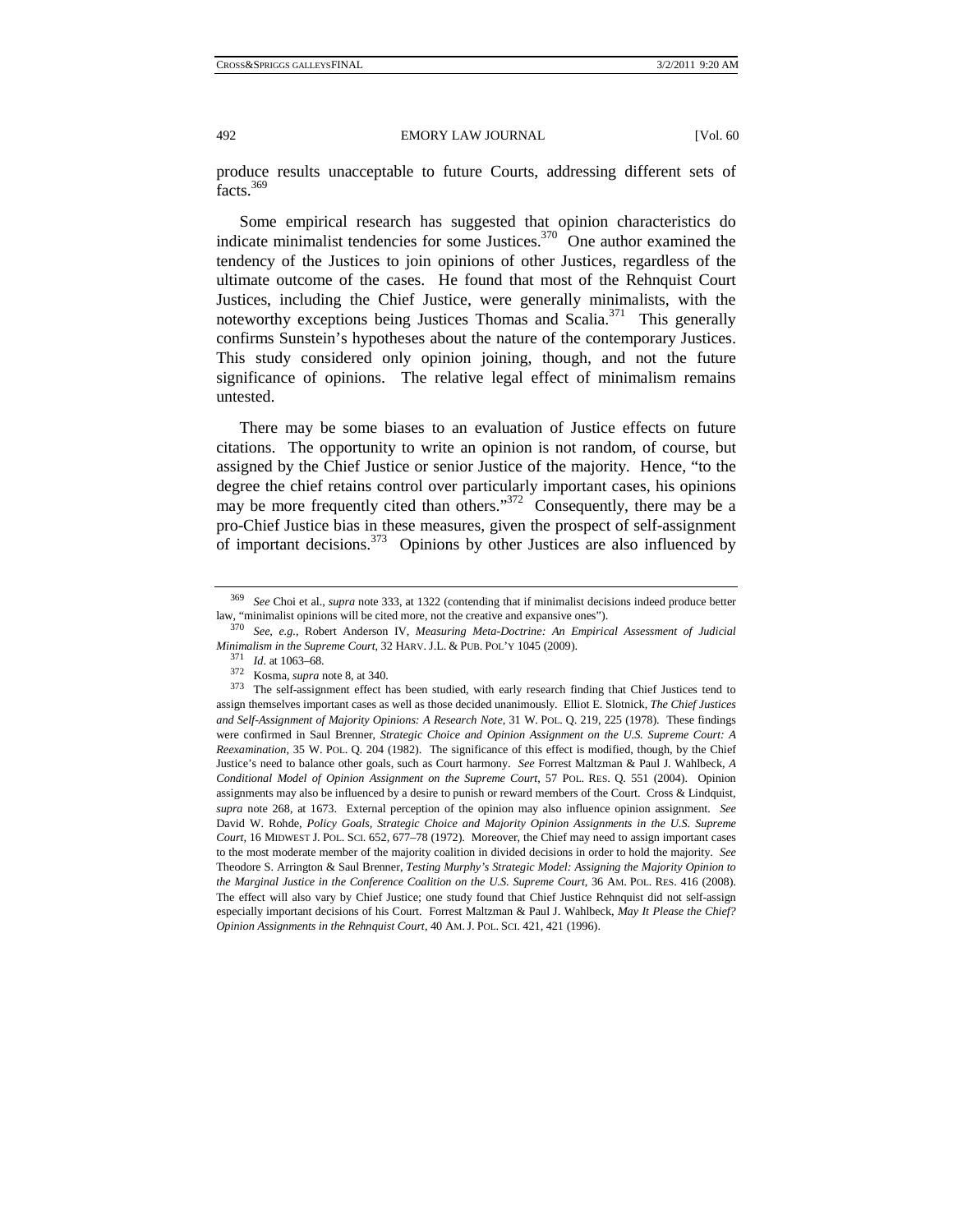assignment, but the fact that the assigning Justice chose a particular author for a particularly important opinion is in itself some testimony to that chosen Justice's importance.

Our study considers only majority opinions, which qualifies the results somewhat. Some Justices may write particularly powerful or influential dissents,  $374$  an effect that we cannot capture. A Justice whose ideology (or legal theory) is out of sync with the prevailing majority may frequently be cast into dissent.<sup>375</sup> When this Justice drafts majority opinions, they may be relatively uncontroversial ones, unable to receive many future citations, no matter how persuasively written. $376$  This may cause us to underestimate the potential opinion-writing ability of some Justices, but we still can capture the role of individual Justices in the network of law. While external circumstances may have conspired against some Justices, this does not alter the descriptive analysis of the power of particular majority opinions.

There are some limited stories about Justice effects. Justice Brennan, for example, has been described as "pervasively influential."<sup>377</sup> These analyses are subjective and anecdotal, however.

One existing study attempted to measure the influence of Justices based on the Supreme Court citations received by their opinions.<sup>378</sup> It found that Justices Fuller, Waite, Holmes, the first Justice Harlan, and Gray were the most influential in the history of the Court.<sup>379</sup> Of the then-sitting Court, Justice Rehnquist wrote the most influential opinions in terms of citations.<sup>380</sup> Additional data enables us to expand and improve on this research. We can use the legal relevance score to better measure the influence of an opinion, and

<sup>374</sup> The second Justice Harlan, for example, has been characterized as a "great dissenter." TINSLEY E. YARBROUGH, JOHN MARSHALL HARLAN: GREAT DISSENTER OF THE WARREN COURT (1992). This might be ascribed to the fact that he was ideologically out of step with the liberal Warren Court majority. This honorific was also given to Justice Holmes. *See* William J. Brennan, Jr., *In Defense of Dissents*, 37 HASTINGS L.J. 427, 429 (1986); M. Todd Henderson, *From Seriatim to Consensus and Back Again: A Theory of Dissent*, 2007 SUP. CT. REV. 283, 284 n.7. 375 For a quantitative measure of the Justices least likely to join majority opinions each year since 1956,

see Peter A. Hook, *The Aggregate Harmony Metric and a Statistical and Visual Contextualization of the Rehnquist Court: 50 Years of Data*, 24 CONST. COMMENT. 221, 244–46 (2007). 376 Our study controls for this bias somewhat, with the variables for minimum-winning coalition and

unanimity. 377 Bernard Schwartz, *Supreme Court Superstars: The Ten Greatest Justices*, 31 TULSA L.J. 93, 148

<sup>(1995). 378</sup> Kosma, *supra* note 8. 379 *Id.* at 351. 380 *Id.* at 353 n.42.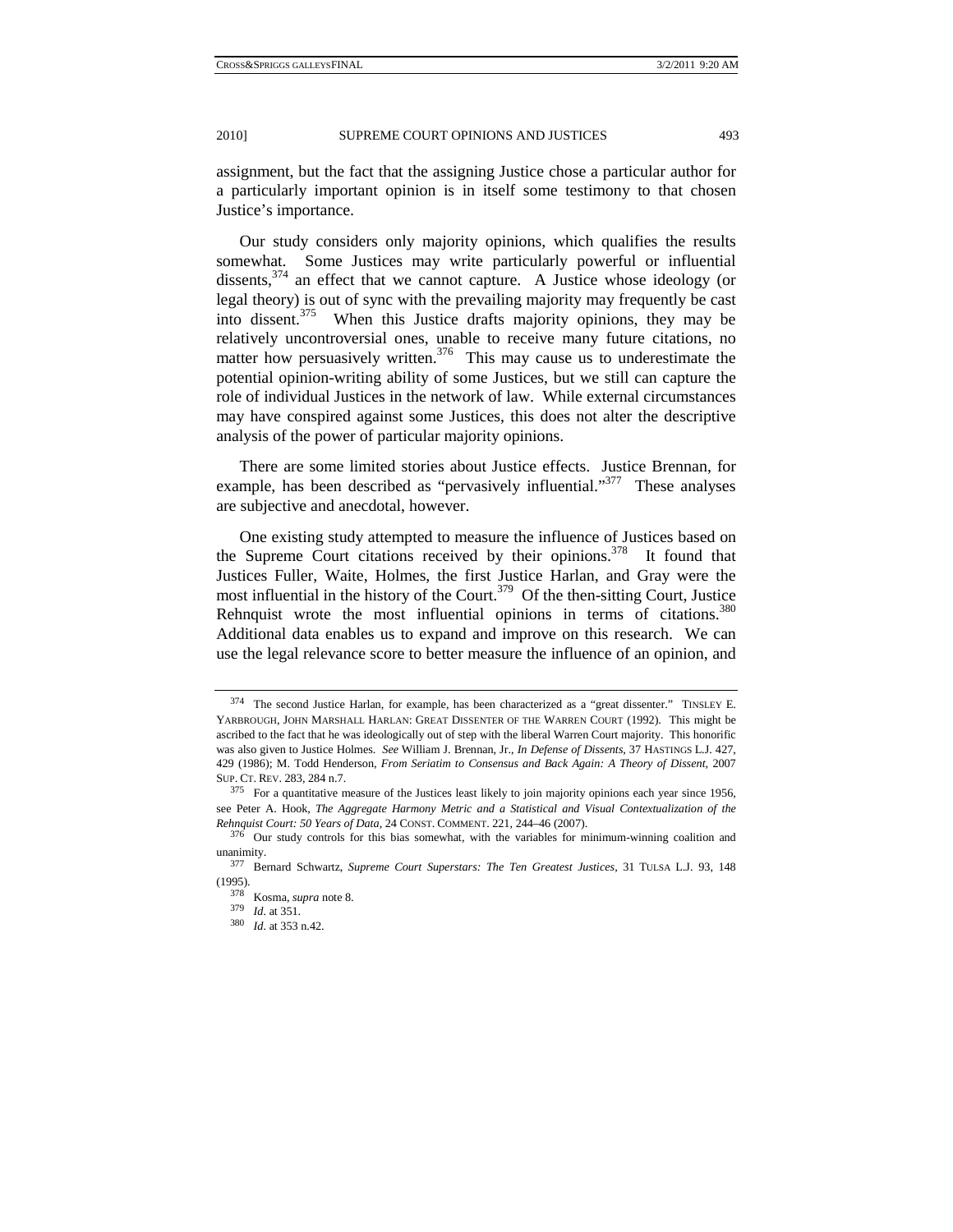we add important other variables affecting an opinion's significance for the more recent era in which these data are available.

Our task is to estimate the average citation frequency and "legal relevance score" for opinions authored by each Justice. To do so, we need to include control variables for factors that are likely to be correlated with these Justicespecific effects. For example, some Justices may write longer opinions than others, use more footnotes than others, or are assigned more salient or complex cases, and our above analysis indicates such factors correlate with citation frequency. If we did not control for these variables, then we would overestimate the influence of a given Justice.

For more recent opinions, roughly post-World War II, the Supreme Court Database, along with a few other prior studies on citation patterns, provides the necessary data to control for other determinants of opinion significance. Specifically, we include all of the variables in Table 7, along with a dummy variable for each Justice but one. This allows us to estimate a "fixed effect" for each Justice while simultaneously controlling for variables that are likely not randomly distributed across the Justices and that correlate with citation patterns. We first consider the association of individual Justices' opinions with future Supreme Court citations, holding all the other variables constant at their mean (or their mode for a categorical variable). Figure 9 displays the expected citations for each of the Justices of the era, with 95% confidence intervals marked by smaller dots.



Figure 9: Justices and Predicted Supreme Court Citations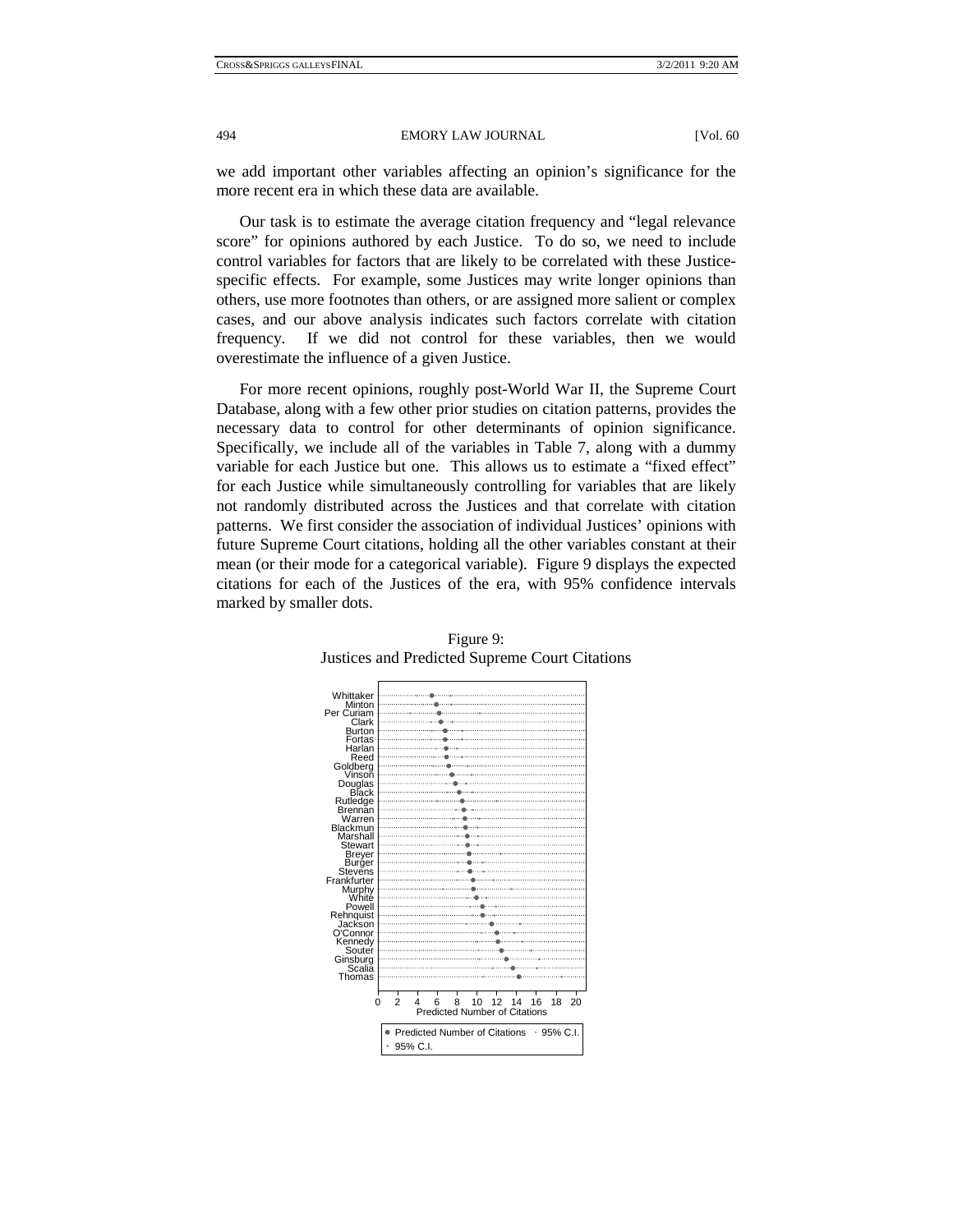Some dramatic differences emerge. Justices Scalia and Thomas have very high predicted citation rates, though numerous recent Justices are also fairly high, while the Warren Court Justices are not high. Justice Marshall manifested the average predicted citation rate of 9.0. The Justices whose citation rates were statistically significantly ( $p \leq .05$ , two-tailed test) greater than the average are Justices Thomas, Scalia, Ginsburg, Souter, Kennedy, O'Connor, Rehnquist, and Powell. The fact that Justices Scalia and Thomas are at the top of the list and Justice Breyer is relatively low is some evidence for minimalism/maximalism hypotheses, but today's minimalists had higher citation levels than historic maximalists. Justices who were statistically significantly below the mean are Justices Whittaker, Minton, Clark, Burton, Fortas, Harlan, and Reed.

Legal relevance scores may be a better measure of the true significance of an opinion for future citations because they consider progeny effects. We produce predicted values for our authority scores, holding other variables at their average. Figure 10 sets out the estimates for the Justices of the era, with 95% confidence intervals marked by smaller dots.

| Per Curiam                          |                                                                           |  |  |
|-------------------------------------|---------------------------------------------------------------------------|--|--|
| Whittaker                           |                                                                           |  |  |
| Minton                              |                                                                           |  |  |
| Goldberg                            |                                                                           |  |  |
| Clark                               |                                                                           |  |  |
| <b>Breyer</b>                       |                                                                           |  |  |
| Harlan                              |                                                                           |  |  |
| <b>Black</b>                        |                                                                           |  |  |
| <b>Burton</b>                       |                                                                           |  |  |
| Douglas<br>Blackmun                 |                                                                           |  |  |
|                                     |                                                                           |  |  |
| Brennan                             |                                                                           |  |  |
| Stewart                             |                                                                           |  |  |
| Fortas                              |                                                                           |  |  |
| Reed                                |                                                                           |  |  |
| Warren                              |                                                                           |  |  |
| Ginsburg                            |                                                                           |  |  |
| Marshall                            |                                                                           |  |  |
| White                               |                                                                           |  |  |
| Stevens                             |                                                                           |  |  |
| <b>Burger</b>                       |                                                                           |  |  |
| Thomas                              |                                                                           |  |  |
| Vinson                              |                                                                           |  |  |
| Souter                              |                                                                           |  |  |
| Rehnquist<br>O'Connor               |                                                                           |  |  |
| Kennedv                             |                                                                           |  |  |
| Powell                              |                                                                           |  |  |
| Scalia                              |                                                                           |  |  |
| Frankfurter                         |                                                                           |  |  |
|                                     |                                                                           |  |  |
| Murphy<br>Jackson                   |                                                                           |  |  |
| Rutledge                            |                                                                           |  |  |
|                                     |                                                                           |  |  |
|                                     |                                                                           |  |  |
|                                     | $.4-.5$<br>.6<br>.3<br>.7<br>.8<br>$\cdot$ 1<br>$\cdot$ 2<br>.9<br>1<br>o |  |  |
| <b>Predicted Opinion Centrality</b> |                                                                           |  |  |
|                                     |                                                                           |  |  |
|                                     | • Predicted Opinion Centrality<br>$95\%$ C.I.                             |  |  |
|                                     |                                                                           |  |  |
|                                     | 95% C.I.                                                                  |  |  |
|                                     |                                                                           |  |  |

Figure 10: Justices and Predicted Legal Relevance Scores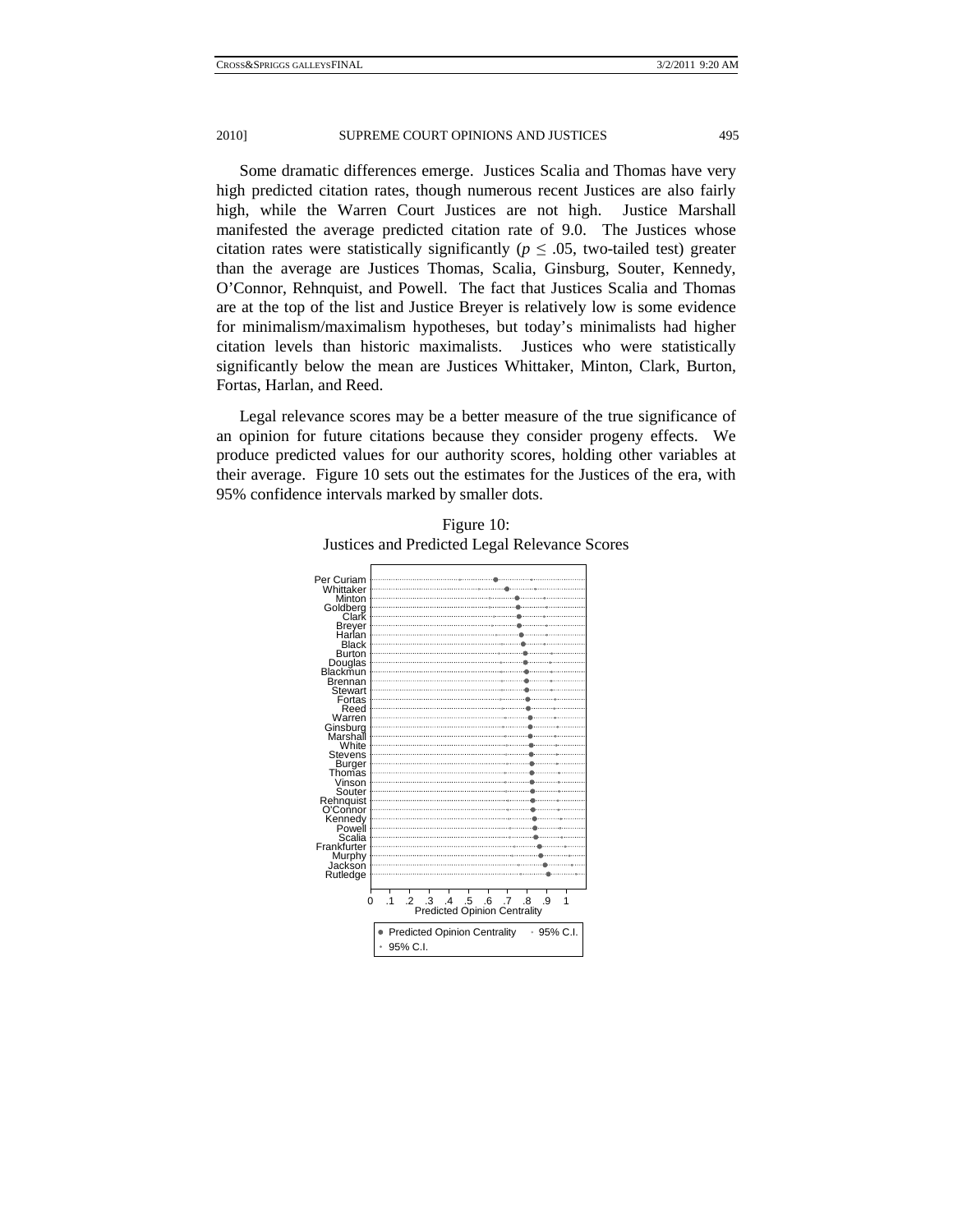The differences among the Justices on the legal relevance score measure are relatively slight, when compared with citations. Only Justices Frankfurter, Murphy, Jackson, Rutledge, and Whittaker are statistically significantly different from the mean. The latter three have relatively few opinions in the data, and the results may be an artifact of a unique set of cases that was included in the analysis. Justice Breyer is low (though not statistically significantly different from the mean), perhaps a reflection of his minimalist decision making (though Justices Souter and Kennedy are often considered minimalists and have high predicted effects). The Justices of the Warren Court, who issued many important opinions, have only middling scores overall. That Court issued a larger number of total opinions per term, which may have included a number of less significant ones that dragged down the average of the Justices of the Court.

The reader should remember that these estimates include all of our other variables, such as opinion length, the number of cases cited in an opinion, and its age. Insofar as the opinion length and case citations are under the control of the opinion author, the figure may understate the significance of the author. It does measure the relative effect of the author's language, though, on the significance of the opinion for future Courts.

As we discussed above, much of the significance of the law lies in the decisions of lower courts. We replicate our analysis in Figure 11 using the controls to produce the predicted number of circuit court citations for the opinions of each of the Justices.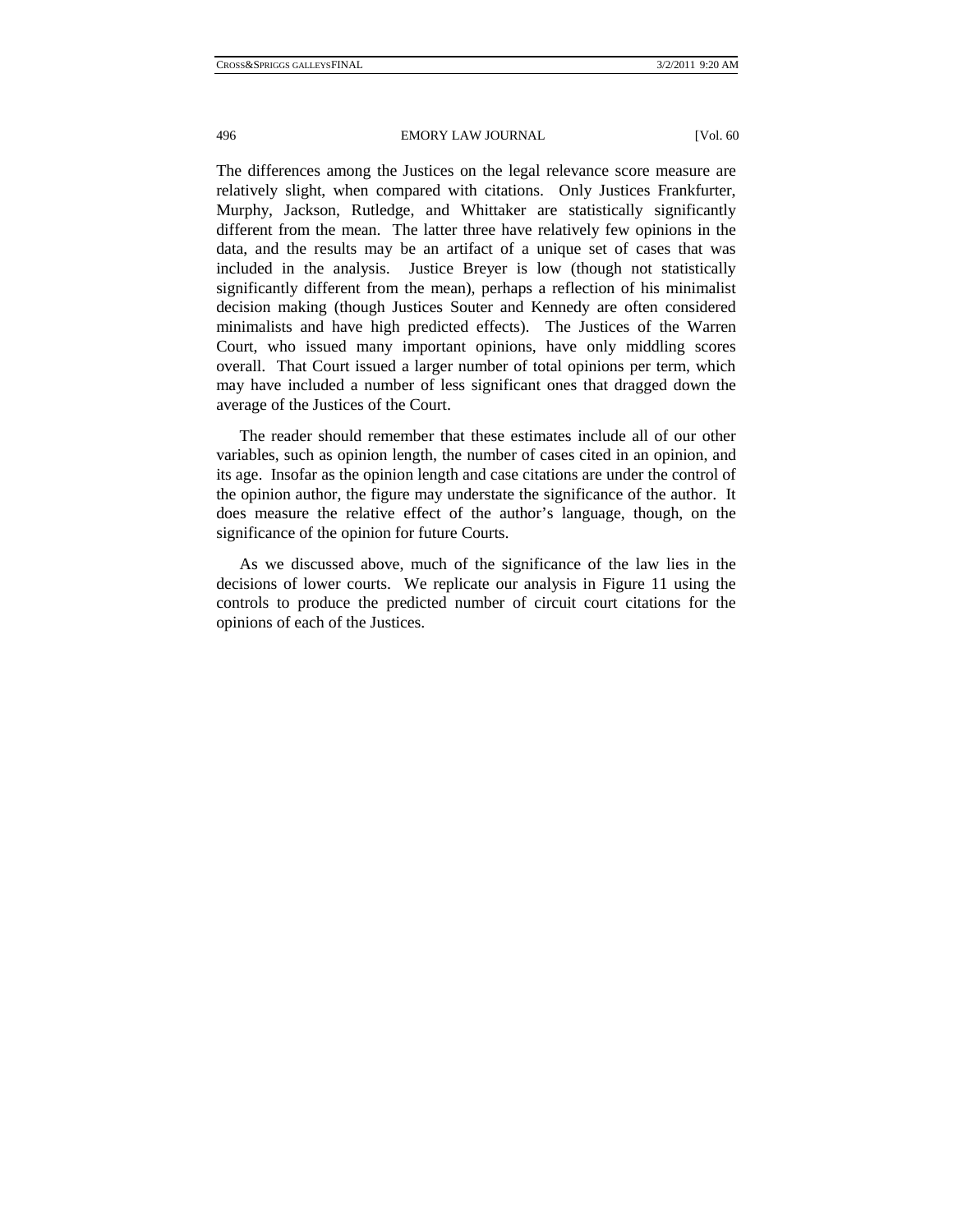

Figure 11: Justices and Predicted Circuit Court Citations

As seen in Figure 11, Justice Jackson's high level is quite striking, though the confidence interval is large (he had fewer opinions in the data than most others). Justices Scalia and Powell are quite high among the more modern Justices with more opinions to consider. The Warren Court Justices are again relatively low.

One interesting comparison is the relative positions of Justices in Supreme Court and circuit court citations measures. Justice Ginsburg was quite high for predicted Supreme Court citations (with statistical significance) but remarkably low for predicted circuit court citations (again with statistical significance). Justice Goldberg showed the opposite effect. This suggests that some Justices may write more for the Supreme Court than for lower courts, though in general there is an association between the two effects (e.g., the high level for Justice Scalia on both court level citations).

While there is a great deal of commonality in citation effects among the Justices of this period, some differences are apparent. The Warren Court Justices were not particularly significant in their effects on the citation network. A few Justices stand out for unusually significant effects, including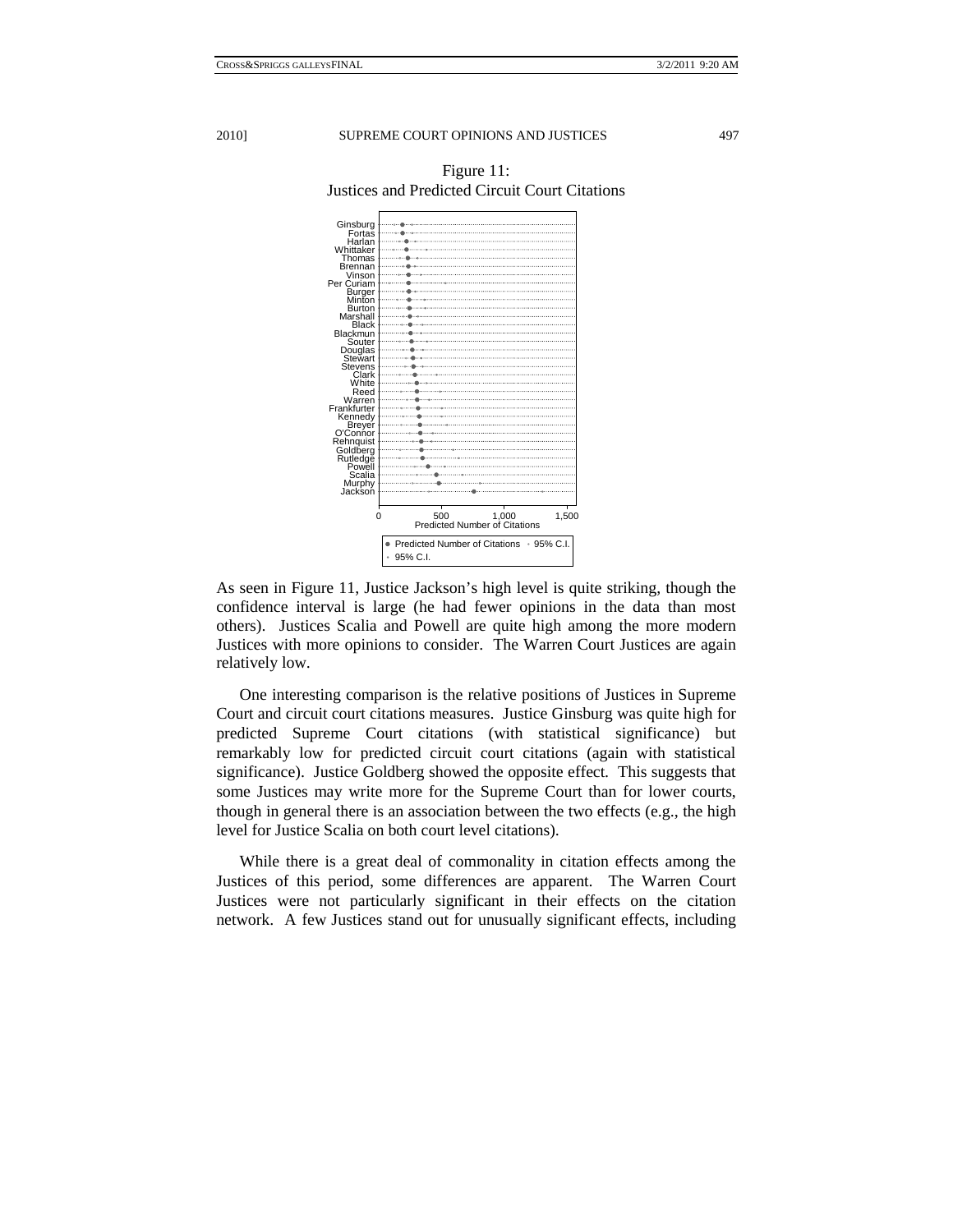Justice Scalia from the modern era. The contemporary Justices appear to have quite a high citation effect in general, but one must be cautious in drawing this conclusion. They have had a relatively high effect in the short term, but we do not yet know how the era's opinions will stand the test of time.

# V. ARE THESE THE *BEST* CASES IN THE SUPREME COURT'S HISTORY?

Identifying the most legally important cases in the Supreme Court's history offers important findings, though our definition of *important* is an internal one within the law, not necessarily overall societal effect. Yet the law provides an important reflection of society. If an opinion has no societal effect, it is unlikely to provoke litigation that would cause it to be cited by later courts. Conversely, a case with a large societal effect will often produce future litigation, applying the opinion or perhaps attempting to expand its scope, which will show up in our citation and network measures.

The most important opinions are not necessarily the best opinions of the Court. While precedential usefulness is one aspect of opinion quality, it may be that more specific decisions, employing minimalist decision making and fewer future citations, could be better opinions for particular cases. Nevertheless, opinion importance remains a key factor in the Court's decisions. The opinion in *Brown*, for example, has seen considerable criticism regarding its legal reasoning.<sup>381</sup> Its importance to the Court, though, is obvious, and it is commonly regarded as one of the Court's best holdings.<sup>3</sup>

The frequency of citations to a case has been used as a measure of the quality of the opinion in that case.<sup>383</sup> Walter Schaefer, the chief justice of the Illinois Supreme Court, noted that "an opinion which does not within its own confines exhibit an awareness of relevant considerations, whose premises are

<sup>381</sup> The classic of this genre is Herbert Wechsler, *Toward Neutral Principles of Constitutional Law*, 73 HARV. L. REV. 1 (1959) (concluding that the opinion in *Brown* could not be justified as principled decision making). Some considered the opinion to be "a travesty of judicial craft." Lani Guinier, *Demosprudence Through Dissent*, 122 HARV. L. REV. 4, 134 (2008). The opinion's reliance on children's reactions to different racial dolls was both legally questionable and grounded in relatively bad social science. *See* RICHARD KLUGER, SIMPLE JUSTICE: THE HISTORY OF *BROWN V. BOARD OF EDUCATION* AND BLACK AMERICA'S STRUGGLE FOR EQUALITY 355–56 (1976) (addressing criticisms of the study relied upon); Michael Heise, *Judicial Decision-Making, Social Science Evidence, and Equal Educational Opportunity: Uneasy Relations and Uncertain Futures*, 31 SEATTLE U. L. REV. 863, 867–68 (2008). 382 *See* Cross & Lindquist, *supra* note 93, at 1421. Even after criticizing the opinion in *Brown*, Wechsler

wrote that it had "the best chance of making an enduring contribution to the quality of our society of any [opinion] that I know in recent years." Wechsler, *supra* note 381, at 27. 383 *See, e.g.*, Choi & Gulati, *supra* note 8.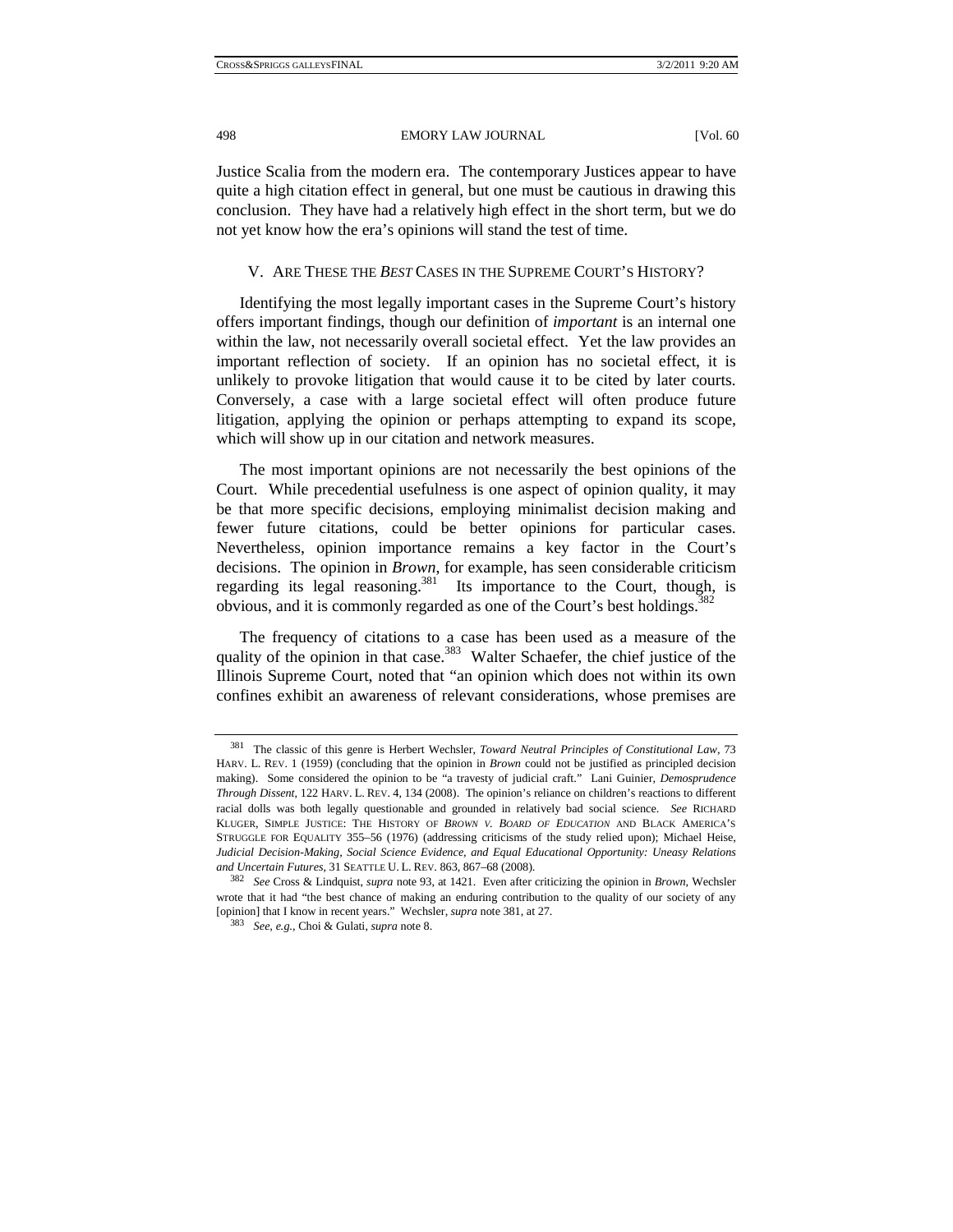concealed, or whose logic is faulty, is not likely to enjoy either a long life or the capacity to generate offspring."384 On this theory a good opinion will be cited more than a bad one. Daniel Farber noted that a "judge whose opinions are consistently useful to others is probably doing something right, while a judge whose opinions are rarely cited is probably performing badly."<sup>385</sup> Hence, measures of citations may be considered "indirect indicators of judges' ability to justify their decisions."<sup>386</sup> Prior research found that individual Justices' citation numbers correlated significantly with one subjective measure of judicial "greatness."387 While this citation proxy is an imperfect one, it provides something of a guide to quality as well.

A case that is cited more often enhances all the attributes of stare decisis in judicial decision making. It provides useful guidance to improve the Court's efficiency.<sup>388</sup> Continued citations assist the equality and legitimacy rationales by allowing "courts to strengthen their reputation by promoting the perception that decisions are consistent over time."389 When an opinion receives more citations, it is internally quite valuable to the Supreme Court's legal system.

Those who prefer minimalist opinions might disagree with this conclusion. They would suggest that the better opinions may be the less definitive ones that produce fewer citations, leaving more open for the discretion of future judges and Justices. This is a theoretically plausible position, but it is not clear that minimalist opinions in fact produce fewer citations or are less important. Our measures do not clearly punish minimalist decision making, at least to any great degree. Most of the Justices regarded as minimalist had high legal relevance scores.

The notion of "best" cases implies a normative component that may seem to fit poorly within an empirical analysis such as this one. A case generally

<sup>384</sup> Schaefer, *supra* note 109, at 11. 385 Farber, *supra* note 106, at 1179. Some dispute this hypothesis, suggesting that citations do not fully capture the true judicial virtues. *See* Cross & Lindquist, *supra* note 93, at 1391–93. Those virtues are explored in Lawrence B. Solum, *The Aretaic Turn in Constitutional Theory*, 70 BROOK. L. REV. 475 (2005). The citation measure is surely imperfect, but it has some validity and would appear to capture some of the key

judicial virtues, while preserving objectivity. See Cross & Lindquist, supra note 93, at 1393–95.<br><sup>386</sup> Knight, supra note 6, at 1553.<br><sup>387</sup> Kosma, supra note 8, at 360–62.<br><sup>387</sup> See, e.g., Frederick Schauer, *Precedent*, rationale for precedent). 389 Gely, *supra* note 215, at 107.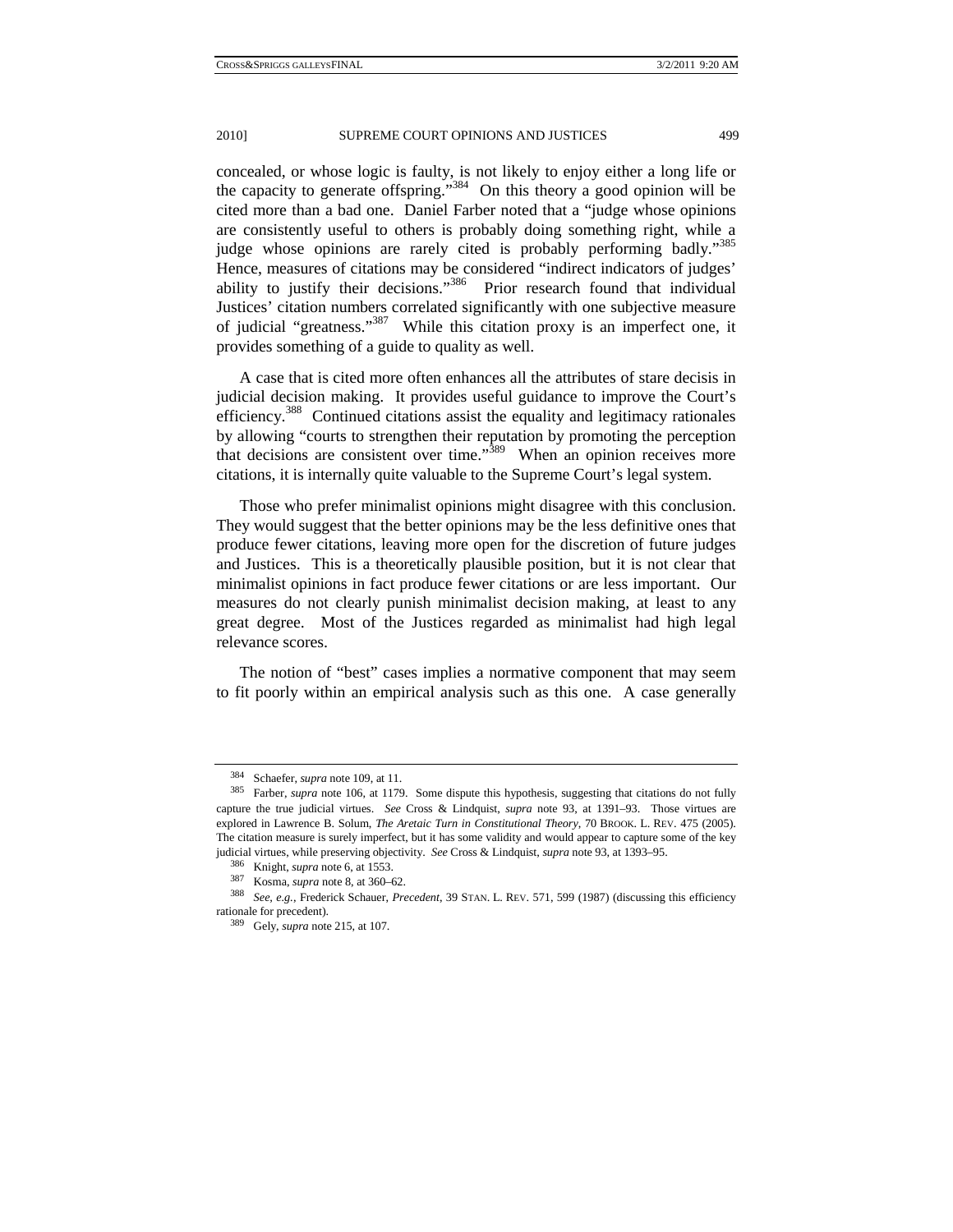regarded as normatively very poor (e.g., *Dred Scott v. Sandford*<sup>390</sup> or *Korematsu v. United States*<sup>391</sup>) might conceivably appear as an important one by our citation measurement. However, our citation count includes an implicit normative evaluation of the opinion by the judges and Justices who used it in subsequent opinions. The Supreme Court has thus abandoned the holdings in *Dred Scott* and *Korematsu*, though neither case has been explicitly overruled.

Our measure has some facial validity. The results in Tables 1 and 4 above contain lists of the Court's opinions generally held in high normative regard. While these lists would not precisely match a subjective assessment of the best cases by individual observers, most observers would find the lists of most important cases to be reasonable ones by normative measures. The lists for lower courts, in Tables 2 and 3, are different and apparently reflect usefulness of an opinion for the cases that arise rather than their particular normative virtue. The Supreme Court standards, though, provide a plausible list of the opinions that are best, as well as those that are the most important for the network of precedent.

We cannot declare that a highly cited opinion is morally "best" in any sense. Perhaps a moral philosopher might identify a heretofore unknown opinion that best satisfied ethical values, a position that we do not consider. Our citation measure, though, reasonably captures the best opinions from a pragmatist's perspective.

#### **CONCLUSION**

This research reveals the cases that are the most legally important in the history of the Supreme Court and some of the factors that make a case more important. There are surely other approaches to identifying the most important or best decisions issued by the Supreme Court. Our approach offers an empirical analysis, though, which provides some rigor to the measure and avoids the subjectivity associated with many other approaches. The approach yields some significant insights. There is certainly some random variation associated with which majority opinions receive the most citations and carry the most weight in the network of precedent. Citations will depend on the future cases taken by the courts, which depend in part on uncontrollable societal events. Despite this randomness, clear patterns still emerge.

<sup>390 60</sup> U.S. (19 How.) 393 (1857) (holding that slaves did not enjoy constitutional protections of citizenship).  $391$  323 U.S. 214 (1944) (sanctioning the curtailment of civil rights for one targeted racial group).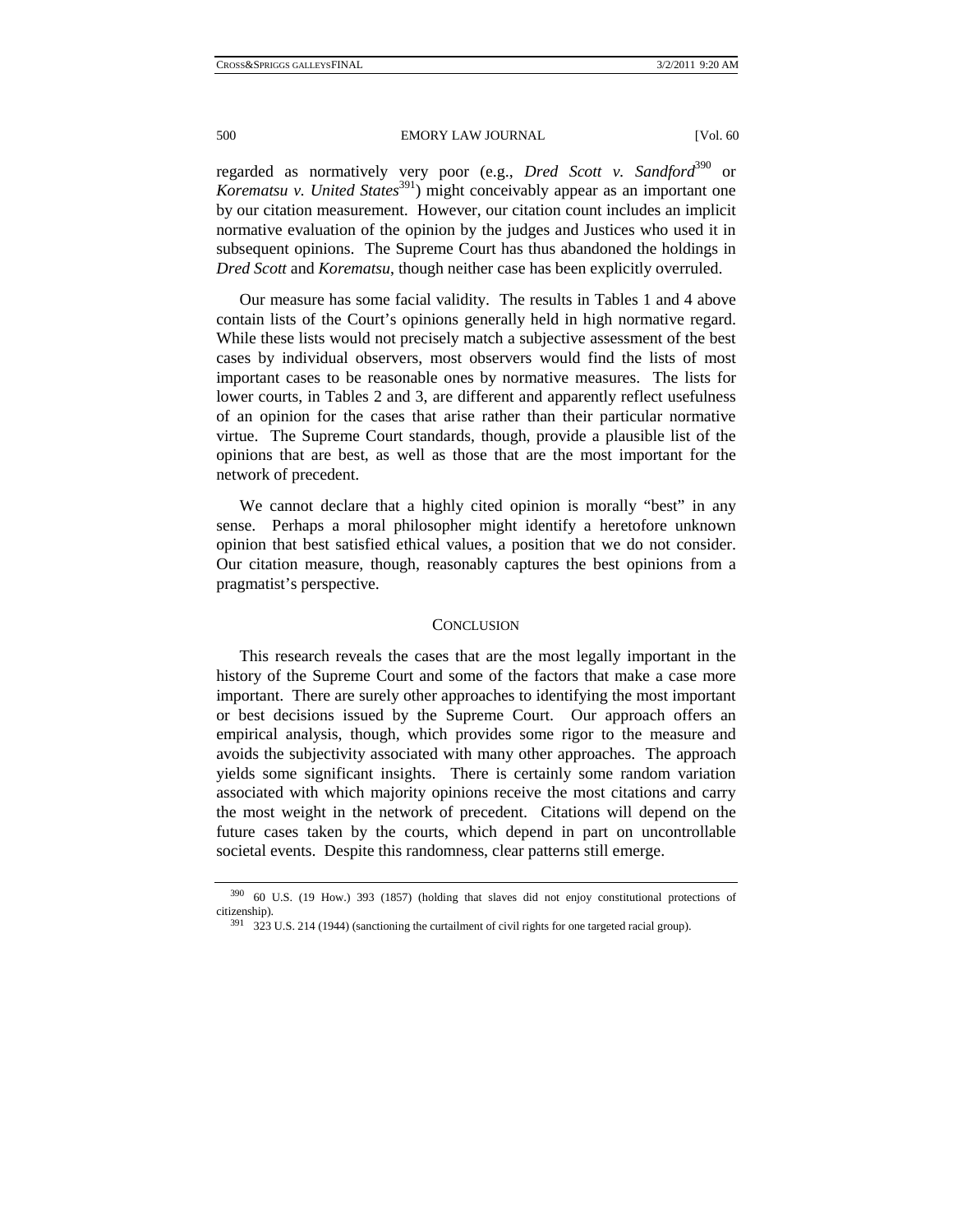Some types of cases seem to be intrinsically more significant by virtue of their subject matter. They deal with topics that are especially important in the law and more likely to recur. However, there are significant differences between the types of cases that are important at the Supreme Court level and at the lower court level. The same is true for the legal area addressed by precedent, with constitutional cases more important at the Supreme Court level but statutory precedents more powerful at the lower court level. Age has a clear effect on citations.

The effect of ideology is demonstrable at the Supreme Court, but it does not play a substantial role in citation practice. Liberal opinions show slightly more network power within the Court itself, but they do not receive more citations. Contrary to expectations, more ideologically homogenous opinions are actually weaker in their precedential effect. However, there is an ideological effect we do not capture here, which is that Justices who are ideologically distant from a precedent are less likely to cite it, but only for a relatively short period of time after the case is decided.<sup>392</sup>

The type of case is significant, but it is not the only factor driving the importance of the Court's opinion. Some metrics of influence are within the control of the opinion author. Various opinion characteristics show consistently significant effects for each of our measures. Longer opinions and those with more citations have relatively more precedential power. This reveals a true opinion effect and indicates that the Justices have some influence over the subsequent power of their opinions. However, unanimous opinions are weaker.

Individual Justices also show differential impact for future citations, presumably because of the way they write. Justice Jackson, highly regarded by many, wrote majority opinions with great power (and our study did not even include powerful concurrences, such as that in *Youngstown Sheet & Tube Co. v. Sawyer*). On the present Court, Justice Scalia writes opinions that receive especially high citation rates.<sup>393</sup> Other Justices have unusually low rates. The differentials do not clearly trace the judicial minimalism/maximalism divide, though this may explain some of the differences.

<sup>&</sup>lt;sup>392</sup> See Black & Spriggs, *supra* note 220.<br><sup>393</sup> Research shows that for lower court usage, Justice Scalia's opinions also have a disproportionately high rate of negative citations, though these remain a small fraction of his total citations. *See* Frank B. Cross, *Determinants of Citations to Supreme Court Opinions (and the Remarkable Influence of Justice Scalia)*, 18 SUP. CT. ECON. REV. 177 (2010).